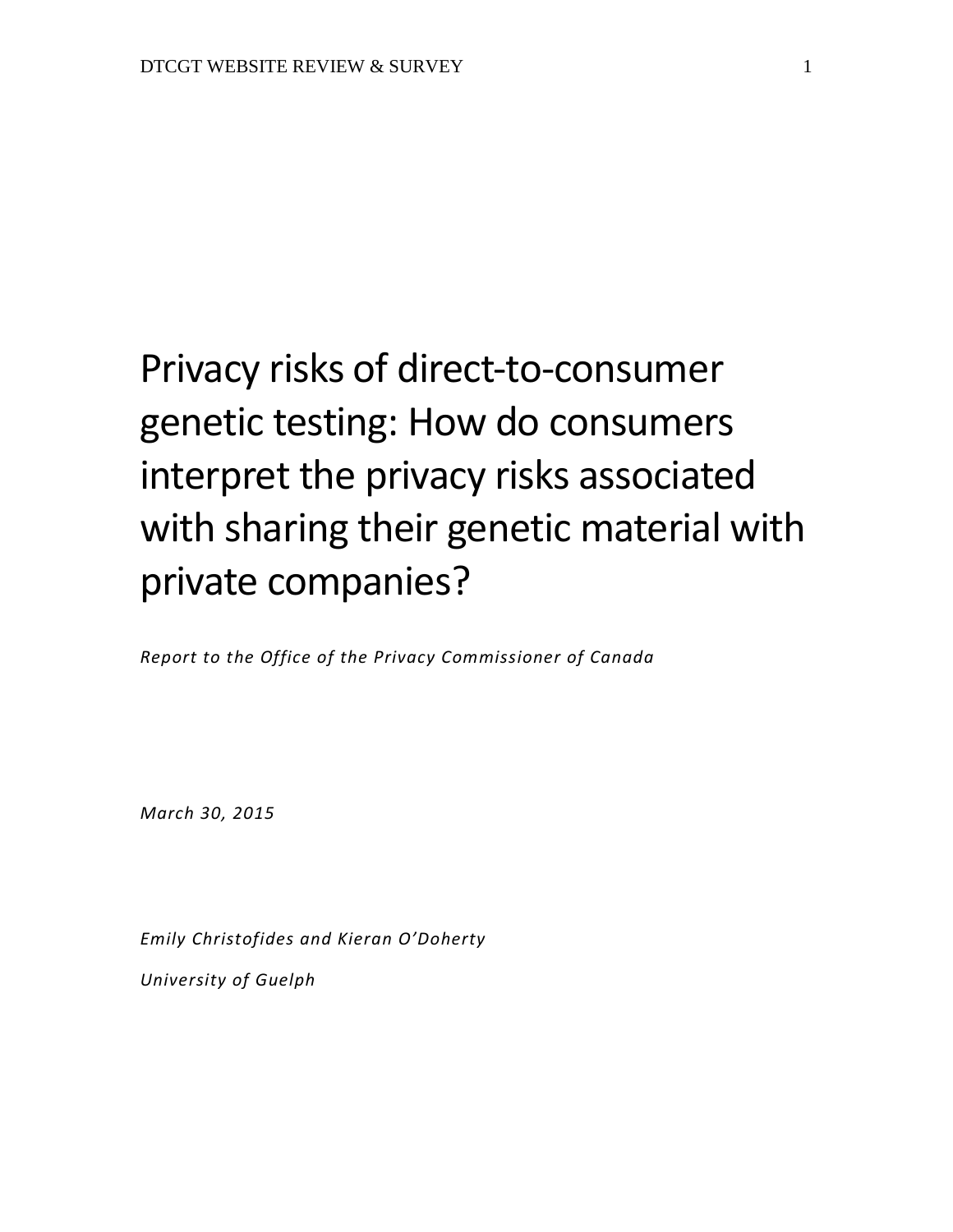# **Table of Contents**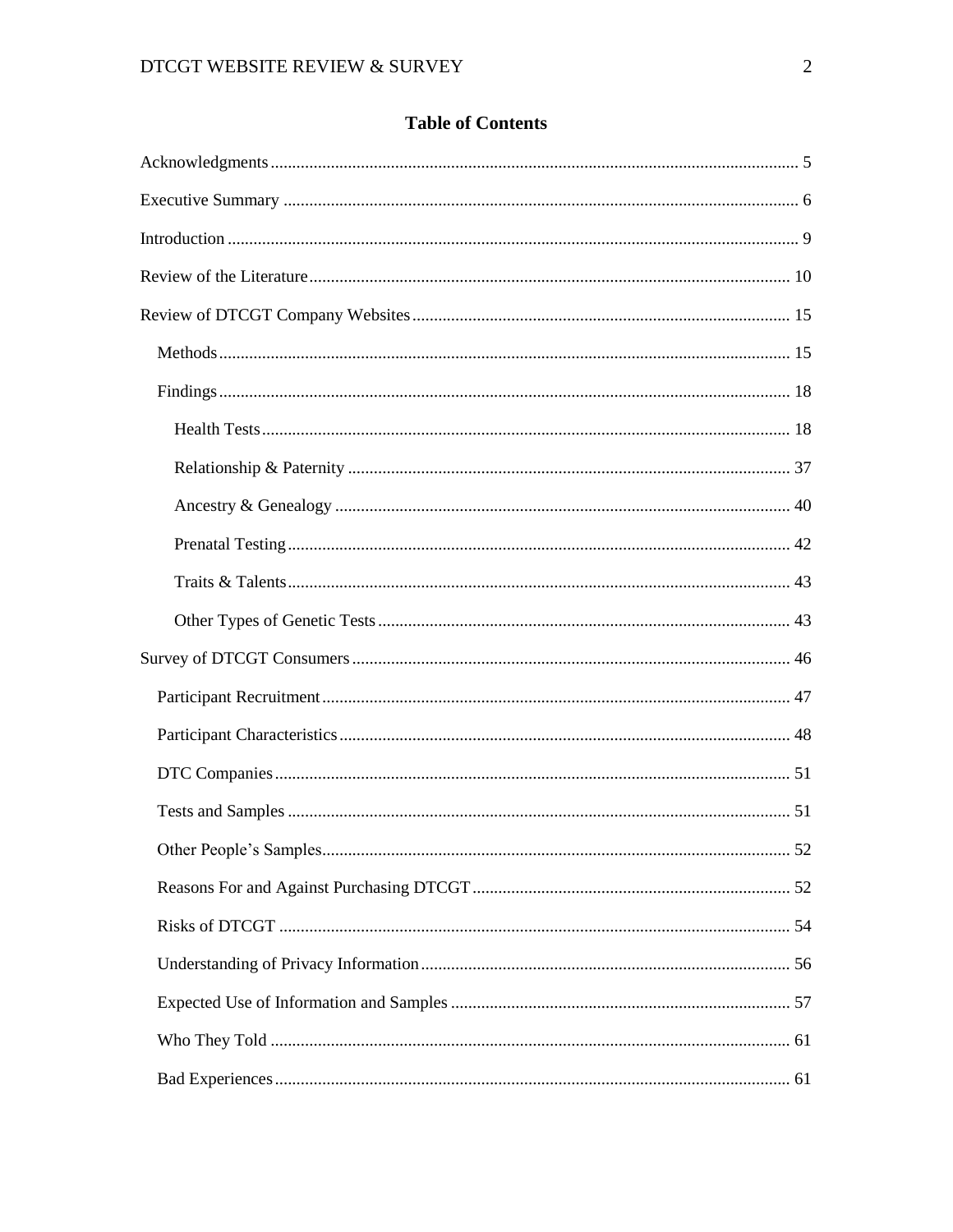# DTCGT WEBSITE REVIEW & SURVEY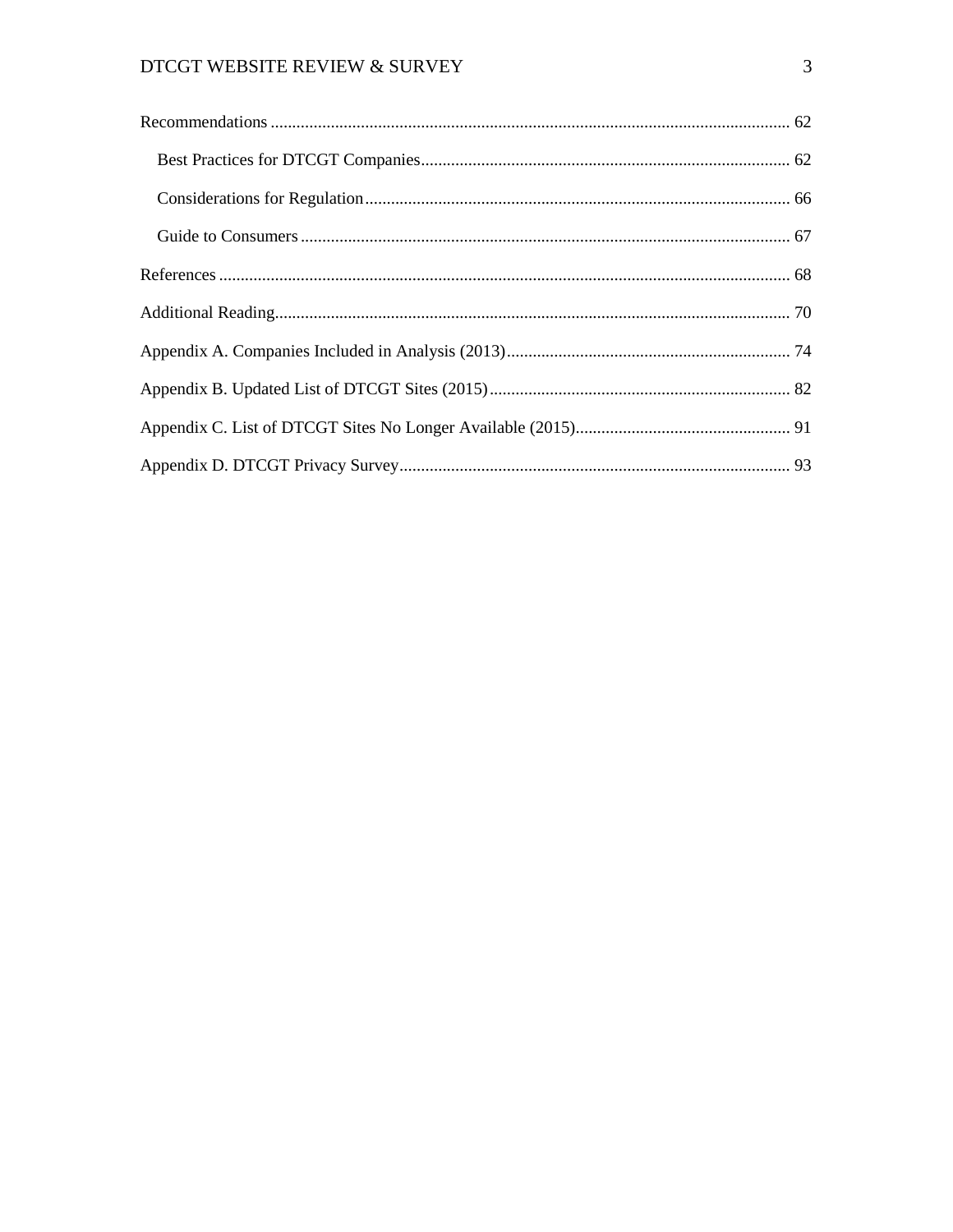# **List of Tables**

| Table 18. Did Participants Feel They Received Enough Privacy Information? 56 |  |
|------------------------------------------------------------------------------|--|

# **List of Figures**

| Figure 4. What Participants Expect to be Done With Their Sample (Percentages).  58 |  |
|------------------------------------------------------------------------------------|--|
|                                                                                    |  |
|                                                                                    |  |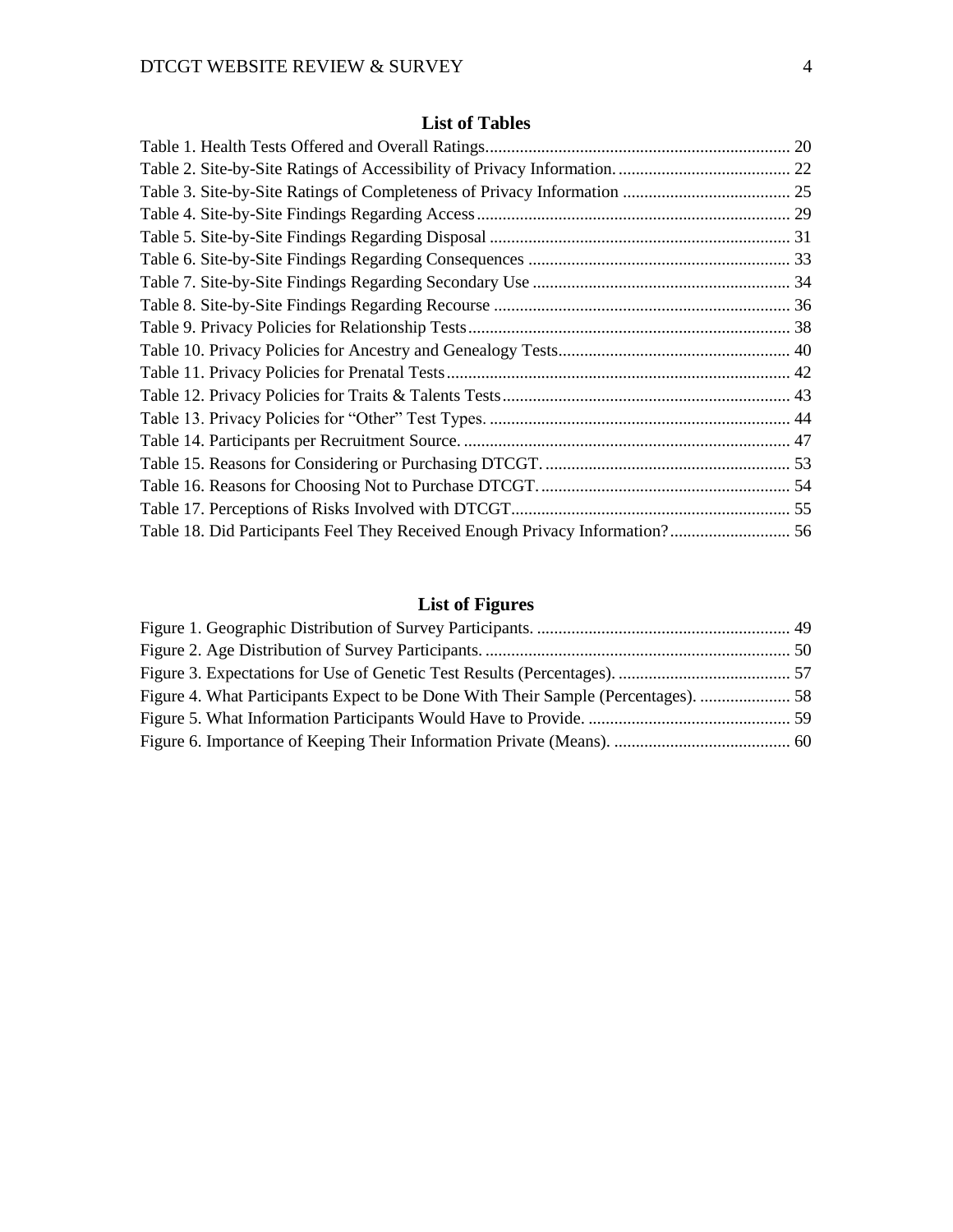# **Acknowledgments**

We would like to thank the Office if the Privacy Commissioner of Canada for their funding under the Research Contributions Program, without the support of which this research would not have been possible.



We would also like to thank our research assistants Kevin Kilarski and Janet Amos for their assistance, and Dr. O'Doherty's Discourse, Science, and Publics (DSP) Research Group at the University of Guelph for their feedback throughout the design and implementation of this project.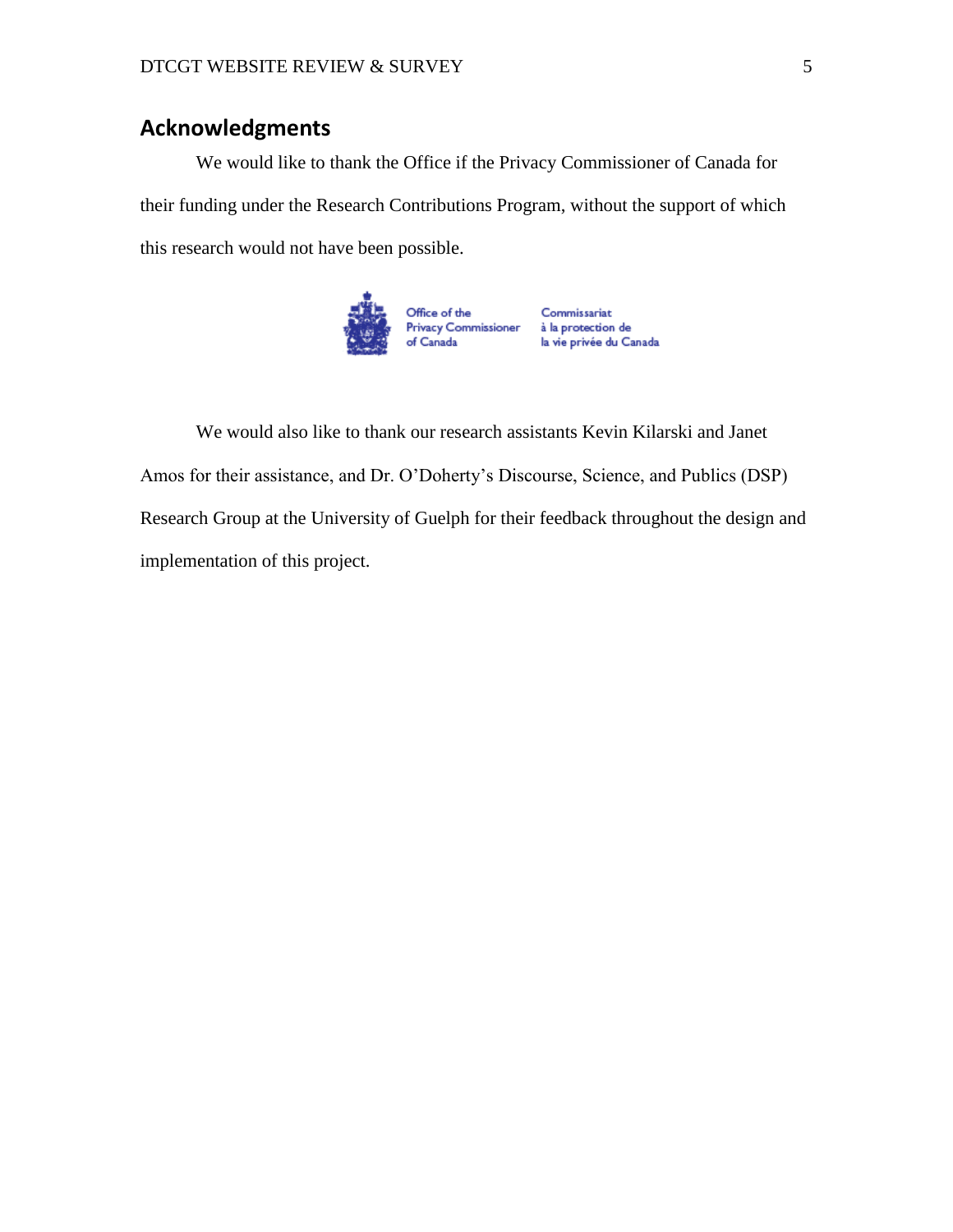## **Executive Summary**

The purpose of this study was to explore the way in which Direct-to-Consumer Genetic Testing (DTCGT) companies communicate privacy risk information to customers and how customers understand their risks. We first conducted an analysis of DTCGT company websites to determine what information they provide to consumers regarding the treatment of their personal information and the risks of DTCGT. We conducted a general analysis of all websites and a more detailed analysis on sites offering health-related tests.

Overall we found that:

- In 2013 there were 86 companies offering DTCGT services to Canadians (77 companies in 2015)
- Companies provided a wide range of health-related tests (29 companies), relationship and paternity (46), ancestry and genealogy (28), prenatal (10), traits and talents (6), and other test types (23)
- Up to half the sites (numbers varied by test sub-type) had no privacy policy posted (health 8/29; relationship 20/46; ancestry 13/28, prenatal 5/10, traits 1/6, other 11/23) and many of those that did addressed only aspects related to using the website.

Regarding presentation of privacy information on the health-related sites we found that:

 Eight of 29 companies had little or no privacy-related information at all on their sites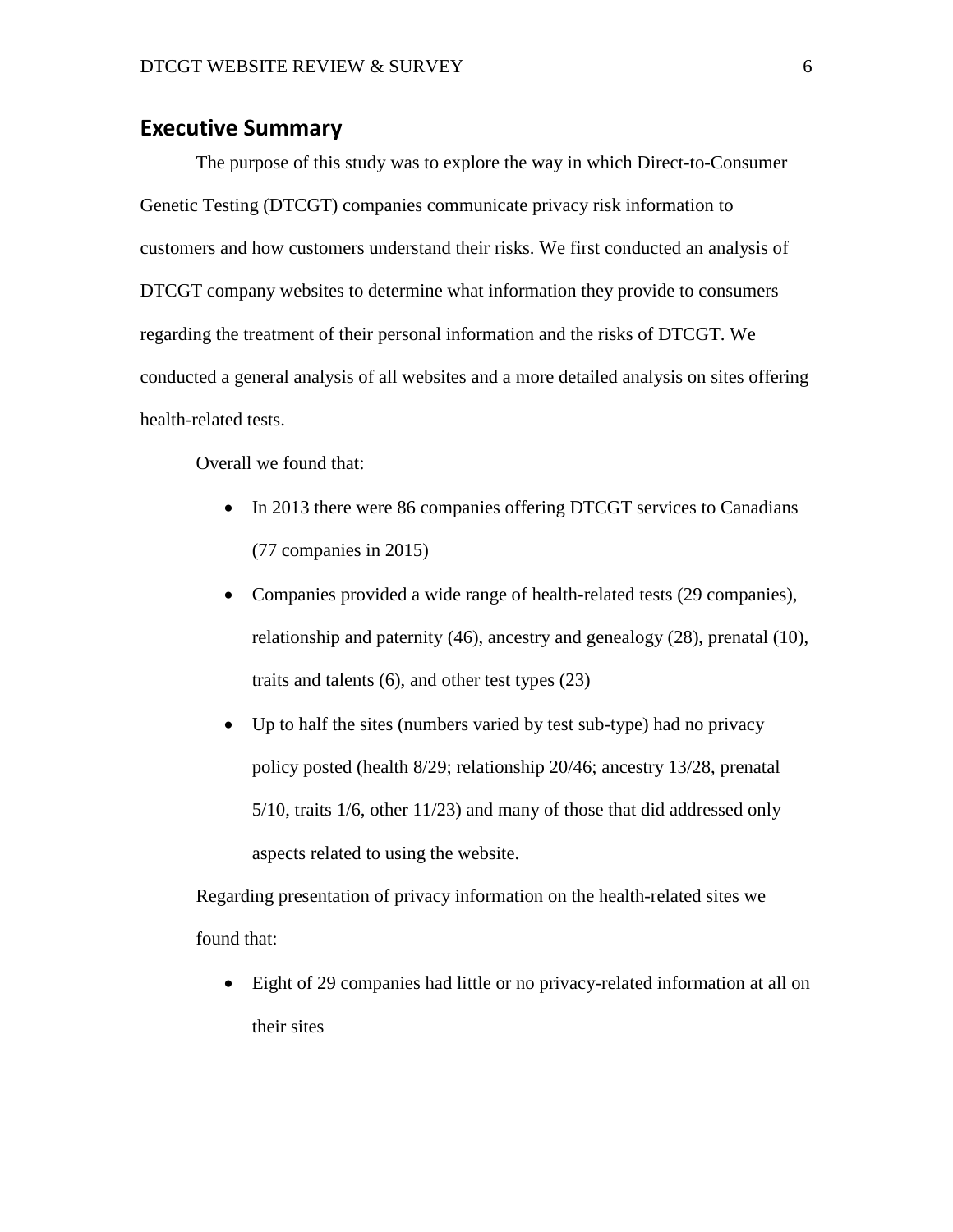- Five companies that posted privacy policies had only limited information related to visiting the website
- 10 of 21 sites with privacy policies did not provide any information as to what type of personal information they collect
- 20 sites provided no information about what is done with biological samples and genetic information after testing
- Five sites had some information about the potential privacy consequences of DTCGT
- 13 sites provided customers with the opportunity to opt out of secondary uses of their information.

Our analysis of the company websites and review of the academic literature informed the creation of an online survey that sought feedback from DTCGT consumers and people who had considered purchasing genetic testing. We surveyed 415 Canadians about their experiences with DTCGT (180 people who had made the purchase and 235 who considered it).

In summary:

- Cost was the main reason that people chose not to purchase DTCGT
- Learning more about health and family history were the main reasons for purchasing or considering purchasing a genetic test
- Most participants provided their own genetic sample for testing but 35% had ordered a test of someone else's sample
- Key risks identified were privacy, legitimacy of the test, legitimacy of the company, and apprehension about the results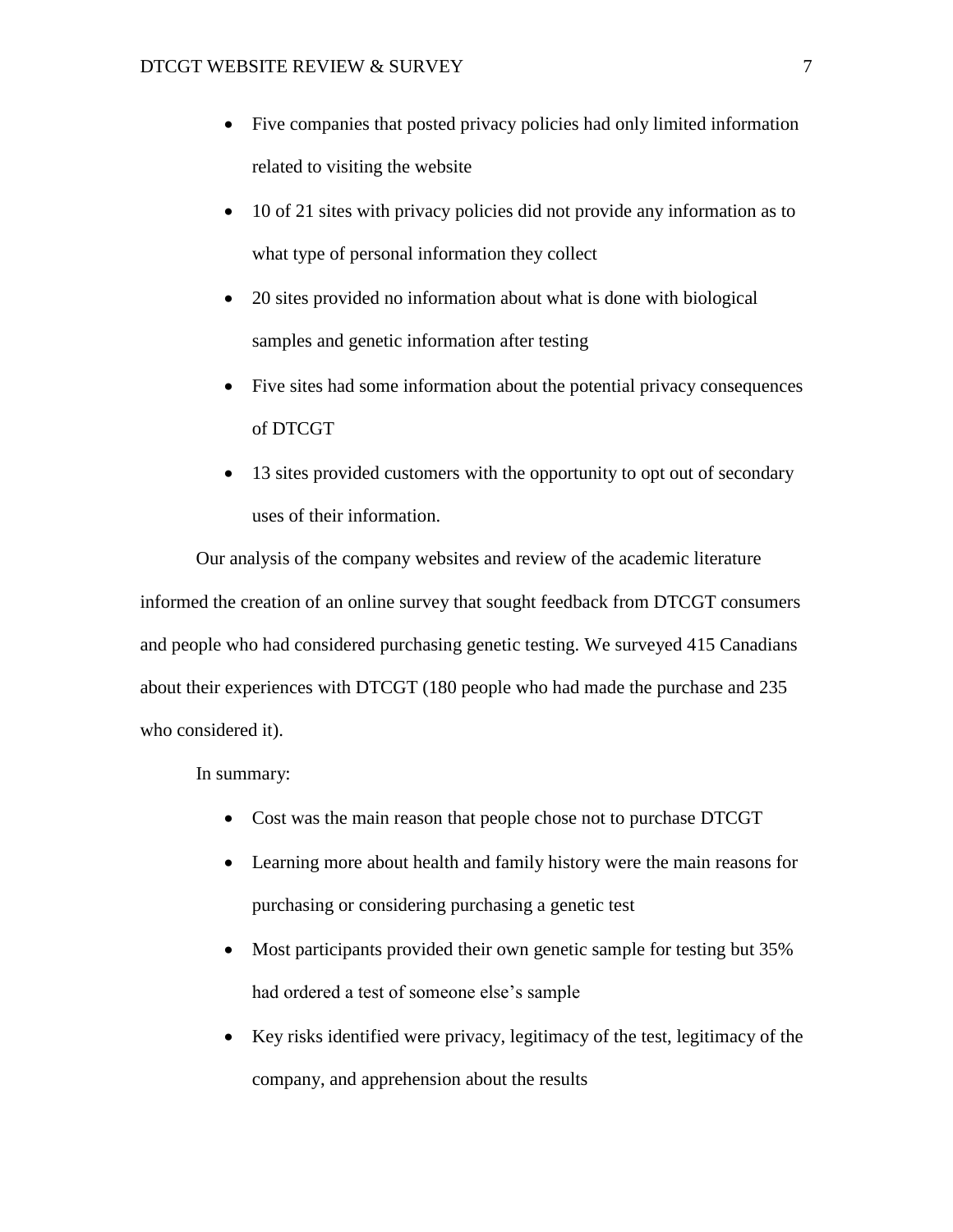- Nearly half of participants reported that they had read the company's privacy policy (47%; 64% of those who purchased and 33% of those who considered DTCGT)
- 44% of participants felt they received enough information about how the company treats their information (73% of those who purchased but only 22% of those who considered DTCGT)
- The most common expectation was that the company would only share the results with them and would destroy their sample after testing
- A small percentage (13%) of participants reported having a negative experience as a result of genetic testing.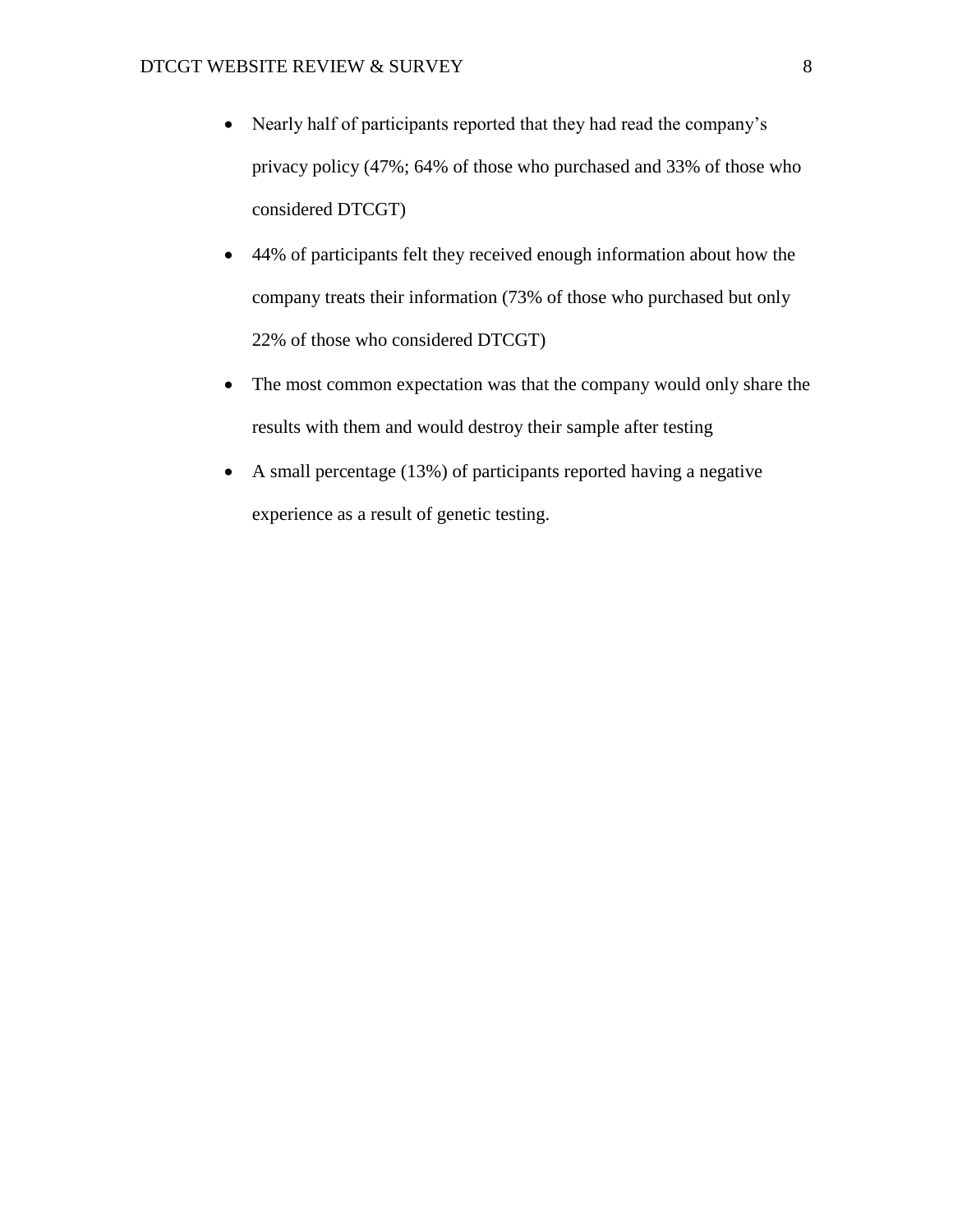# **Introduction**

There has been considerable focus on the issue of private data online and recent advances to genetic testing mean that genetic-based ancestry and health risks can now be added to the wealth of online data that needs safeguarding. While much of the research on Direct-to-Consumer Genetic Testing (DTCGT) focuses on the health risks and healthcare burden of such practices, little research has examined the privacy risks associated with entrusting private companies with one's genetic material. Discussions have only just begun to turn to the additional privacy concerns that arise from private companies having access to, storing, and conducting research with biological samples and genetic information provided by their customers. In order to fill this important gap in the literature regarding knowledge of the privacy risks of engaging with private companies for genetic testing, we first summarize the academic literature, and then report on our study of the way in which DTCGT companies communicate privacy risk information on their websites, conducted in the spring and summer of 2013. We then report on our online survey, conducted in fall 2014 and winter 2015, of what customers understand of the privacy risks and how they perceive DTCGT. Finally, we recommend best practices for DTCGT companies in presenting privacy information to consumers, some considerations for regulation of DTCGT companies, and a guide to consumers in considering the purchase of a DTC genetic test.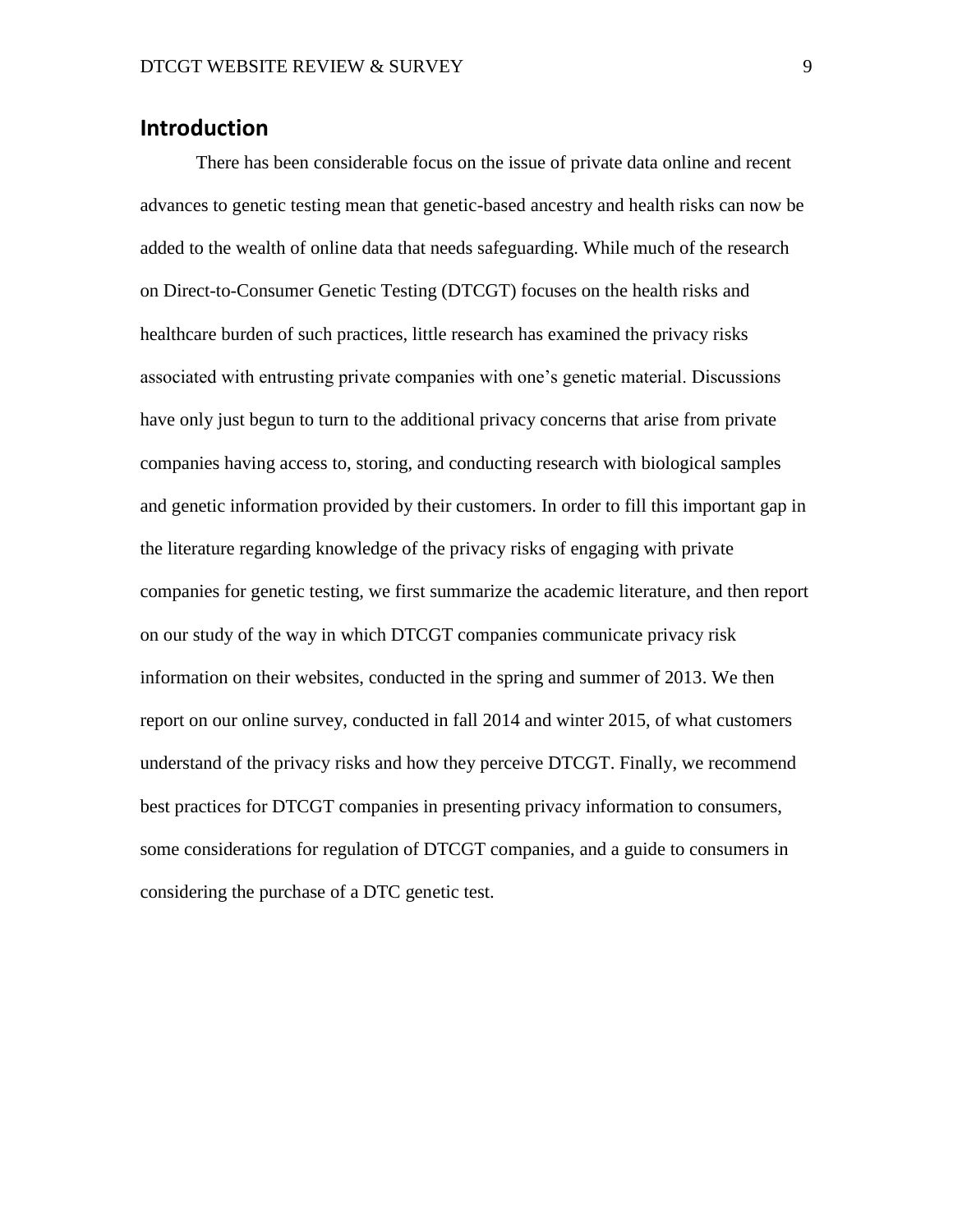## **Review of the Literature**

With scientific advances in health care and technological changes that make accessing health information easier, people are increasingly sidestepping the usual ways of learning about their own health and are taking more ownership over their healthrelated decisions (Middleton, 2012). One way individuals have gained access to health related information without the aid of a physician is through direct-to-consumer genetic testing (DTCGT). This practice enables people to order genetic tests directly from a company, without involving a medical professional in the process (McGowan et al., 2010). Different DTCGT companies claim to assess anything from the metabolization of specific drugs to the risk of contracting a certain disease, and they vary greatly in quality, utility, and the general testing process. Common tests include paternity tests, tests that determine ancestral background, prenatal genetic testing for diseases such as cystic fibrosis, and a range of tests that determine predisposition for a certain disease (e.g. diabetes), likelihood of developing Parkinson's, and assessment of passing on a certain condition to one's children. While much of the research on DTCGT focuses on the health risks and healthcare burden of such practices, little research has examined the privacy risks associated with entrusting commercial companies with one's genetic material.

Although there is general agreement that there is a strong need for direct-toconsumer genetic testing to be regulated, there is a great deal of disagreement on how this should be done (McGuire et al., 2010). This lack of agreement has resulted in a lack of policy action, despite concerns about a need for stronger oversight of these services (Hogarth, Javitt, & Melzer, 2008). In addition, DTCGT falls under several different overlapping regulatory systems, which has created gaps and variation in the policies that apply within different countries (Hogarth et al., 2008). Norway and Germany, for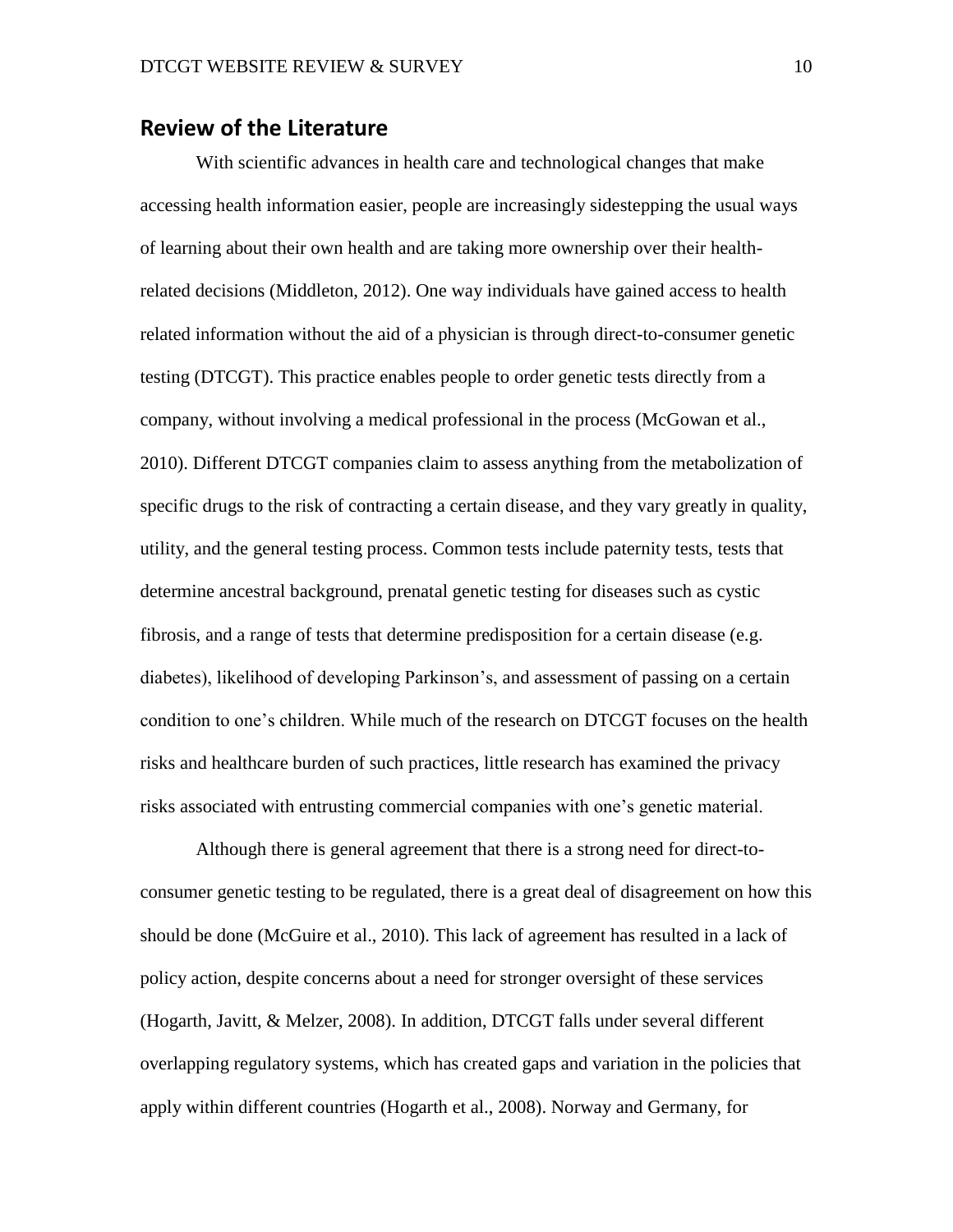instance, have elected to ban DTCGT altogether, stating that only professionals should be able to order genetic tests (Beckman, 2004). Some US states also ban direct-to-consumer genetic testing (Hudson et al., 2007). Over the course of this study, 23andMe stopped providing interpretation of its genetic tests to US customers in response to a US Food and Drug Administration order to stop providing medical advice as doing so requires regulatory approval (Green & Farahany, 2014). Most other countries, including Canada, allow DTCGT to continue, despite concerns from clinicians, scientists, consumers, and patient groups alike (Hogarth et al., 2008). An additional issue pertaining to jurisdictions is that most DTCGT is conducted via the web, and therefore difficult to regulate in any one jurisdiction. For example, banning certain DTCGT practices in Canada may not stop individuals from ordering tests from the US.

Little is known about customers' understanding of the privacy risks of providing their genetic material to commercial companies. While much research explores the ethical and privacy implications of biobanks (e.g., Elger, 2013; Heeney et al., 2009; Greely, 2007), and a growing body of literature focuses on lay people's understanding of these issues (O'Doherty, Hawkins, & Burgess, 2012) much of this research focuses on publicly funded biobanks. Discussions have only just begun to turn to the additional privacy concerns that arise from private companies having access to, storing, and conducting research with genetic information provided by their customers. When patients provide samples to their physicians or publicly funded health researchers, it is the researchers who are requesting access to an individual's biospecimens and in turn promise to abide by accepted ethical protocols, including certain privacy protections. Although uncertainty remains with regard to how best to construct ethically sustainable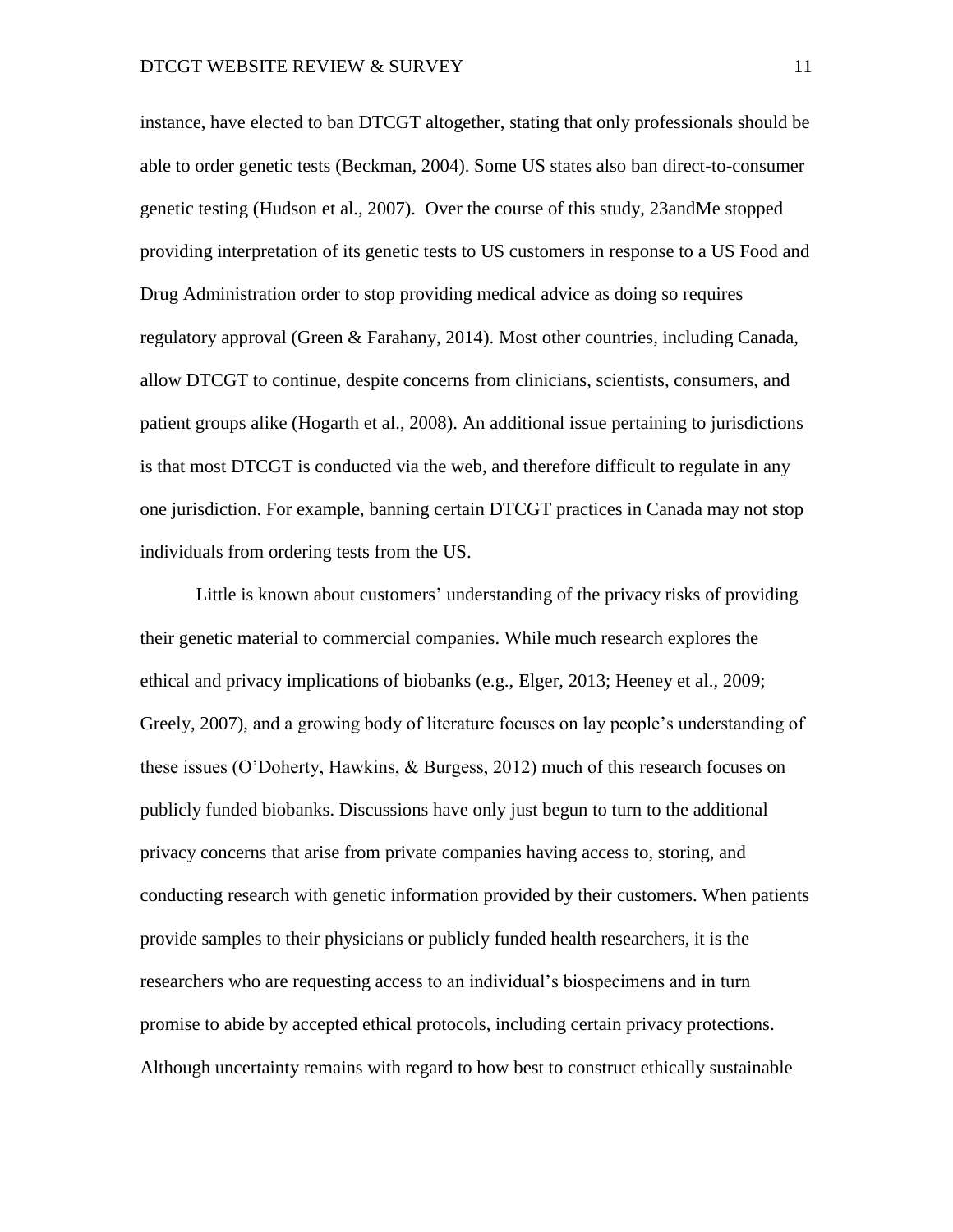governance for biobanks (O'Doherty et al., 2011), the ethical difficulties are well acknowledged in the academic literature. However, the situation involving DTCGT is different. Here, it is the individual consumer who requests that genetic tests are conducted on a sample that they freely provide to the DTCGT company. To date little attention has focused on the social and ethical implications of DTCGT companies acquiring and storing large numbers of biological samples with associated genetic, health, and other data (for example, Singleton, Erby, Foisie, & Kaphingst, 2012 assess the risks and benefits that DTCGT companies present on their websites but explicitly exclude terms, conditions, and privacy statements from their analysis). In particular, little attention has focused on the privacy implications of consumers providing DTCGT companies with samples of their DNA.

Interestingly, many companies advertise their services as having the benefit of increased privacy (Williams-Jones, 2003). People may access these services because the genetic information they receive will not be part of their medical record, but as previous researchers have pointed out, many of the privacy promises provided by these companies are merely advertising claims and do not necessarily provide better safeguards for people's information (Health Law Institute, 2010). In addition, DTCGT companies vary in their treatment of customer information and the extent to which they keep this information confidential, and DTCGT companies are not necessarily subject to the same privacy laws as population biobanks (Knoppers, 2010). There has also been some concern that companies carefully craft the description of their services in order to avoid oversight or regulation. Additionally, the protections against discrimination based on genetic data that are in place in certain countries (for example, GINA in the United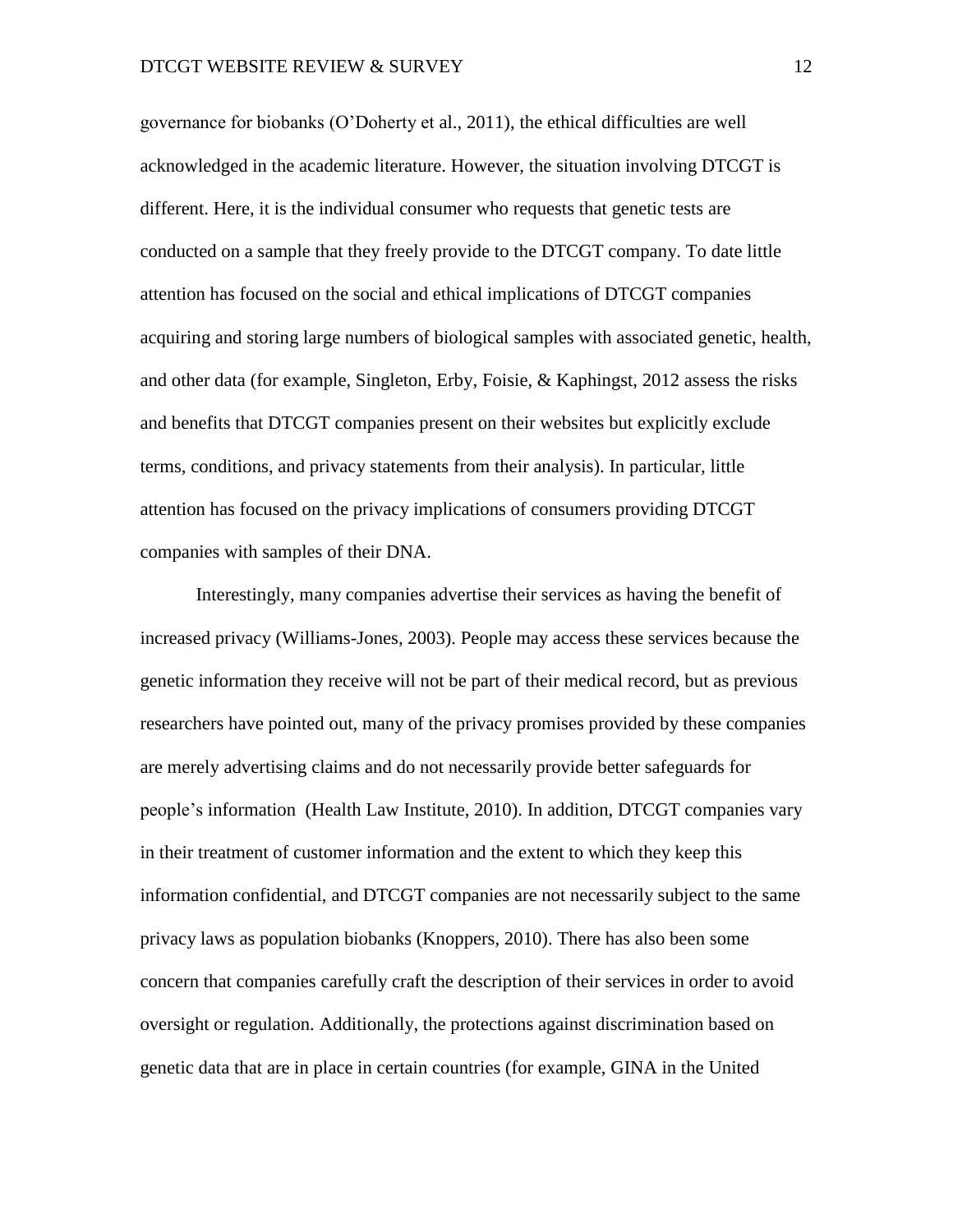States) do not apply to all types of insurance (Lewis et al., 2011). While these issues may be less prevalent in Canada because we have a publicly funded healthcare system, there are still issues with privacy and oversight (Williams-Jones, 2003).

As some researchers have rightly pointed out, consumers should be concerned about how companies are storing their data online, as well as how their genetic information will be used in the future (Williams-Jones, 2003). The information that people provide when undergoing genetic testing includes not only their genetic makeup, but in many cases also contains information about family history, their lifestyle, their previous health status, and health-related behaviours. Their results provide information about people's potential future health, which may not always be accurate depending on the test. Collecting such broad data poses a number of risks, some known, and some unknown. This is especially true because efforts to anonymize data, particularly genetic data, meet a number of challenges since health records can be reidentified surprisingly often (Rothstein, 2010).

The negative personal and societal impacts of the use of genetic and health information can be seen both in history and in our society more recently (Garver & Garver, 1991), and situations involving the misuse of health information have been seminal in the decision to ban the use of genetic information for employment and health insurance purposes (Hampton, 2008). It has been argued that genetic information is different than other information and with new technology, even anonymized and aggregated data could potentially be re-identified (Knoppers, 2010). However, it is not clear that people understand the risks of providing their genetic information to a private company – this issue is one that has not been extensively explored. Past research has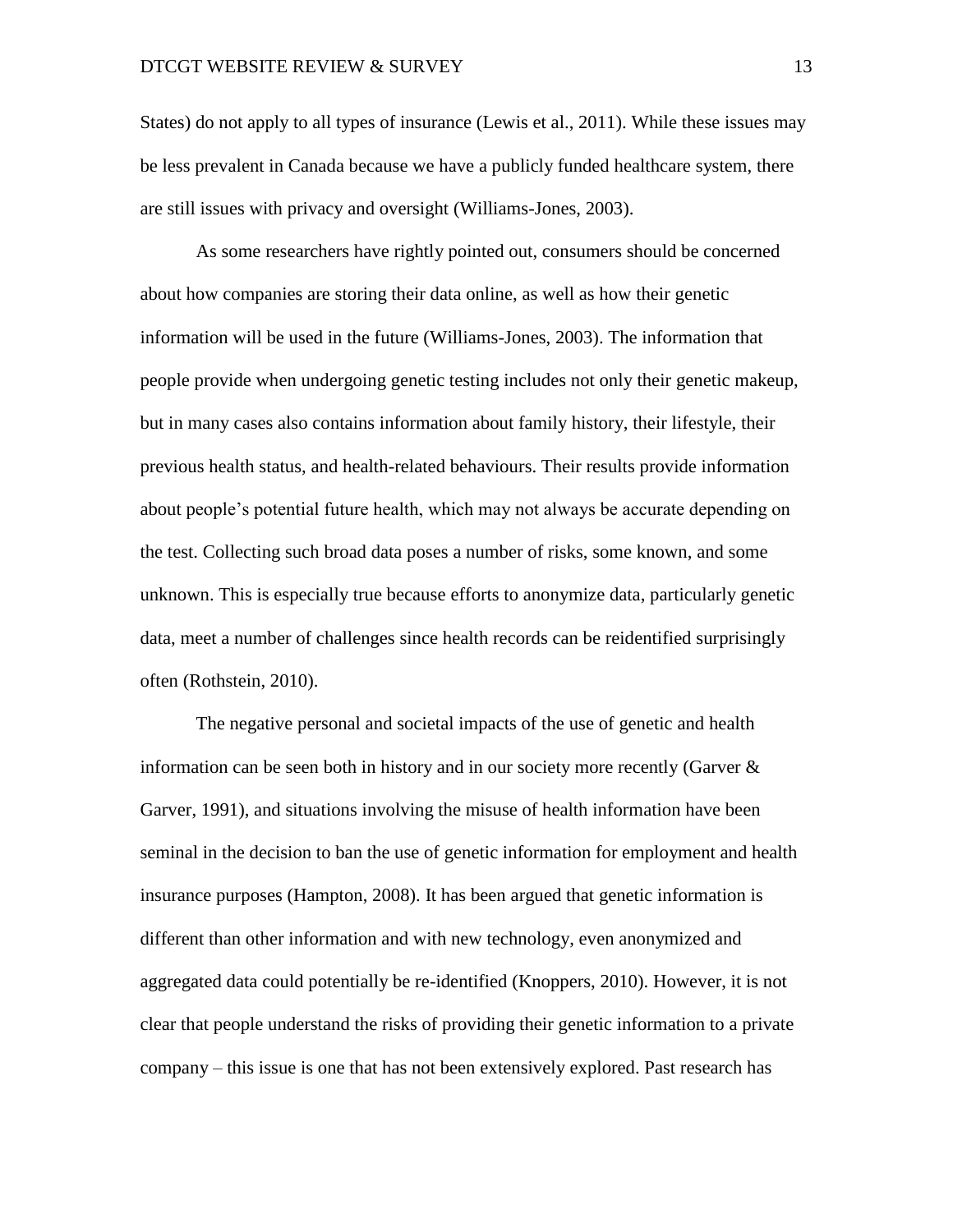shown that the privacy policies of DTCGT services are often unclear or incomplete (Health Law Institute, 2010). It therefore seems reasonable to predict that given unclear information about privacy protections, consumers' understanding of these issues may be inadequate. Indeed, a recent study found that 45% of DTCGT users shared their genetic test results with friends on Facebook, indicating that perhaps people's own disclosures may be a source of problems surrounding privacy (Lee et al., 2013). Issues of understanding may be even more difficult for children (Borry et al., 2010), and it is unclear how privacy protection can be obtained for individuals who are not specifically involved in the purchase of genetic testing services.

DTCGT companies may use customers' genetic information for more than simply providing them with the results of the test they purchased. For example, they may use the information to improve the quality of their tests, to conduct research, or they may share it with other companies for profit. In this case, the social contract can be seen to be more akin to the relationship between Facebook and its users. On Facebook, users freely provide the product that Facebook uses or sells to other companies. That is, Facebook users give up much of their privacy not only by posting personal information on Facebook, but by providing the company with a valuable product that can be sold on for profit. Some research has shown that consumers have relatively high confidence in the companies they engage with for genetic testing, but would nonetheless welcome regulation to ensure their privacy in regards to when their information can be disclosed (Bollinger, Green, & Kaufman, 2013). It is for these reasons that we believe that more research is needed regarding the way in which companies present and consumers understand the privacy implications of DTCGT.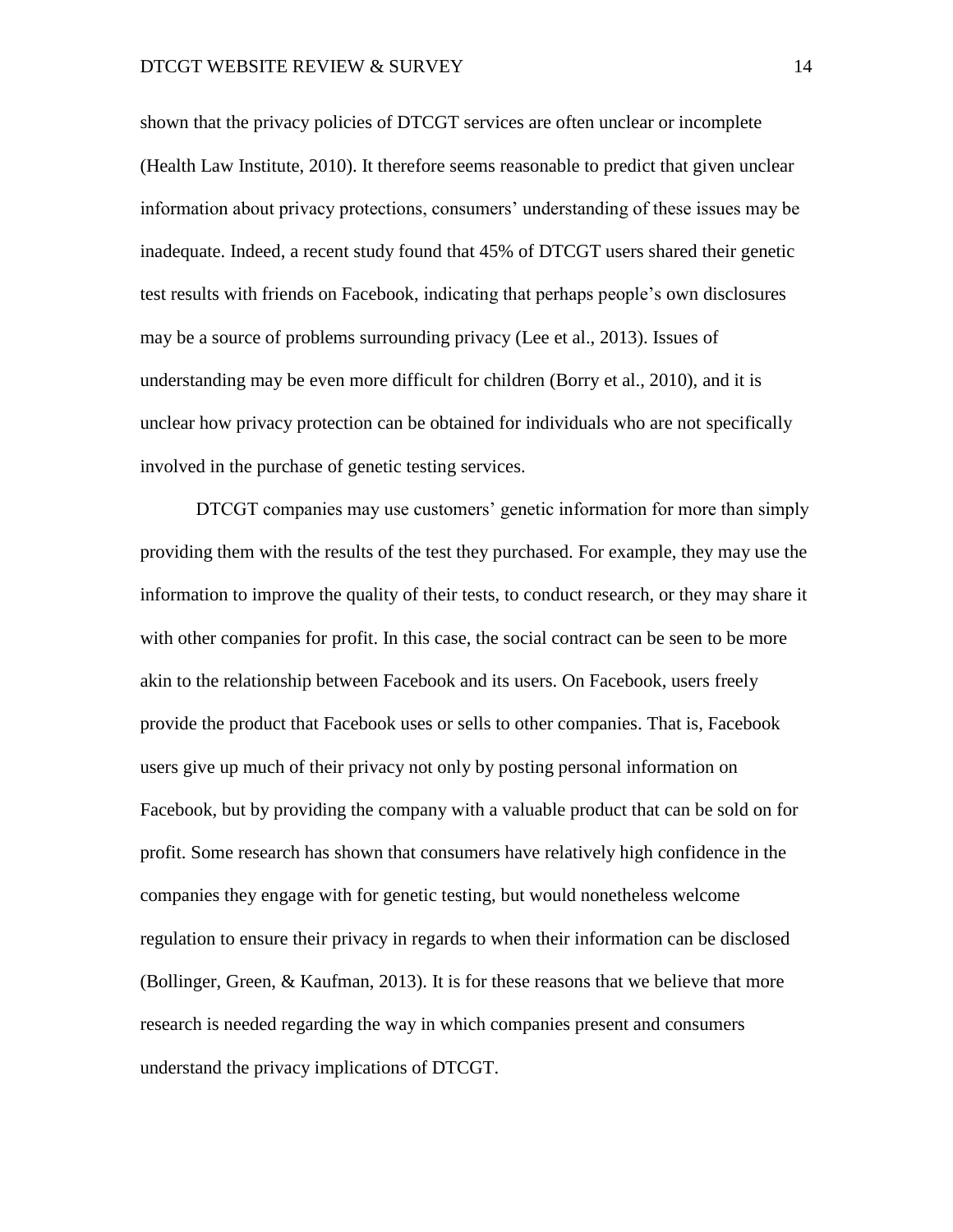## **Review of DTCGT Company Websites**

The first stage of this project examined what DTCGT companies claim and communicate to customers about the way in which they use the genetic materials they receive. Using the methodology described below, we analysed the websites of primarily health-related DTCGT companies that offer their services to Canadians.

#### *Methods*

The first part of this activity was to compile an up-to-date list of all companies that currently offer DTCGT. In completing this activity, many companies were identified for which websites were not functional or had only minimal information in place. Also, some companies that were identified in existing literature or the news media did not appear to be in existence any longer. We excluded companies where the website was unavailable, incomplete (for example, because it was no longer maintained) or marked as under development. This is consistent with the findings of other researchers who searched the literature for DTCGT companies but found that some no longer have an active website or no longer offer genetic testing (Singleton et al., 2012).

Some of the companies we identified are Canadian, but websites can typically be accessed throughout the world. Therefore we included any websites where Canadians could order a test either online (we assessed this by trying to purchase a genetic test from these companies), by phone, or by mail. We also excluded sites that did not offer tests "direct-to–consumer". This includes sites that were directed towards physicians and researchers, sites that were marketed to consumers but where the services were only available through a physician, and sites that were directed at employers. This last exclusion, while beyond the scope of the current project, is a potentially interesting and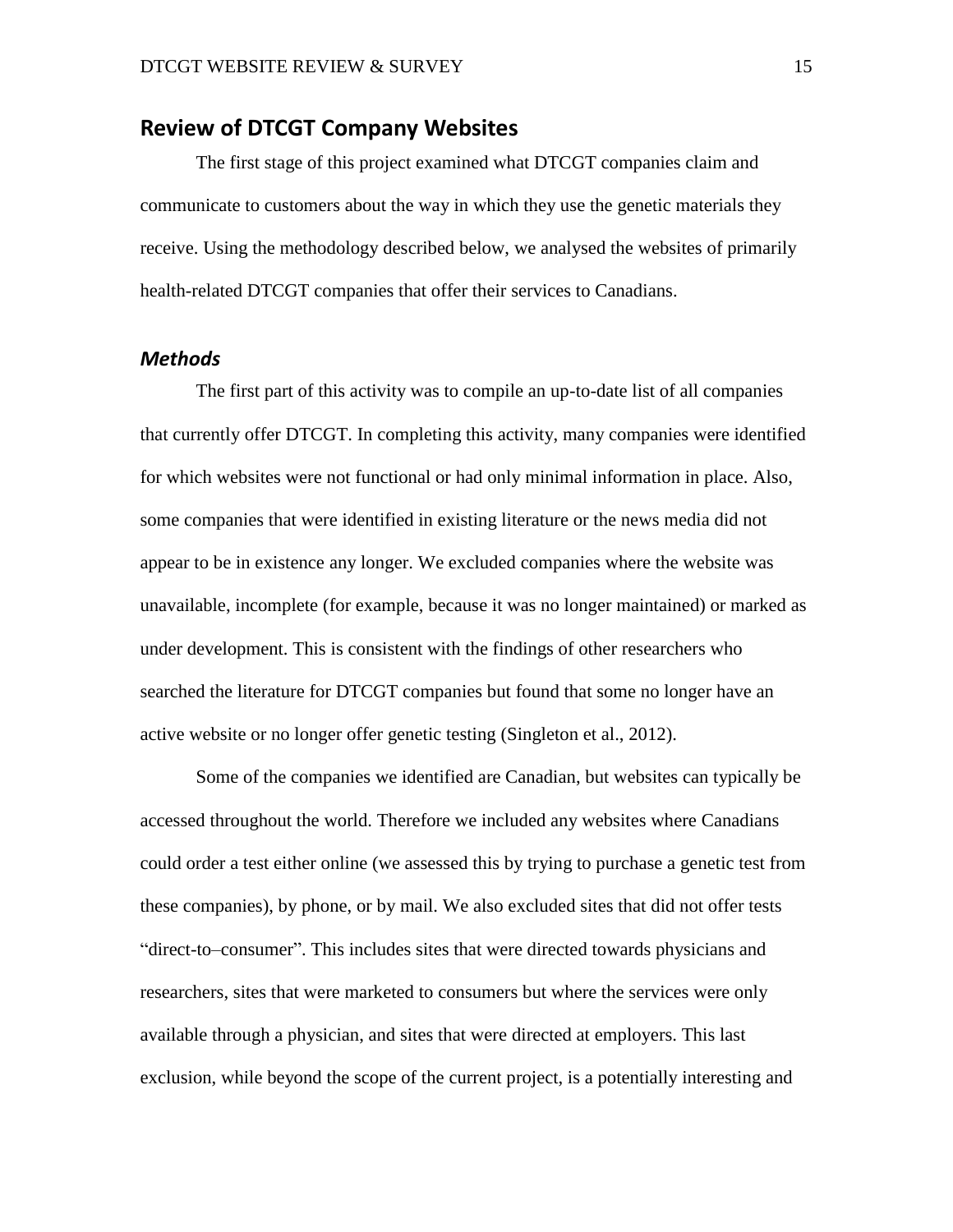important area for the assessment of privacy risks in the use of genetic material if employers are able to require that employees undergo genetic testing or are found to test genetic material covertly.

Once we identified a complete listing of all relevant websites, we divided the websites into categories based on the type of test provided (some websites fell into multiple categories). Categories include: health tests (our primary focus), traits & talents, ancestry  $\&$  genealogy, relationship  $\&$  paternity, forensics  $\&$  infidelity, prenatal testing, and other. We divided the websites in this manner in order to facilitate summarization of the privacy issues for the different types of tests that are available. While we intended to focus only on sites that offered health relevant genetic testing services, we thought it would be useful to include some information on other types of tests since they all involve potential privacy issues as a result of sharing genetic material with a private company. We therefore provide summary information on these additional types of sites.

To evaluate the sites, we devised criteria based on past research (e.g. Health Law Institute, 2010) and the material covered in the most comprehensive privacy policies (e.g. 23andme.com). We tested our evaluation criteria on a subset of sites and refined them before analysing any additional health-related DTCGT websites. If the website included a privacy policy, we focused on the privacy information covered there. However if it did not, we checked other areas of the website (for example, About Us, FAQ's, Terms of Service) and included relevant privacy information in our evaluation of the site.

Companies that provided health related tests were evaluated based on the following criteria: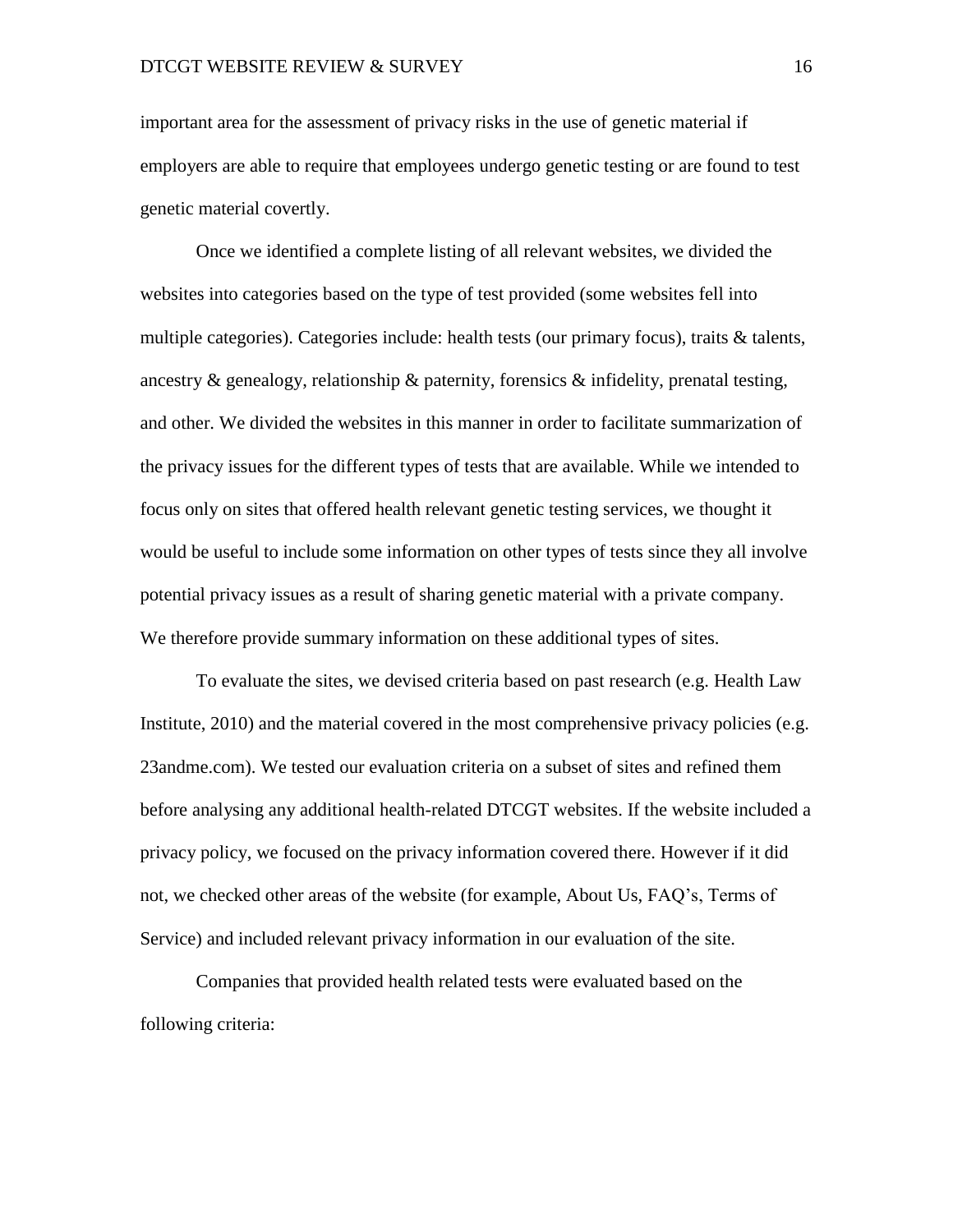#### **1. Accessibility of Policy**

- a. Has the company posted a privacy policy to their website?
- b. Is the privacy policy accessible from the company's homepage?
- c. If not, is there a statement about the company's privacy practices elsewhere on the site?

#### **2. Completeness of the Privacy Information**

- a. Does the information address the privacy aspects of visiting the website (e.g. use of cookies)?
- b. How will personal information be used?
- c. What is meant by "personal information"?
- d. How will genetic samples be handled?
- e. Does the site discuss confidentiality regarding results of testing?

#### **3. Content of the Privacy Information: Access**

- a. Who will have access to customers' personal information, including lifestyle, medical history?
- b. Who will have access to the genetic sample?
- c. Who will have access to test results?
- d. What security is in place to protect these data?

#### **4. Content of the Privacy Information: Disposal**

- a. How long is electronic data retained?
- b. What will happen to the genetic sample once testing is complete?

#### **5. Content of the Privacy Information: Consequences**

- a. Does the site discuss the potential for employment and insurance discrimination?
- b. The potential impact on other family members?
- c. Compliance with specific privacy legislation?

#### **6. Content of the Privacy Information: Secondary Use**

- a. Do they use samples and/or information for secondary purposes (e.g. research)?
- b. What happens with banks of genetic samples and personal information if the company ceases to exist?
- c. Can consumers consent to some but not all uses of genetic samples and personal information?

#### **7. Content of the Privacy Information: Recourse**

a. What procedures are in place for obtaining additional information, making complaints, or reporting a privacy breach?

Sites that provided information in all of these categories were ranked as

"excellent", those that provided partial information spanning several categories were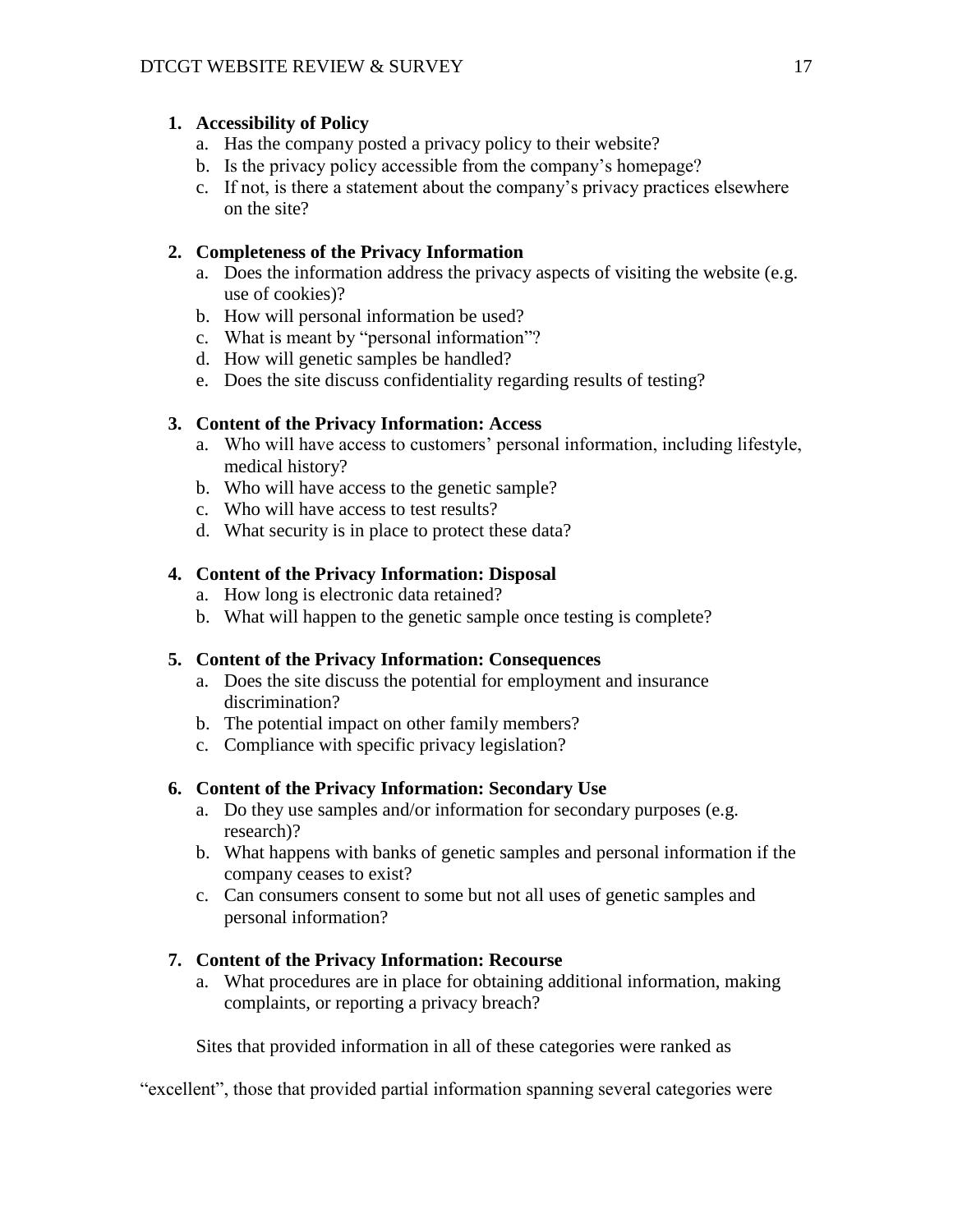categorized as "good", those that provided minimal or vague information or those that provided little information but encouraged customers to contact the company with any questions were categorized as "fair", and those with little or no information were categorized as "poor".

#### *Findings*

Overall, we found that there were many sites that offered tests using genetic material, though few sites provided all or even most of the information that would be expected to fully inform customers about the potential privacy issues or risks associated with direct-to-consumer genetic testing. We provide more detailed information and rankings for the health-related companies, as well as brief summary information for sites that offered the other categories of tests. For a complete listing of all the sites we analysed including their country of origin, their URL, types of tests offered, and sample type required, please see Appendix A. Knowing that the mix of companies has tended to change quite frequently, we conducted a brief review to determine what companies remain available to consumers in 2015 at the time of our customer survey, and provide this updated information in Appendices B and C.

#### **Health Tests**

Health tests, the main focus of this report, refer to any test that diagnoses, estimates the risk of, or determines carrier status (whether someone might pass on to their children the risk of a particular health condition) using genetic material. We excluded sites that assess health based on other types of information, even though these sites may sometimes require a biological sample. Included in the 'health' category are tests that determine a person's response to different medications (also called drug response), for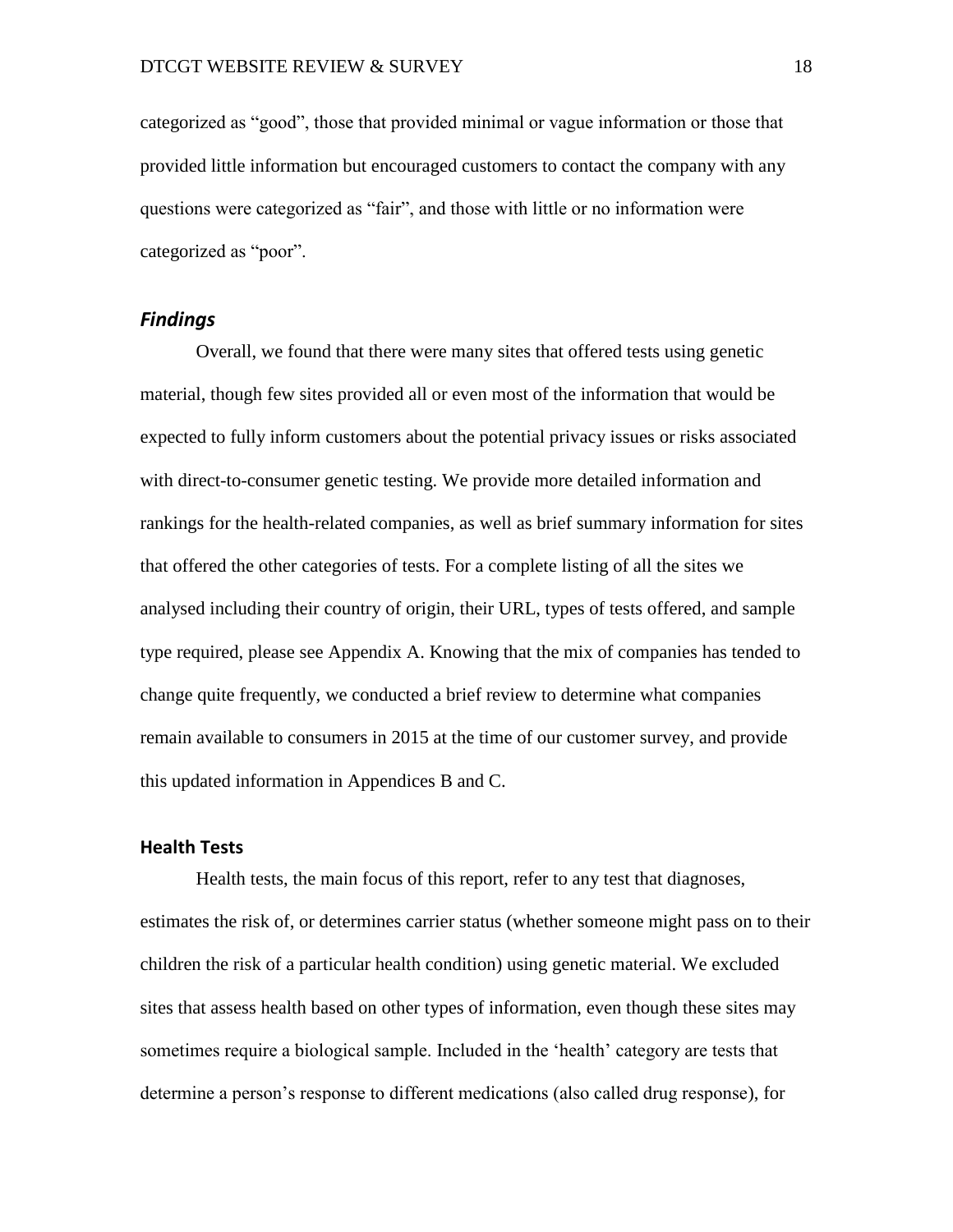example, tests that estimate one's risk of having severe side effects to Statins. Other health tests assess issues such as someone's predisposition to diabetes, whether or not they will develop Parkinson's, or if they carry a copy of the gene mutation known to cause cystic fibrosis (a recessive genetic disorder that could be passed on to future generations). We also included telomere length tests in this category, even though telomeres are not technically part of one's genetic makeup. These are the end portions of chromosomes that can be lost during cell division and have therefore been used as an indicator of expected lifespan or chromosomal age. A final sub-category within our health category includes diet and nutritional tests, which provide information and advice concerning weight loss, diet, and nutrition based on genetic information. Many genetic testing companies offer health tests, two of the largest being 23andMe and Geneplanet.

Of those sites included in our analysis, 29 companies were found to offer healthrelated direct-to-consumer genetic tests, and some of these companies offered a large selection of these types of tests. For example, 23andMe advertises that it offers over 240 tests of health conditions (e.g. predisposition to celiac disease) and over 40 tests for inherited conditions (e.g. carrier status for cystic fibrosis). Generally, the type of sample required for these tests was saliva (21 companies required a saliva sample), though some companies required a blood (7) or stool (1) sample and an additional two did not specify. Of the companies whose websites we were able to access, 21 had posted their privacy policy, though some of these policies (5) were limited, or discussed only privacy aspects related to visiting the website, such as how they use cookies. Other companies lacked a formal policy, but included privacy-related information in other areas of their website, including the homepage or FAQ section. Notably, eight of the companies had little to no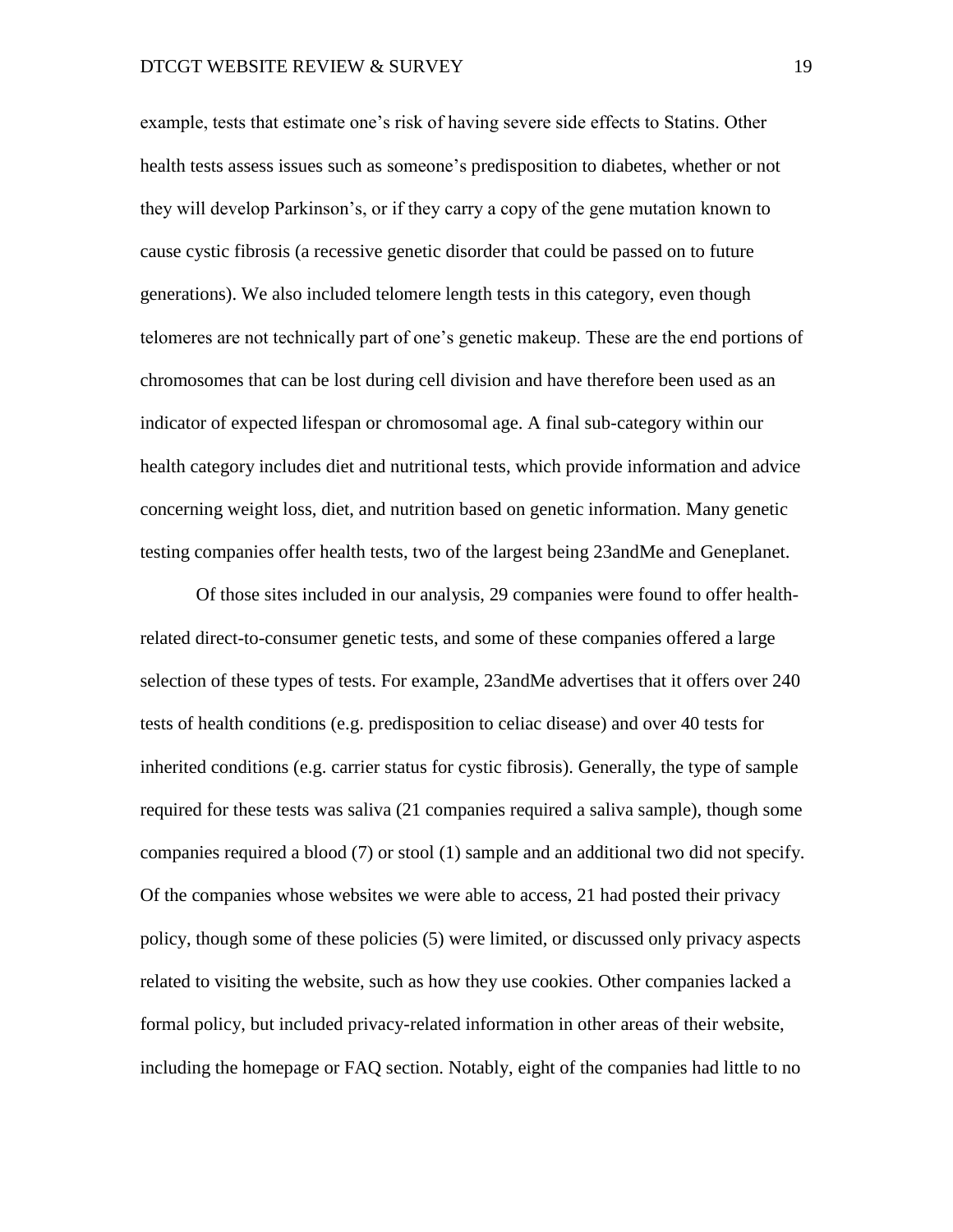privacy information at all, giving them a ranking of *poor* on our rating scheme. Of the companies with privacy policies, five included additional privacy information such as a HIPAA page or forum. In total, four sites ranked as *excellent* in terms of the privacy information they provided, six ranked as *good*, and 11 were *fair* (see Table 1 for the overall ratings of the privacy information the companies provided).

|                         | <b>Health Test</b> | <b>Overall</b> |                                          |
|-------------------------|--------------------|----------------|------------------------------------------|
| <b>Name</b>             | <b>Type</b>        | <b>Rating</b>  | <b>Notes</b>                             |
|                         | Disease Risk,      |                |                                          |
|                         | Carrier            |                |                                          |
|                         | Status, Drug       |                | Addresses all categories and provides    |
| 23 and Me               | Response           | Excellent      | further information and contact person   |
|                         |                    |                |                                          |
| <b>Acu-Metrics</b>      | Disease Risk       | Poor           | <b>Extremely brief</b>                   |
|                         |                    |                | Many aspects addressed but still missing |
| <b>Cygene Direct</b>    | Disease Risk       | Good           | some                                     |
|                         | Diet /             |                |                                          |
|                         | Nutrition,         |                |                                          |
| <b>DNA Dimensions</b>   | Disease Risk       | Poor           | No information                           |
|                         | Drug               |                |                                          |
|                         | Response,          |                |                                          |
|                         | Carrier            |                |                                          |
| <b>DNA</b> Testing      | Status, Diet /     |                |                                          |
| Centres of              | Nutrition,         |                |                                          |
| Canada                  | Disease Risk       | Poor           | No information                           |
|                         |                    |                |                                          |
| EnteroLab               | Disease Risk       | Poor           | Limited information, no contact          |
| <b>Executive Health</b> |                    |                |                                          |
| Centre                  | Telomere           | Poor           | No information                           |
|                         | Drug               |                | Many aspects addressed and privacy       |
| Genelex                 | Response           | Good           | contact listed                           |
|                         | Drug               |                |                                          |
| Geneplanet              | Response           | Fair           | Limited information                      |
|                         |                    |                |                                          |
| <b>Graceful Earth</b>   | Disease Risk       | Poor           | No information                           |
| <b>Health Check</b>     |                    |                | Addresses all categories and provides    |
| U.S.A.                  | Disease Risk       | Excellent      | further information and contact person   |

# <span id="page-19-0"></span>*Table 1. Health Tests Offered and Overall Ratings.*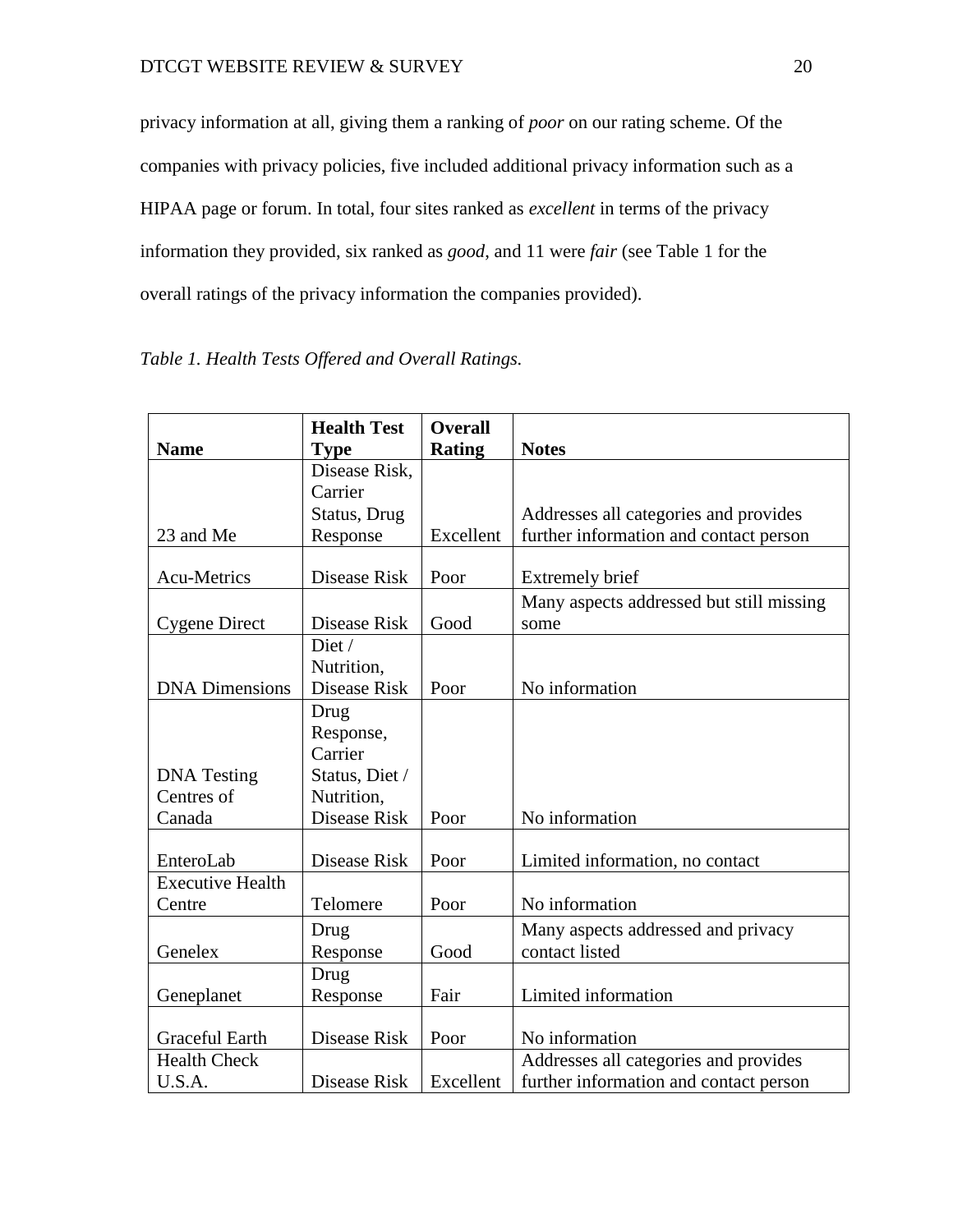| Hemochromatosis         |               |           | Limited information but encourages       |
|-------------------------|---------------|-----------|------------------------------------------|
| <b>DNA</b> Test         | Disease Risk  | Fair      | contacting privacy person                |
|                         | Disease Risk, |           |                                          |
|                         | Diet /        |           | Addresses all categories and provides    |
| <b>Inherent Health</b>  | Nutrition     | Excellent | contact                                  |
|                         | Diet /        |           | Includes some information but it is      |
| Life Genetics           | Nutrition     | Fair      | generally brief and vague                |
|                         | Drug          |           |                                          |
| Map My Genome           | Response      | Fair      | Some information listed, but no contact  |
| Market                  | Disease Risk, |           |                                          |
| America/Gene            | Diet /        |           | Limited information but encourages       |
| <b>SNP</b>              | Nutrition     | Fair      | contacting privacy person                |
|                         | Drug          |           | Many aspect addressed but brief and no   |
| <b>Matrix Genomics</b>  | Response      | Good      | contact person                           |
|                         | Disease Risk, |           |                                          |
|                         | Drug          |           | Many aspects addressed and privacy       |
| <b>Medcan Clinic</b>    | Response      | Good      | contact listed                           |
| <b>Natural Care</b>     |               |           |                                          |
| Solution                | Telomere      | Fair      | Limited information                      |
| Spectra Cell            |               |           |                                          |
| Laboratories            | Telomere      | Good      | Most aspects addressed                   |
|                         |               |           | Many aspects addressed but still missing |
| TeloMe                  | Telomere      | Fair      | some                                     |
|                         |               |           | Limited information but encourages       |
| Terraternal             | Telomere      | Fair      | contacting privacy person                |
| <b>Test Country</b>     | Disease Risk  | Fair      | Limited information                      |
| The Genetic             |               |           |                                          |
| Testing                 |               |           | Limited information but encourages       |
| Laboratories            | Disease Risk  | Fair      | contacting privacy person                |
| <b>True Health Labs</b> | Telomere      | Good      | Most aspects addressed                   |
|                         |               |           |                                          |
| Unikey Health           |               |           | Limited information but encourages       |
| <b>Systems</b>          | Telomere      | Fair      | contacting privacy person                |
| Vitamin Mineral         |               |           |                                          |
| Testing                 | Telomere      | Poor      | No information                           |
|                         | Disease Risk, |           |                                          |
|                         | Diet /        |           | Almost all aspects covered; provides a   |
| vuGene                  | Nutrition     | Excellent | contact                                  |
|                         | Diet /        |           |                                          |
| Youology                | Nutrition     | Poor      | Brief/vague                              |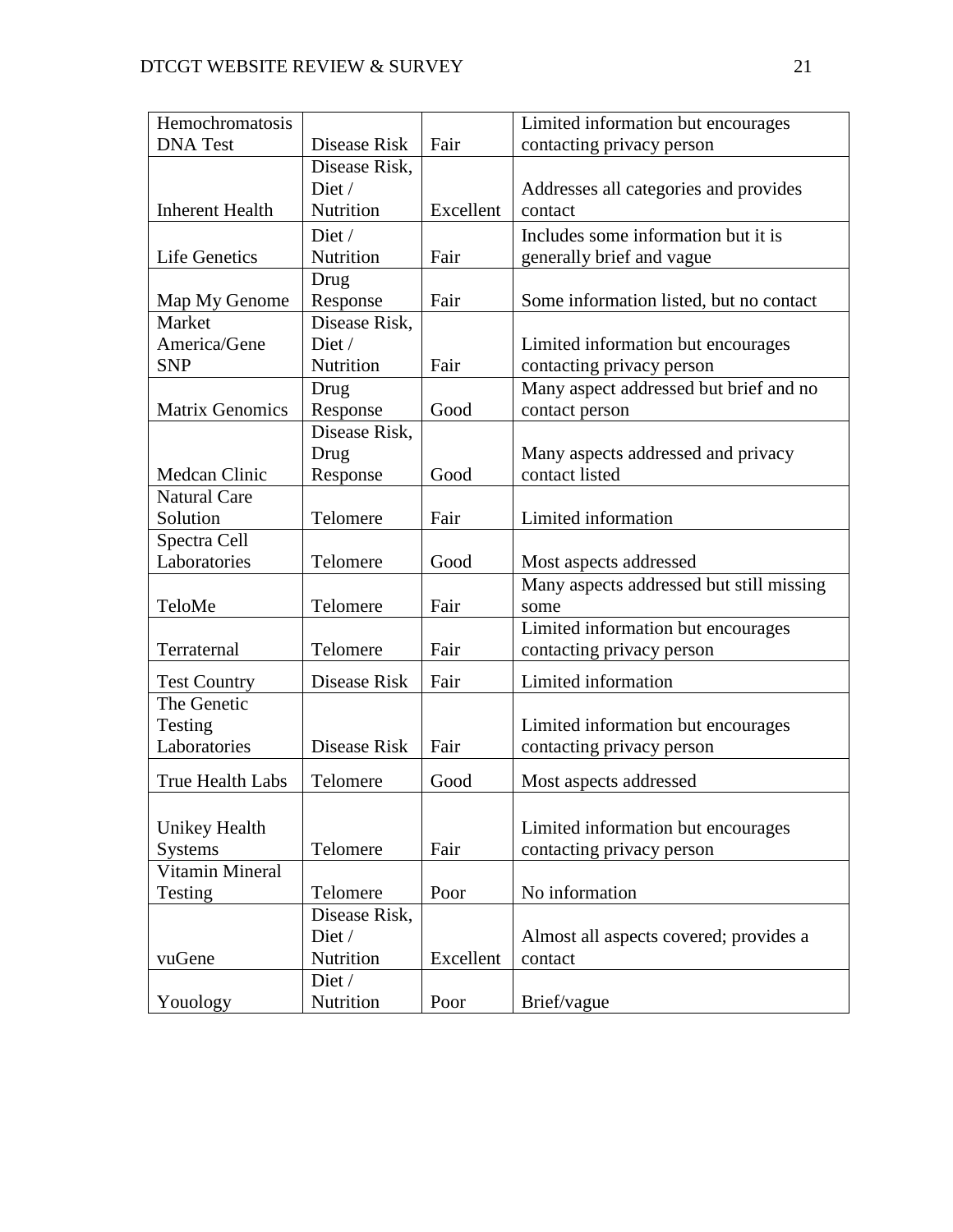For each assessment criterion we provide a summary of the findings followed by a table that details the site-by-site findings from our assessment:

 **Accessibility**. 21 sites had posted a privacy policy (see Table 2), and of these, 20 sites had a link to the policy on their homepage. The remaining sites linked to the policy through their 'About Us' page, 2 clicks from their homepage. Four sites did not have a privacy policy, but did list some privacy information in their About Us, FAQ page, or homepage. The remaining four sites did not have any privacy information accessible, including one site that provided a privacy policy link that was non-functioning.

<span id="page-21-0"></span>

|  |  |  |  |  |  |  | Table 2. Site-by-Site Ratings of Accessibility of Privacy Information. |
|--|--|--|--|--|--|--|------------------------------------------------------------------------|
|--|--|--|--|--|--|--|------------------------------------------------------------------------|

| <b>Name</b>           | (1a) Privacy<br><b>Policy</b> | <b>Notes</b>                                                         | (1b)<br><b>Accessibility of</b><br><b>Policy</b> | (1c)<br><b>Additional</b><br><b>Information</b><br>If No Policy |
|-----------------------|-------------------------------|----------------------------------------------------------------------|--------------------------------------------------|-----------------------------------------------------------------|
|                       |                               | Additional                                                           |                                                  |                                                                 |
| 23 and Me             | Yes                           | information                                                          | Homepage                                         | n/a                                                             |
| <b>Acu-Metrics</b>    | No                            | <b>Brief</b> statement<br>without<br>specific<br>information         | Homepage<br>(difficult to<br>find)               | Yes                                                             |
|                       |                               |                                                                      | About us page                                    |                                                                 |
| Cygene Direct         | Yes                           | Additional<br>information                                            | (2 clicks from<br>home page)                     | n/a                                                             |
|                       |                               | The term<br>privacy is<br>mentioned<br>without any<br>description of |                                                  |                                                                 |
| <b>DNA</b> Dimensions | N <sub>0</sub>                | their practices                                                      | n/a                                              | No                                                              |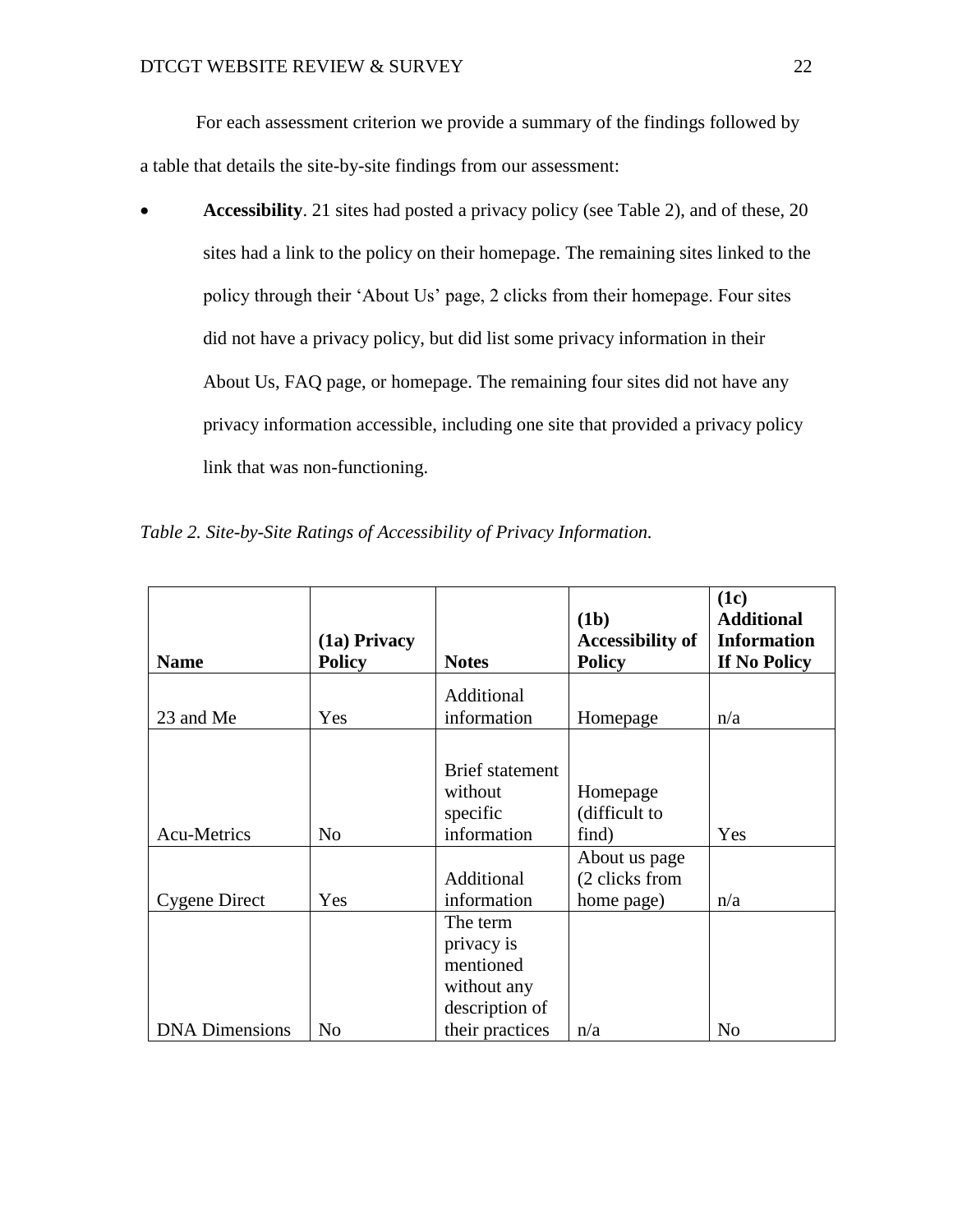| <b>DNA</b> Testing      |                |                                   |                |                |
|-------------------------|----------------|-----------------------------------|----------------|----------------|
| Centres of Canada       | N <sub>o</sub> | Broken link                       | Homepage       | N <sub>o</sub> |
|                         |                | <b>Brief</b> statement<br>without |                |                |
|                         |                | specific                          |                |                |
| EnteroLab               | N <sub>o</sub> | information                       | Homepage       | Yes            |
| <b>Executive Health</b> |                |                                   |                |                |
| Centre                  | N <sub>o</sub> |                                   | n/a            | N <sub>o</sub> |
|                         |                |                                   |                |                |
|                         |                | Additional                        |                |                |
| Genelex                 | Yes            | information                       | Homepage       | n/a            |
| Geneplanet              | Yes            |                                   | Homepage       | n/a            |
|                         |                | <b>Brief</b> statement            |                |                |
|                         |                | without                           | About us page  |                |
| <b>Graceful Earth</b>   |                | specific                          | (1 clicks from |                |
|                         | N <sub>o</sub> | information                       | home page)     | Yes            |
|                         |                |                                   |                |                |
| <b>Health Check</b>     |                | Additional                        |                |                |
| U.S.A.                  | Yes            | information                       | Homepage       | n/a            |
| Hemochromatosis         |                |                                   |                |                |
| <b>DNA</b> Test         | Yes            |                                   | Homepage       | n/a            |
|                         |                |                                   |                |                |
| <b>Inherent Health</b>  | Yes            |                                   | Homepage       | n/a            |
|                         |                |                                   |                |                |
|                         |                |                                   |                |                |
|                         |                | Additional                        |                |                |
| <b>Life Genetics</b>    | Yes            | information                       | Homepage       | n/a            |
|                         |                |                                   |                |                |
|                         |                |                                   |                |                |
| Map My Genome           | Yes            |                                   | Homepage       | n/a            |
|                         |                |                                   |                |                |
| Market                  |                | Personal                          |                |                |
| America/Gene            |                | information via                   |                |                |
| <b>SNP</b>              | Yes            | website only                      | Homepage       | n/a            |
|                         |                |                                   |                |                |
|                         |                |                                   |                |                |
| <b>Matrix Genomics</b>  | Yes            |                                   | Homepage       | n/a            |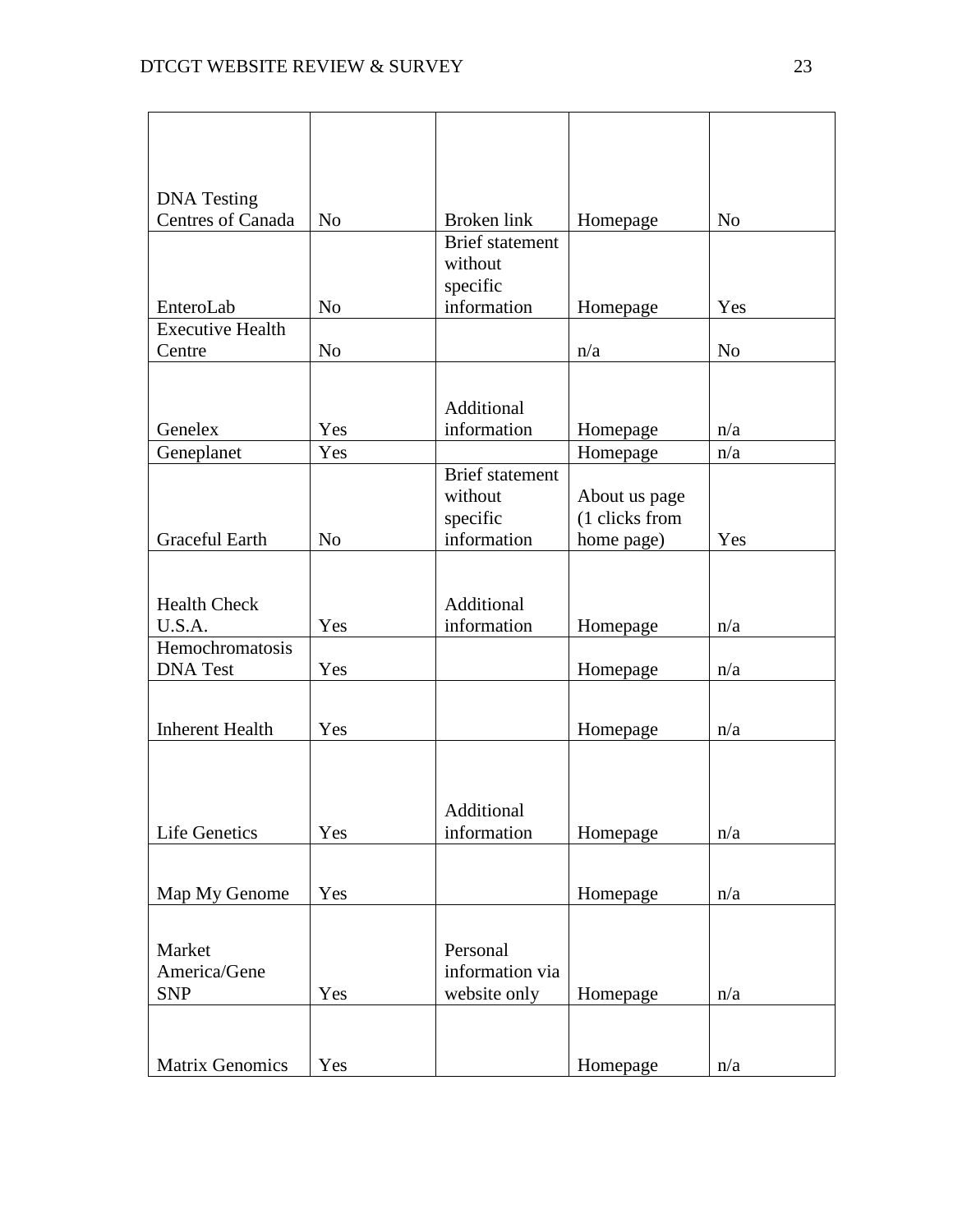|                      |                | Additional      |                   |                |
|----------------------|----------------|-----------------|-------------------|----------------|
| Medcan Clinic        | Yes            | information     | Homepage          | n/a            |
| <b>Natural Care</b>  |                |                 |                   |                |
| Solution             | Yes            |                 | Homepage          | n/a            |
| Spectra Cell         |                |                 |                   |                |
| Laboratories         | Yes            |                 | Homepage          | n/a            |
| TeloMe               | Yes            |                 | Homepage          | n/a            |
|                      |                | Personal        |                   |                |
|                      |                | information via |                   |                |
| Terraternal          | Yes            | website only    | Homepage          | n/a            |
|                      |                |                 | Homepage -        |                |
|                      |                |                 | privacy policy    |                |
|                      |                |                 | is part of a      |                |
|                      |                |                 | larger document   |                |
| <b>Test Country</b>  | Yes            |                 | of store policies | n/a            |
|                      |                |                 |                   |                |
| The Genetic          |                |                 |                   |                |
| Testing              |                |                 |                   |                |
| Laboratories         | Yes            | Limited         | Homepage          | n/a            |
|                      |                | Additional      | Homepage; 2       |                |
| True Health Labs     | Yes            | information     | clicks            | n/a            |
|                      |                | Personal        |                   |                |
| <b>Unikey Health</b> |                | information via |                   |                |
| <b>Systems</b>       | Yes            | website only    | Homepage          | n/a            |
| Vitamin Mineral      |                |                 |                   |                |
| Testing              | N <sub>o</sub> |                 | n/a               | N <sub>o</sub> |
|                      |                | Additional      |                   |                |
| vuGene               | Yes            | information     | Homepage          | n/a            |
|                      |                |                 | FAQ page (1)      |                |
|                      |                | Limited info in | click from        |                |
| Youology             | N <sub>o</sub> | FAQ page        | homepage)         | Yes            |

 **Completeness.** Of the 29 sites, 21 had privacy policies of varying completeness (see Table 3). Five policies were limited, and discussed only privacy aspects related to visiting the website, such as how they use cookies. Five policies included additional privacy information such as a HIPAA page or forum, and the remaining policies had a moderate amount of information. Other companies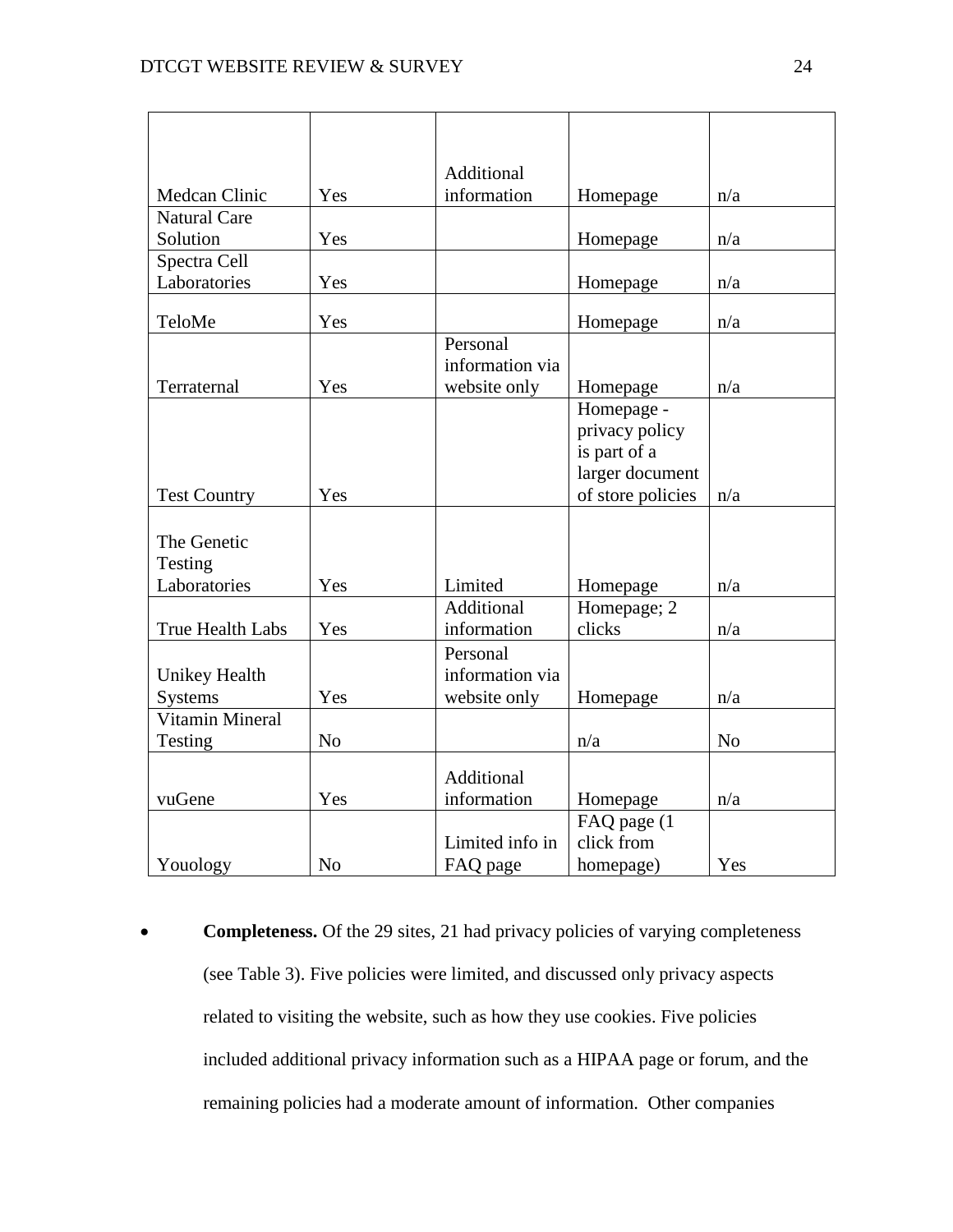lacked a formal policy, but included privacy-related information, and the remaining sites had little or no information. Of the companies with privacy policies, nine sites had well-defined, thorough descriptions of what types of personal information they collect, 10 did not define any type of information in relation to privacy, and the remaining sites had limited descriptions. The description of how personal information would be used varied greatly from policy to policy, but a great number of policies (10) indicated the customer's personal information would be used for normal business practices and the provision of services. Ten sites indicated they also use personal information for research or marketing purposes, in addition to service provision. Of the remaining two sites, one indicated that they do not collect any personal information whatsoever and even encouraged the use of a false name, while the last site did not include any information on how personal information would be used.

| <b>Name</b> | (2a)<br>Privacy<br>of<br>Website | $(2b)$ How<br>will<br>information<br>be used | (2c)<br><b>Definition of</b><br><b>Personal</b><br><b>Information</b> | (2d)<br><b>Sample</b><br>handling | (2e)<br><b>Confidentiality</b><br>is discussed |
|-------------|----------------------------------|----------------------------------------------|-----------------------------------------------------------------------|-----------------------------------|------------------------------------------------|
|             |                                  |                                              | $Yes -$                                                               |                                   |                                                |
|             |                                  |                                              | comprehensi                                                           |                                   |                                                |
|             |                                  | Research,                                    | ve                                                                    |                                   |                                                |
|             |                                  | service                                      | description of                                                        |                                   |                                                |
| 23 and Me   | Yes                              | provision                                    | PI and PHI                                                            | Yes                               | Yes                                            |
| Acu-Metrics | N <sub>o</sub>                   | N <sub>o</sub>                               | No                                                                    | N <sub>o</sub>                    | N <sub>o</sub>                                 |

<span id="page-24-0"></span>*Table 3. Site-by-Site Ratings of Completeness of Privacy Information*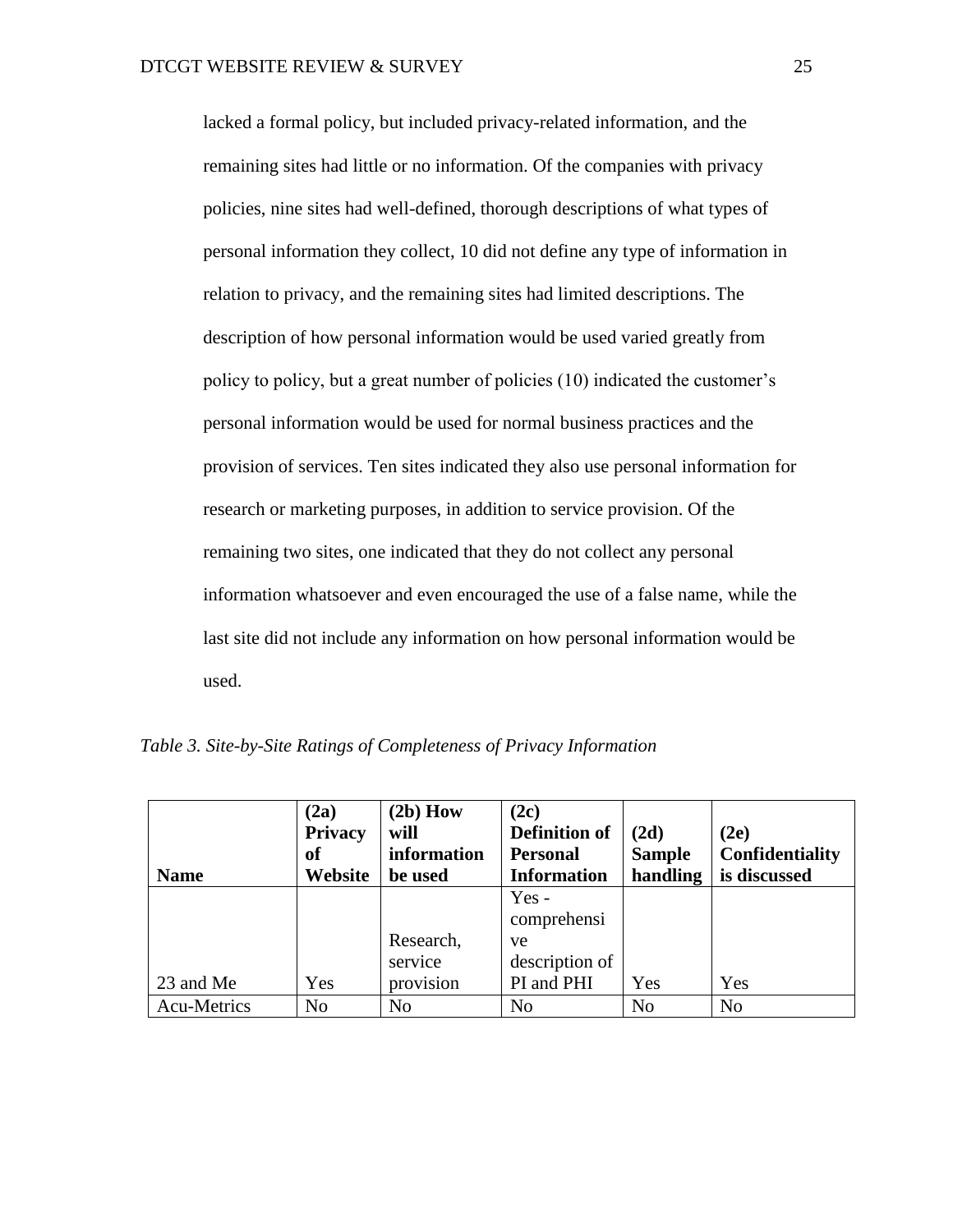|                                  |                | Service<br>provision;    | Yes-<br>description of<br>personal<br>information |                |                |
|----------------------------------|----------------|--------------------------|---------------------------------------------------|----------------|----------------|
| <b>Cygene Direct</b>             | Yes            | research                 | they collect                                      | N <sub>o</sub> | Yes            |
| <b>DNA</b>                       |                |                          |                                                   |                |                |
| <b>Dimensions</b>                | N <sub>o</sub> | N <sub>o</sub>           | N <sub>o</sub>                                    | N <sub>o</sub> | N <sub>o</sub> |
| <b>DNA</b> Testing<br>Centres of |                |                          |                                                   |                |                |
| Canada                           | N <sub>o</sub> | N <sub>o</sub>           | N <sub>o</sub>                                    | N <sub>o</sub> | N <sub>o</sub> |
|                                  |                | Service                  |                                                   |                |                |
|                                  |                | provision                |                                                   |                |                |
| EnteroLab                        | N <sub>o</sub> | only                     | N <sub>o</sub>                                    | N <sub>o</sub> | Yes            |
| <b>Executive Health</b>          |                |                          |                                                   |                |                |
| Centre                           | N <sub>o</sub> | N <sub>o</sub>           | N <sub>o</sub>                                    | N <sub>o</sub> | N <sub>o</sub> |
|                                  |                | Service                  | Yes-                                              |                |                |
|                                  |                | provision;               | description of                                    |                |                |
| Genelex                          | Yes            | research                 | PI and PHI                                        | N <sub>o</sub> | N <sub>o</sub> |
|                                  |                | Service                  |                                                   |                |                |
|                                  |                | provision                |                                                   |                |                |
| Geneplanet                       | Yes            | only                     | Yes                                               | Vague          | Yes            |
| <b>Graceful Earth</b>            | N <sub>o</sub> | N <sub>o</sub>           | N <sub>o</sub>                                    | N <sub>o</sub> | N <sub>o</sub> |
|                                  |                |                          | Yes-                                              |                |                |
|                                  |                | Service                  | description of                                    |                |                |
| <b>Health Check</b>              |                | provision;<br>marketing; | personal<br>information                           |                |                |
| U.S.A.                           | Yes            | research                 | they collect                                      | N <sub>o</sub> | Yes            |
|                                  |                | Service                  |                                                   |                |                |
| Hemochromatosi                   |                | provision                |                                                   |                |                |
| s DNA Test                       | N <sub>o</sub> | only                     | Yes - PI                                          | N <sub>o</sub> | Yes            |
|                                  |                |                          | Yes-                                              |                |                |
|                                  |                |                          | description of                                    |                |                |
|                                  |                | Service                  | personal                                          |                |                |
|                                  |                | provision                | information                                       |                |                |
| <b>Inherent Health</b>           | Yes            | only                     | they collect                                      | Yes            | Yes            |
|                                  |                | Service                  |                                                   |                |                |
|                                  | Yes            | provision                | Very limited                                      |                | Yes            |
| <b>Life Genetics</b>             |                | only                     | description                                       | Yes            |                |
|                                  |                | Service                  |                                                   |                |                |
| Map My                           |                | provision;               | Limited                                           |                |                |
| Genome<br>Market                 | N <sub>o</sub> | research<br>Service      | description<br>$Yes -$                            | Yes            | N <sub>o</sub> |
| America/Gene                     |                | provision;               | description of                                    |                |                |
| <b>SNP</b>                       | Yes            | marketing                | personal                                          | N <sub>0</sub> | Yes            |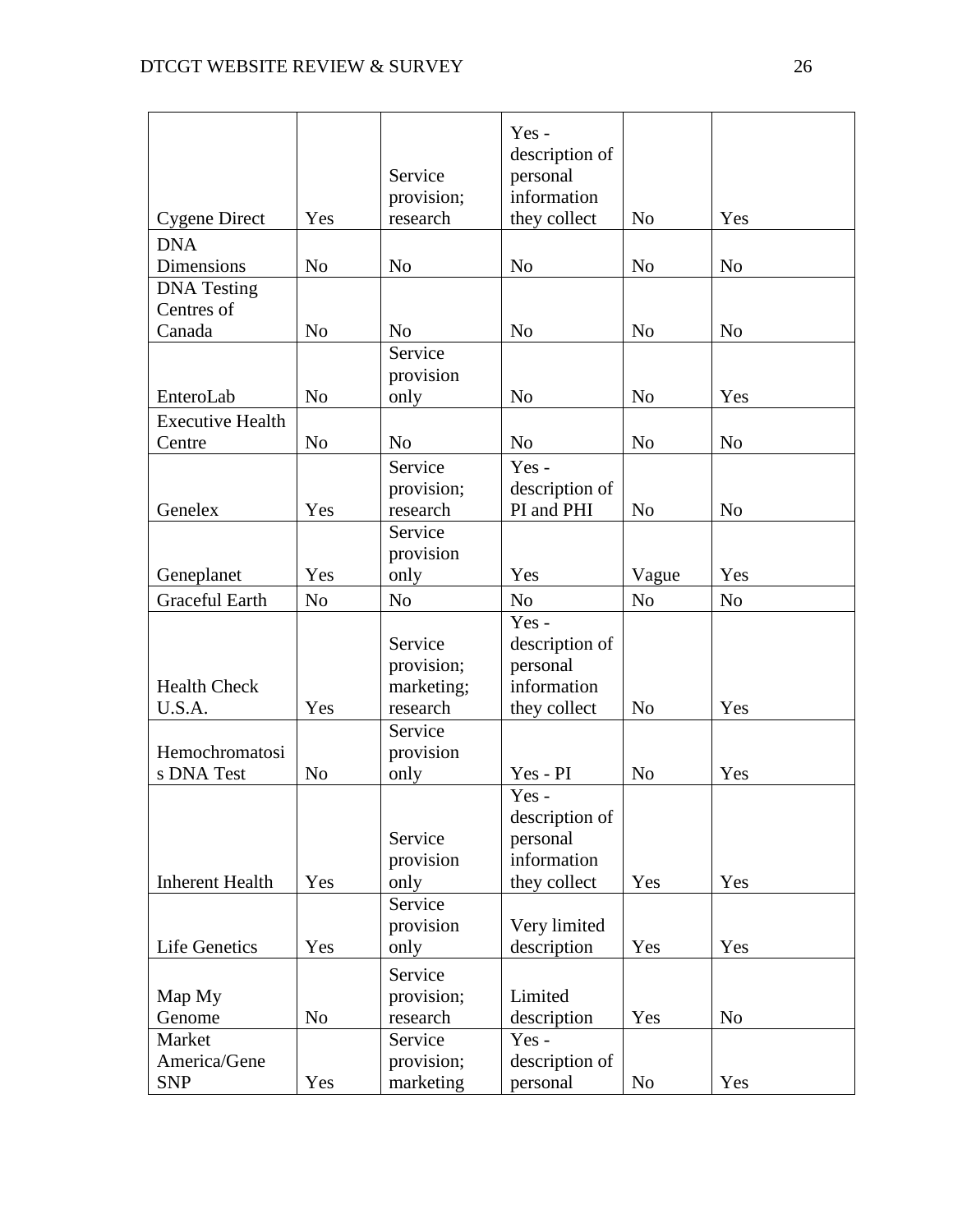|                        |                |                | information    |                |                |
|------------------------|----------------|----------------|----------------|----------------|----------------|
|                        |                |                | they collect   |                |                |
|                        |                |                |                |                |                |
|                        |                | None           |                |                |                |
|                        |                | required       |                |                |                |
|                        |                | (encourages    |                |                |                |
|                        |                | use of false   |                |                |                |
| <b>Matrix Genomics</b> | N <sub>o</sub> | name)          | No             | Yes            | Yes            |
|                        |                | Service        | Yes-           |                |                |
|                        |                | provision;     | description of |                |                |
| Medcan Clinic          | N <sub>o</sub> | research       | PI and PHI     | N <sub>o</sub> | Yes            |
|                        |                | Service        | $Yes -$        |                |                |
| <b>Natural Care</b>    |                | provision;     | description of |                |                |
| Solution               | Yes            | marketing      | PI             | N <sub>o</sub> | N <sub>o</sub> |
|                        |                | Service        |                |                |                |
| Spectra Cell           |                | provision;     |                |                |                |
| Laboratories           | N <sub>o</sub> | research       | Yes - PHI      | N <sub>o</sub> | N <sub>o</sub> |
| TeloMe                 | Yes            | N <sub>o</sub> | Yes            | Vague          | N <sub>o</sub> |
|                        |                |                | Limited        |                |                |
| Terraternal            | Yes            | N <sub>o</sub> | description    | N <sub>o</sub> | N <sub>o</sub> |
|                        |                | Service        | Yes-           |                |                |
|                        |                | provision      | description of |                |                |
| <b>Test Country</b>    | Yes            | only           | PI and PHI     | N <sub>o</sub> | Yes            |
| The Genetic            |                | Service        |                |                |                |
| Testing                |                | provision      |                |                |                |
| Laboratories           | N <sub>o</sub> | only           | N <sub>o</sub> | N <sub>o</sub> | N <sub>o</sub> |
|                        |                | Service        |                |                |                |
|                        |                | provision;     | Limited        |                |                |
| True Health Labs       | Yes            | research       | description    | N <sub>o</sub> | Yes            |
|                        |                | Service        |                |                |                |
| <b>Unikey Health</b>   |                | provision      |                |                |                |
| Systems                | No             | only           | Yes - PI       | N <sub>0</sub> | No             |
| Vitamin Mineral        |                |                |                |                |                |
| Testing                | N <sub>o</sub> | N <sub>o</sub> | N <sub>o</sub> | N <sub>o</sub> | N <sub>o</sub> |
|                        |                | Service        |                |                |                |
|                        |                | provision      |                |                |                |
| vuGene                 |                | only           | Yes - PI       |                |                |
| Youology               | $\rm No$       | No             | N <sub>o</sub> | $\rm No$       | N <sub>0</sub> |

**Access.** The 21 sites that provided privacy policies varied greatly in their descriptions of who would have access to the information (see Table 4). Ten sites indicated staff members would have access to customer's information in order to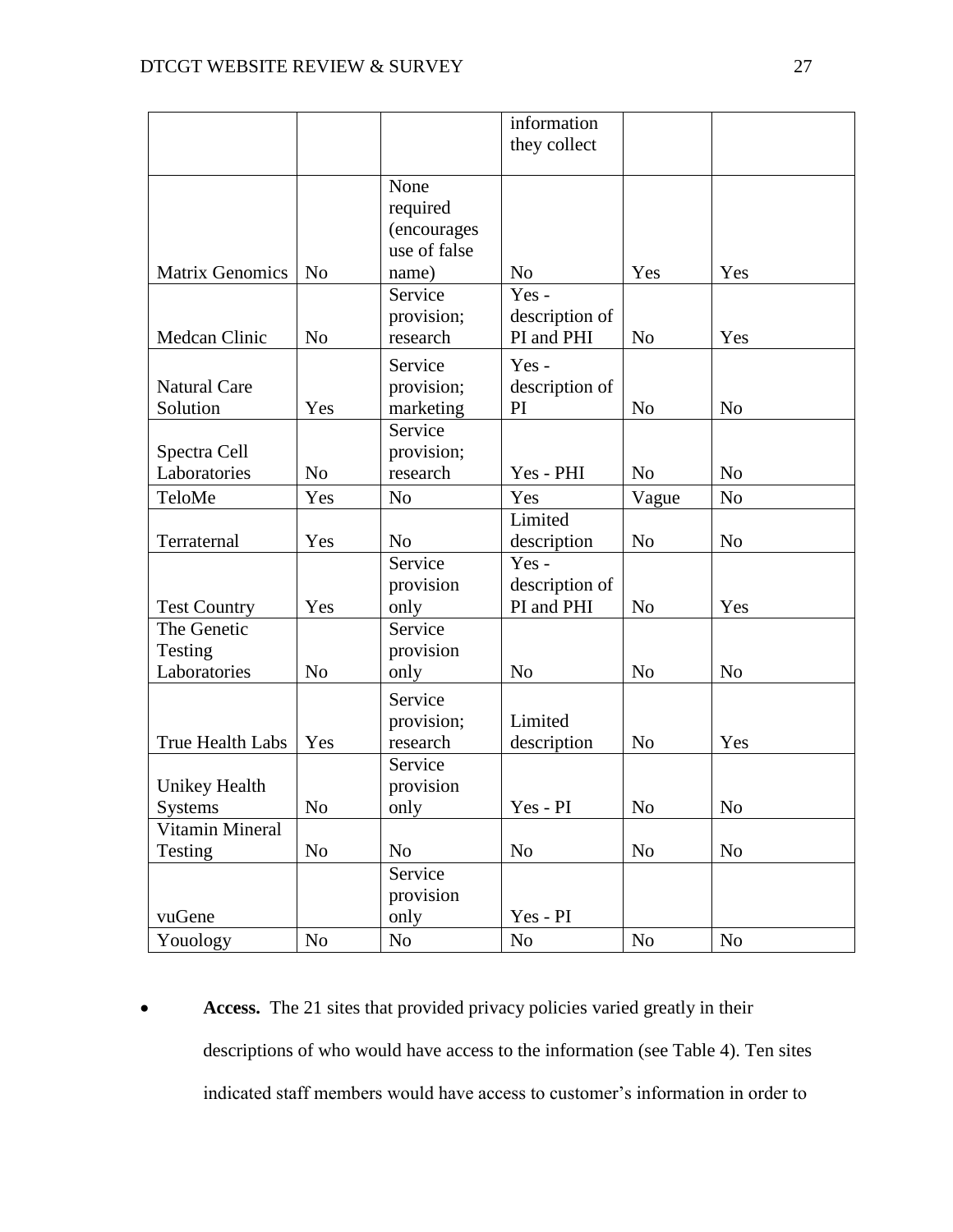provide services. Of these, four went on to specify that they may need to disclose personal information if required by law, and an additional site also indicated it may need to share information with family members. Eight policies indicated a third party would have access to the information in addition to staff, one site specified a client's consent would be required, and that information might be shared with family members. The remaining seven websites did not specify whether they would require consent before sharing information with third parties. Of the 21 sites with privacy policies, 14 also included privacy practices specific to genetic information and/or test results. Eight sites indicated they do not share genetic or other personal information with anyone, or use this only for typical business practices. Of these, two sites indicated they may disclose this information if required by law. Two companies indicated they may disclose this information for billing or insurance purposes, two companies may disclose this information to health care providers, and five may disclose it for research purposes. Of the sites with privacy policies, six companies did not provide any information on how the personal information or sample is protected, and five had very brief or vague information. Six sites mentioned their methods for protecting personal information online (e.g. SSL, encryption), and one mentioned briefly their method for protecting the sample. The remaining three sites had more thorough descriptions both of how privacy is protected online, and how the sample is protected.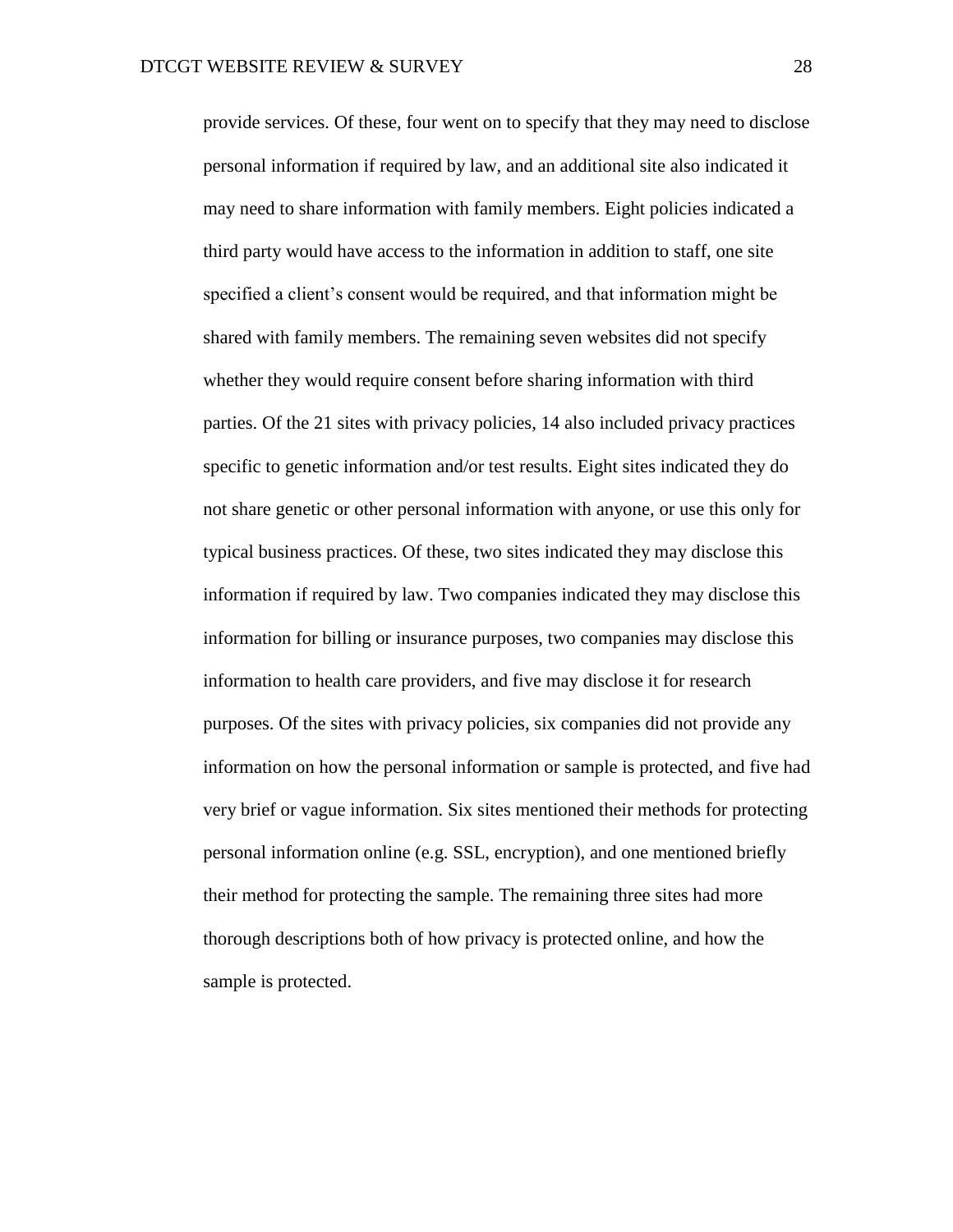# DTCGT WEBSITE REVIEW & SURVEY 29

# <span id="page-28-0"></span>*Table 4. Site-by-Site Findings Regarding Access*

|                         |                   | (3b)           |                     |                       |
|-------------------------|-------------------|----------------|---------------------|-----------------------|
|                         |                   | <b>Access</b>  |                     |                       |
|                         | (3a) Access to    | to             | (3c) Access to      |                       |
| <b>Name</b>             | information       | sample         | test results        | (3d) Protection of PI |
|                         |                   |                | Researchers, 3rd    | SSL, encryption,      |
|                         |                   |                | parties, other site | physical, technical,  |
|                         | 3rd parties,      | Lab            | members (with       | and administrative    |
| 23 and Me               | service provider  | staff          | consent)            | measures              |
| <b>Acu-Metrics</b>      | Not disclosed     | N <sub>o</sub> | Not disclosed       | Vague                 |
|                         |                   |                |                     | Limited access,       |
|                         |                   |                |                     | physical, electronic, |
|                         |                   |                |                     | and procedural        |
|                         |                   |                |                     | safeguards; describes |
|                         |                   |                |                     | patented method that  |
|                         |                   |                |                     | will not allow        |
|                         |                   |                |                     | matching someone's    |
|                         |                   |                |                     | identity with their   |
|                         |                   |                |                     | DNA and ensures       |
|                         |                   |                |                     | anonymity from the    |
|                         |                   |                |                     | point of sale through |
| <b>Cygene Direct</b>    | Service provider  | N <sub>o</sub> | Not disclosed       | access to results     |
| <b>DNA</b> Dimensions   | N <sub>o</sub>    | N <sub>o</sub> | N <sub>o</sub>      | N <sub>o</sub>        |
| <b>DNA</b> Testing      |                   |                |                     |                       |
| Centres of Canada       | N <sub>o</sub>    | N <sub>o</sub> | N <sub>o</sub>      | N <sub>o</sub>        |
|                         | Service provider  |                |                     |                       |
| EnteroLab               | only              | N <sub>o</sub> | Not disclosed       | Vague                 |
| <b>Executive Health</b> |                   |                |                     |                       |
| Centre                  | N <sub>o</sub>    | N <sub>o</sub> | N <sub>o</sub>      | N <sub>o</sub>        |
|                         | Service provider; |                | Service provider;   |                       |
|                         | legal; insurance  |                | legal; insurance    |                       |
|                         | provider; health  |                | provider; health    |                       |
| Genelex                 | care provider     | N <sub>o</sub> | care provider       | <b>SSL</b>            |
| Geneplanet              | Service provider  | No             | Service provider    | Sample is coded       |
| <b>Graceful Earth</b>   | N <sub>0</sub>    | N <sub>o</sub> | N <sub>o</sub>      | <b>SSL</b>            |
|                         |                   |                | Service provider;   |                       |
|                         |                   |                | legal; for          |                       |
|                         |                   |                | payment (e.g.       |                       |
|                         |                   |                | Billing a health    |                       |
|                         |                   |                | plan); for safety   |                       |
|                         |                   |                | of the public if    |                       |
| <b>Health Check</b>     | Service provider; |                | necessary (with     |                       |
| U.S.A.                  | 3rd parties       | N <sub>o</sub> | examples); to       | Encryption            |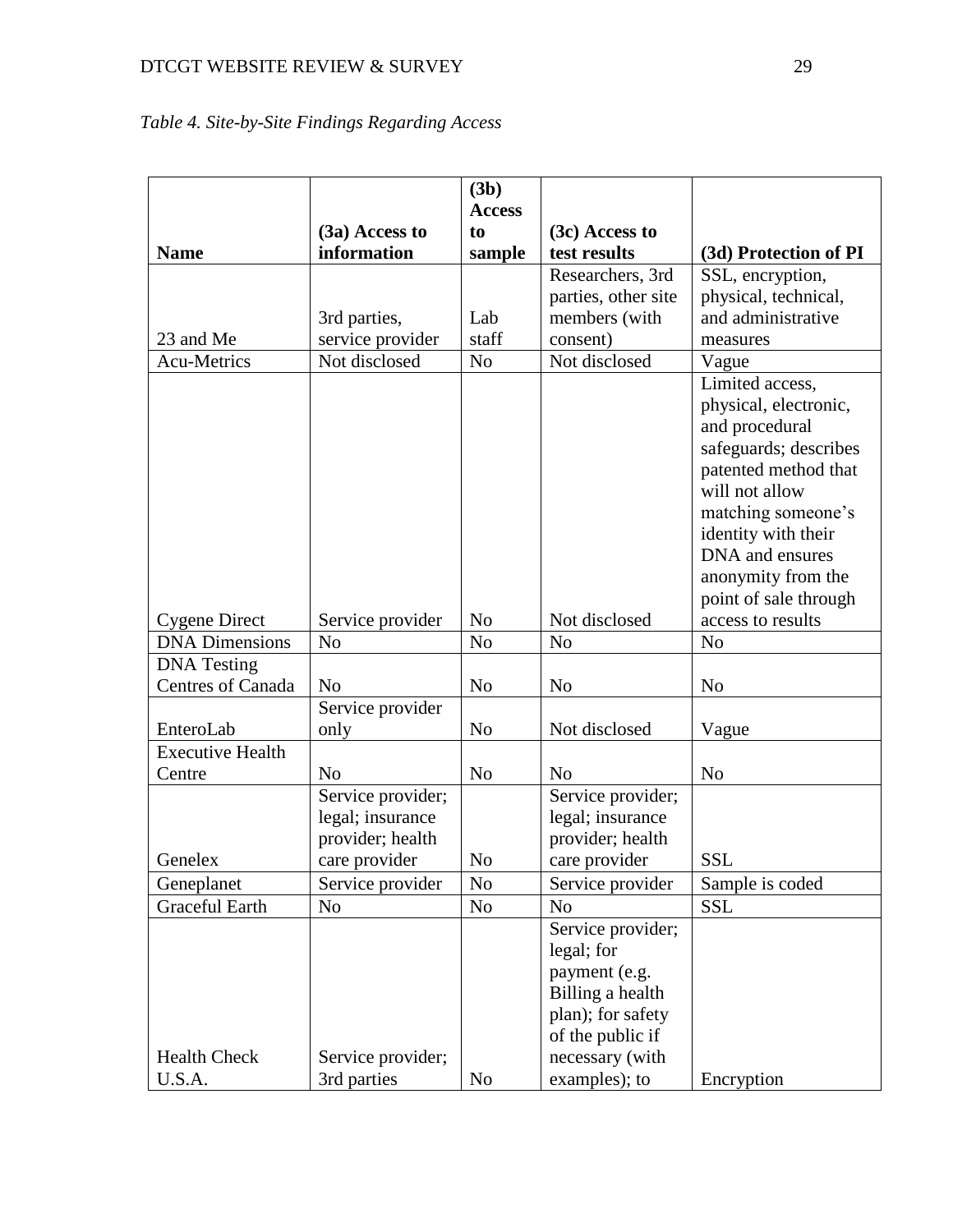|                        |                                  |                | family involved                 |                        |
|------------------------|----------------------------------|----------------|---------------------------------|------------------------|
|                        |                                  |                | in medical care                 |                        |
|                        |                                  |                |                                 |                        |
|                        |                                  |                |                                 |                        |
|                        |                                  |                |                                 |                        |
|                        |                                  |                |                                 |                        |
| Hemochromatosis        | Service provider                 |                | Service provider;               |                        |
| <b>DNA</b> Test        | only                             | N <sub>o</sub> | legal                           | Vague                  |
|                        |                                  |                |                                 | Barcodes, encryption,  |
|                        |                                  |                |                                 | SSL, firewall, samples |
|                        |                                  |                |                                 | are coded, employees   |
|                        | Service provider;                | Lab            |                                 | and 3rd parties have   |
| <b>Inherent Health</b> | 3rd parties; legal               | staff          | Service provider                | limited access         |
|                        |                                  | Lab            |                                 |                        |
| <b>Life Genetics</b>   | Not disclosed                    | staff          | Not disclosed                   | Sample is coded        |
|                        | Service provider;                | Lab            |                                 |                        |
| Map My Genome          | legal                            | staff          | Not disclosed                   | Sample is coded        |
| Market                 | 3rd parties;                     |                |                                 |                        |
| America/Gene           | service provider;                |                |                                 |                        |
| <b>SNP</b>             | legal                            | N <sub>o</sub> | N <sub>o</sub>                  | Encryption             |
|                        |                                  | Lab            |                                 |                        |
| <b>Matrix Genomics</b> | Service provider                 | staff          | No                              | Vague                  |
|                        |                                  |                | Service provider;               |                        |
|                        |                                  |                | researchers;                    |                        |
|                        |                                  |                | health                          |                        |
|                        |                                  |                | information                     |                        |
| Medcan Clinic          | Service provider                 | N <sub>o</sub> | custodian                       | Vague                  |
| <b>Natural Care</b>    | Service provider;                |                |                                 |                        |
| Solution               | 3rd parties; legal               | N <sub>o</sub> | N <sub>o</sub>                  | Vague                  |
|                        |                                  |                | Service                         |                        |
|                        | Service                          |                | provision; when                 |                        |
|                        | provision, legal                 |                | required by law                 |                        |
|                        | (examples);<br>researchers (with |                | (examples);<br>research (with   |                        |
|                        | consent); family                 |                |                                 |                        |
|                        | (if they are                     |                | consent); family<br>if they are |                        |
|                        | involved in care);               |                | involved in care;               |                        |
| Spectra Cell           | emergencies,                     |                | emergencies,                    |                        |
| Laboratories           | public health                    | N <sub>o</sub> | public health;                  | N <sub>o</sub>         |
|                        |                                  |                | Service provider;               |                        |
|                        | Service provider;                |                | legal; health care              |                        |
|                        | legal; health care               |                | provider;                       |                        |
| TeloMe                 | provider                         | N <sub>o</sub> | research                        | N <sub>0</sub>         |
|                        | Service provider;                |                |                                 |                        |
| Terraternal            | legal                            | N <sub>0</sub> | No                              | N <sub>o</sub>         |
|                        |                                  |                |                                 |                        |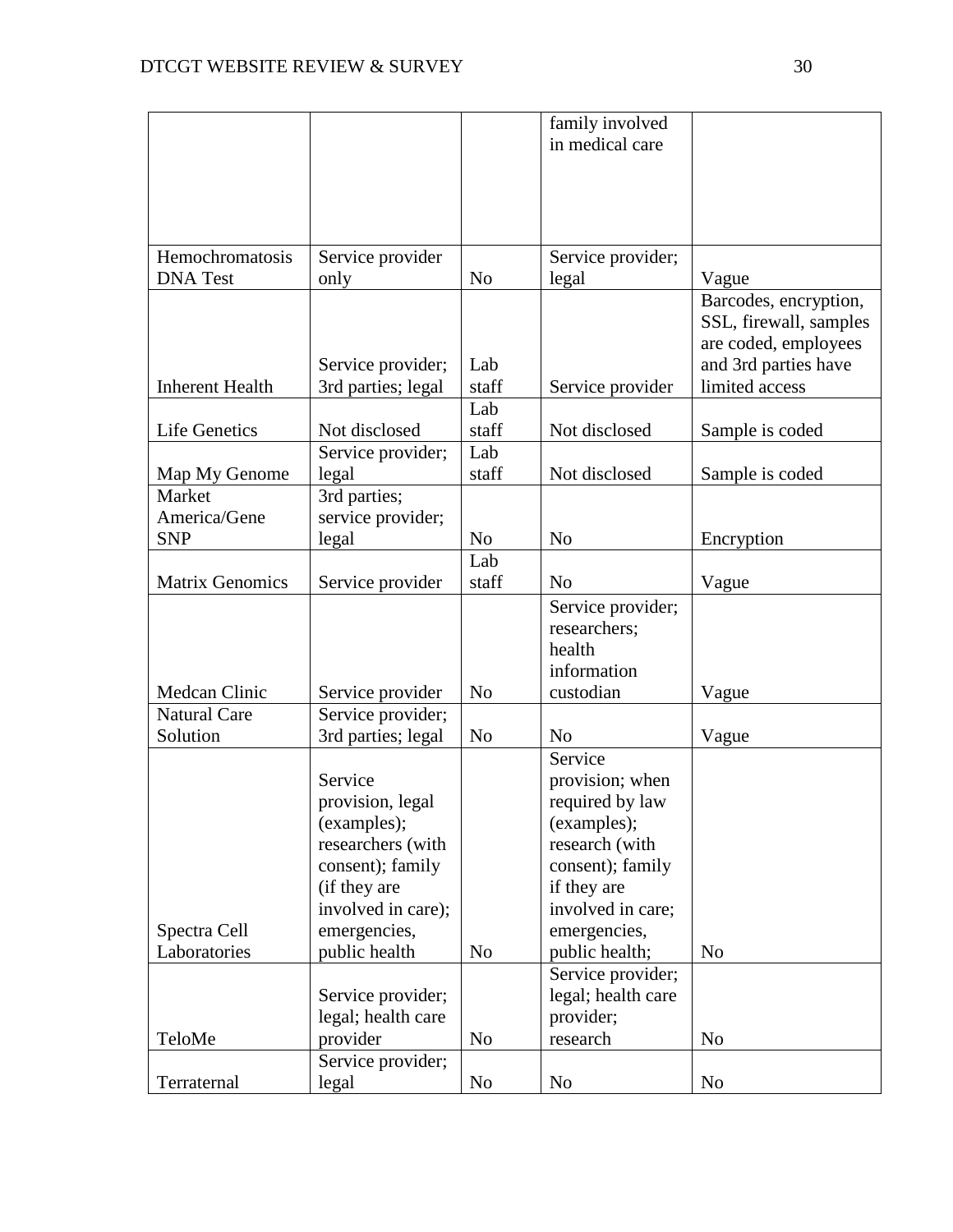|                     | 3rd parties can  |                |                    |                      |
|---------------------|------------------|----------------|--------------------|----------------------|
|                     | access "group    |                | Service provider;  |                      |
| <b>Test Country</b> | profiles"; legal | N <sub>o</sub> | legal              | SSL, encryption      |
| The Genetic         |                  |                |                    |                      |
| Testing             | Legal; service   |                | Service provider;  |                      |
| Laboratories        | provider         | N <sub>0</sub> | legal              | <b>SSL</b>           |
|                     |                  |                | Service            |                      |
|                     |                  |                | provision, family, |                      |
|                     |                  |                | legal; research;   |                      |
|                     |                  |                | health care        |                      |
| True Health Labs    | Service provider | N <sub>0</sub> | provider           | Vague                |
| Unikey Health       |                  |                |                    |                      |
| <b>Systems</b>      | Service provider | N <sub>o</sub> | N <sub>o</sub>     | SSL, encryption      |
| Vitamin Mineral     |                  |                |                    |                      |
| Testing             | N <sub>o</sub>   | N <sub>o</sub> | N <sub>0</sub>     | N <sub>0</sub>       |
|                     |                  |                | Does not store,    | Vague (although they |
|                     |                  |                | copy or share this | do not keep this     |
| vuGene              | Not disclosed    |                | information        | information)         |
| Youology            | N <sub>o</sub>   | N <sub>o</sub> | N <sub>0</sub>     | N <sub>o</sub>       |

**• Disposal.** Most websites (20) did not include any information on how they dispose of samples once testing is complete or what happens to user information (see Table 5). Only four websites explained that samples are destroyed after testing. Five sites mentioned that they keep test results, and three companies indicated that they destroy this information.

<span id="page-30-0"></span>*Table 5. Site-by-Site Findings Regarding Disposal*

| <b>Name</b>             | (4a) Data Retention | (4b) Sample Retention   |
|-------------------------|---------------------|-------------------------|
| 23 and Me               | Retained            | Destroyed after testing |
| Acu-Metrics             | No information      | No information          |
| <b>Cygene Direct</b>    | No information      | No information          |
| <b>DNA Dimensions</b>   | No information      | No information          |
| <b>DNA</b> Testing      |                     |                         |
| Centres of Canada       | No information      | No information          |
| EnteroLab               | No information      | No information          |
| <b>Executive Health</b> |                     |                         |
| Centre                  | No information      | No information          |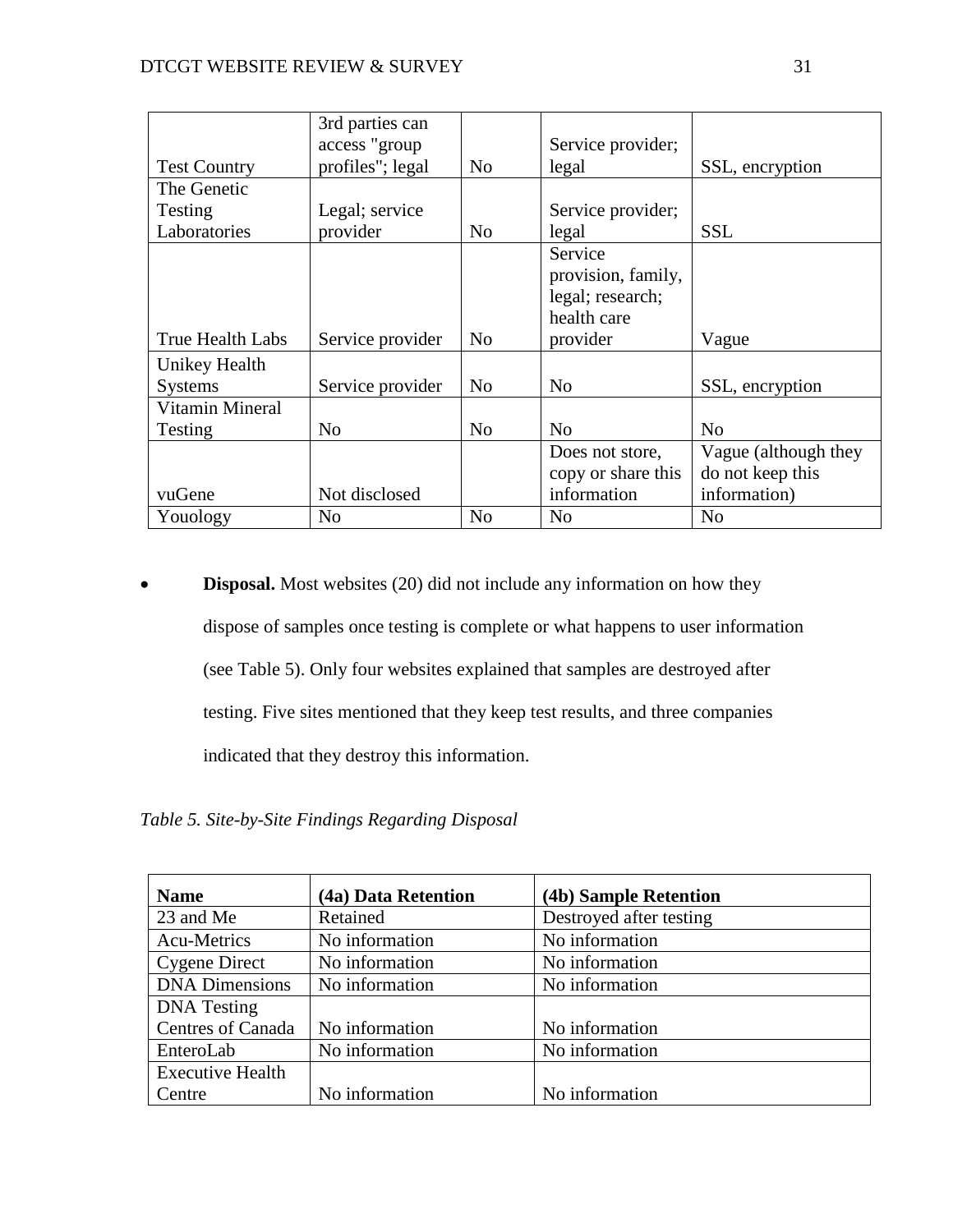| Genelex                | No information              | No information                      |
|------------------------|-----------------------------|-------------------------------------|
| Geneplanet             | No information              | No information                      |
| <b>Graceful Earth</b>  | No information              | No information                      |
| <b>Health Check</b>    |                             |                                     |
| U.S.A.                 | Retained for 3 years        | No information                      |
| Hemochromatosis        |                             |                                     |
| <b>DNA</b> Test        | No information              | No information                      |
| <b>Inherent Health</b> | Retained for 7 years        | Destroyed within 10 days of testing |
| <b>Life Genetics</b>   | No information              | Destroyed after analysis            |
| Map My Genome          | No information              | No information                      |
| Market                 |                             |                                     |
| America/Gene           |                             |                                     |
| <b>SNP</b>             | No information              | No information                      |
| <b>Matrix Genomics</b> | No information              | Destroyed after testing             |
| <b>Medcan Clinic</b>   | No information              | No information                      |
| <b>Natural Care</b>    |                             |                                     |
| Solution               | No information              | No information                      |
| Spectra Cell           |                             |                                     |
| Laboratories           | No information              | No information                      |
| TeloMe                 | No information              | No information                      |
| Terraternal            | No information              | No information                      |
| <b>Test Country</b>    | Retained                    | Retained                            |
| The Genetic            |                             |                                     |
| Testing                |                             |                                     |
| Laboratories           | No information              | No information                      |
|                        |                             | No information                      |
| True Health Labs       | Retained for 3 years        |                                     |
| <b>Unikey Health</b>   |                             |                                     |
| <b>Systems</b>         | No information              | No information                      |
| Vitamin Mineral        |                             |                                     |
| Testing                | No information              | No information                      |
|                        | Destroyed after delivery of |                                     |
| vuGene                 | results                     | Destroyed after delivery of results |
| Youology               | No information              | No information                      |

## **Consequences.** Seven sites referenced a law such as GINA or HIPAA (see Table

6). Five explicitly described a negative privacy consequence.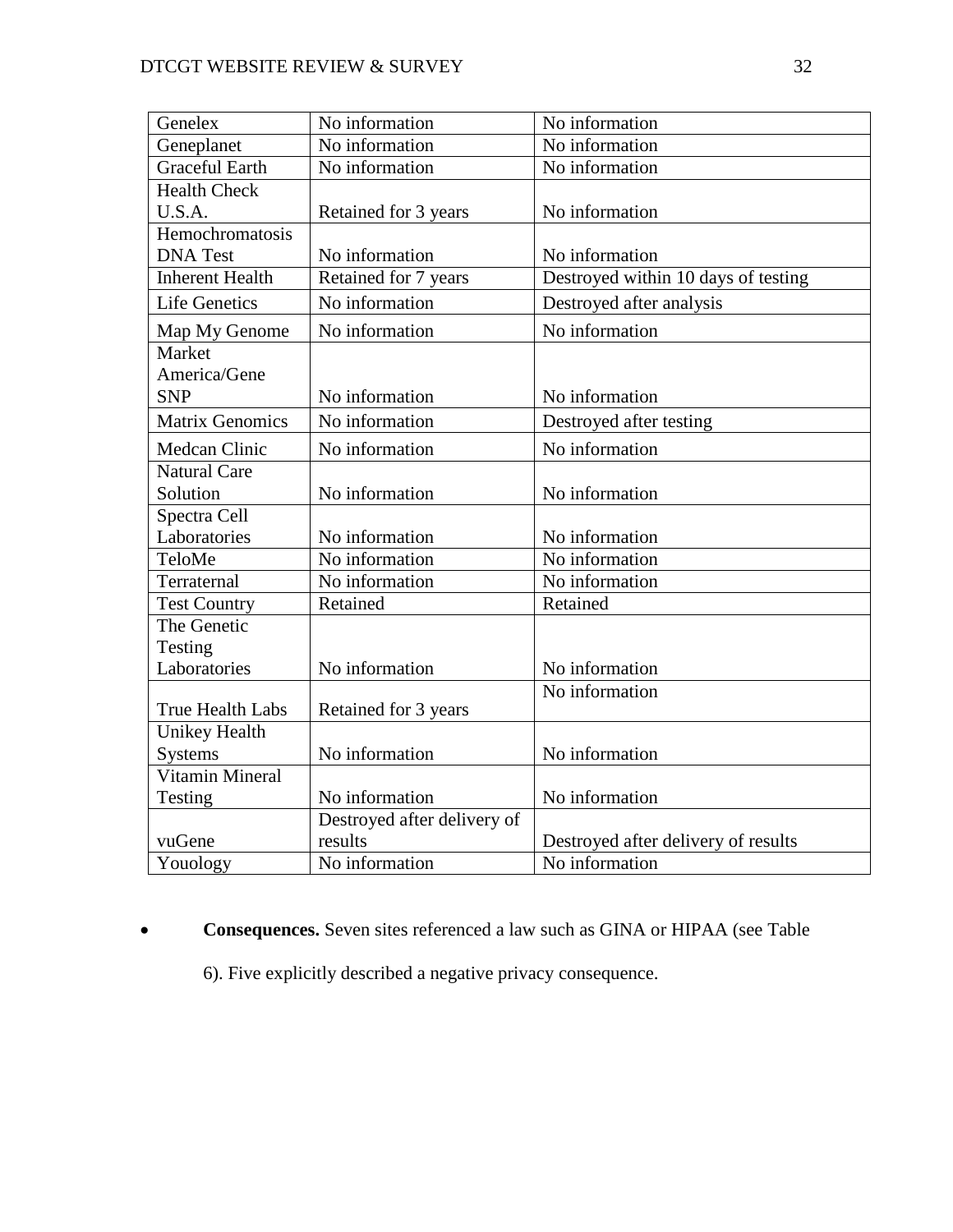# DTCGT WEBSITE REVIEW & SURVEY 33

| <b>Name</b>                | (5a) Consequences<br>(employment /<br>insurance) | (5b) Consequences<br>(family member) | (5c) Consequences<br>(specific legislation) |
|----------------------------|--------------------------------------------------|--------------------------------------|---------------------------------------------|
| 23 and Me                  | N <sub>o</sub>                                   | N <sub>o</sub>                       | <b>GINA</b>                                 |
| <b>Acu-Metrics</b>         | Vague                                            | N <sub>o</sub>                       | N <sub>o</sub>                              |
|                            | Yes (employment,                                 |                                      |                                             |
| <b>Cygene Direct</b>       | insurance)                                       | N <sub>o</sub>                       | <b>HIPAA</b>                                |
| <b>DNA</b> Dimensions      | $\rm No$                                         | N <sub>o</sub>                       | N <sub>o</sub>                              |
| <b>DNA</b> Testing         |                                                  |                                      |                                             |
| Centres of                 |                                                  |                                      |                                             |
| Canada                     | N <sub>0</sub>                                   | N <sub>o</sub>                       | N <sub>0</sub>                              |
|                            | Yes (employment,                                 |                                      |                                             |
| EnteroLab                  | insurance)                                       | Yes                                  | N <sub>o</sub>                              |
| <b>Executive Health</b>    |                                                  |                                      |                                             |
| Centre                     | N <sub>o</sub>                                   | N <sub>o</sub>                       | N <sub>o</sub>                              |
| Genelex                    | N <sub>o</sub>                                   | N <sub>o</sub>                       | N <sub>o</sub>                              |
| Geneplanet                 | N <sub>o</sub>                                   | N <sub>o</sub>                       | N <sub>o</sub>                              |
| <b>Graceful Earth</b>      | N <sub>o</sub>                                   | N <sub>o</sub>                       | N <sub>o</sub>                              |
| <b>Health Check</b>        |                                                  |                                      |                                             |
| U.S.A.                     | N <sub>o</sub>                                   | N <sub>o</sub>                       | <b>HIPAA</b>                                |
| Hemochromatosis            |                                                  |                                      |                                             |
| <b>DNA</b> Test            | N <sub>0</sub>                                   | N <sub>o</sub>                       | N <sub>o</sub>                              |
|                            | Yes (employment,                                 |                                      |                                             |
| <b>Inherent Health</b>     | insurance)                                       | Yes                                  | <b>GINA</b>                                 |
|                            |                                                  |                                      | <b>Personal Data Protection</b>             |
|                            |                                                  |                                      | Act of the Republic of                      |
| <b>Life Genetics</b>       | N <sub>o</sub>                                   | N <sub>o</sub>                       | Slovenia                                    |
| Map My Genome              | N <sub>o</sub>                                   | N <sub>o</sub>                       | N <sub>o</sub>                              |
| Market                     |                                                  |                                      |                                             |
| America/Gene<br><b>SNP</b> |                                                  |                                      |                                             |
|                            | No                                               | N <sub>o</sub>                       | N <sub>o</sub>                              |
| <b>Matrix Genomics</b>     | Yes (employment,<br>insurance)                   | N <sub>o</sub>                       | Public Law #110-233                         |
| Medcan Clinic              | N <sub>o</sub>                                   | N <sub>o</sub>                       | PHIPA; PIPEDA                               |
| <b>Natural Care</b>        |                                                  |                                      |                                             |
| Solution                   | N <sub>o</sub>                                   | N <sub>o</sub>                       | N <sub>o</sub>                              |
| Spectra Cell               |                                                  |                                      |                                             |
| Laboratories               | N <sub>o</sub>                                   | N <sub>o</sub>                       | N <sub>0</sub>                              |
| TeloMe                     | N <sub>o</sub>                                   | N <sub>o</sub>                       | No                                          |
| Terraternal                | N <sub>o</sub>                                   | No                                   | No                                          |
|                            |                                                  |                                      |                                             |
| <b>Test Country</b>        | N <sub>0</sub>                                   | No                                   | N <sub>o</sub>                              |

<span id="page-32-0"></span>

|  |  | Table 6. Site-by-Site Findings Regarding Consequences |
|--|--|-------------------------------------------------------|
|  |  |                                                       |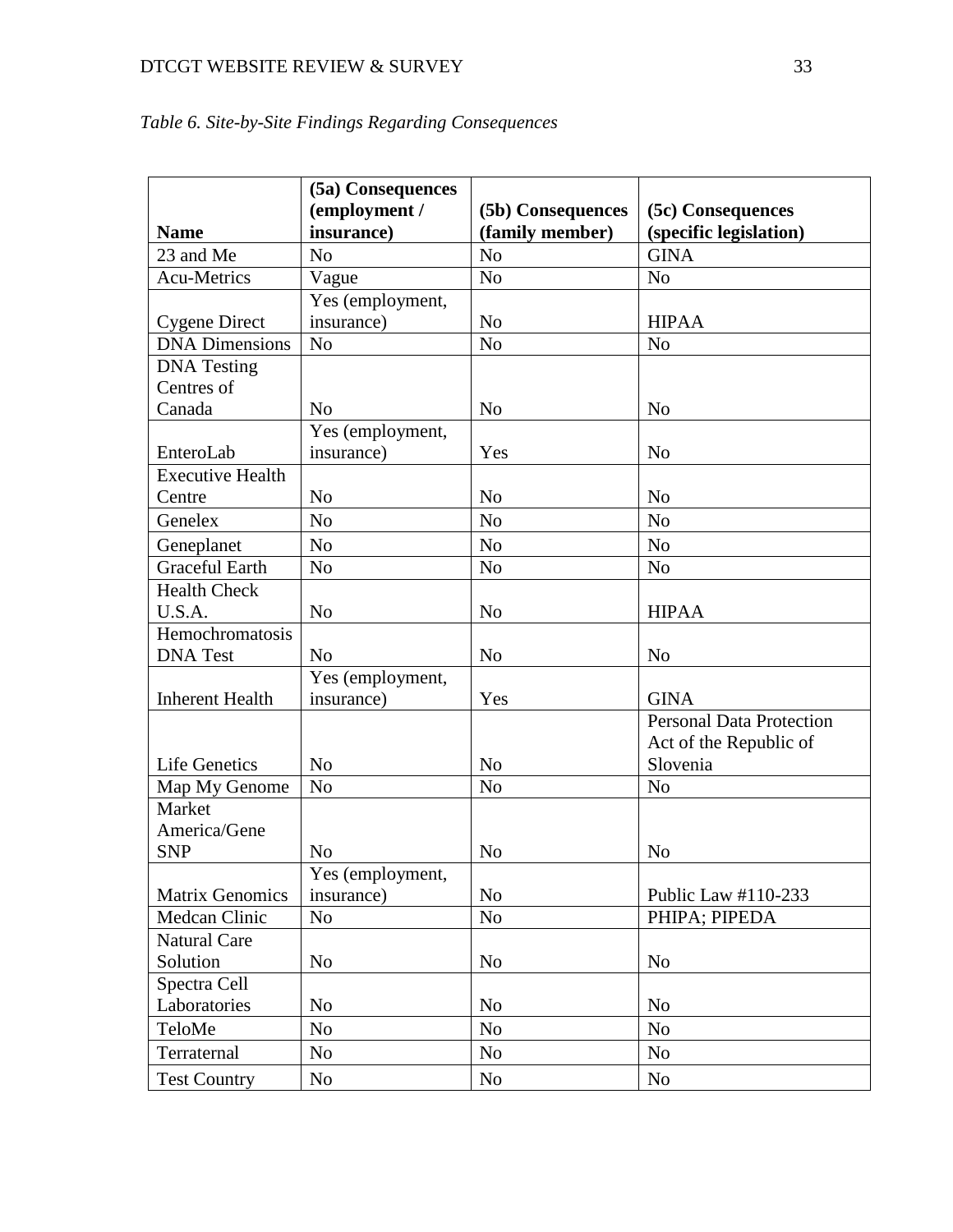| The Genetic      |                |                |                |
|------------------|----------------|----------------|----------------|
| Testing          |                |                |                |
| Laboratories     | N <sub>0</sub> | N <sub>o</sub> | N <sub>o</sub> |
| True Health Labs | N <sub>o</sub> | N <sub>o</sub> | <b>HIPAA</b>   |
| Unikey Health    |                |                |                |
| <b>Systems</b>   | N <sub>o</sub> | N <sub>o</sub> | N <sub>0</sub> |
| Vitamin Mineral  |                |                |                |
| Testing          | N <sub>0</sub> | N <sub>o</sub> | N <sub>0</sub> |
| vuGene           | N <sub>o</sub> | N <sub>o</sub> | <b>GINA</b>    |
| Youology         | N <sub>o</sub> | N <sub>o</sub> | N <sub>o</sub> |

**Secondary Use.** Ten companies stated that they use information for secondary purposes (see Table 7). Five companies declared that they use customer information for research (two use it only with consent and one uses unidentifiable information). Six sites explained that they would share personal information with another company in the event of a merger or acquisition, of these only two stated that they would require the new company to comply with the current policy. 13 sites provided customers with the ability to opt out of data collection, data use, and/or research.

<span id="page-33-0"></span>

| <b>Name</b>           | $6a$<br><b>Secondary</b><br>Use | (6b) If company closes | (6c) Consent - different<br>options? |
|-----------------------|---------------------------------|------------------------|--------------------------------------|
|                       | Research                        | Company will comply    |                                      |
| 23 and Me             | (with consent)                  | with this policy       | Yes                                  |
| Acu-Metrics           | Not used                        | N <sub>o</sub>         | N <sub>0</sub>                       |
| Cygene Direct         | Research                        | N <sub>o</sub>         | Yes                                  |
| <b>DNA</b> Dimensions | N <sub>o</sub>                  | N <sub>o</sub>         | N <sub>0</sub>                       |
| <b>DNA</b> Testing    |                                 |                        |                                      |
| Centres of            |                                 |                        |                                      |
| Canada                | No                              | N <sub>o</sub>         | N <sub>0</sub>                       |
| EnteroLab             | Not used                        | N <sub>o</sub>         | Yes                                  |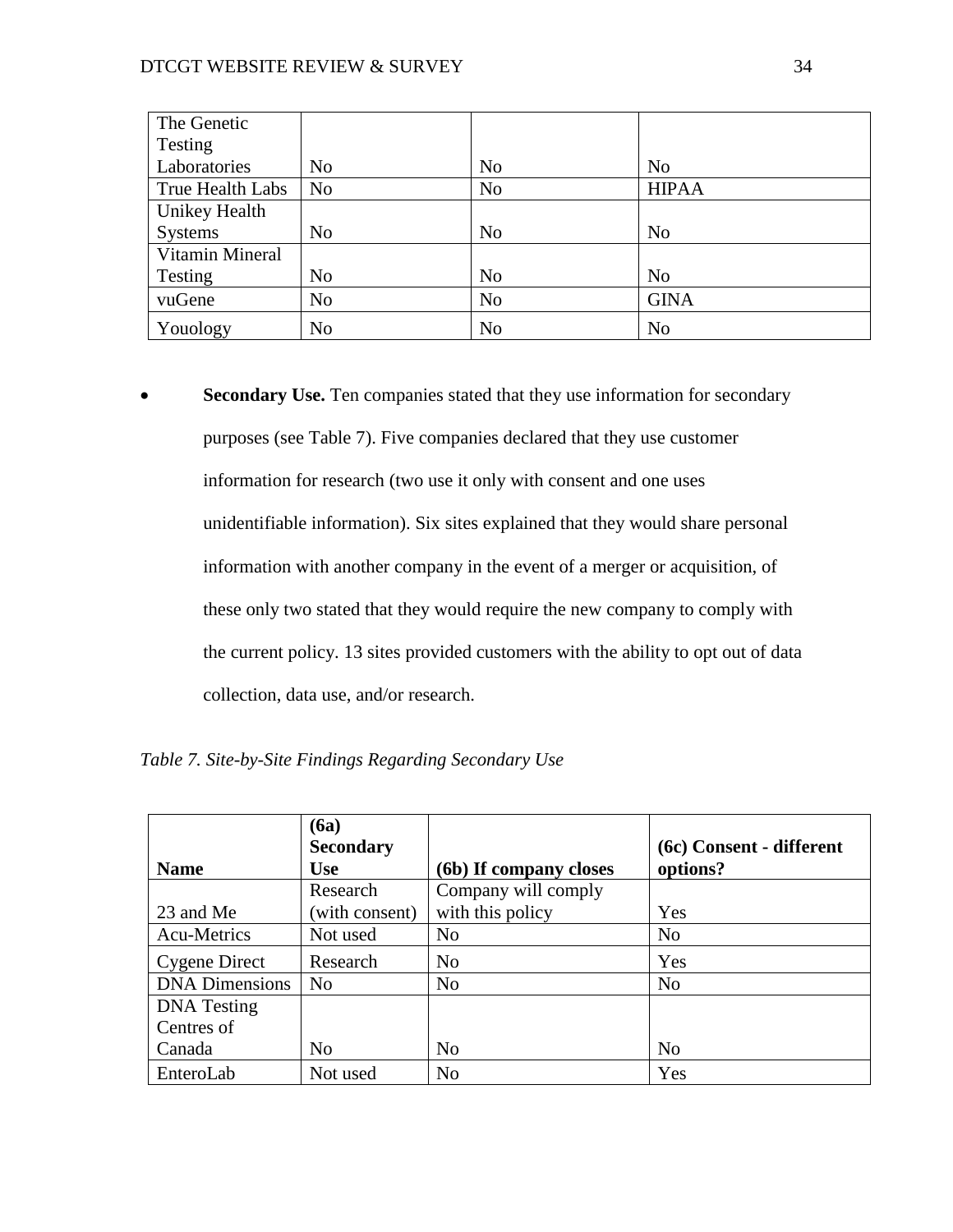| <b>Executive Health</b> |                 |                           |                             |
|-------------------------|-----------------|---------------------------|-----------------------------|
| Centre                  | N <sub>o</sub>  | N <sub>0</sub>            | N <sub>o</sub>              |
|                         | Research        |                           |                             |
|                         | (unidentifiable |                           |                             |
| Genelex                 | information)    | N <sub>0</sub>            | Yes (can refuse)            |
|                         |                 |                           | Can opt out of accepting    |
| Geneplanet              | N <sub>o</sub>  | N <sub>o</sub>            | cookies                     |
| <b>Graceful Earth</b>   | N <sub>o</sub>  | N <sub>o</sub>            | N <sub>o</sub>              |
|                         |                 |                           | Yes (opt out of emails      |
|                         |                 | Disclosed if a merger     | from 3rd parties); can      |
| <b>Health Check</b>     |                 | occurs with another       | revoke consent to disclose  |
| U.S.A.                  | Research        | company                   | PHI in writing              |
| Hemochromatosis         |                 |                           |                             |
| <b>DNA</b> Test         | Not used        | N <sub>0</sub>            | N <sub>o</sub>              |
|                         |                 | Company will comply       |                             |
| <b>Inherent Health</b>  | N <sub>0</sub>  | with this policy          | N <sub>o</sub>              |
| <b>Life Genetics</b>    | Not used        | N <sub>o</sub>            | N <sub>o</sub>              |
|                         |                 | Information will be       |                             |
|                         | Research        | transferred as a business |                             |
| Map My Genome           | (with consent)  | asset                     | Yes                         |
| Market                  |                 |                           |                             |
| America/Gene            |                 |                           |                             |
| <b>SNP</b>              | N <sub>0</sub>  | N <sub>o</sub>            | N <sub>o</sub>              |
| <b>Matrix Genomics</b>  | N <sub>o</sub>  | N <sub>o</sub>            | $\rm No$                    |
| Medcan Clinic           | Research        | N <sub>o</sub>            | Yes                         |
|                         |                 | Information will be       |                             |
| <b>Natural Care</b>     |                 | transferred as a business |                             |
| Solution                | N <sub>o</sub>  | asset                     | Yes (can opt out of emails) |
| Spectra Cell            |                 |                           |                             |
| Laboratories            | Research        | N <sub>o</sub>            | Yes (can refuse)            |
|                         |                 | Information will be       |                             |
|                         |                 | transferred as a business |                             |
| TeloMe                  | Research        | asset                     | Yes                         |
| Terraternal             | N <sub>o</sub>  | N <sub>o</sub>            | No                          |
| <b>Test Country</b>     | N <sub>o</sub>  | N <sub>o</sub>            | Yes (can opt out of emails) |
| The Genetic             |                 |                           |                             |
| Testing                 |                 |                           |                             |
| Laboratories            | N <sub>0</sub>  | N <sub>o</sub>            | N <sub>o</sub>              |
|                         |                 | Information will be       |                             |
|                         |                 | transferred as a business |                             |
| True Health Labs        | Research        | asset                     | Yes                         |
| <b>Unikey Health</b>    |                 |                           |                             |
| <b>Systems</b>          | Not used        | N <sub>o</sub>            | Yes                         |
| Vitamin Mineral         |                 |                           |                             |
| Testing                 | No              | No                        | No                          |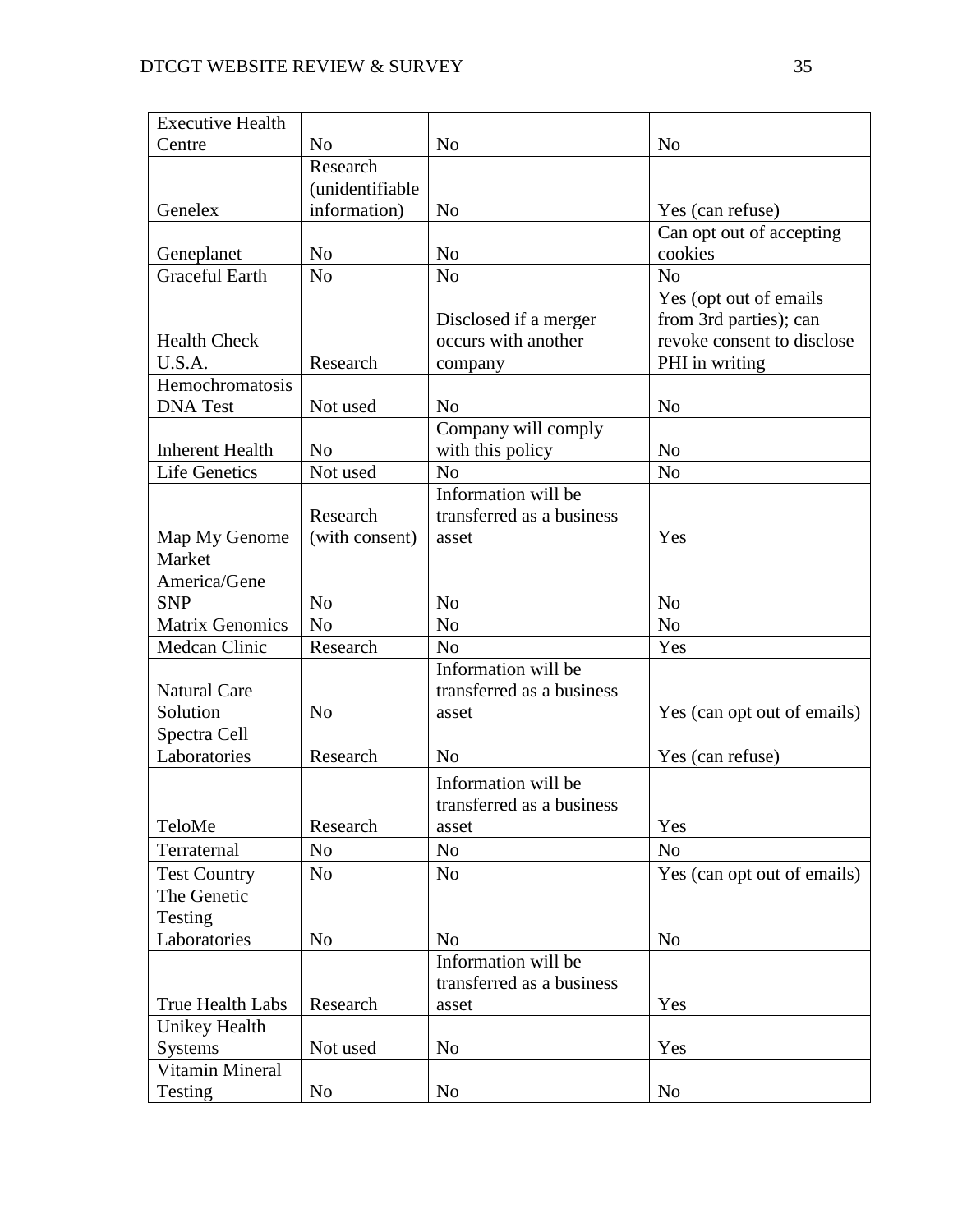|          |          | Personal information will    |     |
|----------|----------|------------------------------|-----|
|          |          | be transferred as a business |     |
| vuGene   | Not used | asset                        | Yes |
| Youology | No       | N <sub>o</sub>               | No  |

**Recourse.** Many websites provided some sort of contact information (except for

12 which did not provide contact information directly in their privacy section or

did not have a privacy section; see Table 8). 5 provided an email address

specifically for privacy concerns, a privacy officer, or a privacy administrator.

<span id="page-35-0"></span>*Table 8. Site-by-Site Findings Regarding Recourse*

| <b>Name</b>             | (7a) Recourse                        | <b>Notes</b>                       |
|-------------------------|--------------------------------------|------------------------------------|
| 23 and Me               | Yes                                  | Privacy administrator              |
| <b>Acu-Metrics</b>      | Yes                                  | General email                      |
| <b>Cygene Direct</b>    | Yes                                  | Phone number (privacy specific)    |
| <b>DNA</b> Dimensions   | No contact listed in privacy section |                                    |
| <b>DNA</b> Testing      |                                      |                                    |
| Centres of              |                                      |                                    |
| Canada                  | No contact listed in privacy section |                                    |
| EnteroLab               | No contact listed in privacy section |                                    |
| <b>Executive Health</b> |                                      |                                    |
| Centre                  | No contact listed in privacy section |                                    |
| Genelex                 | Yes                                  | General email (encourages contact) |
| Geneplanet              | Yes                                  | General email                      |
| <b>Graceful Earth</b>   | No contact listed in privacy section |                                    |
| <b>Health Check</b>     |                                      |                                    |
| U.S.A.                  | Yes                                  | General email                      |
| Hemochromatosis         |                                      |                                    |
| <b>DNA</b> Test         | Yes                                  | General email (encourages contact) |
| <b>Inherent Health</b>  | Yes                                  | Privacy email (encourages contact) |
| <b>Life Genetics</b>    | Yes                                  | General email (encourages contact) |
| Map My Genome           | No contact listed in privacy section |                                    |
| Market                  |                                      |                                    |
| America/Gene            |                                      |                                    |
| <b>SNP</b>              | Yes                                  | Privacy email (encourages contact) |
| <b>Matrix Genomics</b>  | No contact listed in privacy section |                                    |
| Medcan Clinic           | Yes                                  | Privacy officer                    |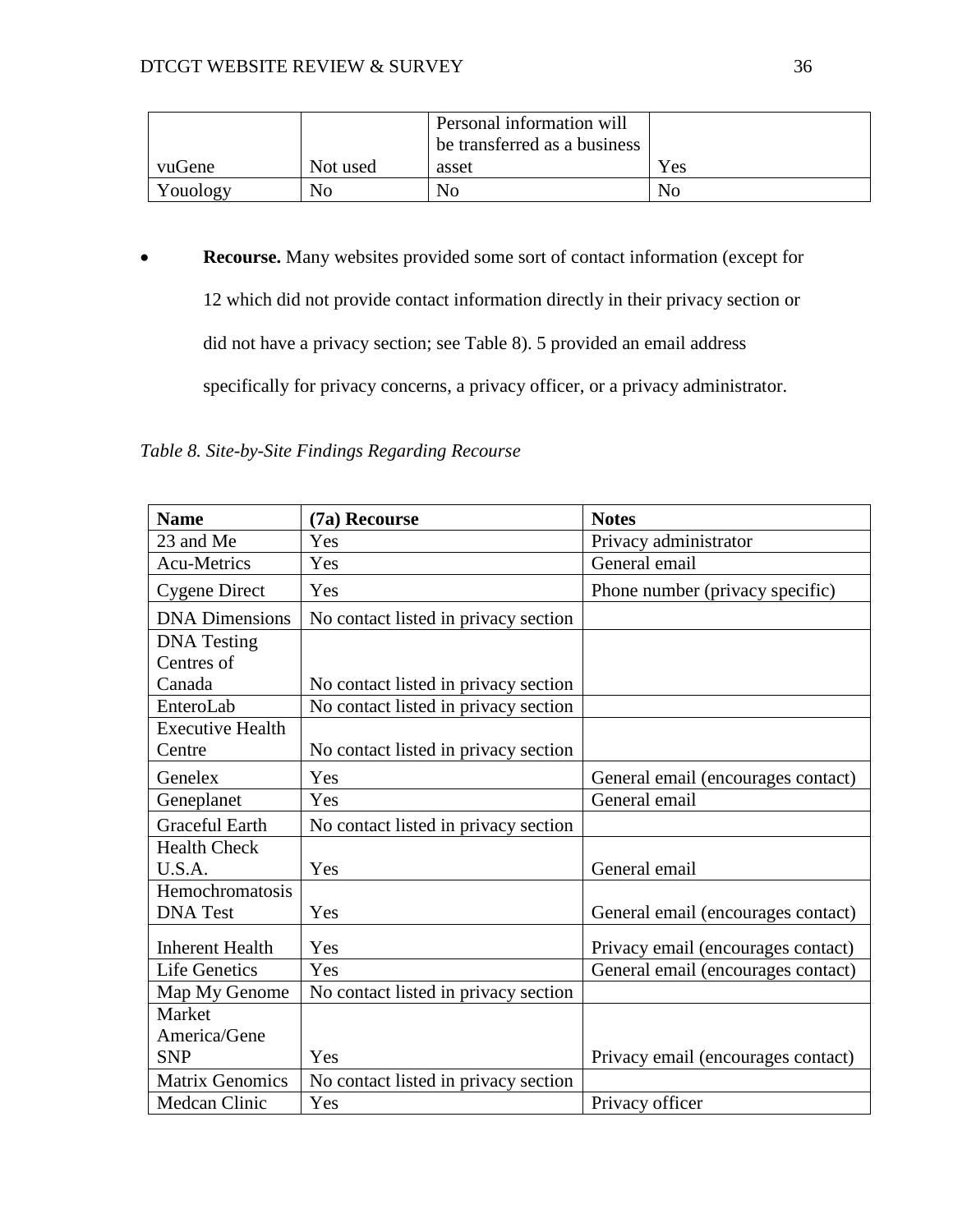| <b>Natural Care</b> |                                      |                                    |
|---------------------|--------------------------------------|------------------------------------|
| Solution            | No contact listed in privacy section |                                    |
| Spectra Cell        |                                      |                                    |
| Laboratories        | Yes                                  | Privacy officer                    |
|                     |                                      | General email (not easily          |
| TeloMe              | Yes                                  | accessible)                        |
| Terraternal         | Yes                                  | General email (encourages contact) |
| <b>Test Country</b> | No contact listed in privacy section |                                    |
| The Genetic         |                                      |                                    |
| Testing             |                                      |                                    |
| Laboratories        | Yes                                  | Complaints email                   |
| True Health Labs    | No contact listed in privacy section |                                    |
| Unikey Health       |                                      |                                    |
| <b>Systems</b>      | Yes                                  | General email (encourages contact) |
| Vitamin Mineral     |                                      |                                    |
| Testing             | No contact listed in privacy section |                                    |
| vuGene              | Yes                                  | General email (encourages contact) |
| Youology            | No contact listed in privacy section |                                    |

# **Relationship & Paternity**

Relationship tests, and most often paternity tests, which we have categorized with relationship tests, determine how two people are related (please see Table 9 for our brief site-by-site analysis). Most commonly companies who offer these tests provide courtadmissible tests that establish paternity for legal reasons, but many companies also offer the tests direct-to-the consumer for their own purposes allowing for the determination of the relationship between different individuals, such as twin zygosity (whether twins are identical or not), identifying adopted children's biological parents, or grandparents. Examples of companies offering these tests include easyDNA and Who'z the Daddy? Relationship tests were extremely common, with 46 companies offering them. To establish a relationship, users must provide a sample from each person potentially involved in the biological relationship in question. For example, if the purpose is to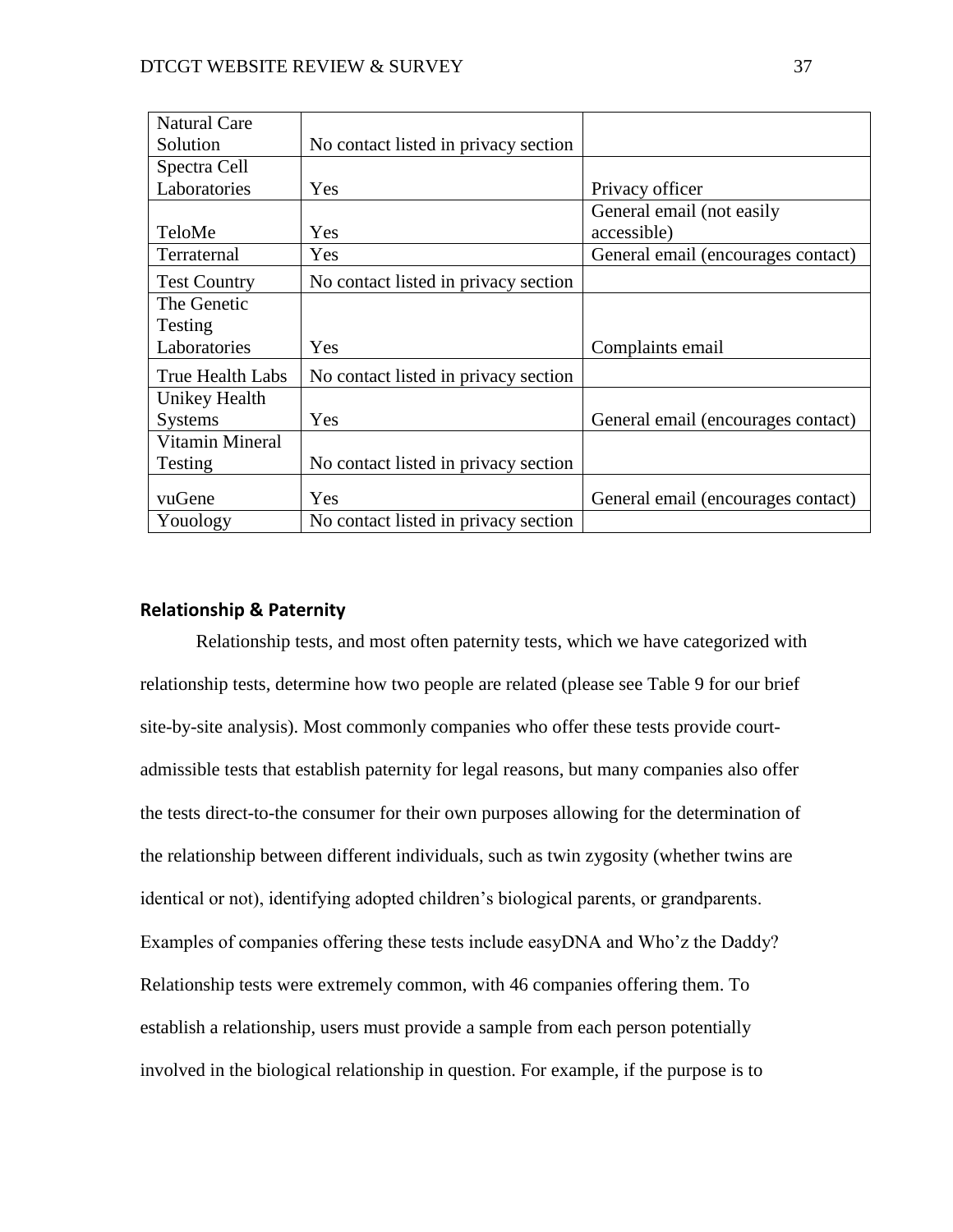determine which of two men fathered a child, a sample is required from the child and each man. Samples required were primarily saliva (43), though 6 companies required a blood sample, 1 did not indicate what kind of sample would be needed, and 6 indicated they accept other "discrete" samples such as hair, gum, or semen. This point is interesting because it implies that customers might provide samples without the explicit knowledge or consent of the party being tested. Of these 46 companies, 20 had not posted any privacy policy. Of the 26 policies, 19 discussed only aspects related to visiting the website (e.g. cookie use).

| <b>Name</b>                   | Privacy<br><b>Policy</b> | <b>Notes</b>                                                          |  |
|-------------------------------|--------------------------|-----------------------------------------------------------------------|--|
| <b>Acu-Metrics</b>            | N <sub>0</sub>           | Brief statement only                                                  |  |
| <b>Advanced Healthcare</b>    | N <sub>o</sub>           | Limited info in FAQ's                                                 |  |
| Canadian DNA Services         | Yes                      | Privacy policy includes only personal information<br>via website      |  |
| <b>Consumer Genetics</b>      | Yes                      | Privacy policy includes only personal information<br>via website      |  |
| <b>DNA Diagnostics Center</b> | Yes                      | Privacy statement                                                     |  |
| <b>DNA</b> Dimensions         | N <sub>0</sub>           | Privacy mentioned without reference to their<br>practices             |  |
| <b>DNA</b> Findings           | Yes                      | Privacy policy has limited information                                |  |
| <b>DNA</b> Force              | Yes                      | Privacy policy includes only personal information<br>via website      |  |
| DNA ID Check                  | N <sub>o</sub>           | Brief statement without specific information                          |  |
| <b>DNA LAB CENTER</b>         | Yes                      | Privacy policy includes primarily personal<br>information via website |  |
| DNA Labs India                | N <sub>0</sub>           | Link to the privacy policy does not work                              |  |
| <b>DNA People Diagnostics</b> | N <sub>o</sub>           | Limited info in FAQ's                                                 |  |
| <b>DNA PLUS</b>               | Yes                      | Privacy policy includes only personal information<br>via website      |  |
| <b>DNA</b> Solutions          | N <sub>0</sub>           | Limited info in FAQ's                                                 |  |

*Table 9. Privacy Policies for Relationship Tests*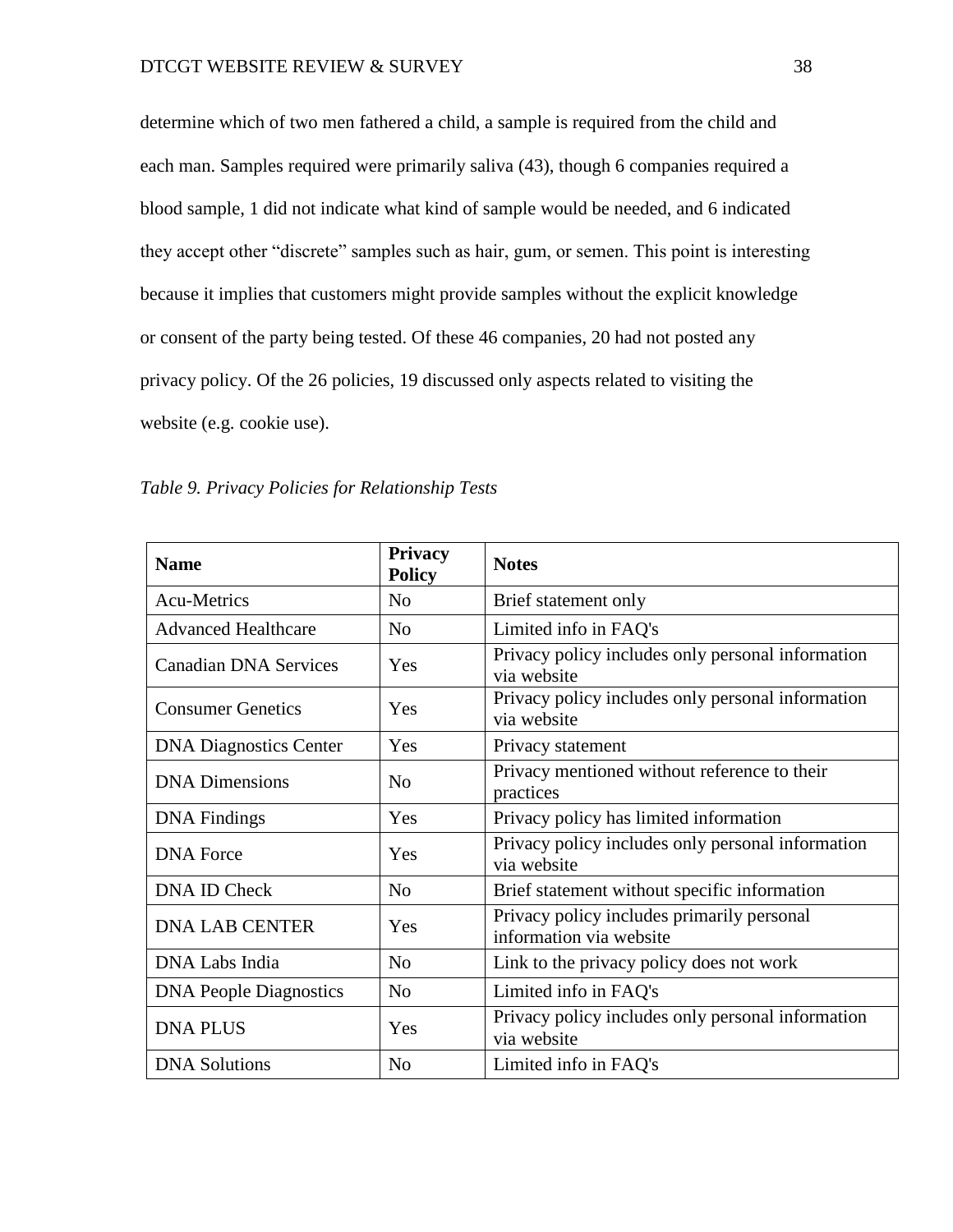| <b>DNA Testing Centres of</b><br>Canada                | N <sub>o</sub> | Link to the privacy policy does not work                                      |  |
|--------------------------------------------------------|----------------|-------------------------------------------------------------------------------|--|
| <b>DNA Worldwide</b>                                   | Yes            |                                                                               |  |
| dnaCanada                                              | N <sub>o</sub> | Limited info in FAQ's                                                         |  |
| <b>DNAplus</b>                                         | Yes            | Privacy policy includes only personal information<br>via website              |  |
| <b>Dynamic Testing Solutions</b>                       | N <sub>o</sub> | Brief statement without specific information                                  |  |
| easyDNA                                                | Yes            | Privacy policy includes only personal information<br>via website              |  |
| <b>Fairfax Identity Laboratories</b>                   | Yes            | Privacy policy includes only personal information<br>via website              |  |
| <b>Forensic Genetics Center</b>                        | N <sub>o</sub> |                                                                               |  |
| <b>Genetrack Biolabs</b>                               | Yes            | Privacy policy includes only personal information<br>via website              |  |
| <b>GFI</b> Lab                                         | Yes            |                                                                               |  |
| Home DNA Direct                                        | Yes            | Privacy policy includes only personal information<br>via website              |  |
| Home DNA test Ghana                                    | N <sub>o</sub> |                                                                               |  |
| Identigene                                             | Yes            | Privacy policy has limited information                                        |  |
| Identigene (DNA Testing)                               | Yes            | Notice of privacy practices                                                   |  |
| <b>Interior Workplace</b><br><b>Compliance Testing</b> | N <sub>o</sub> | Brief statement without specific information                                  |  |
| <b>International Biosciences</b>                       | Yes            | Privacy policy includes only personal information<br>via website              |  |
| Life Labs                                              | Yes            | Privacy statement and other publications                                      |  |
| <b>Maxxam Analytics</b>                                | Yes            | Privacy policy includes only personal information<br>via website              |  |
| <b>Nimble Diagnostics</b>                              | N <sub>o</sub> | Limited info in FAQ's                                                         |  |
| Orchid PRO-DNA                                         | Yes            | Confidentiality policy includes primarily personal<br>information via website |  |
| Paleo-DNA                                              | N <sub>o</sub> |                                                                               |  |
| <b>Paternity Test Canada</b>                           | Yes            | Privacy policy includes only personal information<br>via website              |  |
| Paternity Testing Centres of<br>Canada                 | N <sub>o</sub> | Brief statement without specific information                                  |  |
| <b>Prenatal Genetics</b>                               | N <sub>o</sub> | Limited info in FAQ's                                                         |  |
| <b>RPC</b> Genetics                                    | N <sub>o</sub> | Brief statement on confidentiality with contact                               |  |
| <b>Serotech Laboratories LTD</b>                       | N <sub>o</sub> | Link to privacy policy does not work                                          |  |
| Swab Test                                              | Yes            | Privacy policy includes primarily personal<br>information via website         |  |
| <b>Test Country</b>                                    | Yes            | Store policies with privacy section                                           |  |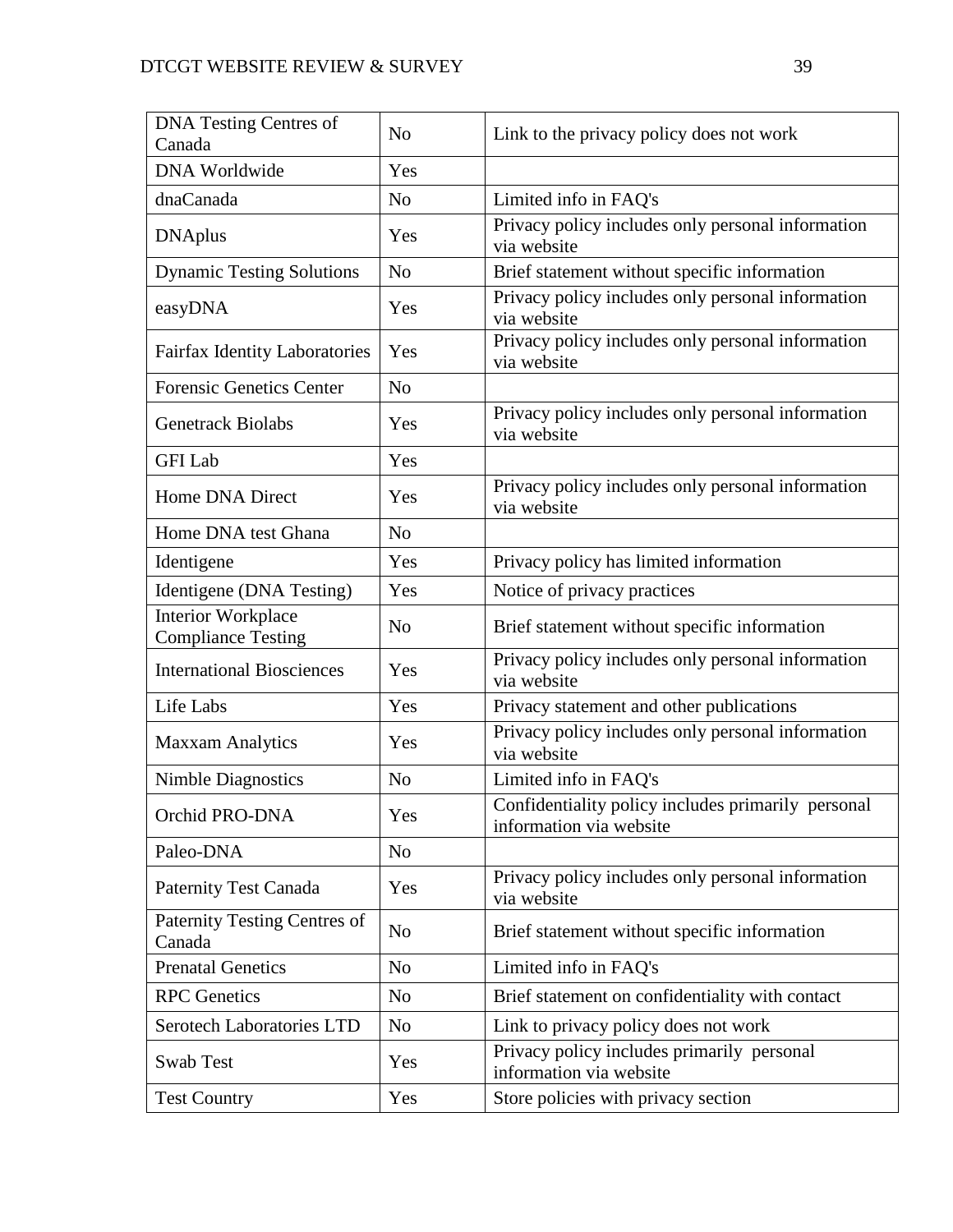| The Genetic Testing<br>Laboratories | Yes            | Privacy policy has limited information; refers to<br>"Privacy Policy Details" but we were unable to find<br>the link |
|-------------------------------------|----------------|----------------------------------------------------------------------------------------------------------------------|
| <b>TNB</b> Laboratories             | N <sub>0</sub> | Privacy mentioned without reference to their<br>practices                                                            |
| <b>Universal Genetics</b>           | Yes            | Privacy statement                                                                                                    |
| Who'z the Daddy?                    | Yes            | Privacy policy includes only personal information<br>via website                                                     |

# **Ancestry & Genealogy**

Ancestry and Genealogy tests trace a person's roots back to their distant ancestors or their not-so-distant family members, depending on the company (see Table 10). Some of these companies offer to trace mitochondrial DNA in addition to chromosomal DNA. Some of these tests indicate a person's membership of certain groups including First Nations and African ancestry. Twenty-eight companies offered these tests, including Oxford Ancestors and The Genographic project. All of these tests required a saliva sample. Typically people have to provide their own sample, though women may also choose to provide their father's or brother's sample to trace their paternal line (since women do not have a Y chromosome). Of these sites, 15 had posted a privacy policy and 13 had not. Of the 15 policies, 8 discussed only aspects related to visiting the website.

*Table 10. Privacy Policies for Ancestry and Genealogy Tests*

| <b>Name</b>                | <b>Privacy</b><br><b>Policy</b> | <b>Notes</b>                                                                                                |
|----------------------------|---------------------------------|-------------------------------------------------------------------------------------------------------------|
| 23 and Me                  | Yes                             | Privacy statement and policy; cookie policy; policy<br>forum; additional links and resources (not analyzed) |
| Acu-Metrics                | N <sub>0</sub>                  | Brief statement only                                                                                        |
| <b>Advanced Healthcare</b> | N <sub>0</sub>                  | Limited info in FAQ's                                                                                       |
| <b>African Ancestry</b>    | Yes                             | Privacy policy includes only personal information<br>via website                                            |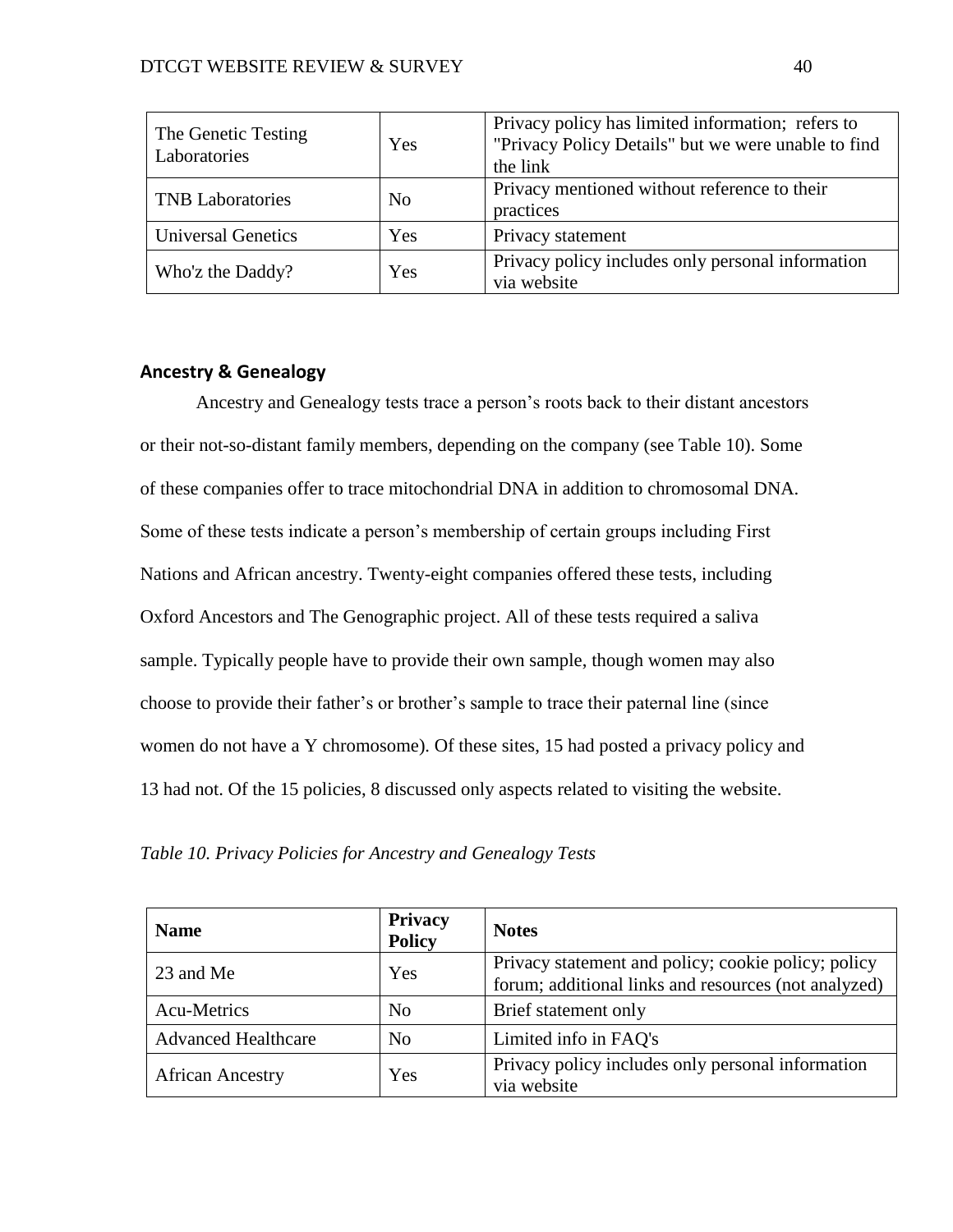| African DNA                             | Yes            | Privacy policy has limited information                                                                                                                                                                          |  |
|-----------------------------------------|----------------|-----------------------------------------------------------------------------------------------------------------------------------------------------------------------------------------------------------------|--|
| Ancestry by DNA                         | N <sub>o</sub> |                                                                                                                                                                                                                 |  |
| <b>Britains DNA</b>                     | Yes            | Privacy policy includes primarily personal<br>information via website                                                                                                                                           |  |
| <b>Canadian DNA Services</b>            | Yes            | Privacy policy includes only personal information<br>via website                                                                                                                                                |  |
| <b>DNA</b> Consultants                  | Yes            | Privacy policy includes primarily personal<br>information via website                                                                                                                                           |  |
| <b>DNA</b> Dimensions                   | N <sub>o</sub> | Privacy mentioned without reference to their<br>practices                                                                                                                                                       |  |
| <b>DNA</b> Force                        | Yes            | Privacy policy includes only personal information<br>via website                                                                                                                                                |  |
| <b>DNA People Diagnostics</b>           | N <sub>o</sub> | Limited info in FAQ's                                                                                                                                                                                           |  |
| <b>DNA Solutions</b>                    | N <sub>o</sub> | Limited info in FAQ's                                                                                                                                                                                           |  |
| <b>DNA Testing Centres of</b><br>Canada | N <sub>o</sub> | Link to privacy policy does not work                                                                                                                                                                            |  |
| <b>DNA</b> Tribes                       | Yes            |                                                                                                                                                                                                                 |  |
| <b>DNA Worldwide</b>                    | Yes            |                                                                                                                                                                                                                 |  |
| Family Tree DNA                         | Yes            | Privacy policy and other statements and documents                                                                                                                                                               |  |
| Genetic Genealogy                       | N <sub>o</sub> |                                                                                                                                                                                                                 |  |
| Genographic Project                     | Yes            | Privacy policy includes only personal information<br>via website                                                                                                                                                |  |
| <b>iGENEA</b>                           | N <sub>o</sub> | Limited information in security section and terms<br>page                                                                                                                                                       |  |
| Indigenous DNA                          | N <sub>o</sub> |                                                                                                                                                                                                                 |  |
| MyHeritage                              | Yes            | Privacy policy includes primarily personal<br>information via website; separate privacy policy for<br>FTDNA (applicable for those who have done DNA<br>testing) which links to Safe Harbor Privacy<br>Statement |  |
| <b>Nimble Diagnostics</b>               | N <sub>o</sub> | Limited info in FAQ's                                                                                                                                                                                           |  |
| <b>Oxford Ancestors</b>                 | Yes            | Privacy policy includes only personal information<br>via website                                                                                                                                                |  |
| Paleo-DNA                               | No             |                                                                                                                                                                                                                 |  |
| <b>Roots for Real</b>                   | Yes            | Privacy statement includes only personal<br>information via website                                                                                                                                             |  |
| The Genetic Testing<br>Laboratories     | Yes            | Privacy policy contains limited information; refers<br>to "Privacy Policy Details" but we were unable to<br>find a link                                                                                         |  |
| <b>Warrior Roots</b>                    | N <sub>0</sub> | Brief statement only                                                                                                                                                                                            |  |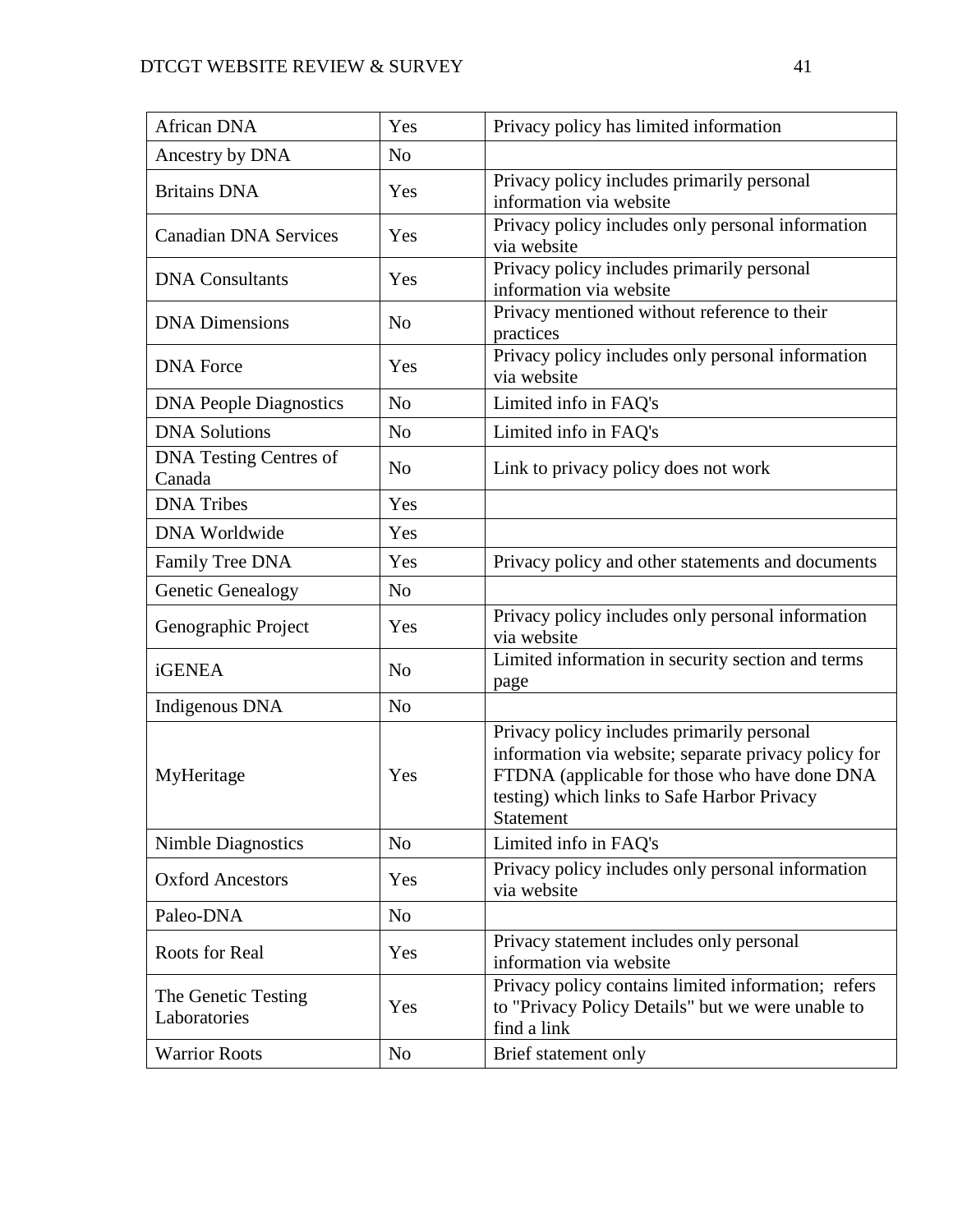## **Prenatal Testing**

Prenatal tests, with which we have included fetal sex tests, refer to any test conducted on a fetus (see Table 11). These tests are typically health-related as described above, but can also be used to indicate the biological sex of the fetus, as is the case with fetal sex tests, and are offered by companies such as Prenatal Genetics and Home DNA Direct. 10 companies provide prenatal or fetal sex tests and required a saliva sample (8), a blood sample (1), or both (1). For prenatal testing, it is mothers who provide their own blood or saliva sample. This is sufficient for testing since the mothers' samples also contain DNA from the fetus. Of these companies, five had posted a privacy policy and five had not. Of the five sites that had policies, four discussed only aspects related to visiting the website.

| <b>Name</b>                             | <b>Privacy</b><br><b>Policy</b> | <b>Notes</b>                                                      |  |
|-----------------------------------------|---------------------------------|-------------------------------------------------------------------|--|
| <b>Consumer Genetics</b>                | Yes                             | Privacy policy includes only personal information<br>via website  |  |
| DNA ID Check                            | N <sub>0</sub>                  | Brief statement without specific information                      |  |
| <b>DNA People Diagnostics</b>           | N <sub>0</sub>                  | Limited info in FAQ's                                             |  |
| <b>DNA PLUS</b>                         | Yes                             | Privacy policy includes only personal information<br>via website  |  |
| <b>DNA Testing Centres of</b><br>Canada | N <sub>0</sub>                  | Link to privacy policy does not work                              |  |
| <b>DNAplus</b>                          | Yes                             | Privacy policy includes only personal information<br>via website  |  |
| Home DNA Direct                         | Yes                             | Privacy policy includes only personal information<br>via website  |  |
| Medcan Clinic                           | Yes                             | Privacy policy and notice (for personal info vs.<br>genetic info) |  |
| Nimble Diagnostics                      | N <sub>o</sub>                  | Limited info in FAQ's                                             |  |
| <b>Prenatal Genetics</b>                | N <sub>o</sub>                  | Limited info in FAQ's                                             |  |

*Table 11. Privacy Policies for Prenatal Tests*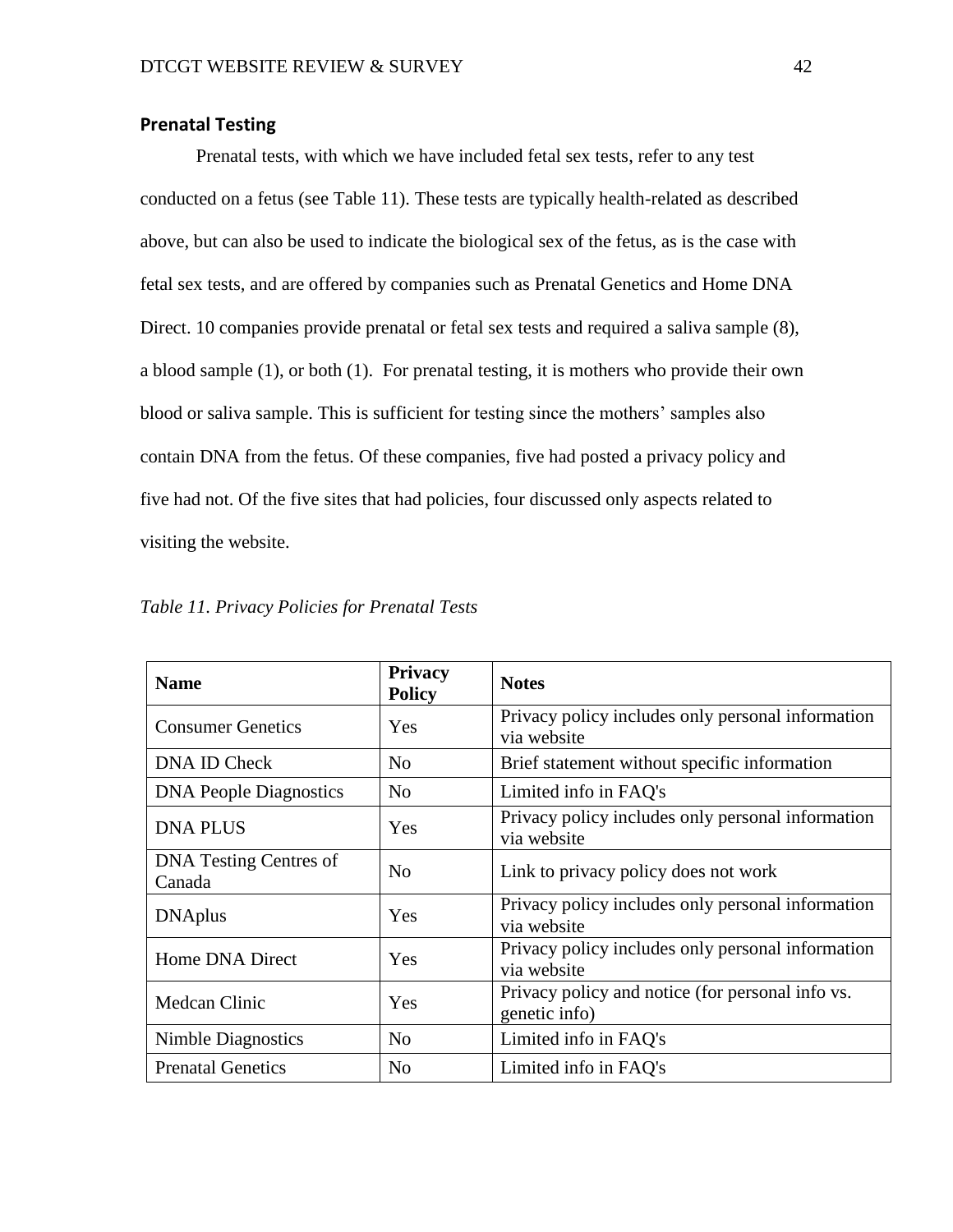## **Traits & Talents**

Our traits/talents category (also called inherited traits) refers to tests that indicate phenotypic characteristics or characteristics that are not necessarily health-related (see Table 12). This category is broad and can include anything from athletic ability, to freckling, to bitter taste perception. Six companies offer these types of tests, including Map My Genome and Atlas Sports Genetics. These tests require a saliva sample from users. Five of the six companies had privacy policies posted on their websites. Of these six companies, two discussed only aspects related to visiting the website.

*Table 12. Privacy Policies for Traits & Talents Tests*

| <b>Name</b>                  | <b>Privacy</b><br><b>Policy</b> | <b>Notes</b>                                                          |
|------------------------------|---------------------------------|-----------------------------------------------------------------------|
| <b>Atlas Sports Genetics</b> | Yes                             | Privacy policy includes only personal<br>information via website      |
| <b>Britains DNA</b>          | Yes                             | Privacy policy includes primarily personal<br>information via website |
| <b>Cygene Direct</b>         | Yes                             | Privacy policy and security policy                                    |
| Geneplanet                   | Yes                             | Privacy statement                                                     |
| Map My Genome                | Yes                             | Privacy statement                                                     |
| <b>Warrior Roots</b>         | N <sub>0</sub>                  | Brief statement only                                                  |

#### **Other Types of Genetic Tests**

Any tests that did not fit into the categories above were labelled as 'other' (see Table 13). Tests belonging to this category include ID profile tests, which retain an individual's DNA on file in case their body needs to be identified, child safety identification (an ID profile for children), artwork made from DNA, testing for immigration purposes, or post mortem viability testing where it is determined whether a deceased person's DNA is still viable for genetic testing. Forensic and infidelity tests are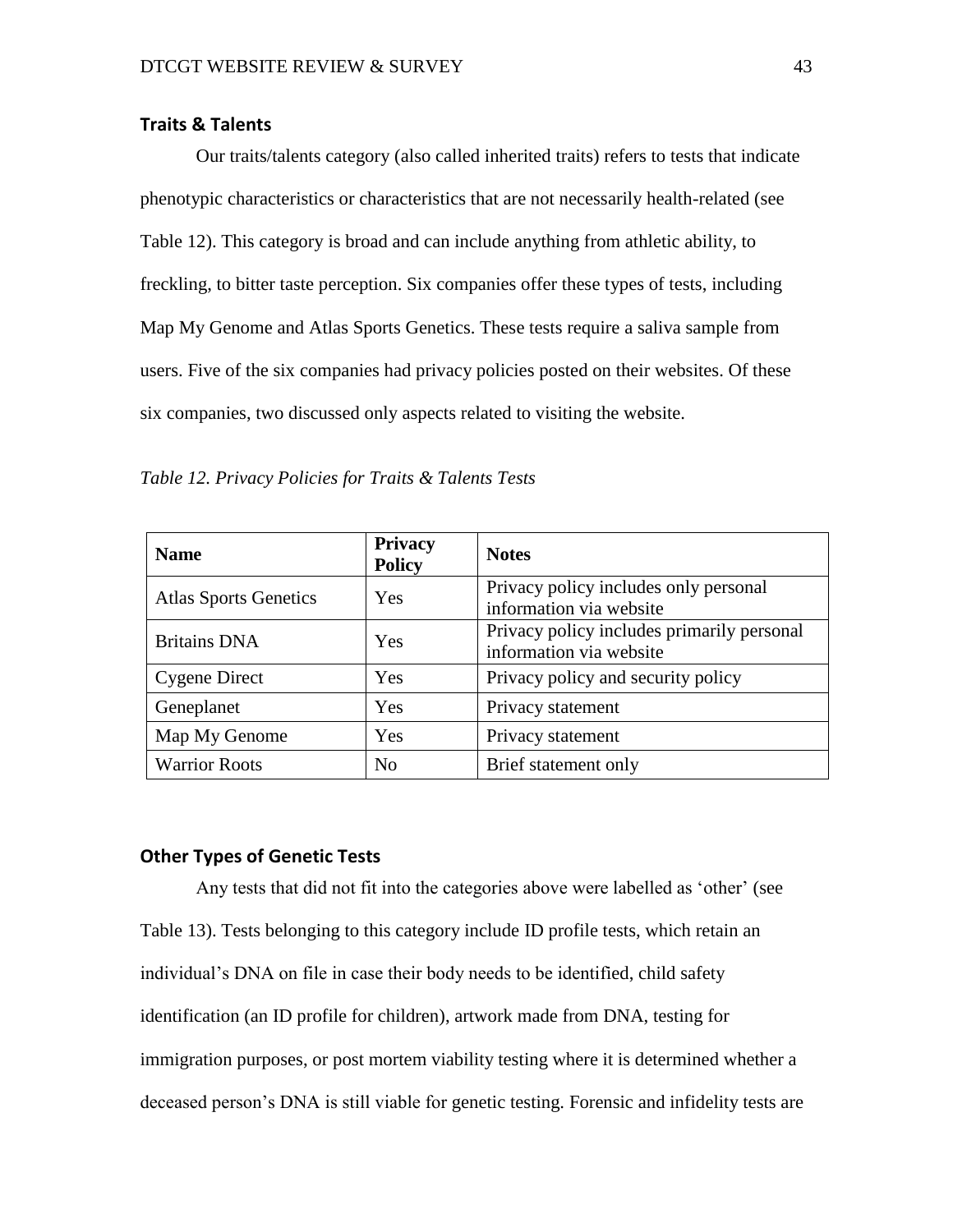also included in this category. Forensic tests can provide clues about many different issues ranging from estate settlements to threatening mail. Infidelity tests, such as the CheckMate test offered by DNA Plus, indicate whether or not someone's partner has been unfaithful based on the presence of genetic material. Both of these tests accept many different kinds of samples, including "discreet" samples such as gum, hair, or a toothbrush. While no companies offer services only within this category, 23 companies offer some tests of this type (for example, Advanced Healthcare and Maxxam Analytics).

As with the other types of tests, the most common sample required by companies for testing is a saliva sample (22), three companies require blood samples, and three indicate that they accept "discrete" samples. As with relationship tests, in the case of forensic and infidelity tests, there remains the concern that people can provide biological samples and genetic material without the consent of another individual. In addition, services that keep genetic material on file for future identification may provide their own set of risks, particularly in the case of children, who may not be able to provide their own consent. Of these 23 companies, 12 posted a privacy policy and 11 did not. Of the companies providing policies, eight discussed only aspects related to visiting the website.

| Table 13. Privacy Policies for "Other" Test Types. |  |
|----------------------------------------------------|--|
|----------------------------------------------------|--|

| <b>Name</b>                  | "Other" Test<br><b>Types</b>                             | <b>Privacy</b><br><b>Policy</b> | <b>Notes</b>                                                     |
|------------------------------|----------------------------------------------------------|---------------------------------|------------------------------------------------------------------|
| Acu-Metrics                  | Immigration,<br>Infidelity, ID                           | N <sub>o</sub>                  | Brief statement only                                             |
| <b>Advanced Healthcare</b>   | Immigration,<br>Infidelity, ID                           | N <sub>0</sub>                  | Limited info in FAQ's                                            |
| <b>Canadian DNA Services</b> | Infidelity,<br>Forensic,<br>Immigration,<br>Child Safety | Yes                             | Privacy policy includes only<br>personal information via website |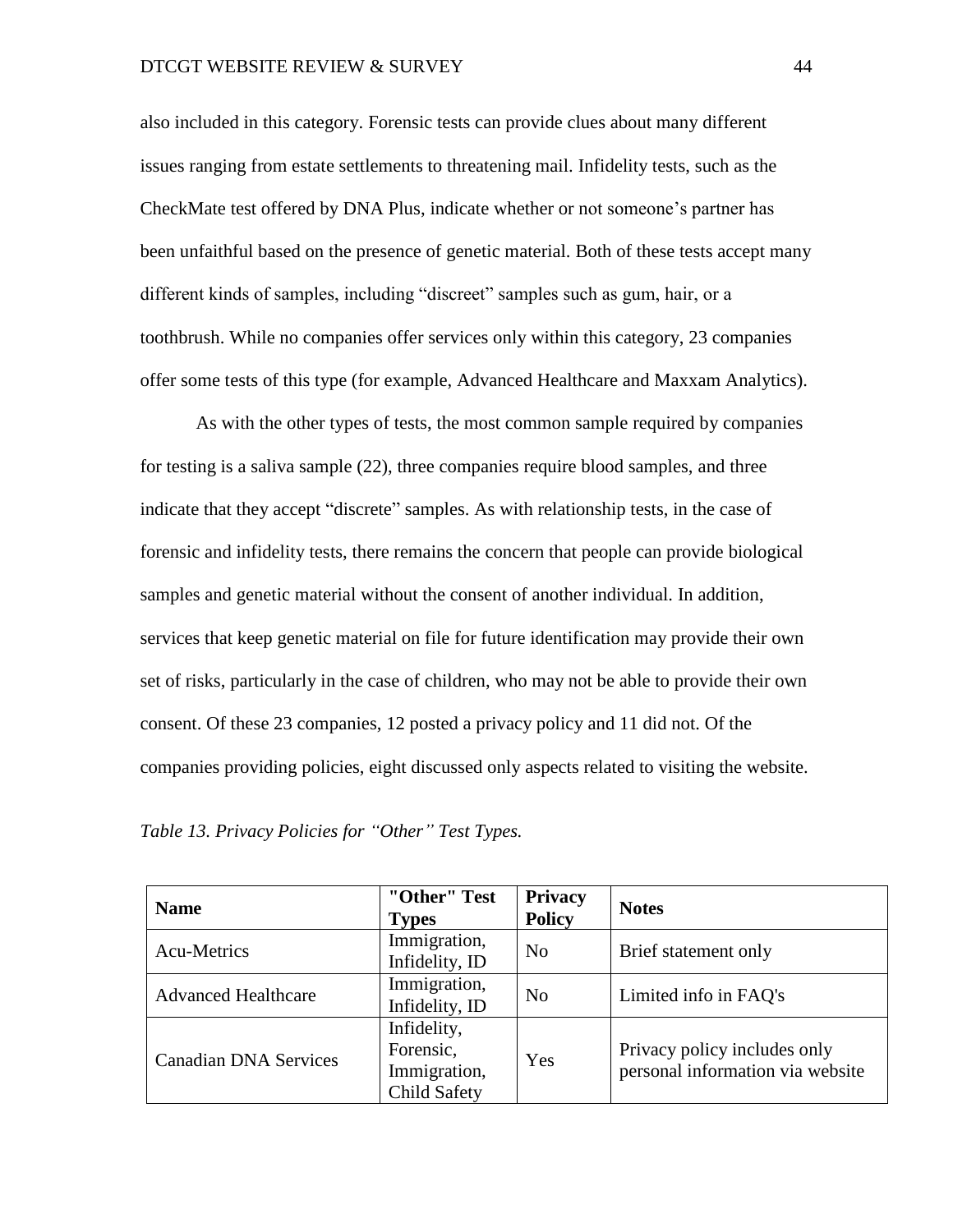| <b>DNA Diagnostics Center</b>          | Forensic,<br>Immigration   | Yes            | Privacy statement                                                                |
|----------------------------------------|----------------------------|----------------|----------------------------------------------------------------------------------|
| <b>DNA</b> Dimensions                  | Forensics                  | N <sub>o</sub> | Privacy mentioned without<br>reference to their practices                        |
| <b>DNA</b> Findings                    | Immigration                | Yes            | Privacy policy has limited<br>information                                        |
| <b>DNA LAB CENTER</b>                  | Immigration                | Yes            | Privacy policy includes primarily<br>personal information via website            |
| DNA Labs India                         | Immigration,<br>Forensic   | N <sub>o</sub> | Link to privacy policy does not<br>work                                          |
| <b>DNA People Diagnostics</b>          | Infidelity                 | N <sub>o</sub> | Limited info in FAQ's                                                            |
| <b>DNA PLUS</b>                        | Immigration,<br>Infidelity | Yes            | Privacy policy includes only<br>personal information via website                 |
| <b>DNA Worldwide</b>                   | Immigration                | Yes            |                                                                                  |
| <b>DNAplus</b>                         | Infidelity                 | Yes            | Privacy policy includes only<br>personal information via website                 |
| <b>Dynamic Testing Solutions</b>       | Infidelity, ID             | N <sub>o</sub> | Brief statement without specific<br>information                                  |
| <b>Forensic Genetics Center</b>        | Infidelity,<br>Forensic    | N <sub>o</sub> |                                                                                  |
| <b>Genetrack Biolabs</b>               | Immigration                | Yes            | Privacy policy includes only<br>personal information via website                 |
| <b>GFI</b> Lab                         | Infidelity                 | Yes            |                                                                                  |
| Home DNA test Ghana                    | Infidelity                 | $\rm No$       |                                                                                  |
| <b>International Biosciences</b>       | Infidelity                 | Yes            | Privacy policy includes only<br>personal information via website                 |
| <b>Maxxam Analytics</b>                | Forensic,<br>Immigration   | Yes            | Privacy policy includes only<br>personal information via website                 |
| <b>Nimble Diagnostics</b>              | Art                        | N <sub>o</sub> | Limited info in FAQ's                                                            |
| Orchid PRO-DNA                         | Forensic,<br>Immigration   | Yes            | Confidentiality policy includes<br>primarily personal information via<br>website |
| Paternity Testing Centres of<br>Canada | Forensic,<br>Infidelity    | N <sub>o</sub> | Brief statement without specific<br>information                                  |
| <b>RPC</b> Genetics                    | Forensic,<br>Infidelity    | N <sub>0</sub> | Brief statement on confidentiality<br>with contact                               |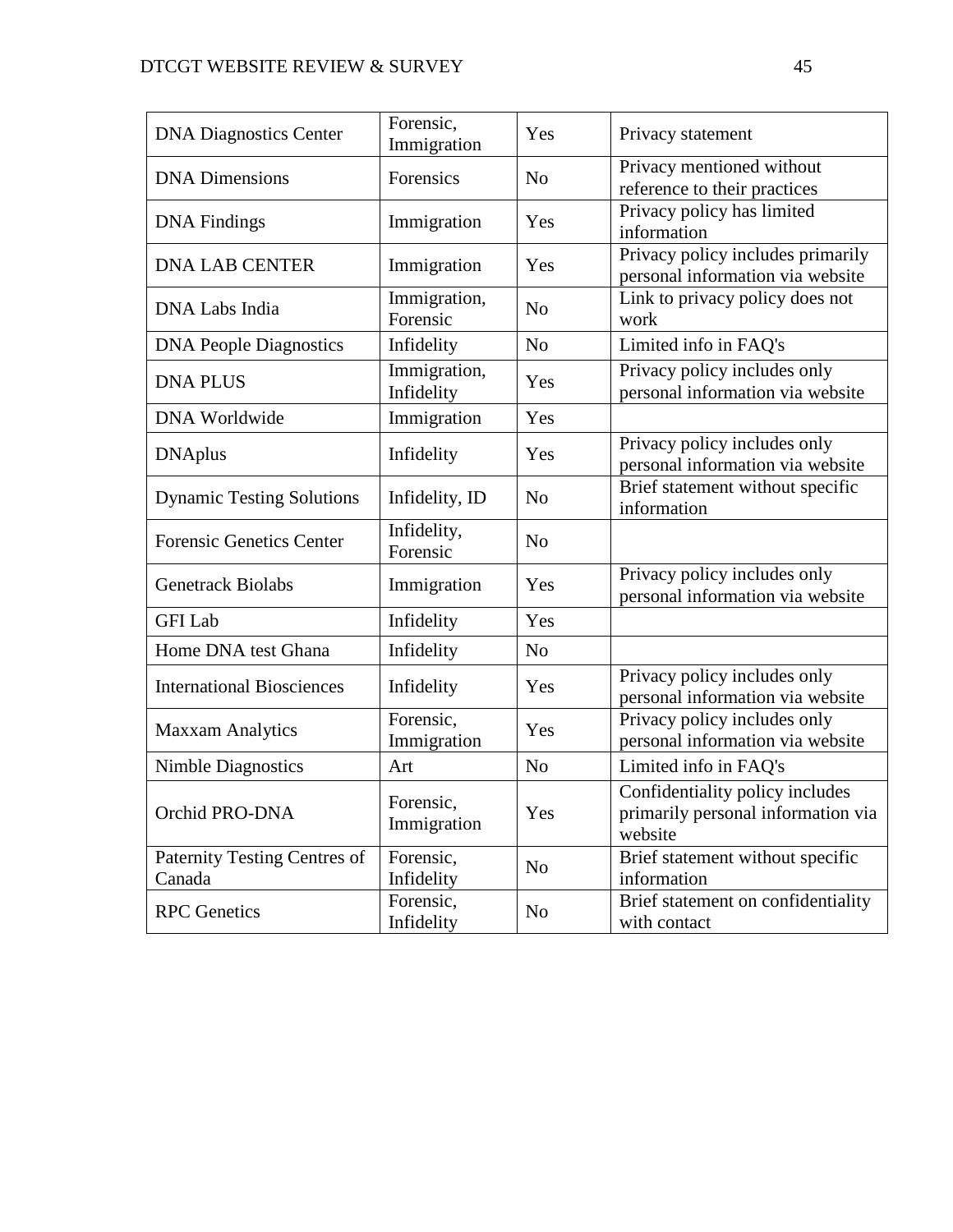# **Survey of DTCGT Consumers**

Based on the key issues that have emerged from the literature regarding DTCGT, as well as our review of websites offering DTCGT to Canadians, we designed a survey to examine what customers understand about the way DTCGT companies use their genetic material and information. Through the survey, we aimed to learn about the following issues relating to individuals' use of DTCGT services:

- Reasons for pursuing this type of testing
- The way individuals interpret the privacy-related information provided by the companies
- Any privacy concerns individuals may have about providing their genetic material for testing
- Beliefs about what might happen to their DNA after the DTCGT company has provided them with their test results
- The extent to which individuals share that information with others (physicians, family, etc.)
- Any negative experiences individuals may have had as a result of their use of DTCGT
- Feelings about the types of negative consequences that could occur as a result of the genetic testing
- How individuals assess the differences in potential risks of genetic testing done through a private company as opposed to the health care system.

We also surveyed individuals who had considered DTCGT but then decided not to make the purchase to better understand their motivations, their concerns, and to what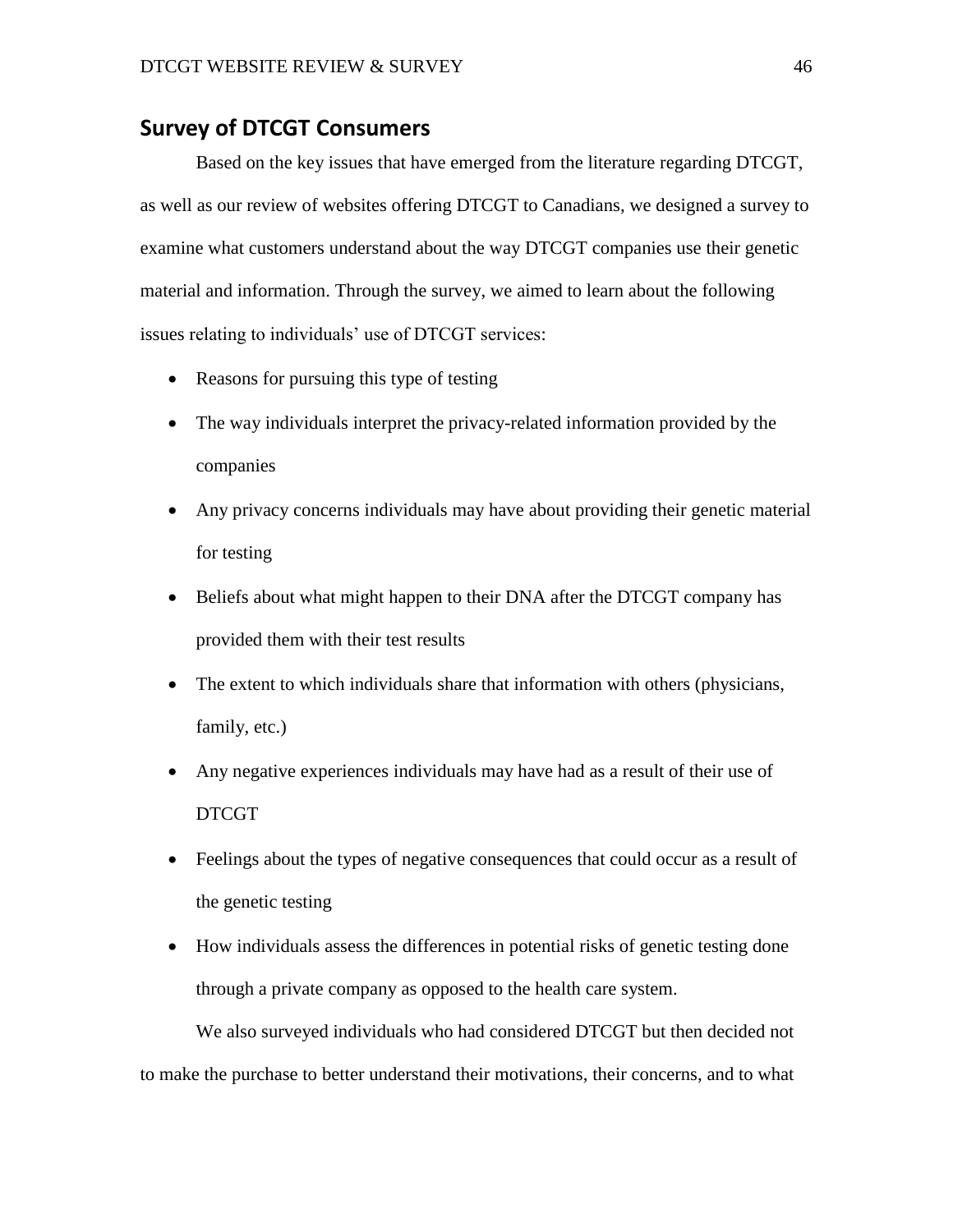extent privacy was a factor in their decision not to make the purchase. Please consult Appendix D for the survey questions. Note that we asked some questions about participants' understanding of the genetic risk information and their use of the results but for the purpose of this report we will confine our discussion to issues related to privacy.

#### *Participant Recruitment*

After developing the survey and obtaining ethics approval from the University of Guelph Research Ethics Board, we distributed the survey using three main recruitment methods (see Table 14): First, we advertised the survey as a volunteer research opportunity on free websites such as Kijiji, Craigslist, the University of Guelph Research website, and sites that are specific to groups that may have a particular interest in DTCGT. Second, we used paid recruitment methods such as Google Adwords to advertise our survey as an opportunity to share one's experiences with DTCGT. As a participation incentive, we offered entry into a draw for one of two ipads. These recruitment methods were more successful at recruiting participants who had considered but not purchased DTCGT so we enlisted the help of a recruiting firm that uses a survey panel to increase the sample of people who had purchased DTCGT.

*Table 14. Participants per Recruitment Source.*

| <b>Source</b> |                       | <b>Frequency</b> |
|---------------|-----------------------|------------------|
| Free Sites:   | Kijiji                | 166              |
|               | University of Guelph  | 35               |
|               | Craigslist            | 13               |
|               | <b>Interest Sites</b> | 10               |
| Paid Sites:   | Google                |                  |
|               | <b>Research Panel</b> | 185              |
|               | Total                 |                  |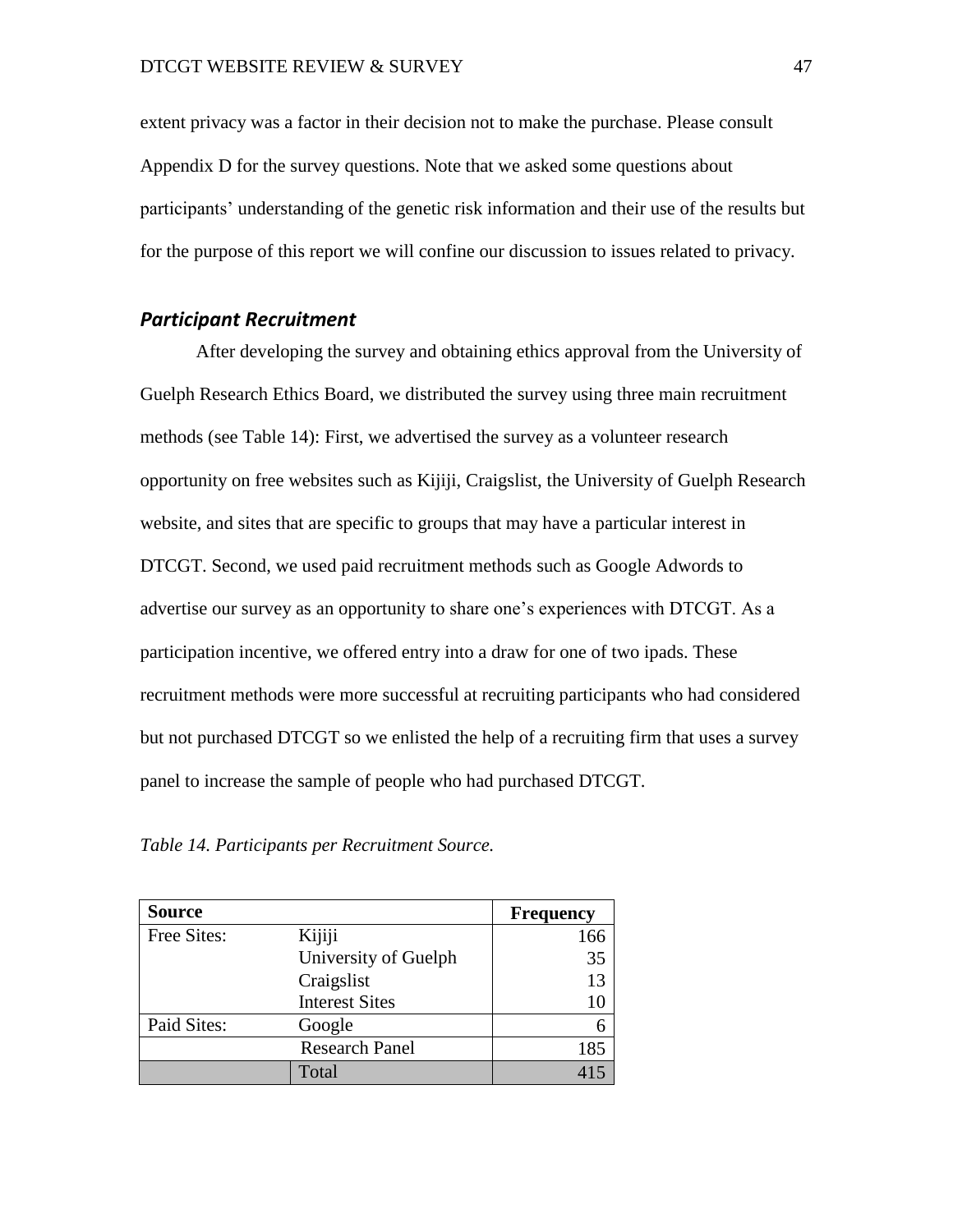Interested participants were directed to the online survey where they answered some demographic questions and then responded to questions about reasons for or against purchasing DTCGT, the type of test they purchased, and questions regarding their understanding of the way the DTCGT company treats their data.

# *Participant Characteristics*

Overall, 415 people participated in our survey. Of these, 235 had considered but decided not to purchase DTCGT and 180 had purchased DTCGT. These numbers do not reflect the relative rates of purchase and consideration in the general population as we specifically over-recruited people who had made a purchase to have sufficient numbers of this group for meaningful analysis. However, our recruitment through the survey panel, where 3,425 people viewed the survey screening question asking about their use of DTCGT, leads us to conclude that the rate of purchase of DTCGT, and of considering but not purchasing DTCGT among English-speaking Canadians is approximately 4% and 13% of the population, respectively. Survey participants were recruited from across the provinces and territories, with nearly half (48%) of all participants from Ontario and the rest distributed across the remaining provinces and territories (see Figure 1).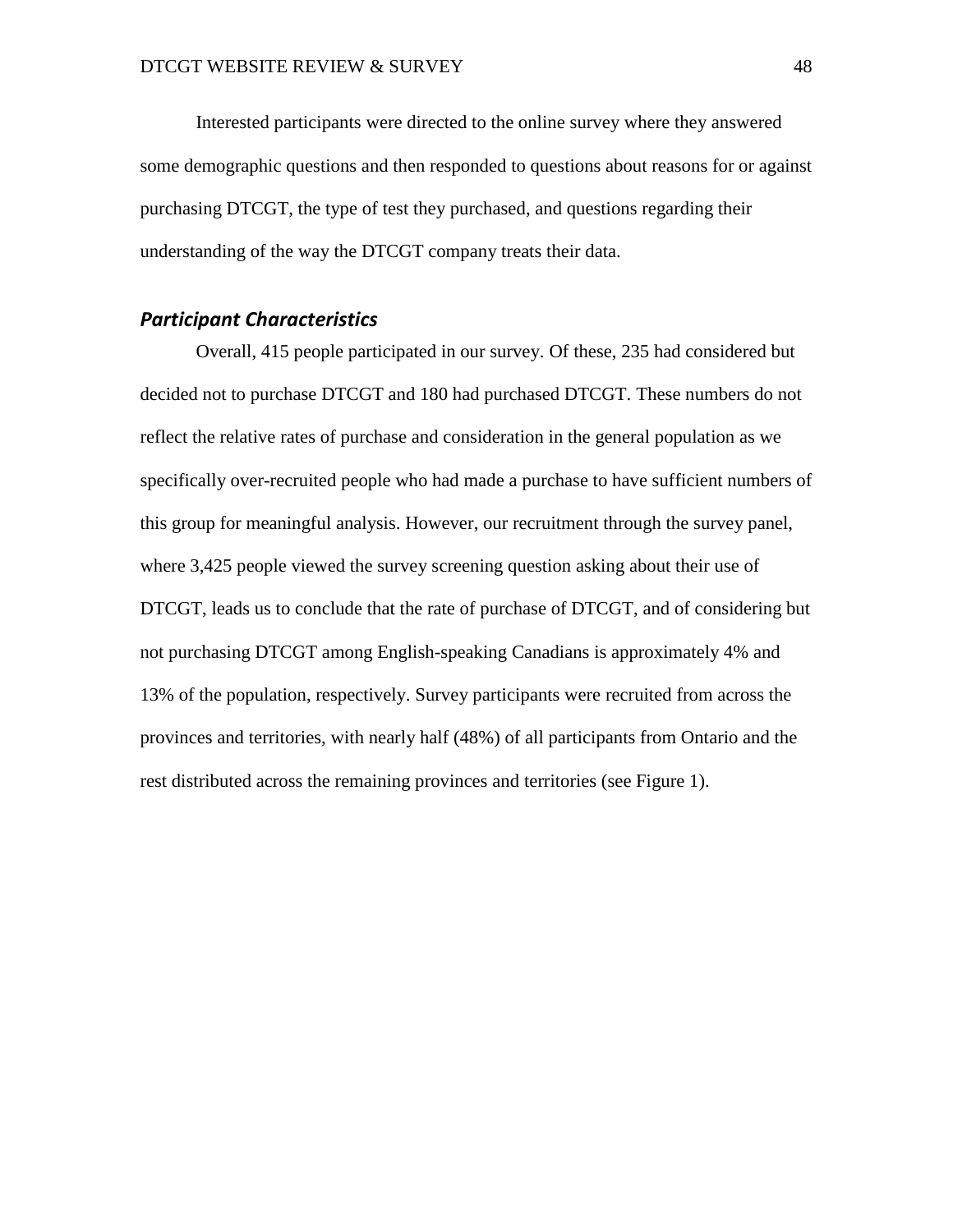

*Figure 1. Geographic Distribution of Survey Participants.*

Participants ranged in age from 18 (the minimum to participate) to 77 years old (mean age was 39 years), with a mix of males (156), females (257), and one participant identifying as trans female.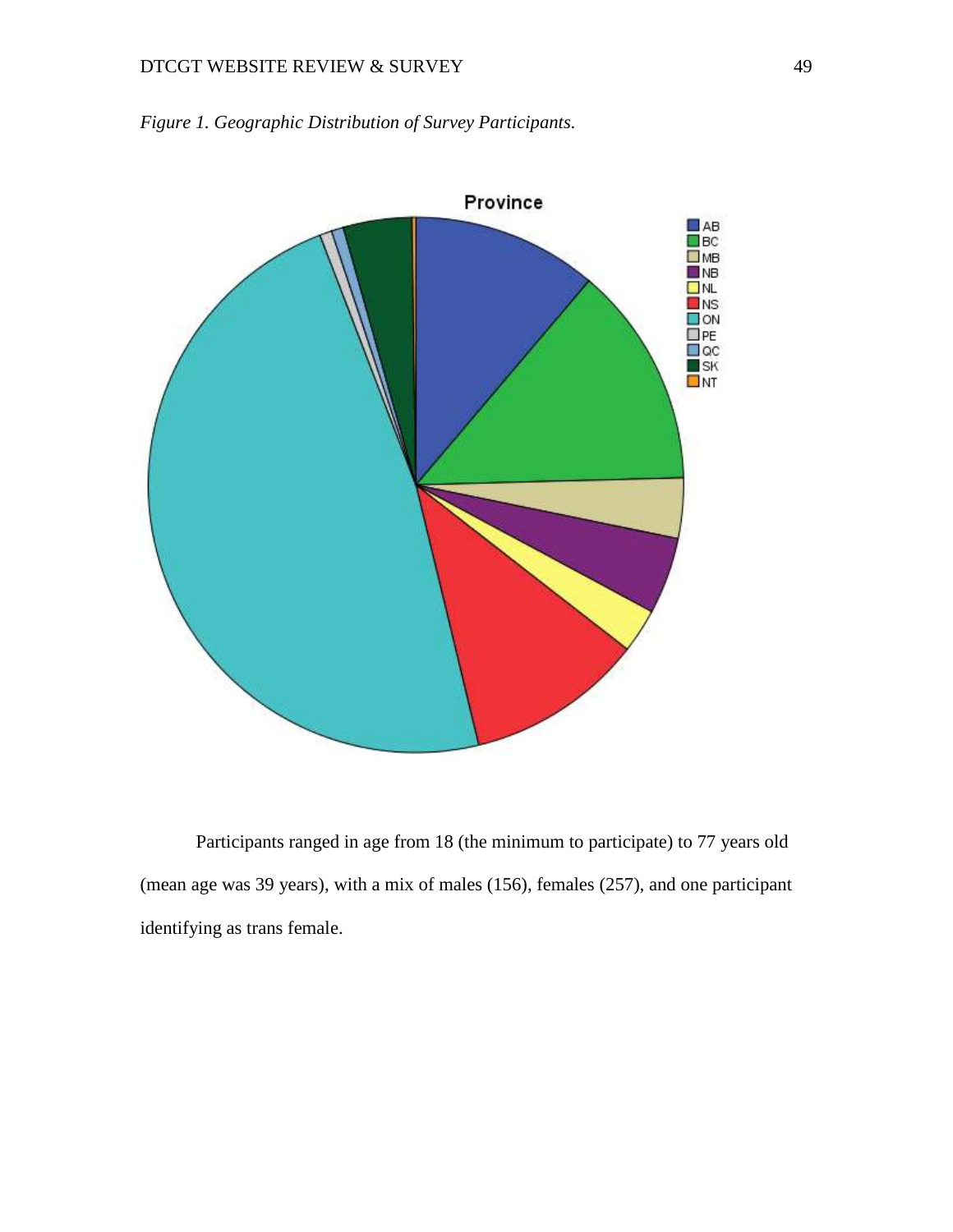



The majority of participants were married (176) or in a serious relationship (112), with the remainder casually dating one or more partners (27) or not dating anyone (95). Participants were split between those who had children (216) and those who did not (195), with the average number of children equalling two. Participants identified primarily as White/Caucasian (80%), East Asian (8%), Aboriginal/Native/Indigenous (6%), South Asian (3%), Black/African Canadian (3%), Middle Eastern/Arabic (2%), Hispanic (2%), Southeast Asian (1%), or other (3%), including participants identifying as biracial. Note that participants could select all categories that apply, meaning that percentages do not total 100%.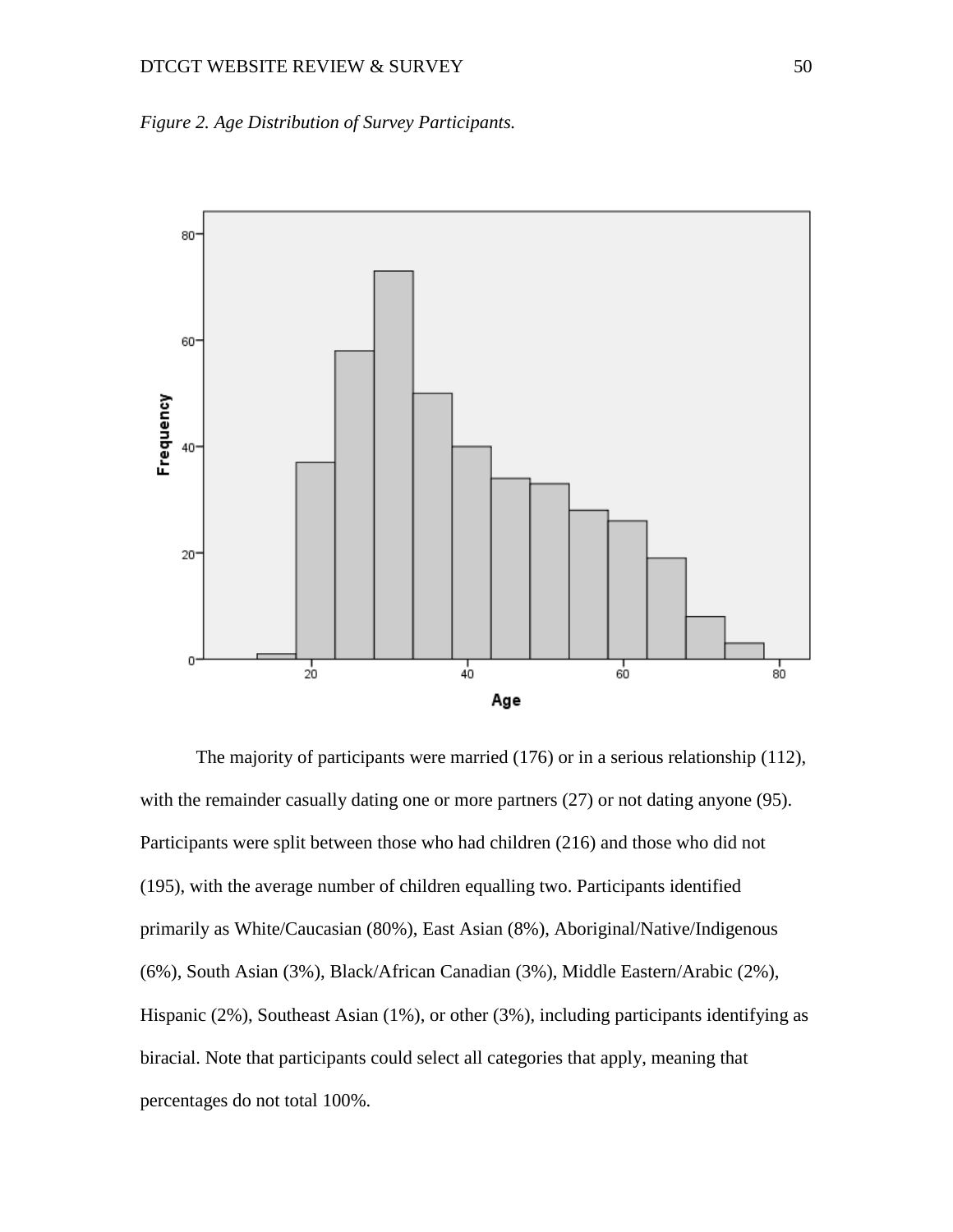### *DTC Companies*

For those who had purchased a genetic test (180), we asked a series of questions about the companies, biological samples required, and types of tests purchased. Participants had experiences with a range of companies, the most common of which were 23andMe (39), National Geographic's Genographic Project (19), DNA Plus (18), Family Tree DNA (12), Home DNA Direct (10), easyDNA (9), Genelex (9), Cygene Direct (8), True Health Labs (6) and others (all below 5 participants each). Thirteen participants did not remember what company they used for their genetic test. Even though all participants lived in Canada, there were some cases where participants reported using companies that do not (or no longer) provide their services to Canadians, as is the case with Ancestry.ca's genetic testing service, which is available in the US but not in Canada.

## *Tests and Samples*

Participants had purchased a variety of DTC genetic tests, with the most common being ancestry and genealogy testing (111), health-related tests (75), paternity or relationship tests (44), prenatal genetic testing (12), and other categories of tests (5). Tests that participants listed as "other" included pet DNA testing (3) which we will not discuss further in this report, a test of physical characteristics (which we have previously referred to as *Traits and Talents* tests), and a test to determine STEM cell or bone marrow match. One person also reported that while they purchased an ancestry test, they used it as a paternity test. No participants reported having used DTCGT services to determine infidelity, for forensic identification, or other more covert uses. In most cases (112) participants provided a cheek swab, but they also reported giving blood (46), hair  $(17)$ , urine  $(10)$ , or stool  $(2)$  samples.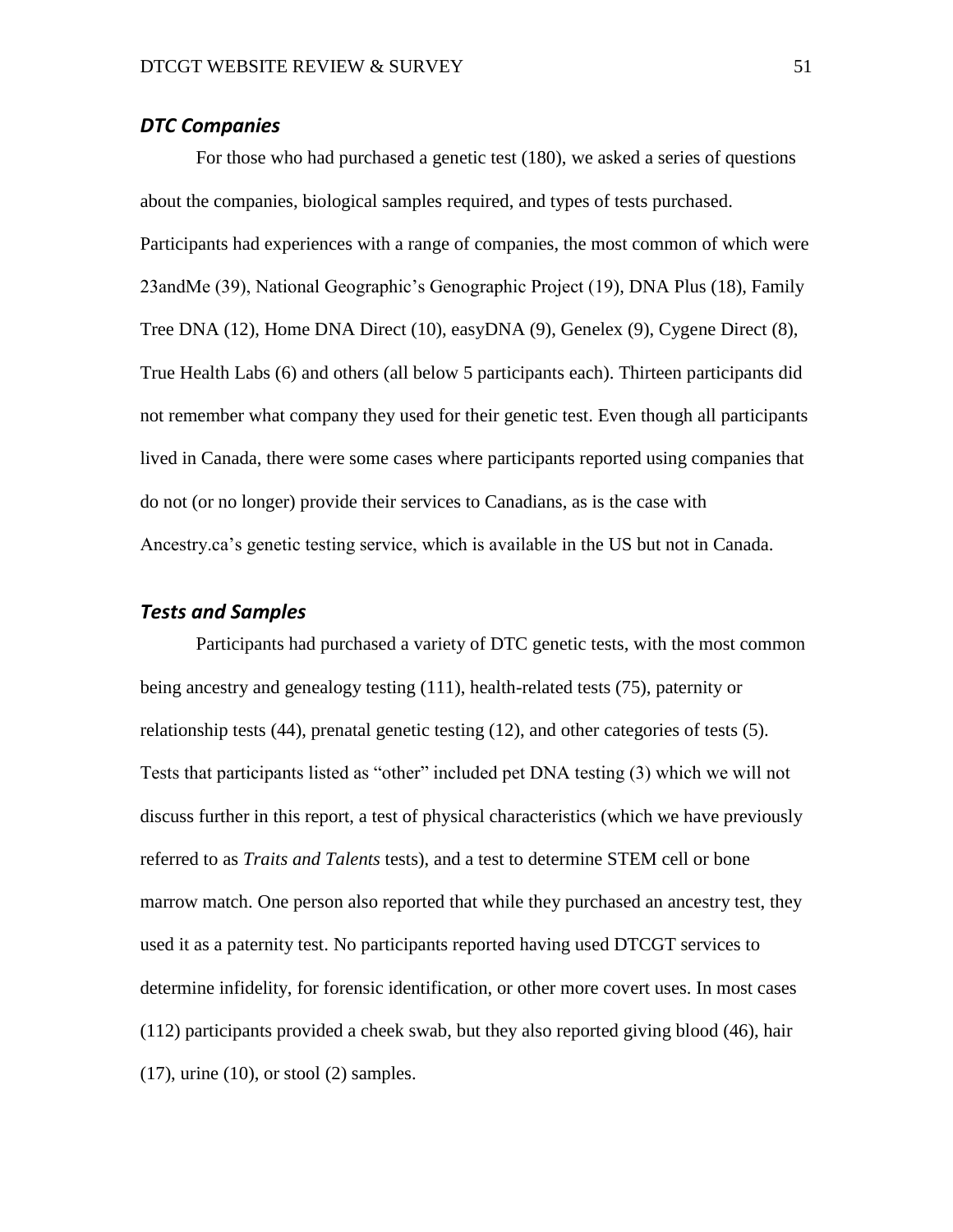## *Other People's Samples*

When asked if they had ordered a test about someone else, 35% said they had done so (65% had not). While most of the participants had provided their own biological sample for testing (133 people), 30 had provided their child's sample, 26 had provided their partner's, and 16 provided another family members' biological sample. Additionally, 4 had provided a sample from their partner's child, 3 from a past partner, 3 from a potential parent/child and 3 from some other individual (note that participants may have provided more than one person's sample). When asked if they had obtained permission to provide such a sample, 62% reported that they had and 38% reported that they did not get permission to do so. Indeed, 13 of the company sites we visited specifically advertised the ability to test using "discrete" samples (e.g. gum, toothbrush). Although no participant specifically reported providing such samples, hair samples in particular could be easily obtained without another person's knowledge. That said, not obtaining permission does not necessarily imply a covert use of genetic material as participants may not have believed it was necessary or appropriate to obtain permission from a child.

## *Reasons For and Against Purchasing DTCGT*

Participants offered a variety of reasons for purchasing or considering DTCGT, most of which involved wanting to know more about their family connections or history, their health, or just curiosity. Other participants mentioned the ease and convenience of online genetic testing, the privacy afforded online, and the reasonable cost. See Table 15 for a full list of reasons participants provided as well as the frequencies for each reason. While previous research has suggested that the privacy available online may be a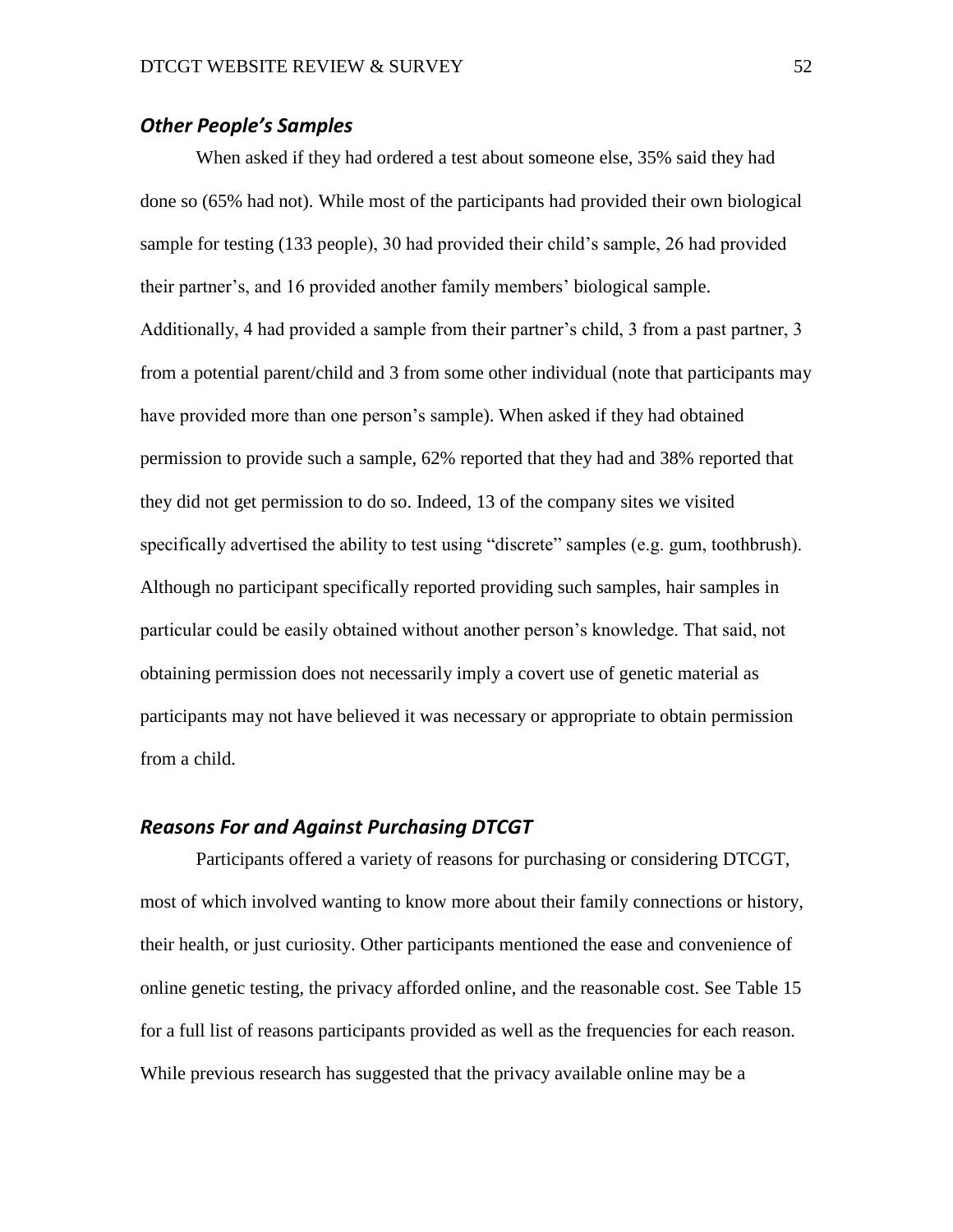presented as an advantage of DTCGT (Williams-Jones, 2003), this did not appear to be a

primary motivator in our sample.

*Table 15. Reasons for Considering or Purchasing DTCGT.*

| <b>Reasons</b>                           | <b>Considered</b>           | <b>Purchased</b> |
|------------------------------------------|-----------------------------|------------------|
| To learn more about their health         | 105                         | 24               |
| To learn more about their family history | 66                          | 40               |
| General curiosity                        | 47                          | 20               |
| Convenience of DTCGT                     | 6                           |                  |
| Privacy afforded online                  | 3                           |                  |
| Reasonable cost                          | $\mathcal{D}_{\mathcal{L}}$ | 13               |
| Legitimacy of test                       |                             |                  |
| Desire to be part of research            |                             |                  |
| No other option available                |                             |                  |
| Asked by someone to do it                |                             |                  |

Of those who chose not to purchase DTCGT, cost was described as the main factor in this decision (see Table 16). Specifically, participants felt that the tests were expensive or expensive for what they offer. Tied to this is the issue of legitimacy – many participants questioned the legitimacy of the test, meaning its ability to do what it says it does or its ability to do what the participant wants it to do. Some participants were concerned about maintaining their privacy and the security of their data, while others commented on a general sense of uncertainty or discomfort without specifying or perhaps knowing the cause of their uncertainty. Others were apprehensive about getting their results and were not sure if they wanted to know what a genetic test might tell them. Some were also concerned about the legitimacy of the company itself. Legitimacy of the company seemed to be tied to both privacy concerns and cost in that participants wanted to ensure that their data was safe from being inappropriately used or revealed, and that their purchase met their needs and expectations. Perhaps not surprisingly, some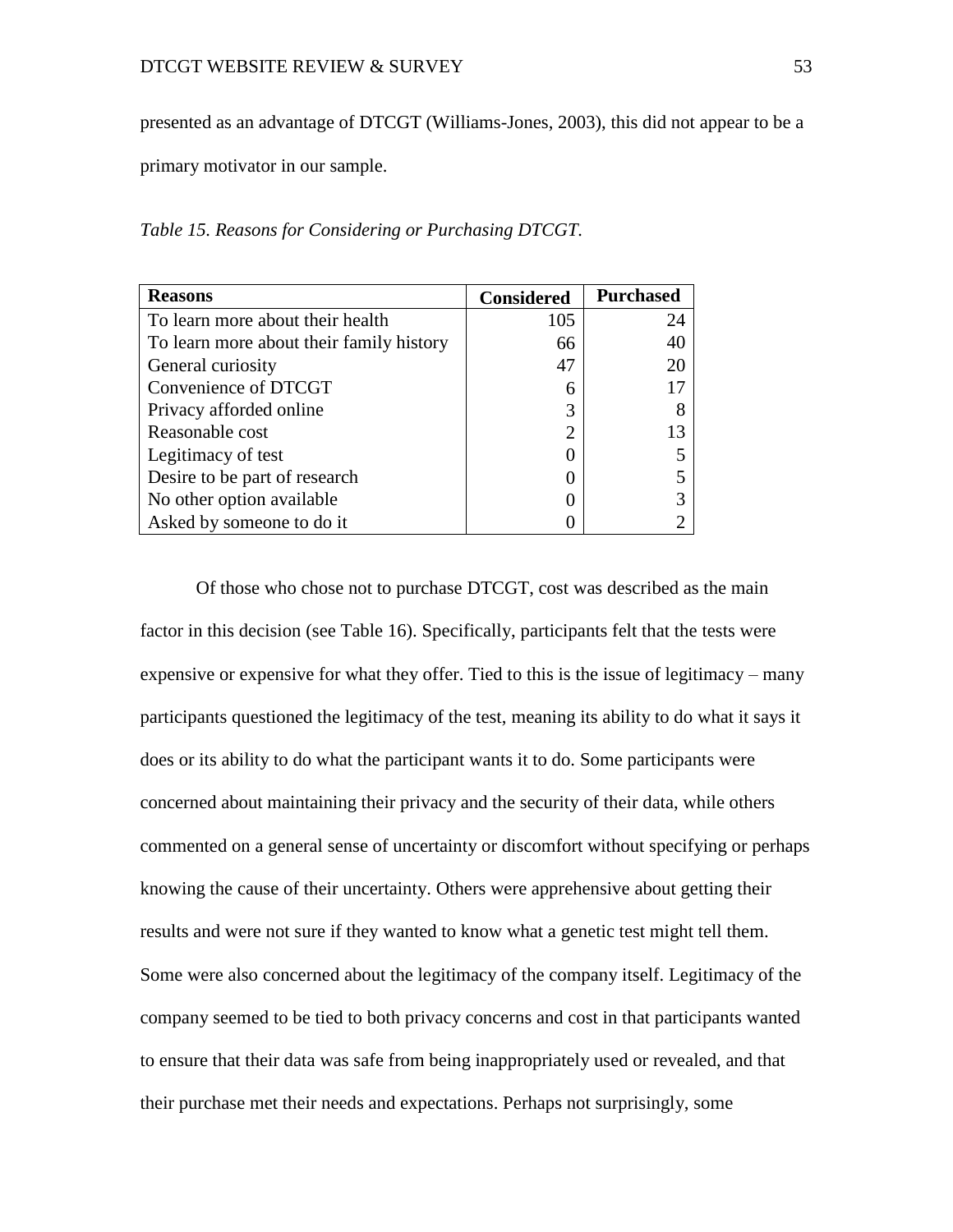participants explained that they simply did not have enough information to make their decision, be it about the company or the tests. Others indicated that genetic testing is not a priority at this time, perhaps because of the factors described above.

*Table 16. Reasons for Choosing Not to Purchase DTCGT.*

| <b>Reasons</b>                               | <b>Frequency</b> |
|----------------------------------------------|------------------|
| Cost is prohibitive                          |                  |
| Legitimacy of test                           |                  |
| Privacy concerns                             | 21               |
| Genetic testing is not a priority            | 19               |
| Unspecified discomfort                       | 18               |
| Apprehension about the results               | 14               |
| Legitimacy of company                        | 12               |
| Insufficient information available to decide |                  |

# *Risks of DTCGT*

When asked whether they perceived there to be any risks associated with DTCGT, 38% of people thought there are risks to DTCGT and 56% did not (not all participants answered the question). However, when comparing those who ended up purchasing DTCGT against those who did not, only 29% of people who had purchased tests online considered it to be risky, whereas 46% of those who had only considered DTCGT perceived it that way ( $\gamma$ 2 (1, n=392) = 14.17, p<.00). The types of risks that participants reported were similar to the reasons cited for not pursuing DTCGT. For both groups, privacy concerns were the most commonly cited, followed by questions about the legitimacy of the company, legitimacy or accuracy of the test itself, and apprehension about the results (see Table 17). Participants also were concerned about potential insurance implications to genetic testing.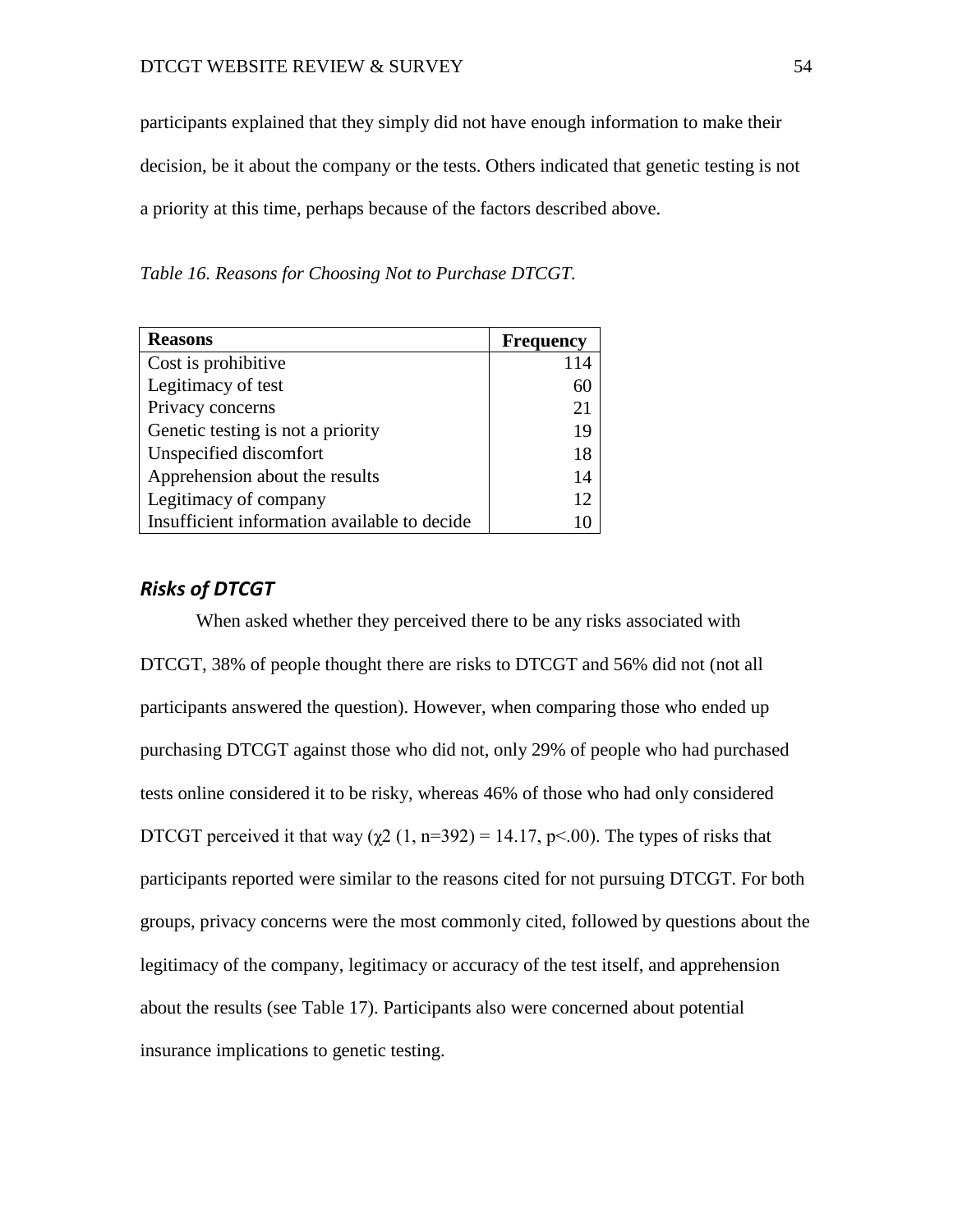#### DTCGT WEBSITE REVIEW & SURVEY 55

| <b>Reasons</b>                 | <b>Considered</b> | <b>Purchased</b> |
|--------------------------------|-------------------|------------------|
| Privacy concerns               | 56                |                  |
| Legitimacy of company          | 44                |                  |
| Legitimacy of test             | 45                |                  |
| Apprehension about the results | 16                |                  |
| Insurance implications         |                   |                  |

*Table 17. Perceptions of Risks Involved with DTCGT.*

Participants were mixed as to whether they felt they had better control over their privacy by accessing a genetic test online instead of through their doctor. The mean response was 4.4, where 1 indicated they felt they had better control over their privacy online and 7 indicated they had better control over their privacy with a doctor. Again, there were differences between those who had and those who had not made the purchase. We found that those who made the purchase were more likely to feel they had better control over their privacy online  $(M=4.31, SD=1.92)$  than those who only considered DTCGT (M=5.17, SD=1.79; t(381)=-4.51, p<.00). When asked whether privacy was a motivating factor in their decision to pursue DTCGT, 51% of those who purchased DTCGT said that it was not a motivating factor and 47% said that it was (the remainder were undecided). When examining responses for those who did not purchase DTCGT, 47% said that privacy was not a motivating factor and 52% said that it was.

Only 12% of our participants had actually had a genetic test through their doctor (83% had not and 5% were unsure). Again, differences were seen between the two groups. Those who had purchased DTC genetic testing were also more likely to have had a genetic test through their doctor (21% compared to 5% of those who considered DTCGT,  $\chi$ 2 (1, n=371) = 22.08, p<.00). We also asked whether participants had health concerns that contributed to their decision to consider or pursue genetic testing.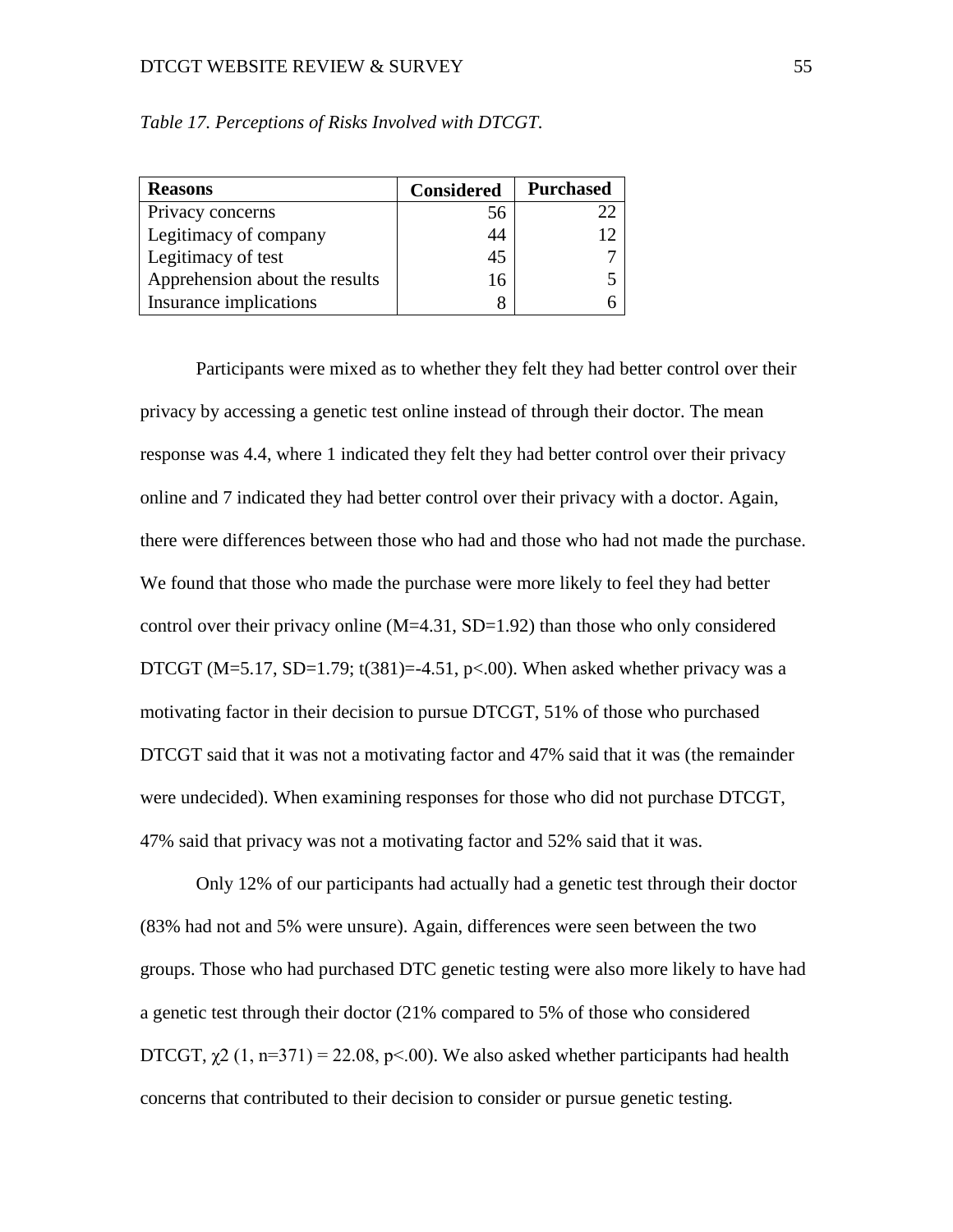Interestingly, more of the participants who considered DTCGT reported health concerns than those who actually purchased DTCGT (42% and 26% respectively,  $\chi$ 2 (1, n=390) =  $11.10$ , p $<00$ ).

# *Understanding of Privacy Information*

In assessing participants' understanding of the privacy information provided by DTCGT companies, we first asked whether they had read the privacy policy provided by the company they used or considered. 47% of participants indicated that they had read the company's privacy policy, 39% said they did not, 3% reported that the company did not have a privacy policy, and 11% did not recall. Perhaps not surprisingly, more of the participants who purchased DTCGT read the policy than those who only considered it (64% and 33% respectively,  $\chi$ 2 (1, n=325) = 37.88, p<.00). It should be emphasised here that in our assessment of company websites (see above), we found that 8 of 29 healthrelated sites had no privacy policy and little or no privacy-related information and 11 provided only limited information.

When we asked participants whether they felt they received enough information about how companies treat their information, 44% felt they did, 26% felt they did not, and 30% were unsure (see Table 18).

*Table 18. Did Participants Feel They Received Enough Privacy Information?*

| <b>Enough Information</b> | <b>Considered</b> | <b>Purchased</b> | <b>Total</b> |
|---------------------------|-------------------|------------------|--------------|
| Yes                       | 46                | 122              |              |
| No                        | 75                | 23               | 98           |
| Unsure                    | 91                | 23               | -14          |
| Totals                    | 212               | 168              |              |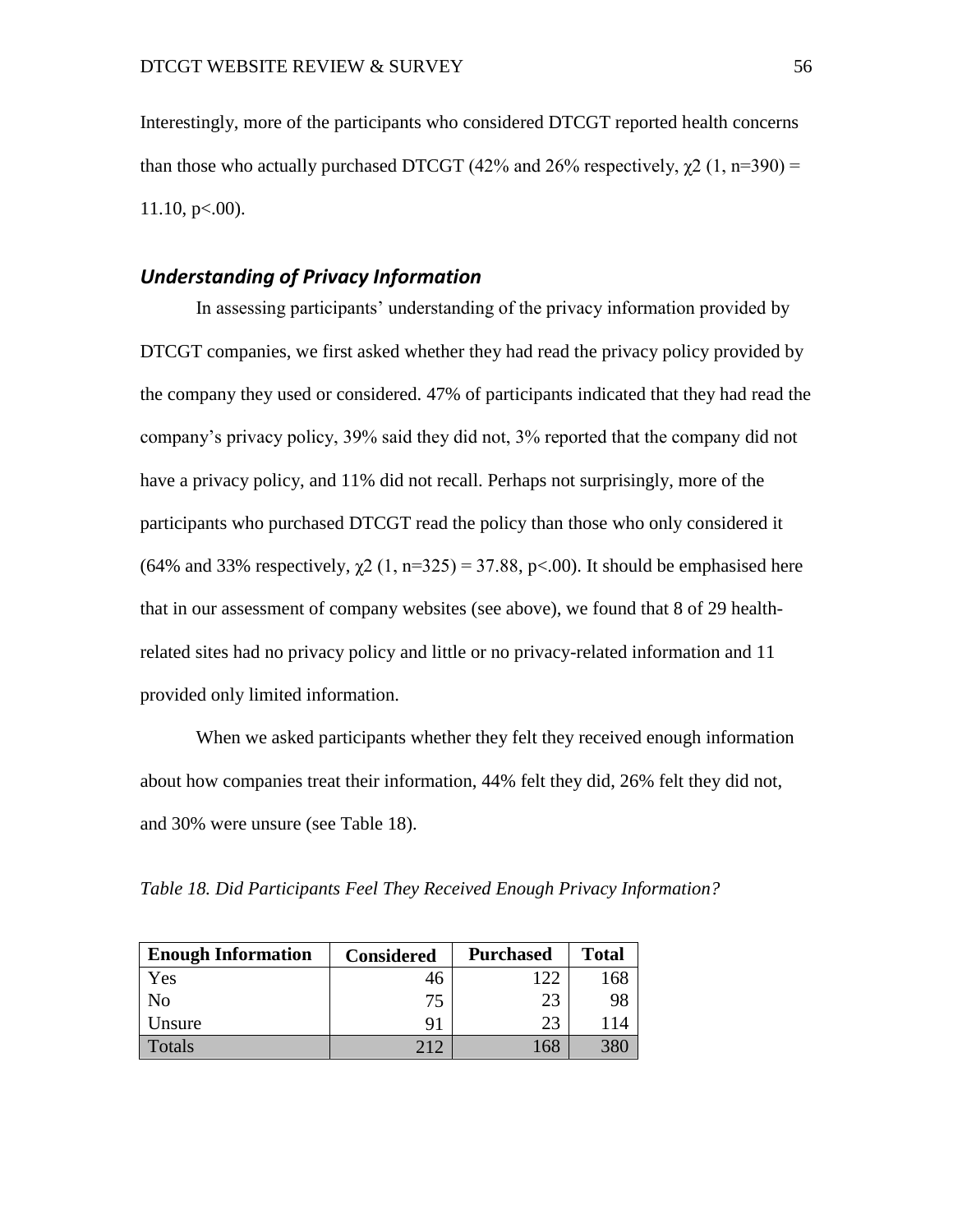If respondents who were unsure were treated as not receiving enough information, a clear difference emerges between those who went ahead with DTCGT and those who did not. Specifically, 22% of those who considered purchasing DTCGT felt they had enough information, whereas 73% of those who made the purchase felt they did ( $\chi$ 2 (1,  $n=380$ ) = 98.53, p<.00).

# *Expected Use of Information and Samples*

The most common expectation was that the company would only share their results with the customer (47% for those who considered and 26% for those who purchased DTCGT). Using the results for research purposes was another common expectation, especially for those who considered but did not purchase DTCGT (see Figure 3).

*Figure 3. Expectations for Use of Genetic Test Results (Percentages).*

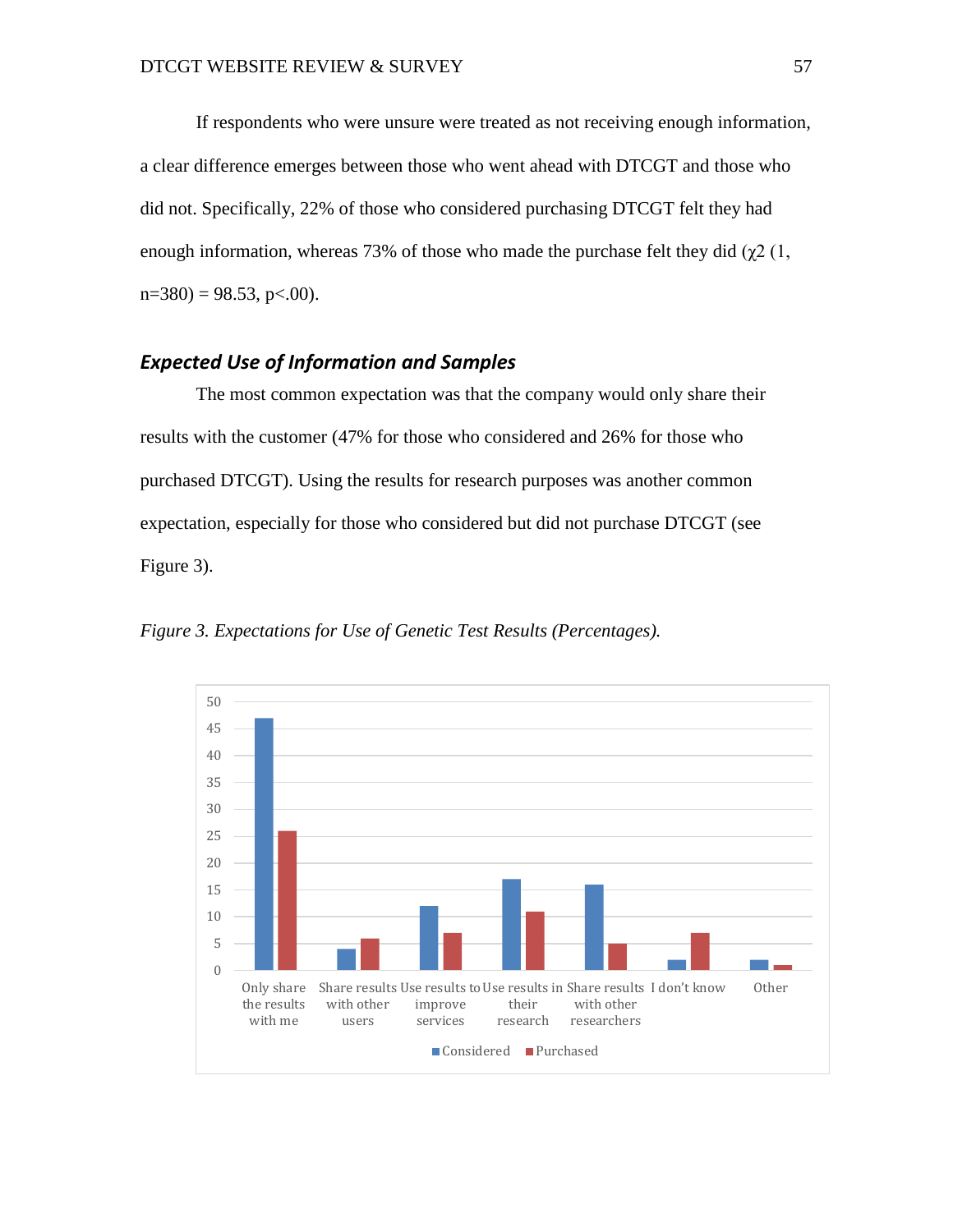When it came to their sample, the most common response was that participants expected it to be destroyed after testing (26% of those who considered DTCGT and 16% of those who purchased it). However a sizeable minority (16% who considered and 12% who purchased) did not know what would be done with their sample (see Figure 4). This finding is perhaps not surprising in light of the fact that our website assessment showed that most websites (20 of the 29 health websites we reviewed) provide no information about what they do with the sample or results following testing.

*Figure 4. What Participants Expect to be Done With Their Sample (Percentages).*



Participants who only considered DTCGT were more likely than those who purchased DTCGT to believe that they would have to provide extensive personal information. Over 25% of this group expected they would have to give their name,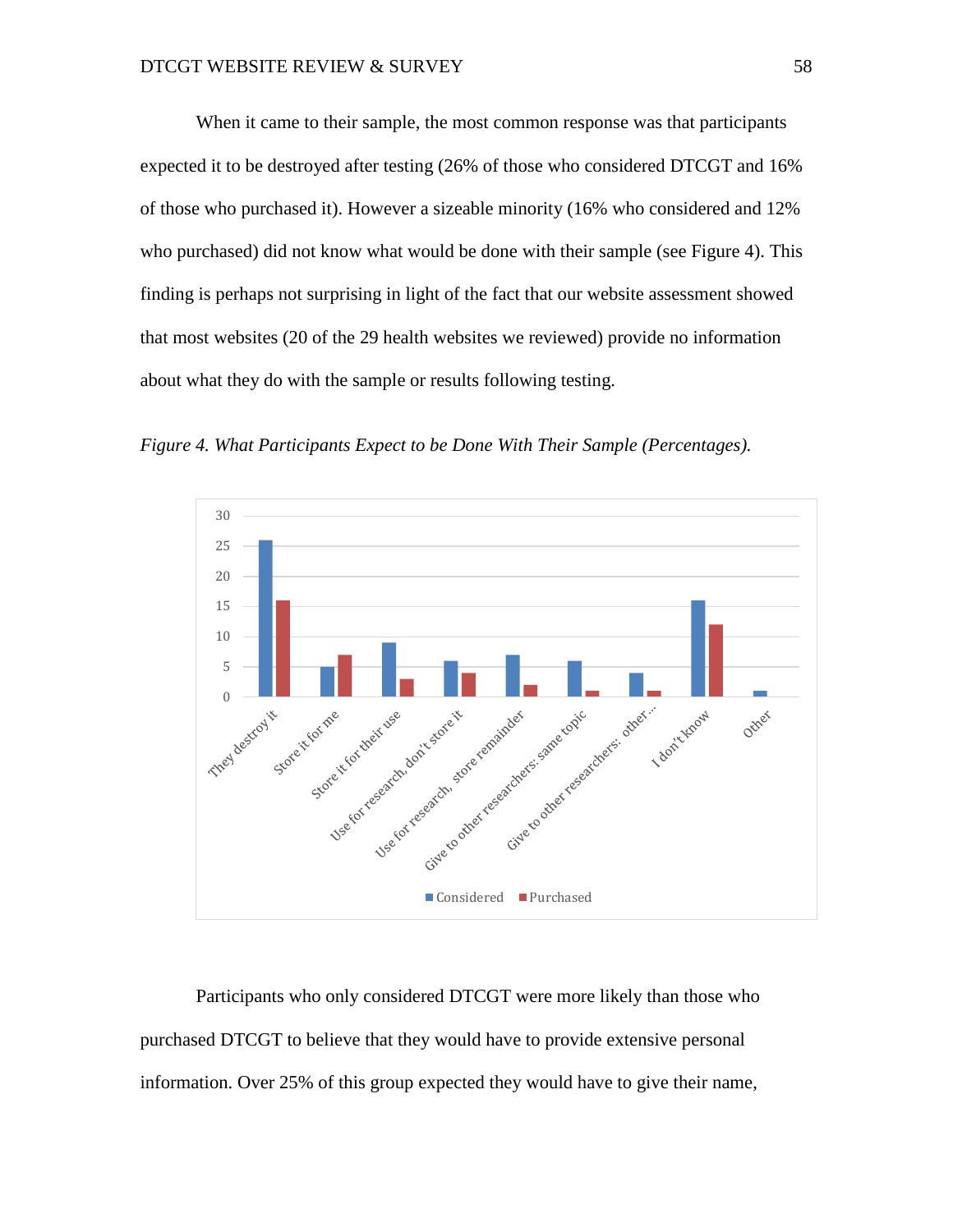address, credit card number, racial or ethnic background, family health history, personal health history, and lifestyle information. 22% also believed they would have to provide their reasons for testing (see Figure 5). Participants who purchased DTCGT were less likely to believe that they would have to provide any of the above information, with most common being those associated with the transaction itself: name (25%), address (23%), and credit card number (19%).





Keeping these pieces of information private was of average importance for participants in both groups. We asked them to rate the importance of each item from 1 (not at all important) to 7 (very important) and all responses were in the middle range or below (see Figure 6).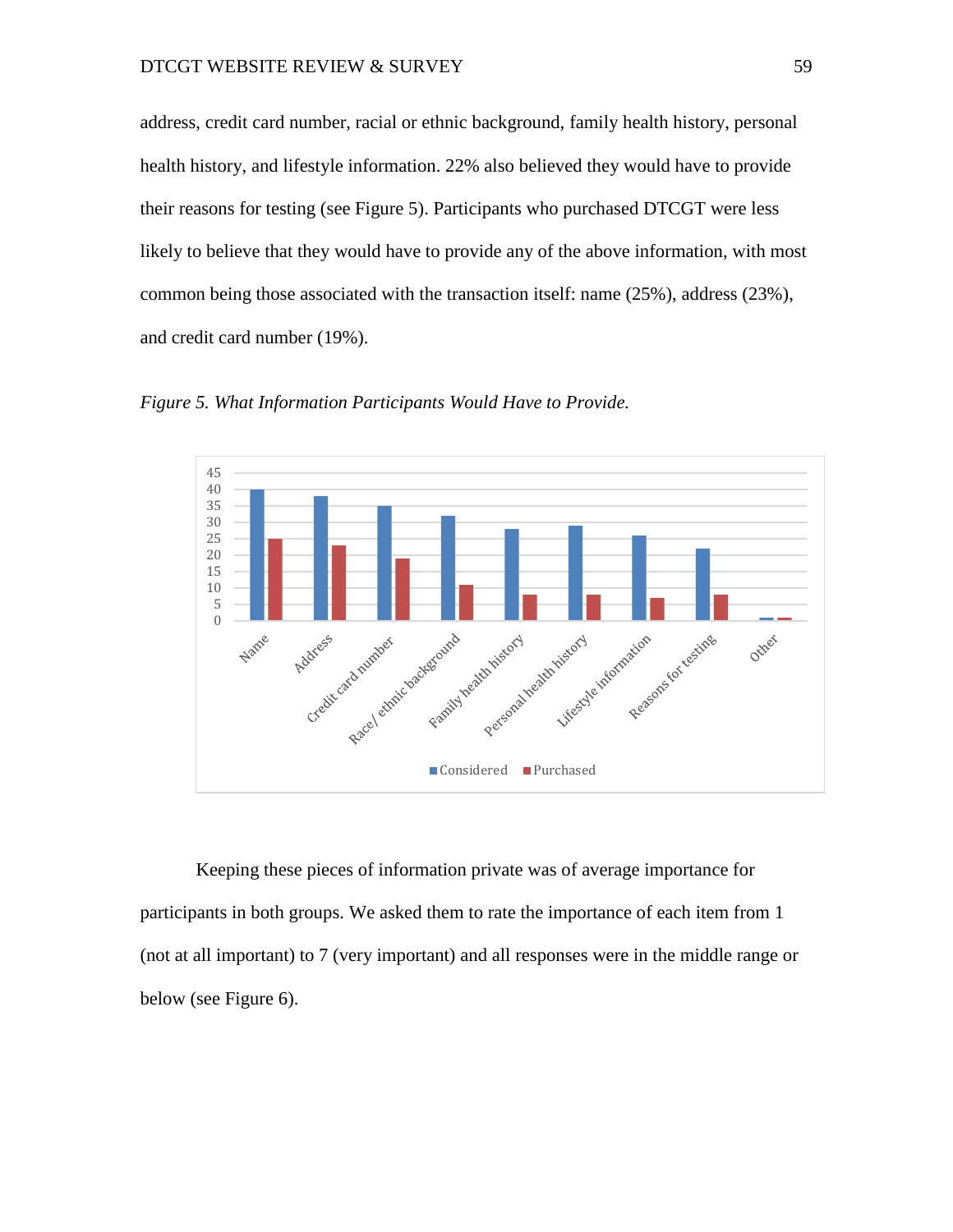#### DTCGT WEBSITE REVIEW & SURVEY 60



*Figure 6. Importance of Keeping Their Information Private (Means).*

When asked if participants were concerned with the company passing on their information to others, 48% said that they were. Participants who only considered DTCGT were especially concerned, at 67%, compared to 29% of those who made the purchase  $(\gamma 2 (1, n=366) = 52.76, p<0.00)$ . Those who they did not want their information shared with included other family members, their employers, the general public, the government, other countries, law enforcement, insurance companies, credit agencies, financial companies, drug companies, telemarketers, advertising agencies, and anyone else who might profit from the information. Some participants specifically said they would not want the information shared with anyone other than them.

On the issue of research, some participants said that their data could be used for research, as long as they were anonymous. Others specified that they were comfortable with research uses if their personal information was not included. Participants sometimes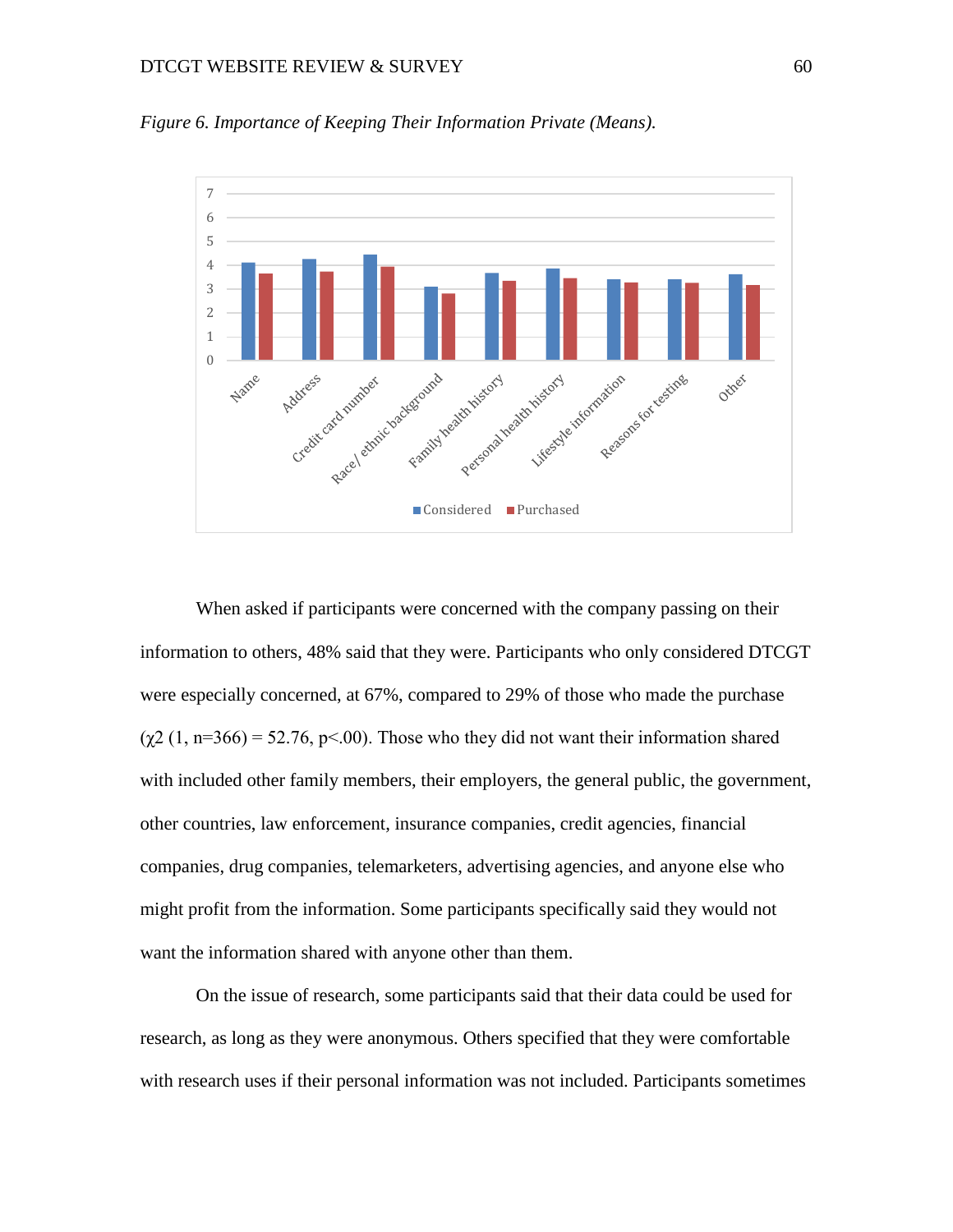elaborated on their use of the words "personal information" to indicate identifying information such as name, address, and credit card information. Some participants only wanted their data used for research with their explicit consent, and others did not want any of their information used in research, particularly in the case of for-profit companies.

# *Who They Told*

When we asked participants who they had spoken to about the results of their test, most mentioned members of their family (73% of those who reported speaking to anyone), including their partner (15 people), parents (5), or children (2). They also talked to friends (25) and other acquaintances (7) and in a few cases their physician (4). There were also cases where genetic testing was done in order to determine relationships, in which case the participant reported sharing the information with the affected parties (3).

# *Bad Experiences*

We asked participants whether they had any negative experiences as a result of the test they purchased or the results from it. 13% of participants reported that they had some negative experiences, though only a few participants elaborated on the nature of these experiences. The explanations participants gave included being personally upset by the results, family members being upset, finding the results confusing or inconclusive, and feeling their money was wasted.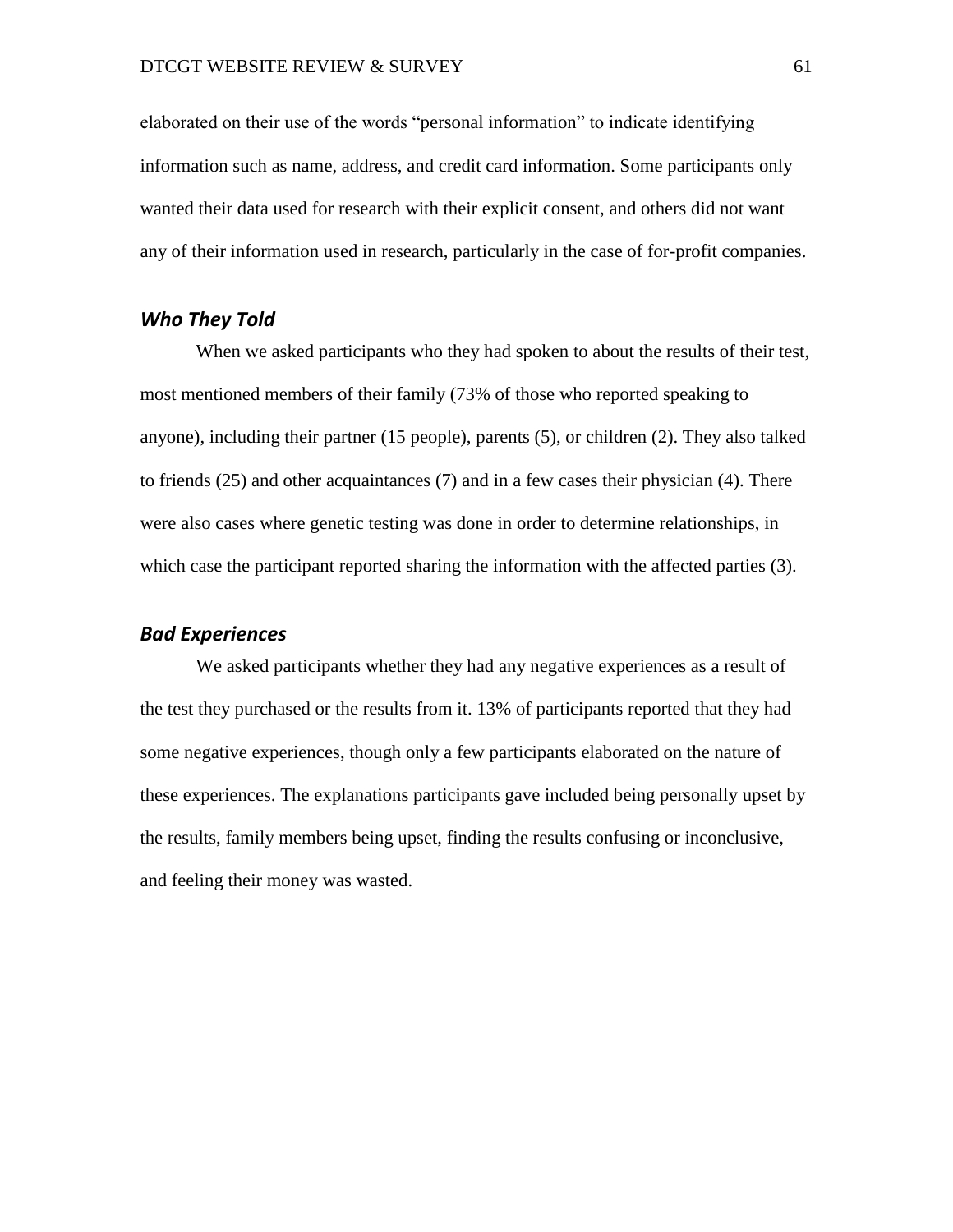# **Recommendations**

When we embarked on this project we expected we would find that companies presented privacy risk information in a manner that could be improved in order to increase consumers' understanding of the potential risks. However, we found that many companies provided little or none of the information required for customers to make informed decisions about their privacy. When they did include privacy related information it was most often about aspects of privacy related to the financial transaction or the web interface, rather than privacy implications of genetic testing, disclosing health information, and third parties gaining access to an individual's genetic information. As such, we first present recommendations for best practices regarding what information should be included and how it should be presented. We then offer some implications for regulation, and finally provide a list of questions that consumers should ask themselves and DTCGT companies before purchasing their services.

# *Best Practices for DTCGT Companies*

First, we recommend that DTCGT companies provide a clear definition of all the personal information they collect. While some types of information are clearly personal and sensitive in nature, other types, such as genetic information contained in biological samples (e.g., saliva), may not be evident to customers as a source of identifying information. It is therefore important for the companies themselves, as the experts in genetic testing, to serve as proactive information sources for consumers.

Personal information includes:

- Financial transaction information: name, address, credit card information
- Health information: personal and family health history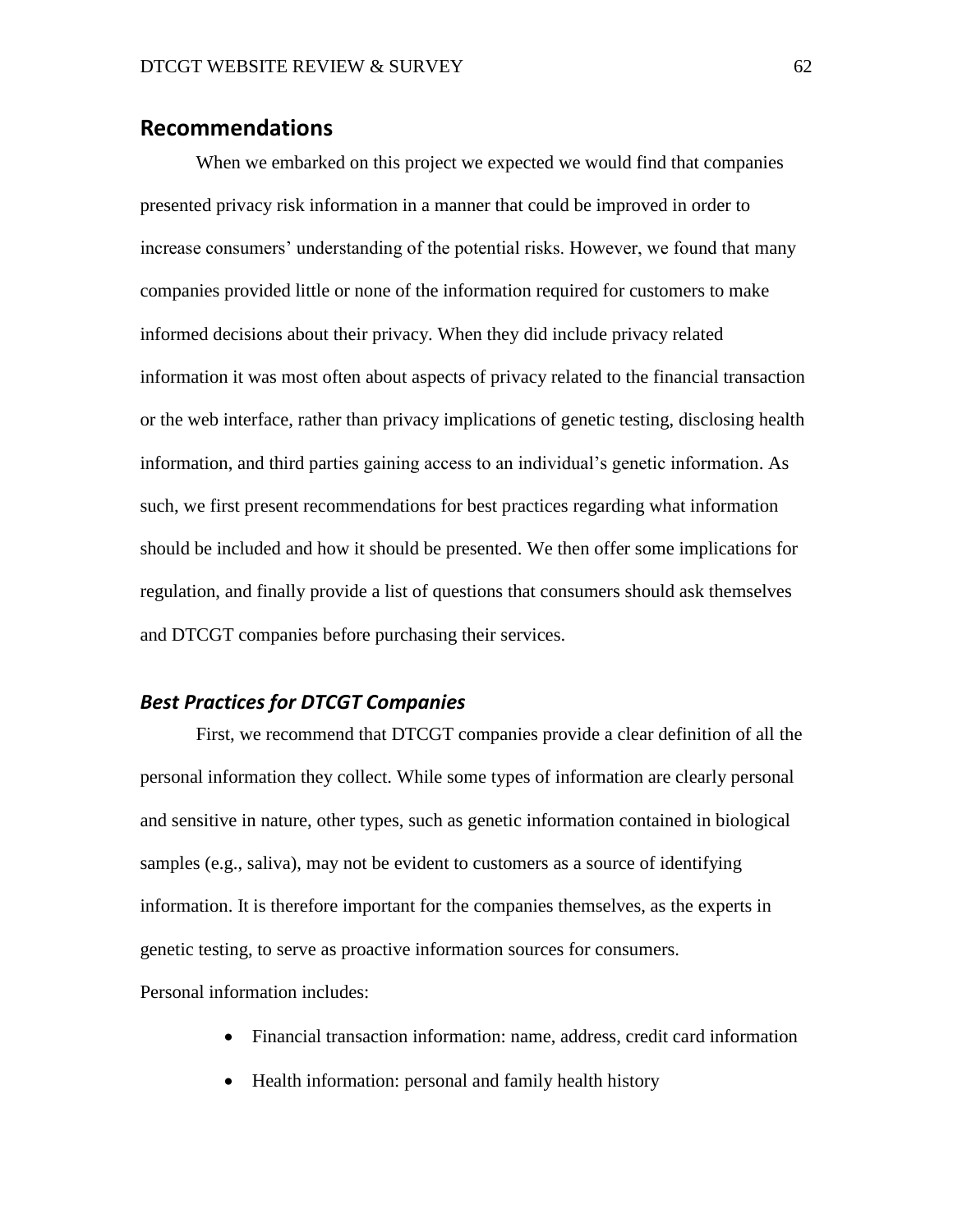- Genetic material: the biological sample provided by consumers
- Genetic testing results: genetic sequence, genetic test results as well as any interpretations
- Online profile and communications: login information as well as the communications between users (if applicable) or users and the company.

While it is incumbent on companies to treat personal data in accordance with PIPEDA, there are a number of considerations that should be made explicit. DTCGT companies should post privacy policies that give clear and complete information about how customers' personal information is treated from collection, to storage, use, access, disposal, and any secondary uses. While a few companies are already doing so, most do not. Providing a privacy policy should be the minimum standard as consumers cannot be expected to anticipate all of the potential implications of genetic testing for their privacy.

Most participants in this study expected that their results and sample would be shared with only them and would be destroyed after use. Consumers should therefore be able to consent to any uses of their sample or data beyond those involved in delivering the service they purchased. These potential secondary uses include the improvement of services, internal and external research, and data sharing between companies and other organizations. Participants were especially concerned with the possibility that their data could be shared with insurance companies, financial companies, credit agencies, law enforcement, the government, and anyone who could profit from it. DTCGT companies must therefore be explicit about the circumstances under which their data could be shared.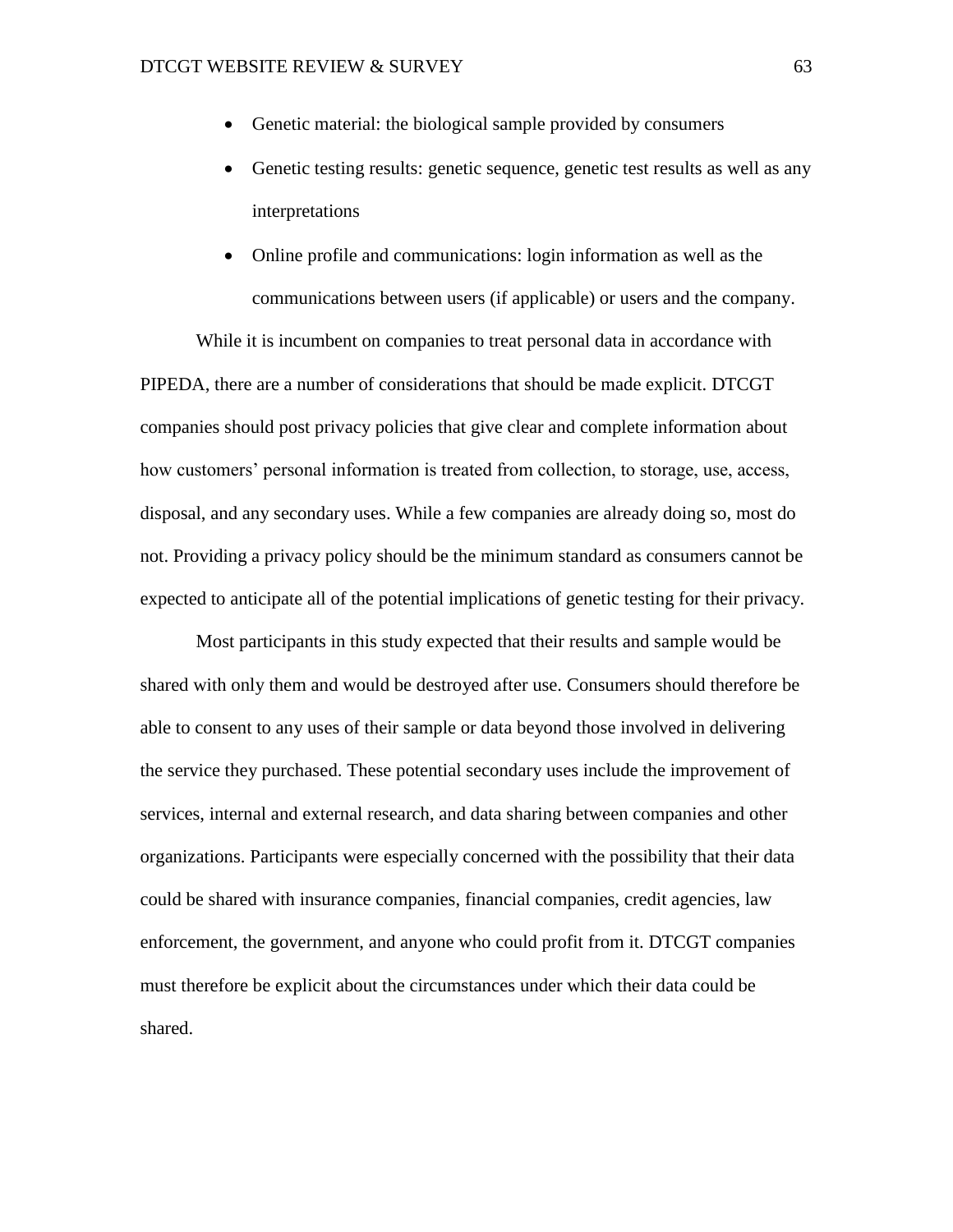If someone consents to participate in research, the company should disclose what information is to be used in that research. While some participants did not want their information shared with anyone else, those who were willing to have it used in research generally indicated that they would be comfortable doing so as long as their identifying information (e.g. name, address, and credit card) was not included. However, genetic information is inherently identifiable and thus anonymity cannot be absolutely guaranteed. In addition, biological samples such as saliva may contain the consumers' genetic information as well as bacteria and drug residue, which would provide different information than the genetic material that was the basis for the initial test (Hawkins  $\&$ O'Doherty, 2011). Companies must therefore be clear about whether they are sharing people's samples or their information. It should also be noted that the type of research being conducted was important to participants and when they indicated they were willing to have their data shared for research purposes, they were distinguishing this use from uses that led to profit for a company. For this reason, it is important to indicate what type of research might be performed with their data, given that some research does lead to profit.

DTCGT companies should also make clear all of the potential implications of genetic testing. The information gathered from genetic testing may have an impact on people directly in terms of their own wellbeing, contribute to anxiety over potential health outcomes, lead to behaviour change, or simply be a source of uncertainty, especially in the case of inconclusive results. Genetic testing may also affect family relationships. Our participants reported learning about family connections and confirming or disconfirming paternal relationships and some also received health information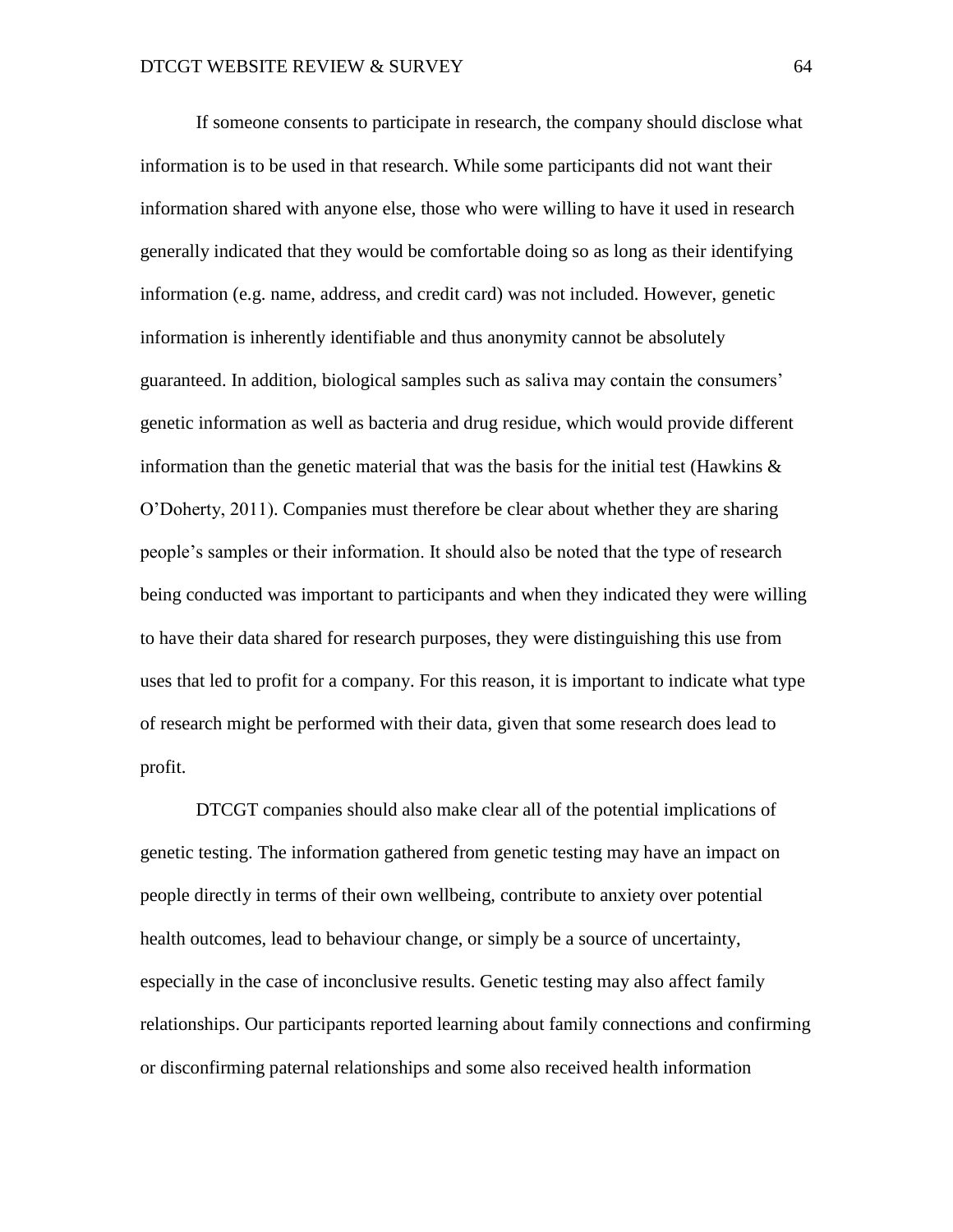potentially relevant to other family members. Companies should also disclose any insurance implications for their customers, both current and potential, should the situation in Canada change.

Given the fluid nature of the corporate world and in particular the DTCGT field, it is also important for companies to have a plan in place for what would happen to consumer data and samples if the company dissolves, merges, or is acquired. This plan should be proactively disclosed to consumers so that they are aware of how their personal information could change hands in the future. Companies should also consider and disclose the implications of international mergers and acquisitions as rules to protect consumer data are likely to vary across jurisdictions.

While considerable research has shown that consumers do not often read privacy policies, our sample reported being remarkably likely to do so. 47% overall reported reading the company's privacy policy (64% of those who purchased DTCGT and 33% of those who considered it), and of course not all companies posted a privacy policy. This finding may be an indication that consumers are willing to read privacy policies for certain types of purchases, but more research is needed on this issue. We have indicated that companies should provide privacy policies as not all companies currently do so. However, we also urge DTCGT companies to consider more creative approaches to providing the necessary information for consumers to make meaningful purchase decisions.

When individuals encounter genetic testing through the health care system, they receive genetic counselling before actually making the decision to undergo the test. The purpose of this counselling is to ensure that patients understand the risks and limitations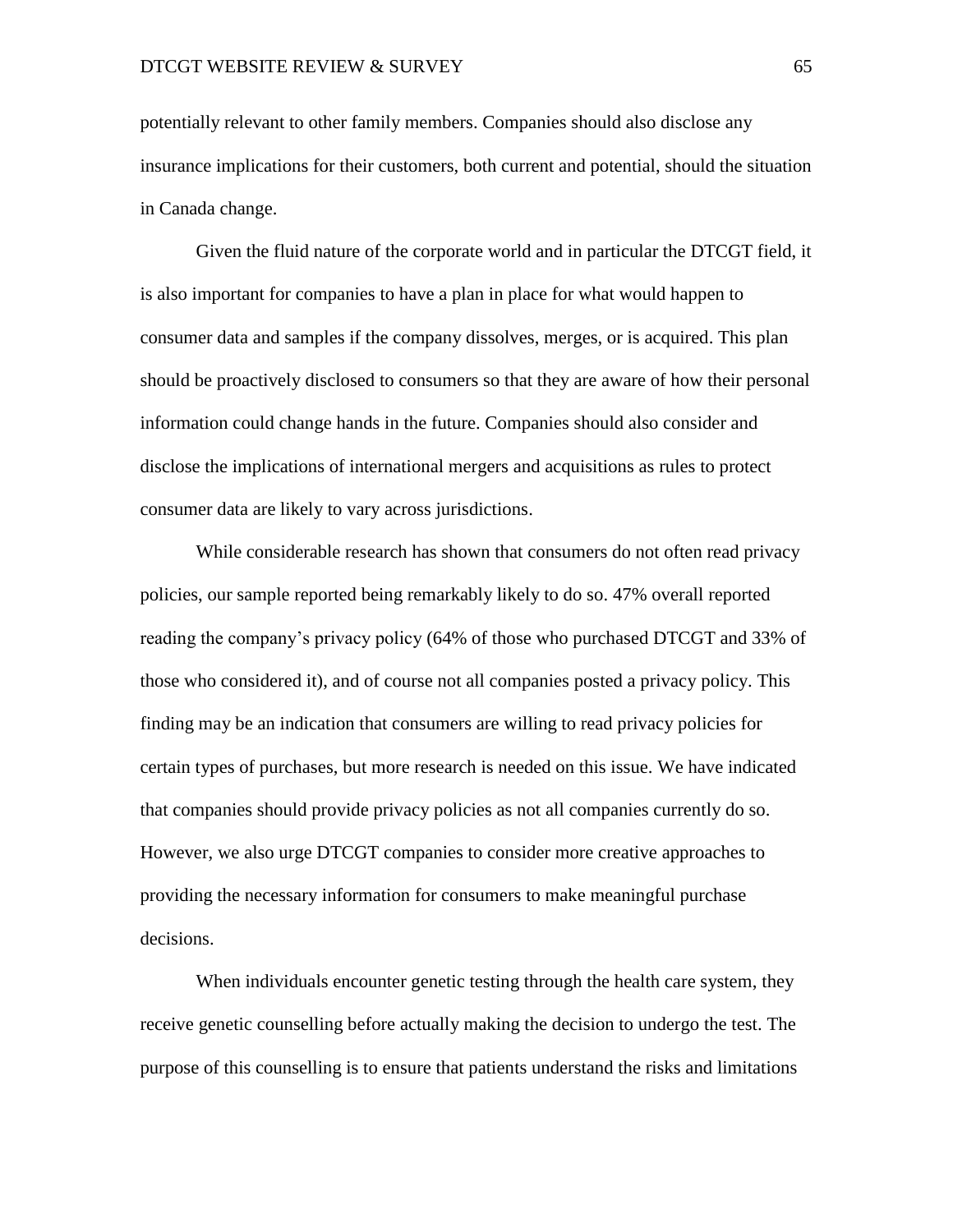of the decision to undergo testing, and the implications should they test positive for a particular genetic mutation. Moreover, genetic testing through the health care system usually only pertains to a small number of health risks, or even just a single condition. In contrast, the services offered by DTCGT companies cover a large number of health conditions. If testing for even a single genetic condition warrants genetic counselling of the client, it stand to reason that testing for multiple conditions should require at least the same degree of counselling, if not more. Given the expense associated with individualised genetic counselling, at a minimum DTCGT companies could provide tutorials both before and after receipt of genetic testing results to help customers understand the implications and limitations of genetic testing.

# *Considerations for Regulation*

We will not discuss implications for regulation extensively, but do want to draw attention to one issue we encountered when analysing the company websites. Some companies indicate that they will process samples from other people, and in particular, samples that were obtained surreptitiously. Given that biological samples contain a great deal of information about people, and given that this information is personal, it should also be considered private. As such, it should not be left to companies or to consumers to make the decision as to whether or not it is appropriate to submit someone else's biological sample for genetic testing. Doing so is unlikely to result in practices that respect the best interests of the individual. Instead there should be clear laws around whose biological sample one can analyse. Allowances perhaps should be made for parents or guardians who want to test their children's genetic material (though of course this situation has other important implications that deserve further attention but are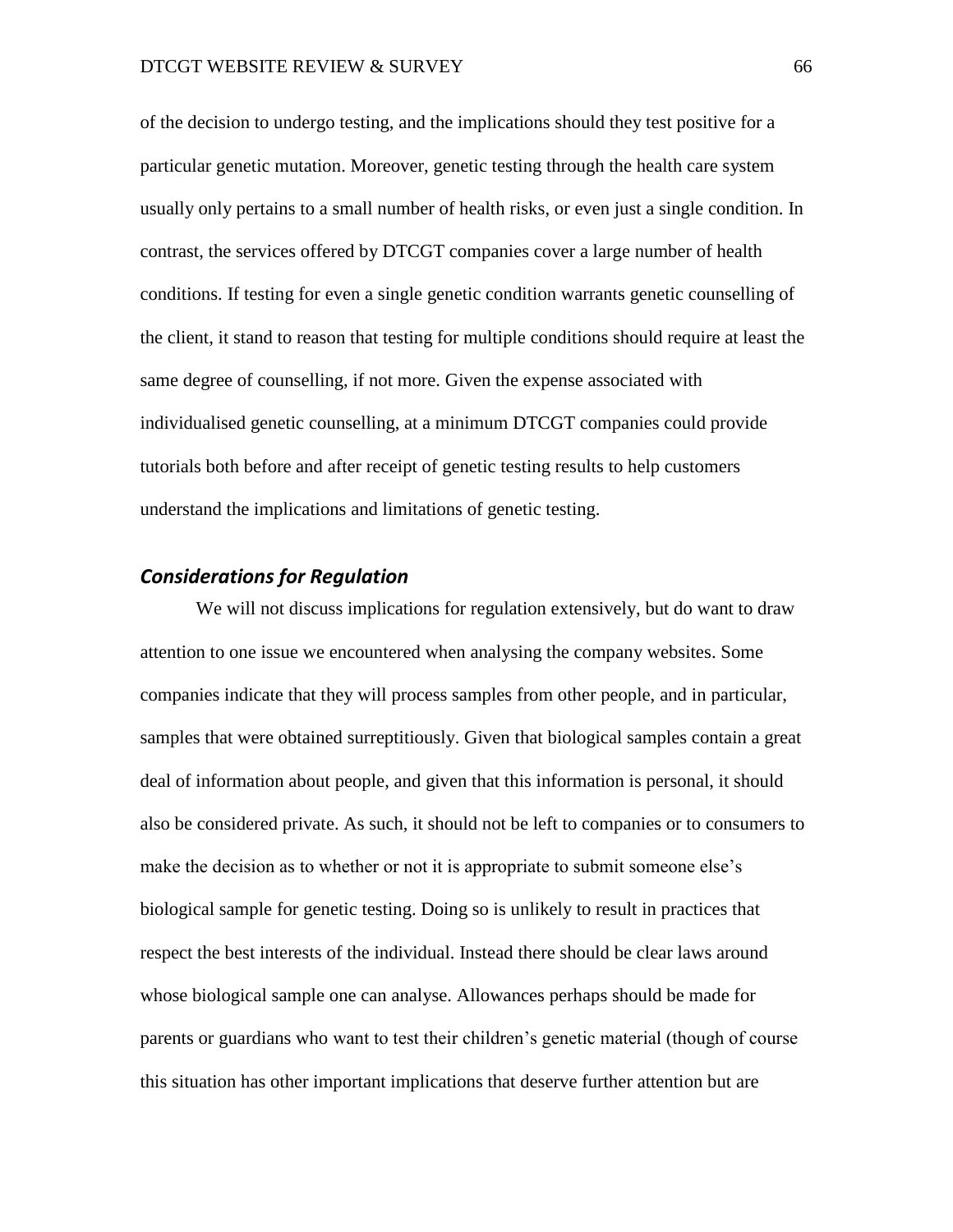beyond the scope of this report), but it should not be legally allowable to submit another person's biological sample for genetic testing without that person's express permission. In this case, we believe that regulation is the only way to ensure that privacy is protected.

### *Guide to Consumers*

We also recommend that DTCGT companies and consumer advocates assist customers in becoming more informed about DTCGT before purchasing these services. To encourage more informed decisions, we provide the following question guide for consumers to consider. We hope that it will be useful for stimulating discussion and assisting consumers.

*If you are considering genetic testing here are some questions you should be asking:*

- *1. What happens to my sample after I've sent it to you (how do you process, store, use, share, protect, and dispose of it)?*
- *2. Who gets my personal information (name, address, credit card information, personal and family health history, my sample, my genetic sequence, my test results, test interpretation, profile information) and what happens to it once I get my results?*
- *3. What are the implications of genetic testing to me and any members of my family?*
- *4. What implications are there for my insurance if I get a genetic test?*
- *5. Is there anyone I would have to disclose my results to and how might that affect me?*
- *6. What resources do you have to help me interpret or cope with my results?*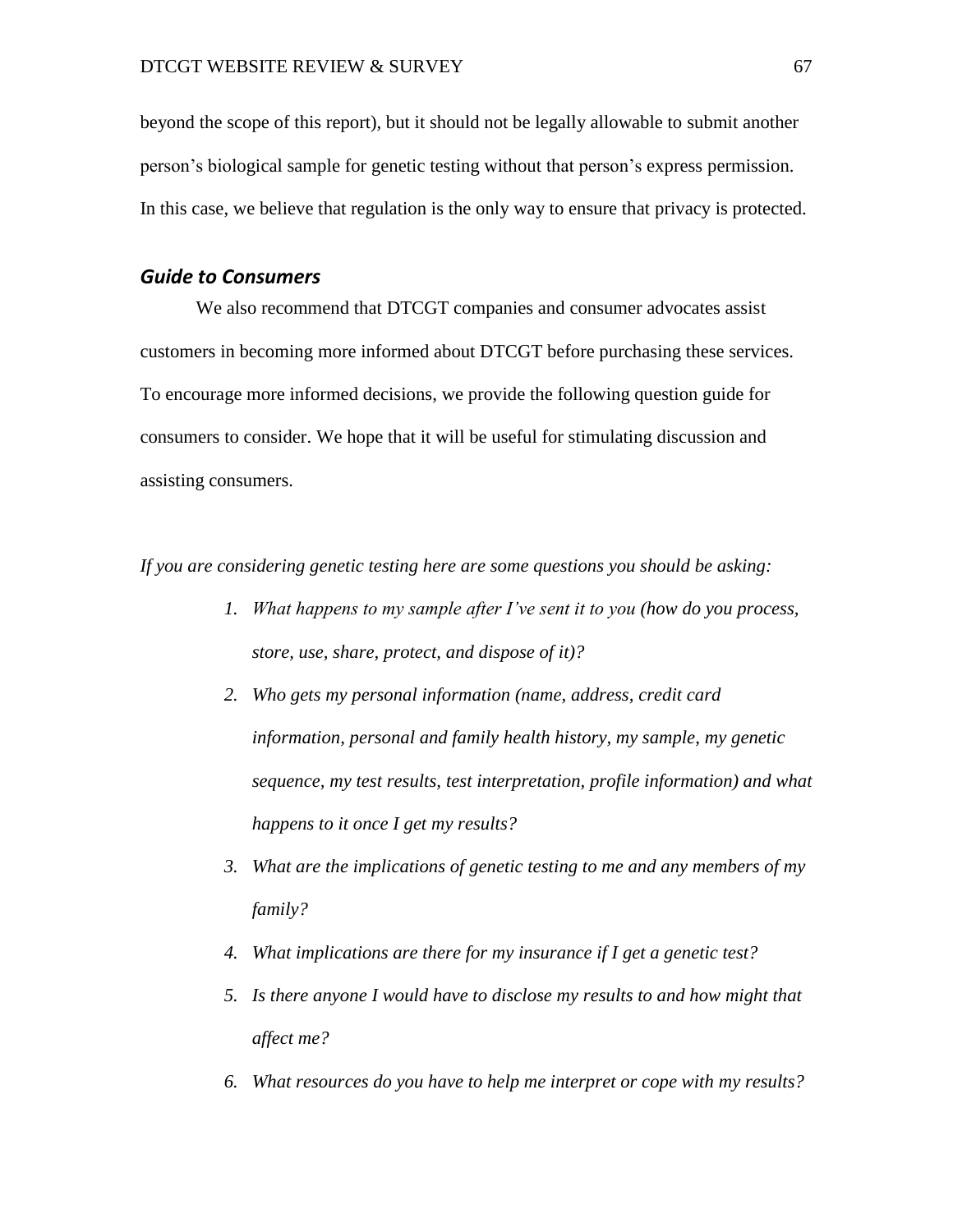# **References**

- Beckman, L. (2004). Are genetic self-tests dangerous? Assessing the commercialization of genetic testing in terms of personal autonomy. *Theoretical Medicine, 25*, 387– 398.
- Bollinger, J. M., Green, R. C., & Kaufman, D. (2013). Attitudes about regulation among direct-to-consumer genetic testing customers. *Genetic testing and molecular biomarkers*, *17*(5), 424-428.
- Borry, P., Howard, H. C., Sénécal, K., & Avard, D. (2010). Health-related direct-toconsumer genetic testing: a review of companies' policies with regard to genetic testing in minors. *Familial cancer*, *9*(1), 51–9. doi:10.1007/s10689-009-9253-9
- Elger, B. (2013). Ethics and privacy of biobanks. *Clinical Therapeutics*, *35*(8), e116.
- Garver, K. L. & Garver, B. (1991). Historical perspective. Eugenics: Past, present, and the future. *American Journal of Human Genetics, 49*, 1109-1118.
- Greely, H. T. (2007). The uneasy ethical and legal underpinnings of large-scale genomic biobanks. The Annual Review of Genomics and Human Genetics.
- Green, R. C. & Farahany, N. A. (2014). Regulation: The FDA is overcautious on consumer genomics. *Nature,* 505, 286-287.
- Hampton, T. (2008). Congress passes bill to ban discrimination based on individual's genetic makeup. *Journal of the American Medical Association, 299*(21), 2493.
- Hawkins, A. K., & O'Doherty, K. C. (2011). "Who owns your poop?": insights regarding the intersection of human microbiome research and the ELSI aspects of biobanking and related studies. *BMC Medical Genomics, 4*, 72.
- Health Law Institute, University of Alberta (2010). Analysis of privacy policies and practices of direct-to-consumer genetic testing companies: Private sector databanks and privacy protection norms. Report funded by the Office of the Privacy Commissioner of Canada. Retrieved from: www.hli.ualberta.ca/~/media/hli/.../OPCC\_Report\_March\_28\_2010.pdf
- Heeney, C., Hawkins, N., de Vriesa, J., Boddingtona, P., & Kayeb, J. (2009). Assessing the privacy risks of data sharing in genomics. Public Health Genomics.
- Hogarth, S., Javitt, G., & Melzer, D. (2008). The current landscape for direct-toconsumer genetic testing: Legal, ethical, and policy issues*. Annual Review: Genomics Human Genetics, 9*, 161-182.
- Hudson, K., Javitt, G., Burke, W., & Byers, P. (2007). ASHG statement on direct-toconsumer genetic testing in the United States. *American Journal of Human Genetics, 81*(3), 635-637. Retrieved from: http://www.ncbi.nlm.nih.gov/pmc/articles/PMC1950839/#RF2
- Knoppers, B. M. (2010). Consent to "personal" genomics and privacy. *EMBO reports*, *11*(6), 416–419.
- Lee, S. S.-J., Vernez, S. L., Ormond, K. E., & Granovetter, M. (2013). Attitudes towards Social Networking and Sharing Behaviors among Consumers of Direct-to-Consumer Personal Genomics. *Journal of Personalized Medicine*, *3*(4), 275–287. doi:10.3390/jpm3040275
- Lewis, N. P., Treise, D., Hsu, S. I., Allen, W. L., & Kang, H. (2011). DTC genetic testing companies fail transparency prescriptions. *New Genetics and Society*, *30*(4), 291– 307. doi:10.1080/14636778.2011.600434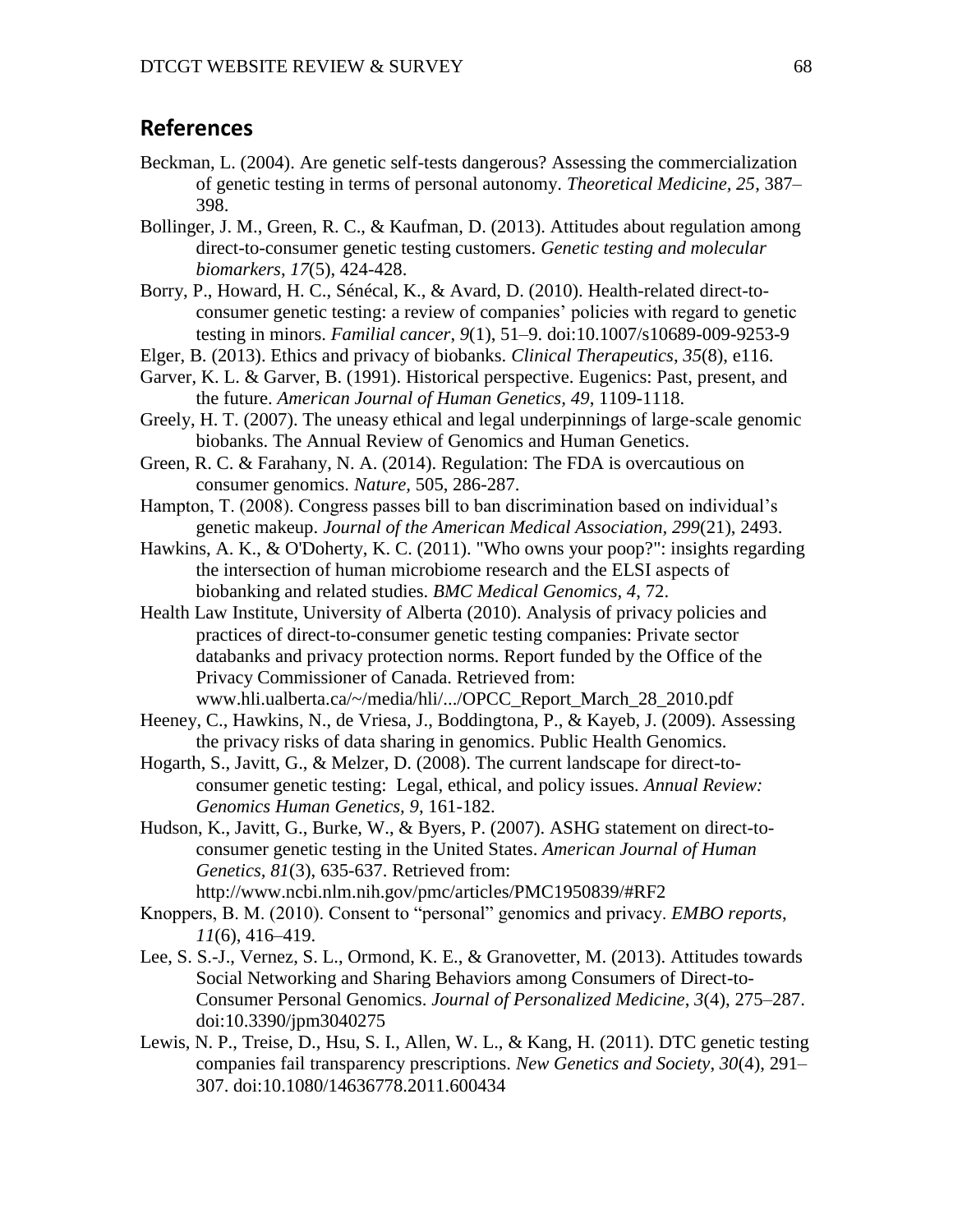- McGowan, M. L., Fishman, J. R., & Lambrix, M. A. (2010). Personal genomics and individual identities: Motivations and moral imperatives of early users. *New Genet Soc, 29*(3), 261-290.
- McGuire, A. L., Evans, B. J., Caulfield, T., & Burke, W. (2010). Regulating direct-toconsumer personal genome testing*. Science, 330*(6001), 181-182.
- Middleton, A. (2012). Commentary on a 'Family Experience of Personal Genomics'. *Journal of Genetic Counseling, 3*, 392-398.
- O'Doherty, K. C., Burgess, M. M., Edwards, K., Gallagher, R. P., Hawkins, A. K., Kaye, J., McCaffrey, V., & Winickoff, D. E. (2011). From consent to institutions: Designing adaptive governance for genomic biobanks. *Social Science & Medicine, 73*, 367-374.
- O'Doherty, K., Hawkins, A., & Burgess, M. (2012). Involving citizens in the ethics of biobank research: Informing institutional policy through structured public deliberation. *Social Science & Medicine, 75*, 1604-1611.
- Rothstein, M. A. (2010). Is deidentification sufficient to protect health privacy in research? *The American Journal of Bioethics, 10*(9), 3-11.
- Singleton, A., Erby, L. H., Foisie, K. V., & Kaphingst, K. A. (2012). Informed choice in direct to consumer genetic testing (DTCGT) websites. A content analysis of benefits, risks, and limitations. *Journal of Genetic Counseling, 21*, 433-439.
- Williams-Jones, B. (2003). Where there's a web, there's a way: Commercial genetic testing and the Internet. *Community genetics*, *6*(1), 46–57. doi:10.1159/000069538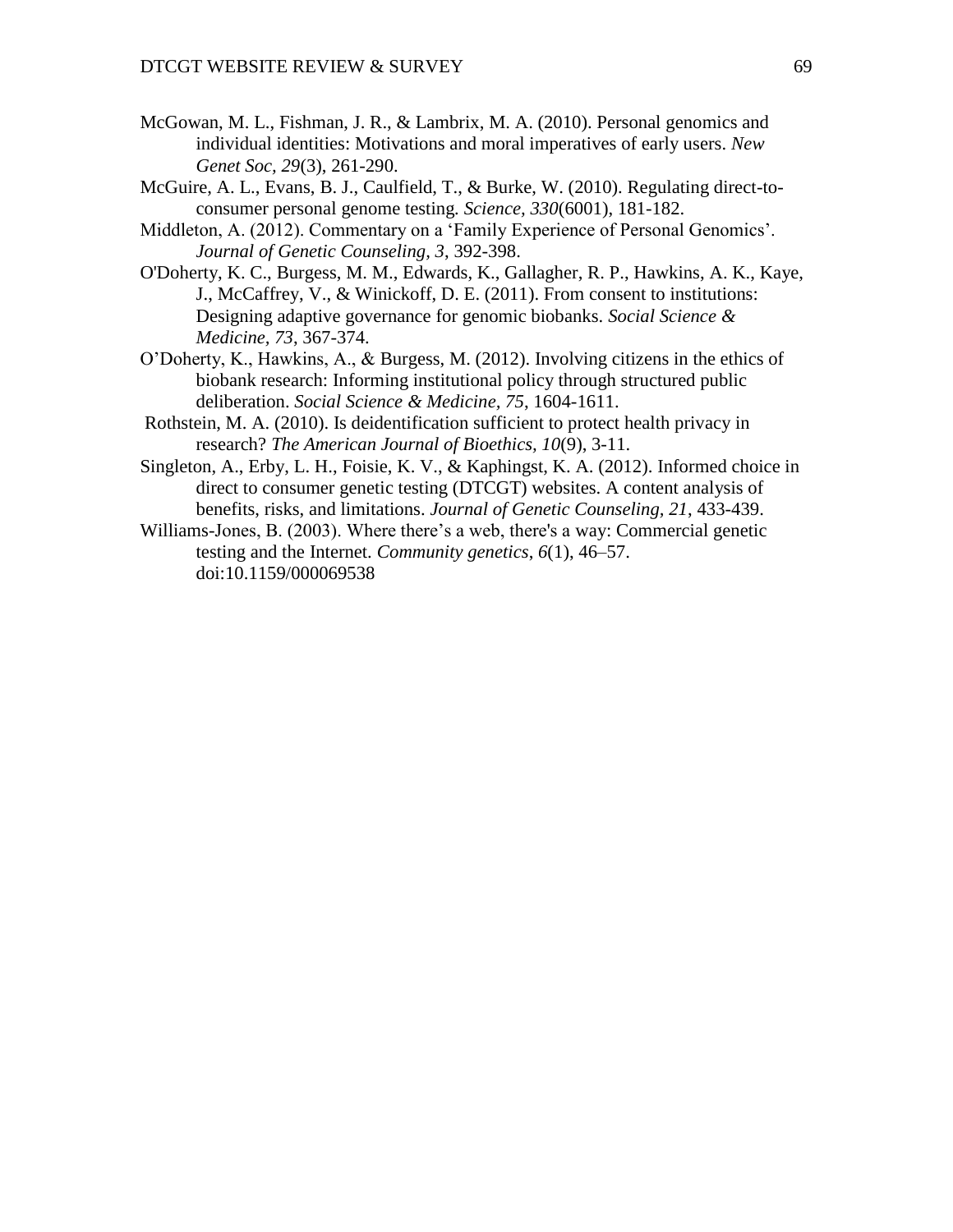# **Additional Reading**

- Allyse, M., Karkazis, K., Lee, S. S.-J., Tobin, S. L., Greely, H. T., Cho, M. K., & Magnus, D. (2012). Informational risk, institutional review, and autonomy in the proposed changes to the common rule. *Irb*, *34*(3), 17–9. Retrieved from http://www.ncbi.nlm.nih.gov/pubmed/22830179
- Alpert, S. a. (2003). Protecting Medical Privacy: Challenges in the Age of Genetic Information. *Journal of Social Issues*, *59*(2), 301–322. doi:10.1111/1540- 4560.00066
- Bard, J. S. (2011). When Public Health and Genetic Privacy Collide : Positive and Normative Theories Explaining How ACA's Expansion of Corporate Wellness Programs Conflicts with GINA's Privacy Rules, 469–487.
- Bernhardt, B. A., Zayac, C., Gordon, E. S., Wawak, L., Pyeritz, R. E., & Gollust, S. E. (n.d.). Incorporating direct-to-consumer genomic information into patient care: attitudes and experiences of primary care physicians, 683–692.
- Borry, P., Cornel, M. C., & Howard, H. C. (2010). Where are you going, where have you been: a recent history of the direct-to-consumer genetic testing market. *Journal of community genetics*, *1*(3), 101–106. doi:10.1007/s12687-010-0023-z
- Borry, P., Howard, H. C., Sénécal, K., & Avard, D. (2009). Direct-to-consumer genome scanning services. Also for children? *Nature reviews. Genetics*, *10*(1), 8. doi:10.1038/nrg2501
- Borry, P., Shabani, M., & Howard, H. C. (2013). Nonpropositional content in direct-toconsumer genetic testing advertisements. *The American journal of bioethics : AJOB*, *13*(5), 14–6. doi:10.1080/15265161.2013.776358
- Cambon-Thomsen, A, Rial-Sebbag, E., Knoppers B.M. (2007). Trends in ethical and legal frameworks for the use of human biobanks. European Respiratory Journal, 30(2), 373-380.
- Caulfield, T., Law, H., & Borry, P. (2013). Direct-to-consumer genetic testing where should we focus the policy debate?, *198*(May), 499–500. doi:10.5694/mja12.11024
- Christin, D., Sánchez López, P., Reinhardt, A., Hollick, M., & Kauer, M. (2013). Share with strangers: Privacy bubbles as user-centered privacy control for mobile content sharing applications. *Information Security Technical Report*, *17*(3), 105– 116. doi:10.1016/j.istr.2012.10.004
- Clanton, M. S. (2002). Genetic testing: Issues related to privacy, employment, and health insurance. *Cancer Practice*, *10*(2), 102–104.
- Clifton, J. M., VanBeuge, S. S., Mladenka, C., & Wosnik, K. K. (2010). The Genetic Information Nondiscrimination Act 2008: What clinicians should understand. *Journal of the American Academy of Nurse Practitioners*, *22*(5), 246–9. doi:10.1111/j.1745-7599.2010.00504.x
- Dye, D. E., Youngs, L., McNamara, B., Goldblatt, J., & O'Leary, P. (2010). The Disclosure of Genetic Information: A Human Research Ethics Perspective. *Journal of Bioethical Inquiry*, *7*(1), 103–109. doi:10.1007/s11673-010-9207-9
- Everett, M. (2003). The social life of genes: privacy, property and the new genetics. *Social science & medicine (1982)*, *56*(1), 53–65. Retrieved from http://www.ncbi.nlm.nih.gov/pubmed/12435551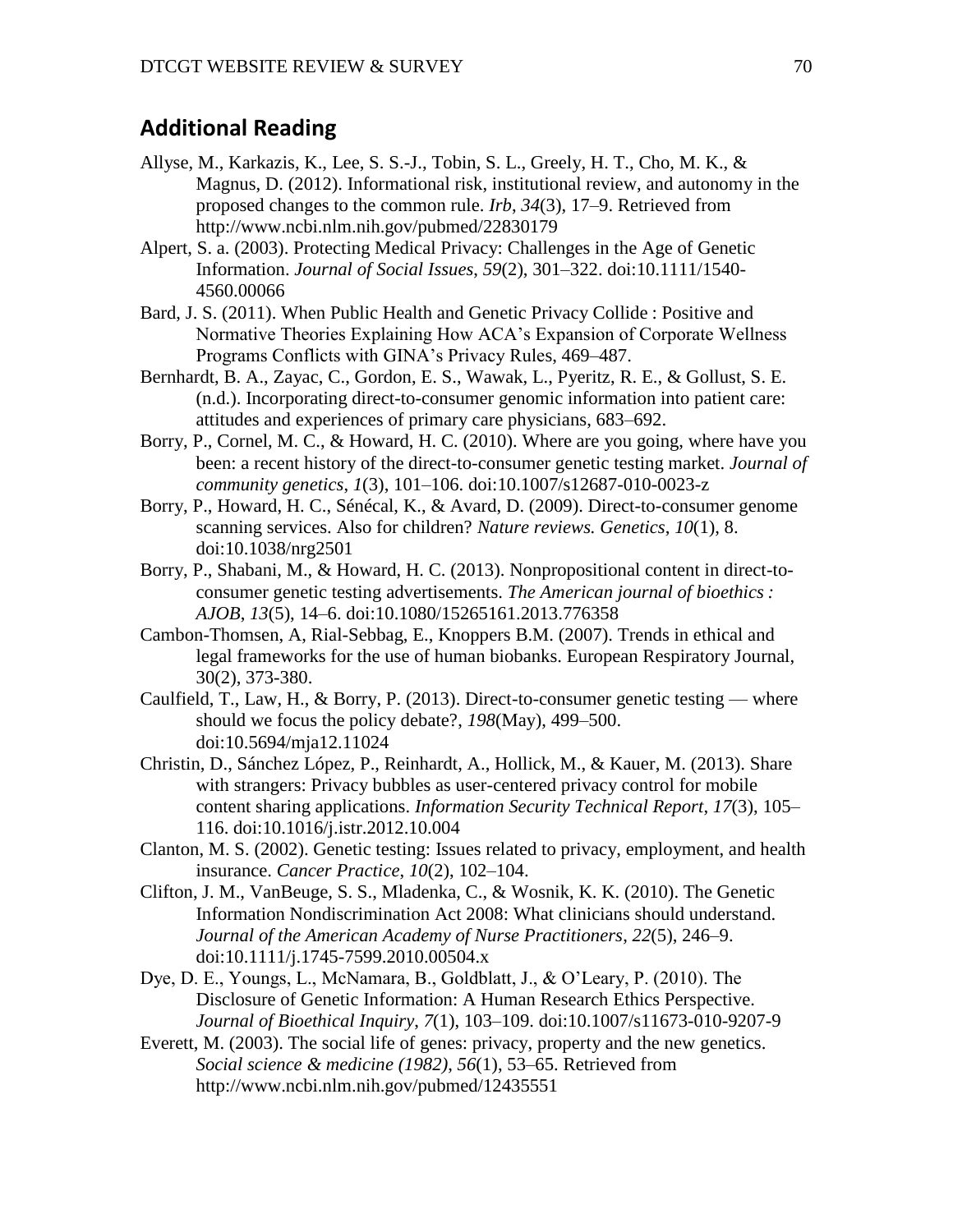- Feiring, E. (2009). Reassessing insurers' access to genetic information: genetic privacy, ignorance, and injustice. *Bioethics*, *23*(5), 300–10. doi:10.1111/j.1467- 8519.2008.00653.x
- Feldman, E. a. (2012). The Genetic Information Nondiscrimination Act (GINA): public policy and medical practice in the age of personalized medicine. *Journal of general internal medicine*, *27*(6), 743–6. doi:10.1007/s11606-012-1988-6
- Friedewald, M., Wright, D., Gutwirth, S., & Mordini, E. (2010). Privacy, data protection and emerging sciences and technologies: towards a common framework. *Innovation: The European Journal of Social Science Research*, *23*(1), 61–67. doi:10.1080/13511611003791182
- Hauser, S. L., & Johnston, S. C. (2009). Personalized genetic scans: with gifts like these... *Annals of neurology*, *65*(3), A7–9. doi:10.1002/ana.21709
- Hongladarom, S. (2009). Privacy, the individual and genetic information: a Buddhist perspective. *Bioethics*, *23*(7), 403–12. doi:10.1111/j.1467-8519.2009.01716.x
- Howard, H. C., & Borry, P. (2008). Direct-to-consumer genetic testing: more questions than benefits? *Personalized Medicine*, *5*(4), 317–320.
- Joh, E. E. (2011). Ethics Watch: DNA Theft: Your Genetic Information at Risk. *Nature*, *12*(8), 808–808.
- King, T., Brankovic, L., & Gillard, P. (2012). Perspectives of Australian adults about protecting the privacy of their health information in statistical databases. *International journal of medical informatics*, *81*(4), 279–89. doi:10.1016/j.ijmedinf.2012.01.005
- Laric, M. V, Pitta, D. A., & Katsanis, L. P. (2009). Consumer concerns for healthcare information privacy: a comparison of US and Canadian perspectives. *Research In Healthcare Financial Management*, *12*(1), 93–111.
- Lin, Z., Owen, A. B., & Altman, R. B. (2004). Genomic Research and Human Subject Privacy. *Science*, *305*(9), 183.
- Mathews, R., Hall, W., & Carter, A. (2012). Direct-to-consumer genetic testing for addiction susceptibility: a premature commercialisation of doubtful validity and value. *Addiction (Abingdon, England)*, *107*(12), 2069–74. doi:10.1111/j.1360- 0443.2012.03836.x
- McGuire, A. L., Diaz, C. M., Wang, T., & Hilsenbeck, S. G. (2009). Social networkers' attitudes toward direct-to-consumer personal genome testing. *The American journal of bioethics : AJOB*, *9*(6-7), 3–10. doi:10.1080/15265160902928209
- Nordgren, a., & Juengst, E. T. (2009). Can genomics tell me who I am? Essentialistic rhetoric in direct-to-consumer DNA testing. *New Genetics and Society*, *28*(2), 157–172. doi:10.1080/14636770902901595
- Nyrhinen, T., Hietala, M., Puukka, P., & Leino-kilpi, H. (2007). Privacy and equality in diagnostic genetic testing. *Nursing Ethics*, *14*(3), 295–308.
- O'Doherty, K. (2009). Agency and choice in genetic counseling: Acknowledging patients' concerns. *Journal of genetic counseling*, *18*(5), 464–74. doi:10.1007/s10897-009-9237-9
- Powell, K. P., Cogswell, W. a, Christianson, C. a, Dave, G., Verma, A., Eubanks, S., & Henrich, V. C. (2012). Primary care physicians' awareness, experience and opinions of direct-to-consumer genetic testing. *Journal of genetic counseling*, *21*(1), 113–26. doi:10.1007/s10897-011-9390-9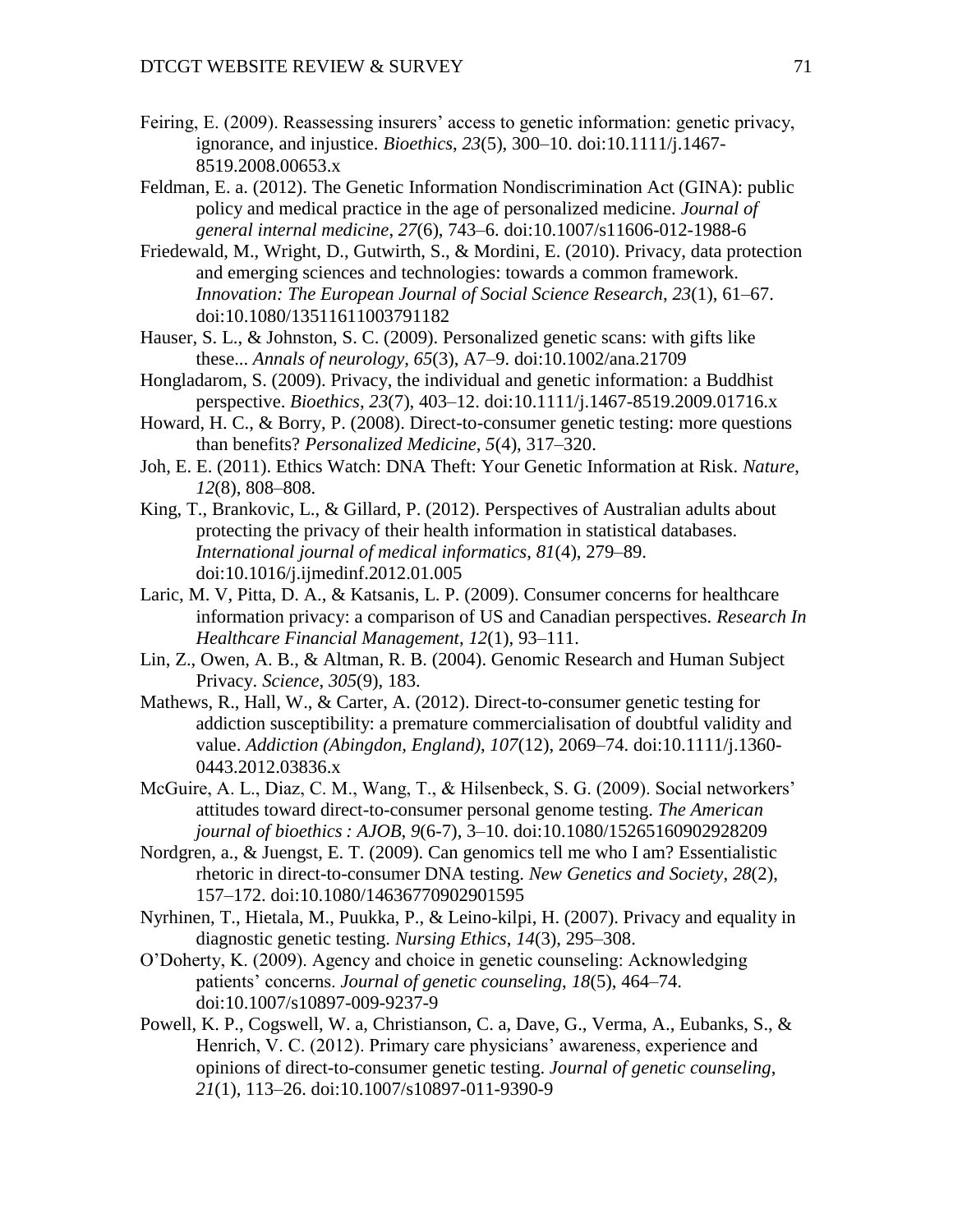- Rahm, A. K., Feigelson, H. S., Wagner, N., Le, A. Q., Halterman, E., Cornish, N., & Dearing, J. W. (2012). Perception of direct-to-consumer genetic testing and direct-to-consumer advertising of genetic tests among members of a large managed care organization. *Journal of genetic counseling*, *21*(3), 448–61. doi:10.1007/s10897-011-9477-3
- Regan, P. M., FitzGerald, G., & Balint, P. (2013). Generational views of information privacy? *Innovation: The European Journal of Social Science Research*, *26*(1-2), 81–99. doi:10.1080/13511610.2013.747650
- Ries, N. M., & Castle, D. (2008). Nutrigenomics and ethics interface: direct-to-consumer services and commercial aspects. *OMICS A Journal of Integrative Biology*, *12*(4), 245–250.
- Roberts, L. W., Geppert, C. M. a, Warner, T. D., Green Hammond, K. a, Rogers, M., Smrcka, J., & Roberts, B. B. (2005). Perspectives on use and protection of genetic information in work settings: results of a preliminary study. *Social science & medicine (1982)*, *60*(8), 1855–8. doi:10.1016/j.socscimed.2004.08.038
- Schmidt, H., & Callier, S. (2012). How anonymous is "anonymous"? Some suggestions towards a coherent universal coding system for genetic samples. *Journal of medical ethics*, *38*(5), 304–9. doi:10.1136/medethics-2011-100181
- Stajano, F. (2009). Privacy in the era of genomics. *netWorker*, *13*(4), 40. doi:10.1145/1655737.1655749
- Tercyak, K. P., O'Neill, S. C., Roter, D. L., & McBride, C. M. (2012). Bridging the Communication Divide: A Role for Health Psychology in the Genomic Era. *Professional psychology, research and practice*, *43*(6), 568–575. doi:10.1037/a0028971
- Terry, S. F., & Bonhomme, N. (2013). Nothing about us without us: guidelines for genetic testing. *Genetic testing and molecular biomarkers*, *17*(5), 357–8. doi:10.1089/gtmb.2013.1544
- Tett, G. (2013). The biggest threat to the genomic revolution? Spying scandals. *The Globe and Mail*.
- Van Camp, N., & Dierickx, K. (2008). The retention of forensic DNA samples: a socioethical evaluation of current practices in the EU. *Journal of medical ethics*, *34*(8), 606–10. doi:10.1136/jme.2007.022012
- Van Hal, T. J. (2013). Taming the golden goose: private companies, cnsumer geolocation data, and the need for a class action regime for privacy protection. *Vanderbilt J. of Ent. and Tech. Law*, *15*(3), 713–752.
- Varga, E. a. (2012). You want to do what? My mother's choice to have direct-toconsumer genetic testing. *Journal of genetic counseling*, *21*(3), 382–5. doi:10.1007/s10897-012-9482-1
- Vernez, S. L., Salari, K., Ormond, K. E., & Lee, S. S.-J. (2013). Personal genome testing in medical education: student experiences with genotyping in the classroom. *Genome medicine*, *5*(3), 24. doi:10.1186/gm428
- Waters, S., & Ackerman, J. (2011). Exploring Privacy Management on Facebook: Motivations and Perceived Consequences of Voluntary Disclosure. *Journal of Computer-Mediated Communication*, *17*(1), 101–115. doi:10.1111/j.1083- 6101.2011.01559.x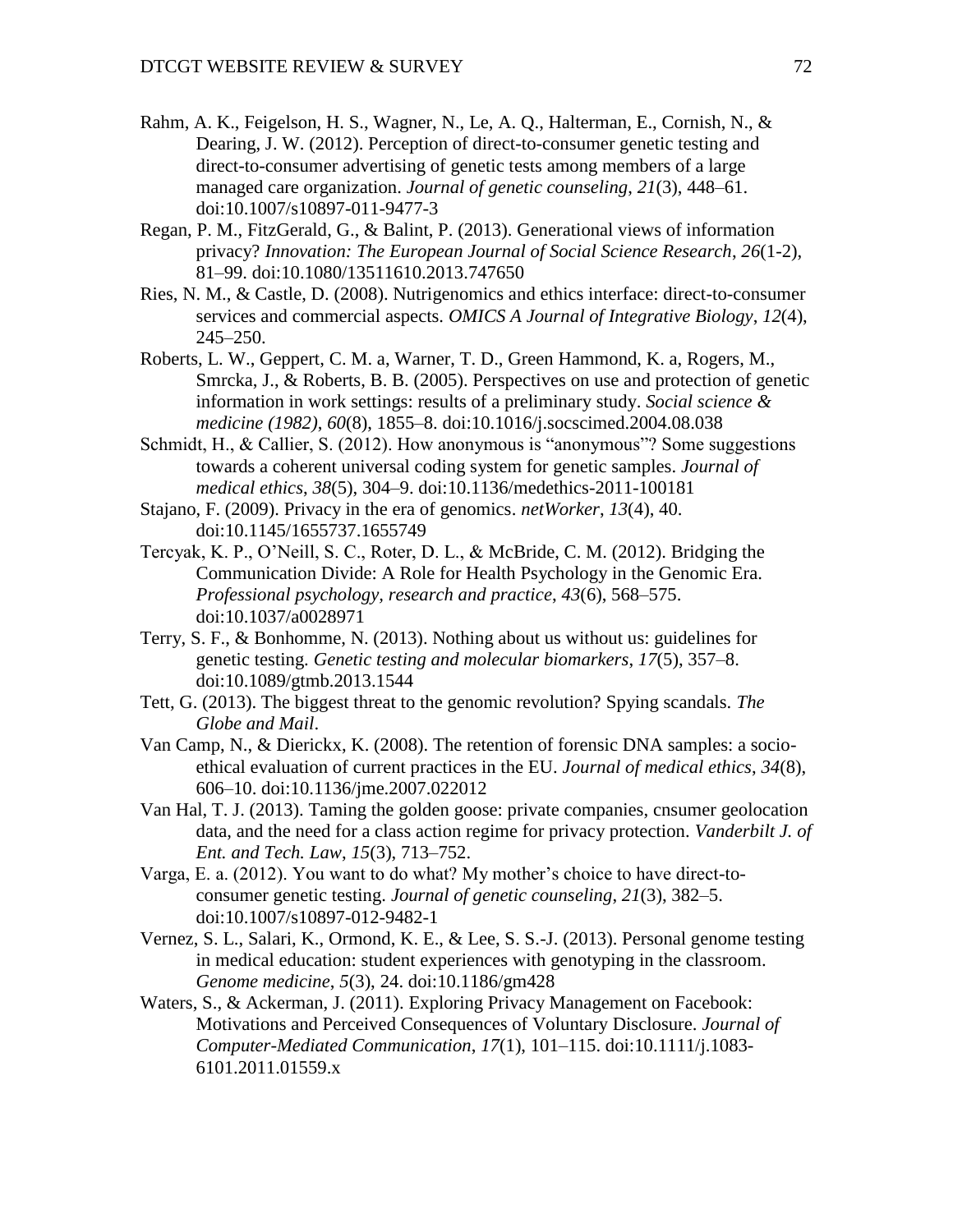- Wilde, A., Meiser, B., Mitchell, P. B., & Schofield, P. R. (2010). Public interest in predictive genetic testing, including direct-to-consumer testing, for susceptibility to major depression: preliminary findings. *European journal of human genetics : EJHG*, *18*(1), 47–51. doi:10.1038/ejhg.2009.138
- Wolfberg, A. J. (2006). Genes on the Web--direct-to-consumer marketing of genetic testing. *The New England journal of medicine*, *355*(6), 543–5. doi:10.1056/NEJMp068079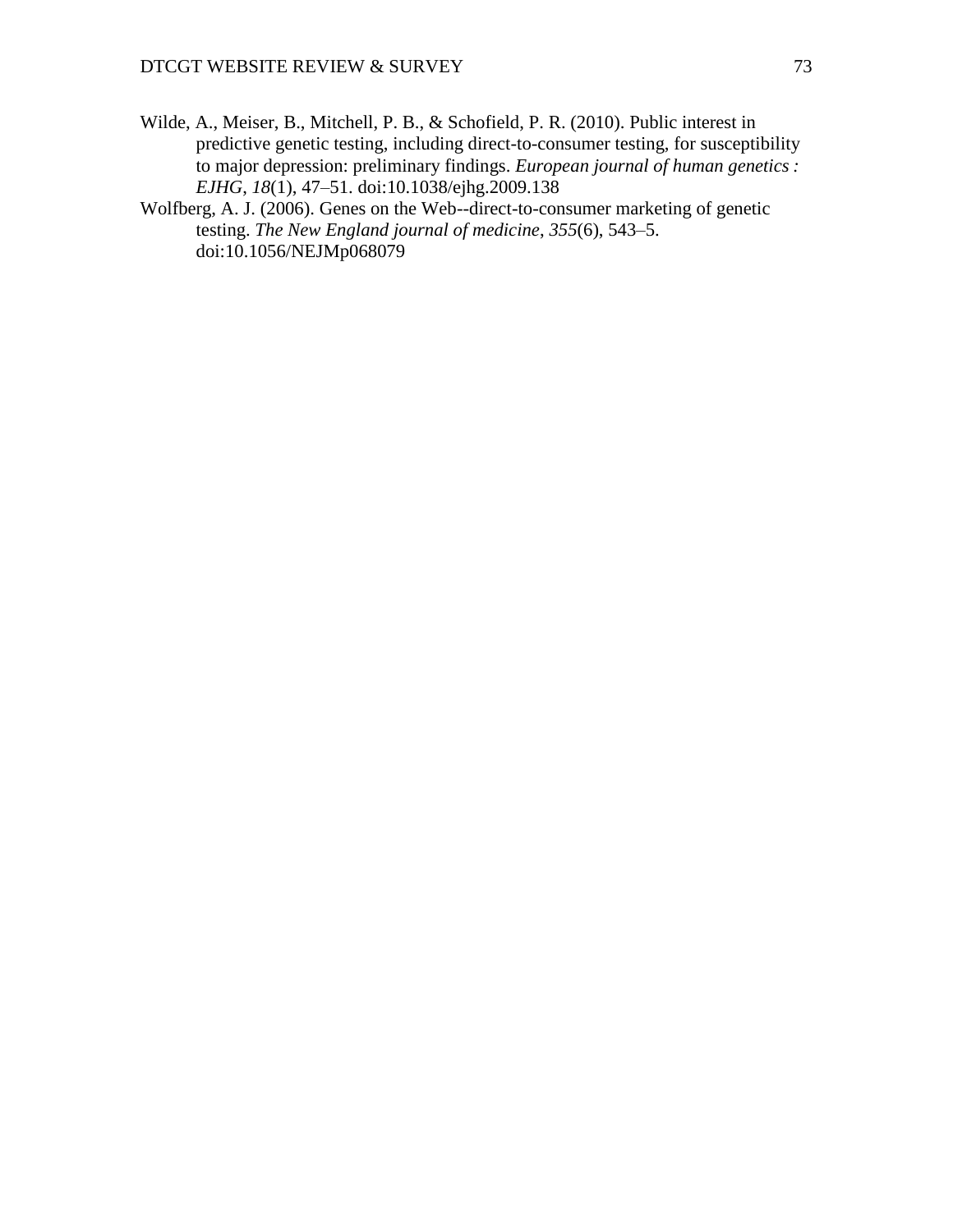| <b>Name</b>                     | Country    | Link                                    | <b>Tests</b><br><b>Available</b>                             | <b>Sample</b>                             | <b>Notes</b>                                                                                                                                                           |
|---------------------------------|------------|-----------------------------------------|--------------------------------------------------------------|-------------------------------------------|------------------------------------------------------------------------------------------------------------------------------------------------------------------------|
| 23 and Me                       | <b>USA</b> | https://www.23andme.co<br>m/you/health/ | Health,<br>Ancestry/<br>Genealogy                            | Saliva                                    |                                                                                                                                                                        |
| Acu-Metrics                     | Canada     | http://www.accu-<br>metrics.com/        | Relationship,<br>Health,<br>Ancestry/<br>Genealogy,<br>Other | Saliva or<br>other<br>discrete<br>samples |                                                                                                                                                                        |
| Advanced<br>Healthcare          | <b>USA</b> | http://www.advanceddna.<br>in/          | Relationship,<br>Ancestry,<br>Other                          | Saliva                                    |                                                                                                                                                                        |
| African<br>Ancestry             | <b>USA</b> | http://www.africanancest<br>ry.com/     | Ancestry/<br>Genealogy                                       | Saliva                                    |                                                                                                                                                                        |
| African<br><b>DNA</b>           | <b>USA</b> | http://www.africandna.co<br>m/          | Ancestry/<br>Genealogy                                       | Saliva                                    |                                                                                                                                                                        |
| Ancestry by<br><b>DNA</b>       | <b>USA</b> | http://www.ancestrybydn<br>a.com/       | Ancestry/<br>Genealogy                                       | Saliva                                    |                                                                                                                                                                        |
| <b>Atlas Sports</b><br>Genetics | <b>USA</b> | http://www.atlasgene.co<br>m/           | Trait/talent                                                 | Saliva                                    |                                                                                                                                                                        |
| <b>Britains</b><br><b>DNA</b>   | Scotland   | http://www.britainsdna.c<br>om/         | Ancestry/<br>Genealogy,<br>Trait/talent                      | Saliva                                    | Same content<br>and policies<br>as<br>http://www.sc<br>otlandsdna.co<br>$m/$ and<br>http://www.ir<br>elandsdna.co<br>$m/$ and<br>http://www.y<br>orkshiresdna.<br>com/ |
| Canadian                        | Canada     | http://www.canadiandnas                 | Ancestry/                                                    | Saliva                                    |                                                                                                                                                                        |

**Appendix A. Companies Included in Analysis (2013)**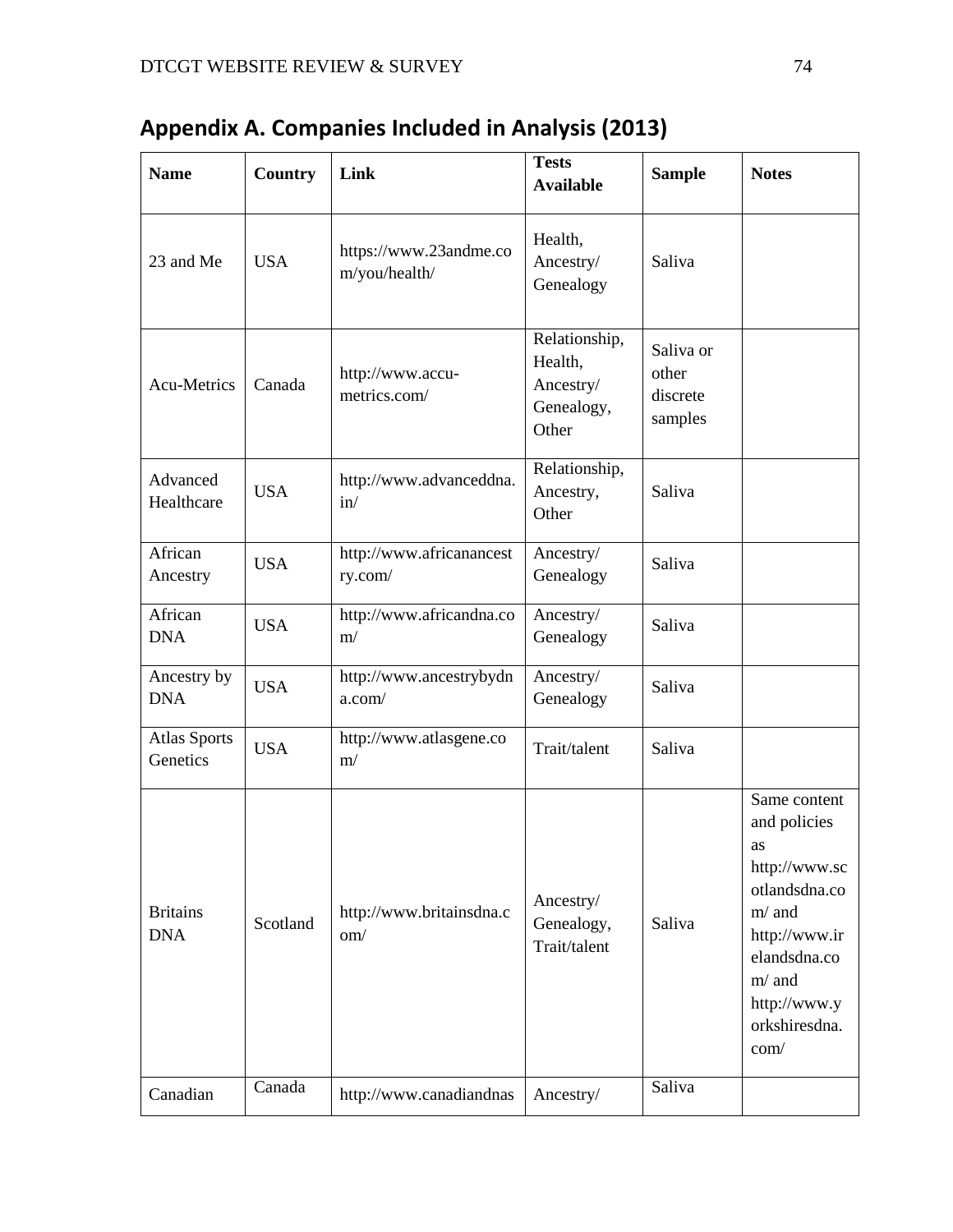| <b>DNA</b>        |            | ervices.ca/                 | Genealogy,    |              |  |
|-------------------|------------|-----------------------------|---------------|--------------|--|
| Services          |            |                             | Other,        |              |  |
|                   |            |                             | Relationship  |              |  |
|                   |            |                             |               |              |  |
| Consumer          |            | http://www.consumergen      | Relationship, |              |  |
| Genetics          | <b>USA</b> | etics.com/                  | Fetal         | <b>Blood</b> |  |
|                   |            |                             | sex/Prenatal  |              |  |
|                   |            |                             |               |              |  |
| Cygene            | <b>USA</b> | http://cygene.infinityarts. | Health        | Saliva       |  |
| Direct            |            | com/                        |               |              |  |
| <b>DNA</b>        |            |                             |               |              |  |
|                   | <b>USA</b> | http://dnaconsultants.com   | Ancestry/     | Saliva       |  |
| Consultants       |            | T                           | Genealogy     |              |  |
| <b>DNA</b>        |            |                             |               |              |  |
| Diagnostics       | <b>USA</b> | http://www.dnacenter.co     | Relationship, | Saliva       |  |
| Center            |            | m/                          | Other         |              |  |
|                   |            |                             |               |              |  |
|                   |            |                             | Relationship, |              |  |
|                   |            |                             | Other,        |              |  |
| <b>DNA</b>        | <b>USA</b> | http://www.detroitdna.co    | Ancestry/     | Saliva       |  |
| Dimensions        |            | m/                          | Genealogy,    |              |  |
|                   |            |                             | Health        |              |  |
|                   |            |                             |               |              |  |
| <b>DNA</b>        | <b>USA</b> | https://www.dnafindings.    | Relationship, | Saliva       |  |
| Findings          |            | com/                        | Other         |              |  |
|                   |            |                             |               |              |  |
|                   |            |                             | Relationship, |              |  |
| <b>DNA</b> Force  | Canada     | http://www.dnatest.ca/      | Ancestry/     |              |  |
|                   |            |                             | Genealogy     |              |  |
|                   |            |                             |               |              |  |
| <b>DNA ID</b>     |            | http://www.dnaidcheck.c     | Relationship, |              |  |
| Check             | <b>USA</b> | om/                         | Fetal         | Saliva       |  |
|                   |            |                             | Sex/Prenatal  |              |  |
|                   |            |                             |               | Saliva,      |  |
| <b>DNA LAB</b>    | $Un-$      | http://www.dnalabcenter.    | Relationship, | blood,       |  |
| <b>CENTER</b>     | specified  | com/                        | Other         | other        |  |
|                   |            |                             |               |              |  |
| <b>DNA Labs</b>   |            | http://www.dnalabsindia.    | Relationship, | Saliva,      |  |
| India             | India      | com/                        | Other         | blood        |  |
|                   |            |                             |               |              |  |
|                   |            |                             | Relationship, |              |  |
| <b>DNA People</b> | <b>USA</b> | http://www.dnapaternityt    | Ancestry/     | Saliva       |  |
| Diagnostics       |            | estingcenter.com/           | Genealogy,    |              |  |
|                   |            |                             | Other, Fetal  |              |  |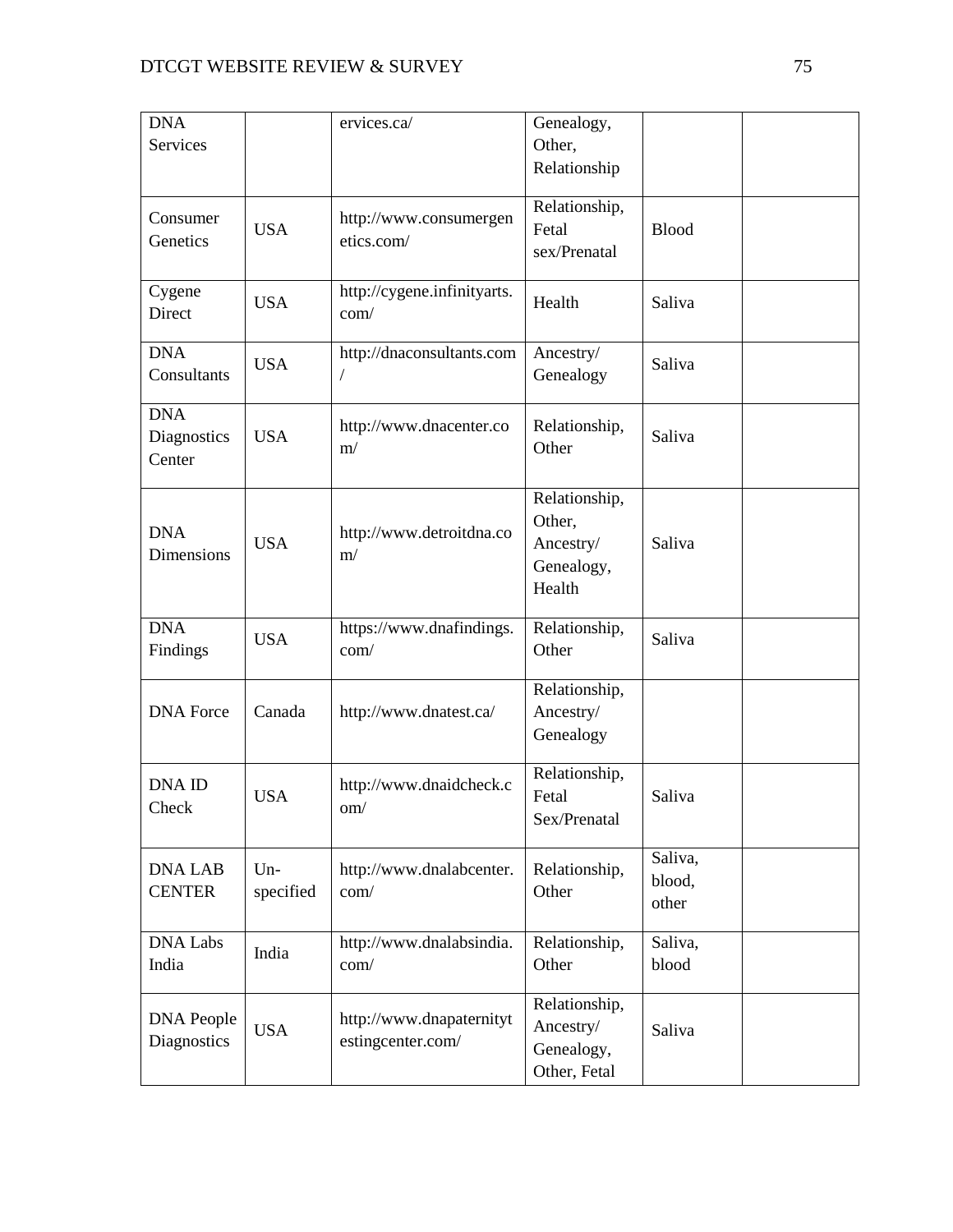|                                               |            |                                                                               | sex/Prenatal                                                                  |                                           |  |
|-----------------------------------------------|------------|-------------------------------------------------------------------------------|-------------------------------------------------------------------------------|-------------------------------------------|--|
| <b>DNA PLUS</b>                               | <b>USA</b> | http://www.dnaplus.com/<br>order.htm                                          | Relationship,<br>Fetal Sex/<br>Prenatal,<br>Other                             | Saliva                                    |  |
| <b>DNA</b><br>Solutions                       | <b>USA</b> | http://www.dnanow.com/                                                        | Relationship,<br>Ancestry/<br>Genealogy                                       | Saliva or<br>other<br>discrete<br>samples |  |
| <b>DNA</b><br>Testing<br>Centres of<br>Canada | Canada     | http://dnatestingcanada.c<br>om/                                              | Relationship,<br>Fetal sex/<br>Prenatal,<br>Ancestry/<br>Genealogy,<br>Health |                                           |  |
| <b>DNA</b> Tribes                             | <b>USA</b> | http://www.dnatribes.co<br>m/index.html                                       | Ancestry/<br>Genealogy                                                        | Saliva                                    |  |
| <b>DNA</b><br>Worldwide                       | <b>UK</b>  | http://www.dna-<br>worldwide.com/                                             | Relationship,<br>Ancestry/<br>Genealogy,<br>Other                             | Saliva                                    |  |
| DnaCanada                                     | Canada     | http://dnacanada.ca/                                                          | Relationship                                                                  | Saliva                                    |  |
| <b>DNAplus</b>                                | <b>USA</b> | http://www.dnaplus.com/                                                       | Relationship,<br>Fetal Sex/<br>Prenatal,<br>Other                             | Saliva                                    |  |
| Dynamic<br>Testing<br>Solutions               | Canada     | http://dynamictesting.ca/<br>$\gamma$<br>Gclid=CKCq8eyloLgCF<br>ao-MgodpnUAEw | Relationship,<br>Other                                                        | Saliva or<br>other<br>discrete<br>samples |  |
| EasyDNA                                       | Canada     | http://www.easydna.ca/p<br>aternity-test.html                                 | Relationship                                                                  | Saliva or<br>other<br>discrete<br>samples |  |
| EnteroLab                                     | <b>USA</b> | https://www.enterolab.co<br>m/StaticPages/TestToOr                            | Health                                                                        | Saliva,<br>stool                          |  |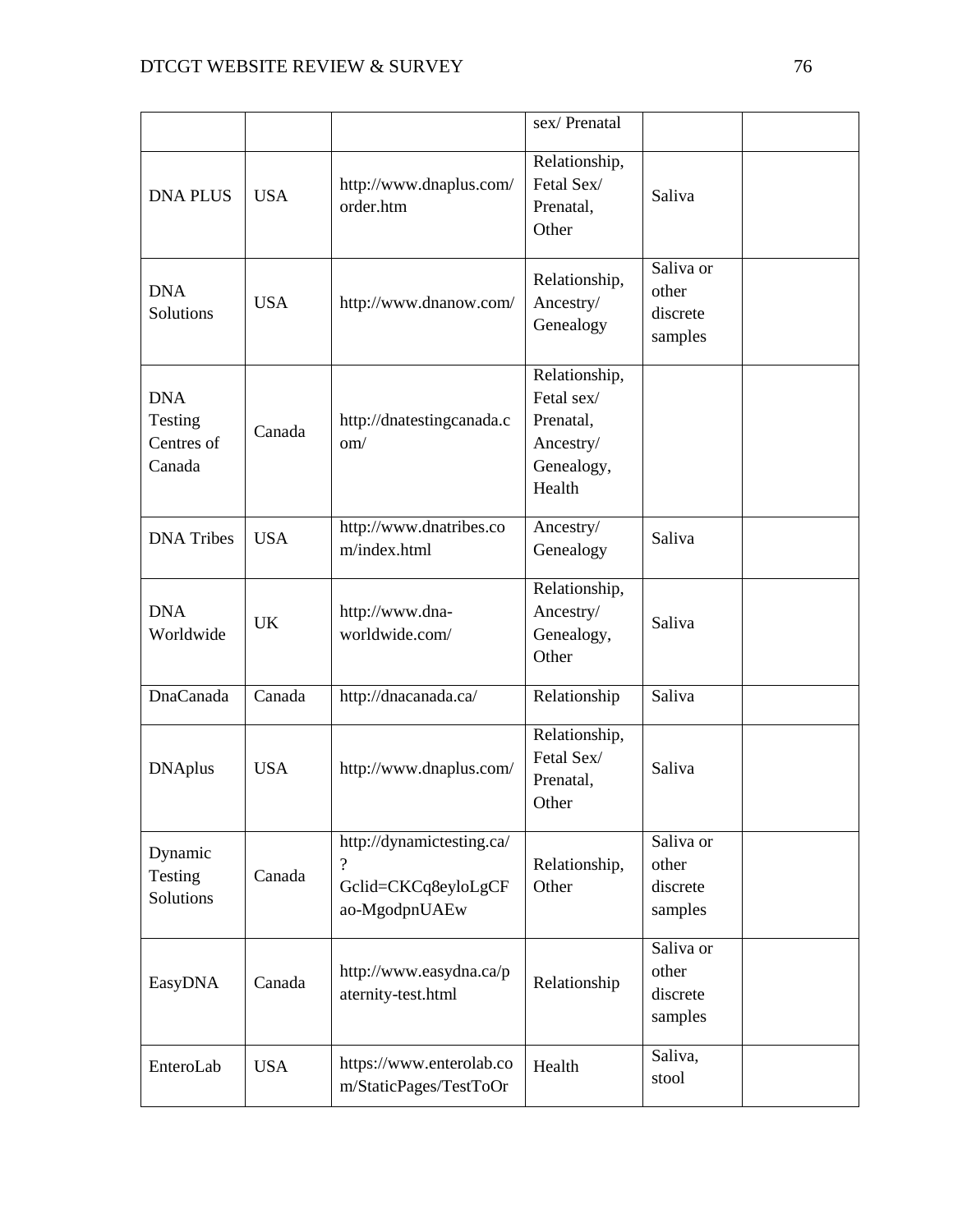|                                          |            | der.aspx                                                                                   |                           |        |                                                                                                                                                                  |
|------------------------------------------|------------|--------------------------------------------------------------------------------------------|---------------------------|--------|------------------------------------------------------------------------------------------------------------------------------------------------------------------|
| Executive<br>Health<br>Centre            | Canada     | http://www.executiveheal<br>thcentre.com/shop.php                                          | Health                    |        |                                                                                                                                                                  |
| Fairfax<br>Identity<br>Lab-<br>oratories | <b>USA</b> | http://www.fairfaxidlab.c<br>om/                                                           | Relationship              | Saliva |                                                                                                                                                                  |
| <b>Family Tree</b><br><b>DNA</b>         | <b>USA</b> | http://www.familytreedn<br>a.com/                                                          | Ancestry/<br>Genealogy    | Saliva | Related to<br>World<br>Families                                                                                                                                  |
| Forensic<br>Genetics<br>Center           | Canada     | http://www.forensicgenet<br>icscenter.com/                                                 | Relationship,<br>Other    | Saliva |                                                                                                                                                                  |
| Genelex                                  | <b>USA</b> | http://www.genelex.com/                                                                    | Relationship,<br>Other    | Saliva |                                                                                                                                                                  |
| Geneplanet                               | Slovenia   | http://www.geneplanet.c<br>om/personal-genetic-<br>analysis.html/                          | Health,<br>Traits/talents | Saliva |                                                                                                                                                                  |
| Genetic<br>Genealogy                     | Canada     | http://www.dnaancestryp<br>roject.com/index.php?<br>&L=n&_atoken=_NO<br>$NE$ <sub>--</sub> | Ancestry/<br>Genealogy    | Saliva |                                                                                                                                                                  |
| Genetrack<br><b>Biolabs</b>              | Canada     | http://www.genetrackcan<br>ada.com/                                                        | Relationship,<br>Other    | Saliva | Other<br>Services:<br>www.dnacalc<br>ulator.org;<br>www.dnareun<br>ion.org;<br>www.dnahapl<br>ogroups.org;<br>www.indigen<br>ousdna.org;<br>www.genebas<br>e.com |
| Geno-<br>graphic                         | <b>USA</b> | https://genographic.natio<br>nalgeographic.com/                                            | Ancestry/<br>Genealogy    | Saliva |                                                                                                                                                                  |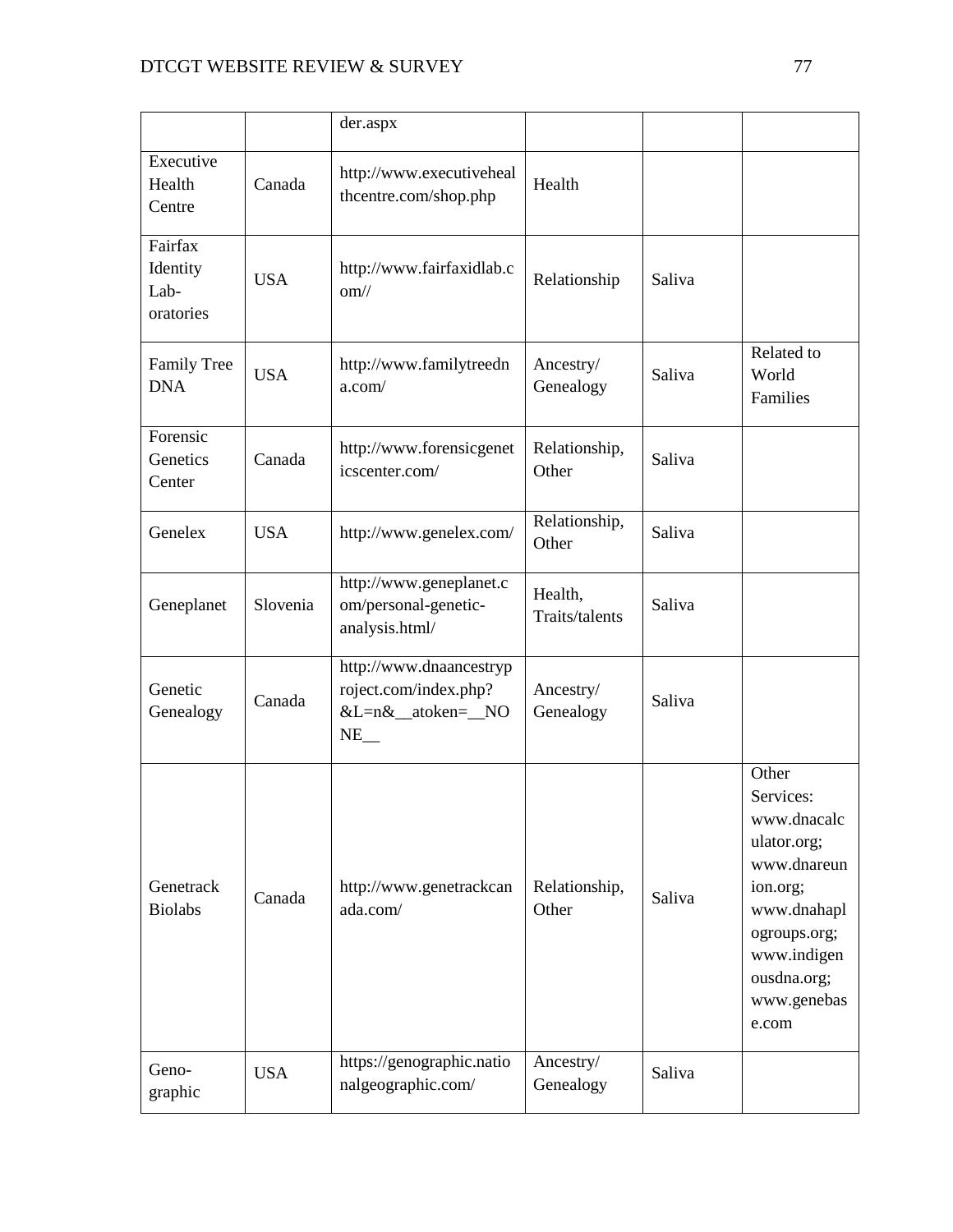| Project                                        |                  |                                                                                              |                                         |                  |                                                  |
|------------------------------------------------|------------------|----------------------------------------------------------------------------------------------|-----------------------------------------|------------------|--------------------------------------------------|
| <b>GFI</b> Lab                                 | <b>USA</b>       | http://www.gfilab.com/                                                                       | Relationship,<br>Other                  | Saliva           |                                                  |
| Graceful<br>Earth                              | <b>USA</b>       | http://gracefulearth.com/                                                                    | Health                                  | Saliva           |                                                  |
| Health<br>Check<br>U.S.A.                      | <b>USA</b>       | https://secure.healthchec<br>kusa.com/resultsinfo.asp                                        | Health                                  | <b>Blood</b>     |                                                  |
| Hemo-<br>chromatosis<br><b>DNA</b> Test        | Canada           | http://www.hemochromat<br>osisdna.com/dna-testing                                            | Health                                  | Saliva           | A service of<br>Genetrack<br><b>Biolabs</b>      |
| Home DNA<br>Direct                             | Canada           | http://www.homednadire<br>ct.ca/                                                             | Relationship,<br>Fetal sex/<br>Prenatal | Saliva           |                                                  |
| Home DNA<br>test Ghana                         | Ghana            | http://www.homednatest<br>ghana.com/                                                         | Relationship,<br>Other                  | Saliva           |                                                  |
| Identigene                                     | <b>USA</b>       | http://www.identigene.co<br>m/                                                               | Relationship                            | Saliva           | Related to<br>http://www.d<br>natesting.com<br>/ |
| Identigene<br>(DNA<br>testing)                 | <b>USA</b>       | http://www.dnatesting.co<br>m/                                                               | Relationship                            | Saliva           |                                                  |
| <b>IGENEA</b>                                  | Switzer-<br>land | http://www.igenea.com/e<br>$n/h$ ome                                                         | Ancestry/<br>Genealogy                  | Saliva           |                                                  |
| Indigenous<br><b>DNA</b>                       | Canada           | http://www.indigenousdn<br>a.org/article.php?<br>Type=start&page= $2&$ l=n<br>&_atoken=_NONE | Ancestry/<br>Genealogy                  | Saliva           | A service of<br>Genetrack<br><b>Biolabs</b>      |
| Inherent<br>Health                             | <b>USA</b>       | http://www.inherenthealt<br>h.com/home.aspx                                                  | Health                                  | Saliva           |                                                  |
| Interior<br>Workplace<br>Compliance<br>Testing | Canada           | http://www.iwct-<br>testing.com/dna-<br>testing.html                                         | Relationship                            | Un-<br>specified |                                                  |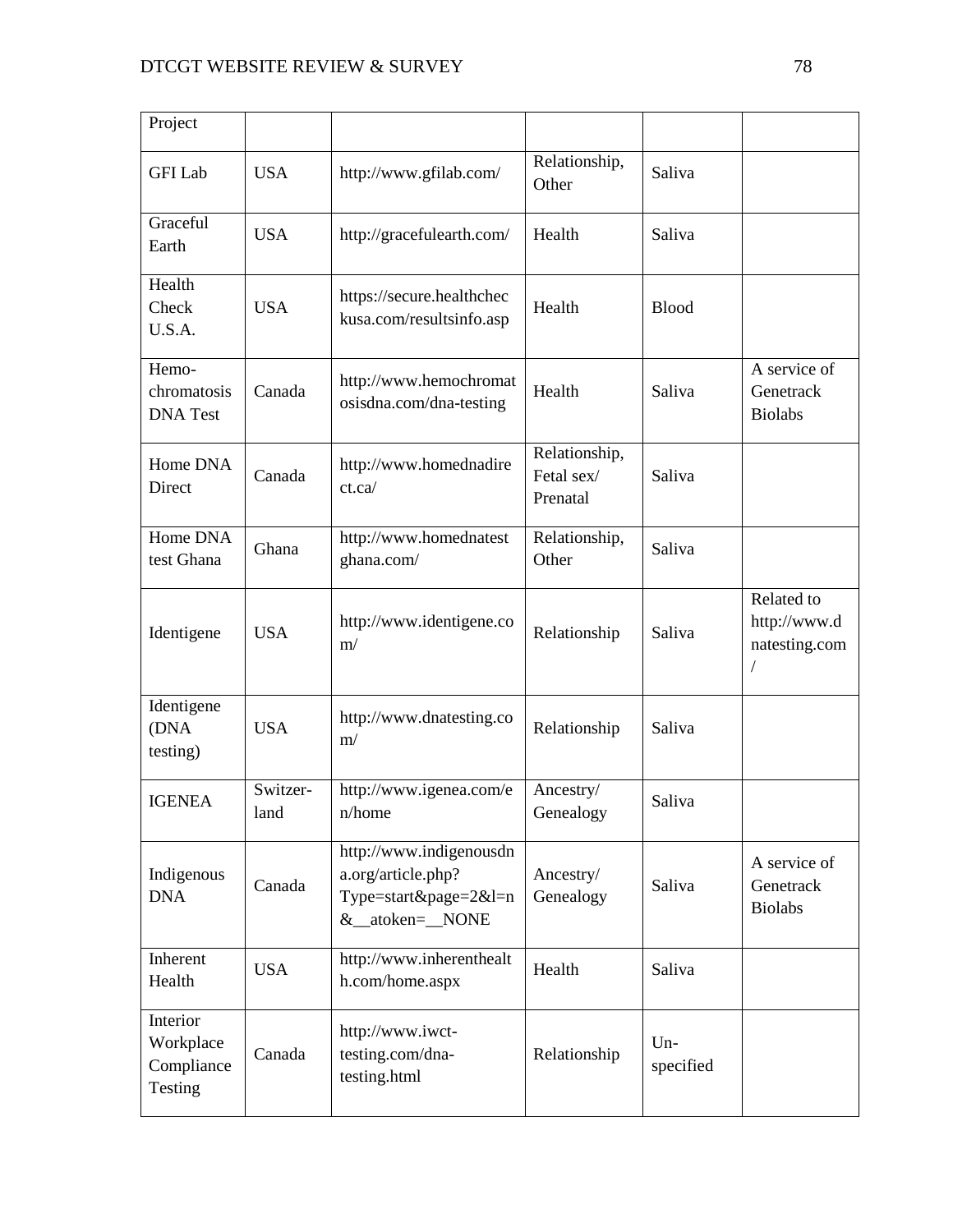| Inter-<br>national<br><b>Biosciences</b> | <b>UK</b>          | http://www.ibdna.com/re<br>gions/ca/en/?<br>Source=google_canada        | Relationship,<br>Other                                                       | Saliva                                    |                                                    |
|------------------------------------------|--------------------|-------------------------------------------------------------------------|------------------------------------------------------------------------------|-------------------------------------------|----------------------------------------------------|
| Life<br>Genetics                         | Slovenia           | http://lifegenetics.net/?<br>Gclid=CNnr3MDLmbgC<br>FZE-MgodWDAAQA       | Health                                                                       | Saliva                                    |                                                    |
| Life Labs                                | Canada             | http://www.lifelabs.com/<br>Lifelabs_ON/default.asp<br>$\#$             | Relationship                                                                 | Saliva,<br>blood                          |                                                    |
| Map My<br>Genome                         | India              | http://www.mapmygeno<br>me.in/                                          | Health,<br>Traits/talent                                                     | Saliva                                    |                                                    |
| Market<br>America/Ge<br>ne SNP           | <b>USA</b>         | http://yourgenesnp.marke<br>tamerica.com/                               | Health                                                                       | Saliva                                    |                                                    |
| Matrix<br>Genomics                       | <b>USA</b>         | http://www.matrixgenom<br>ics.com/testinterpret.php                     | Health                                                                       | Saliva                                    |                                                    |
| Maxxam<br>Analytics                      | Canada             | http://www.thednalab.co<br>m/                                           | Relationship,<br>Other                                                       | Saliva                                    |                                                    |
| Medcan<br>Clinic                         | Canada             | http://www.medcan.com/<br>services/genetics/                            | Health                                                                       | Saliva                                    |                                                    |
| MyHeritage                               | <b>USA</b>         | http://www.myheritage.c<br>om/                                          | Ancestry/<br>Genealogy                                                       | Saliva                                    | <b>Family Tree</b><br><b>DNA</b>                   |
| <b>Natural Care</b><br>Solution          | <b>USA</b>         | http://www.naturalcareso<br>lution.com/Telomere-<br>Length-Testing.html | Health                                                                       | <b>Blood</b>                              | Connected<br>with Spectra-<br>Cell                 |
| Nimble<br>Diagnostics                    | $Un-$<br>specified | http://www.nimblediagno<br>stics.com/                                   | Relationship,<br>Ancestry/<br>Genealogy,<br>Fetal sex/<br>Prenatal,<br>Other | Saliva or<br>other<br>discrete<br>samples |                                                    |
| Orchid<br>PRO-DNA                        | Canada             | http://www.pro-<br>adn.com/en/index.php                                 | Relationship,<br>Other                                                       | Saliva                                    | Related to<br>http://www.or<br>chidcellmark.<br>ca |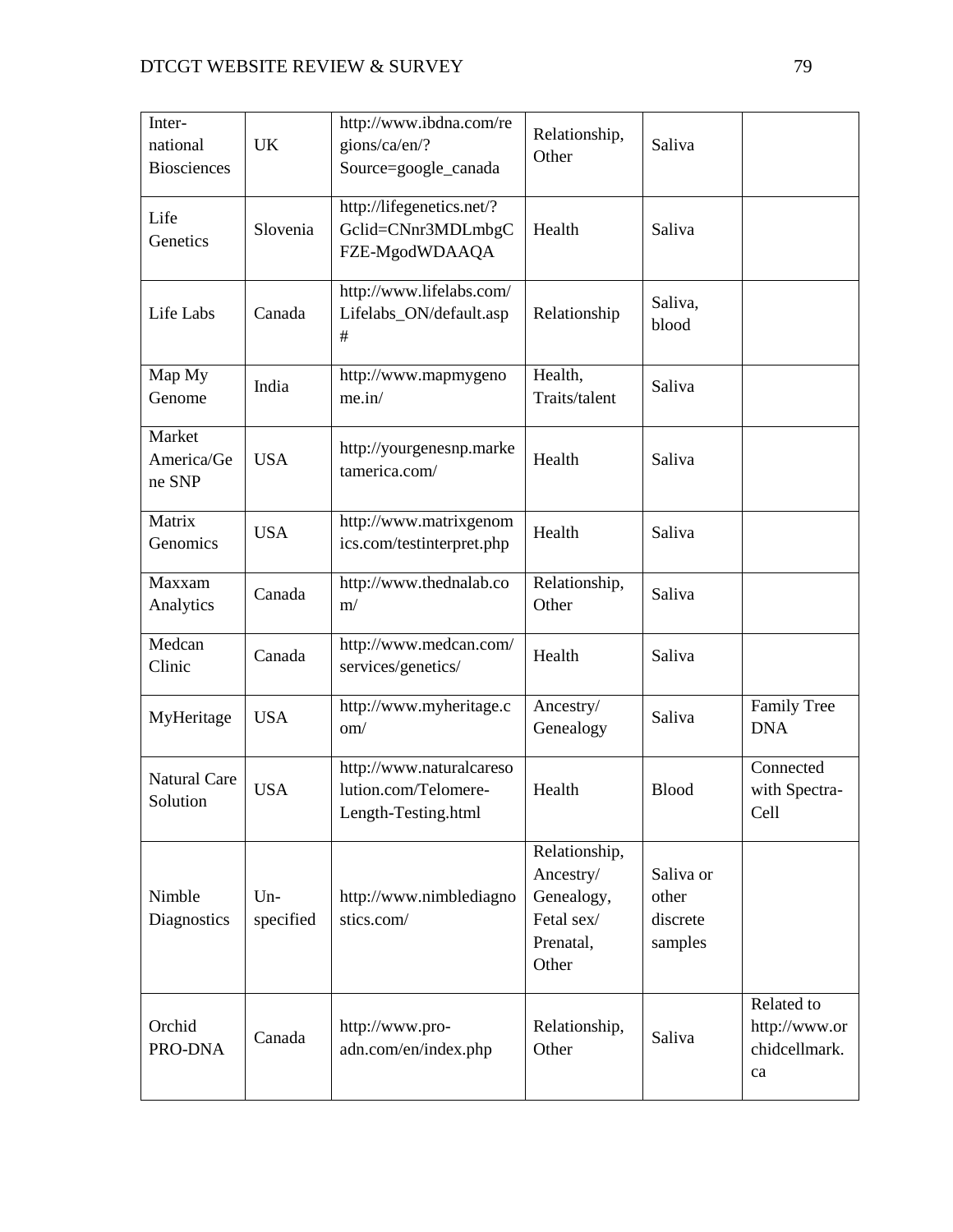| Oxford<br>Ancestors                          | <b>UK</b>  | http://www.oxfordancest<br>ors.com/content/view/22/<br>40/#collection                                         | Ancestry/<br>Genealogy                  | Saliva          |                                                   |
|----------------------------------------------|------------|---------------------------------------------------------------------------------------------------------------|-----------------------------------------|-----------------|---------------------------------------------------|
| Paleo-DNA                                    | Canada     | http://www.ancientdna.c<br>om/paternity.html                                                                  | Relationship,<br>Ancestry/<br>Genealogy | Saliva          |                                                   |
| Paternity<br><b>Test Canada</b>              | Canada     | http://www.paternitytestc<br>anada.ca/                                                                        | Relationship                            | Saliva          | http://www.ea<br>sydna.ca/pater<br>nity-test.html |
| Paternity<br>Testing<br>Centres of<br>Canada | Canada     | http://www.paternitydnat<br>esting.ca/                                                                        | Relationship,<br>Other                  | Saliva          |                                                   |
| Prenatal<br>Genetics                         | Canada     | http://www.prenatalgenet<br>icscenter.com/services/                                                           | Relationship,<br>Fetal Sex/<br>Prenatal |                 |                                                   |
| Roots for<br>Real                            | England    | http://www.rootsforreal.c<br>om/service_en.php                                                                | Ancestry/<br>Genealogy                  | Saliva          |                                                   |
| <b>RPC</b><br>Genetics                       | Canada     | http://www.rpcgenetics.c<br>om/welcome                                                                        | Relationship,<br>Other                  | Saliva          |                                                   |
| Serotech<br>Lab-<br>oratories<br><b>LTD</b>  | Canada     | http://serotech.com/index<br>.php                                                                             | Relationship                            | Saliva          |                                                   |
| Spectra Cell<br>Laboratories                 | <b>USA</b> | http://www.spectracell.co<br>m/clinicians/products/tel<br>omere-testing/                                      | Health                                  | Unspecifie<br>d |                                                   |
| Swab Test                                    | <b>USA</b> | http://www.swabtest.com                                                                                       | Relationship                            | Saliva          |                                                   |
| TeloMe                                       | <b>USA</b> | http://www.telome.com                                                                                         | Health                                  | Saliva          |                                                   |
| Terraternal                                  | <b>USA</b> | http://www.terraternal.co<br>m/Products/ProductDetai<br>ls/cx/Basic-Telomere-<br>Length-<br>Test/428/102.aspx | Health                                  | <b>Blood</b>    |                                                   |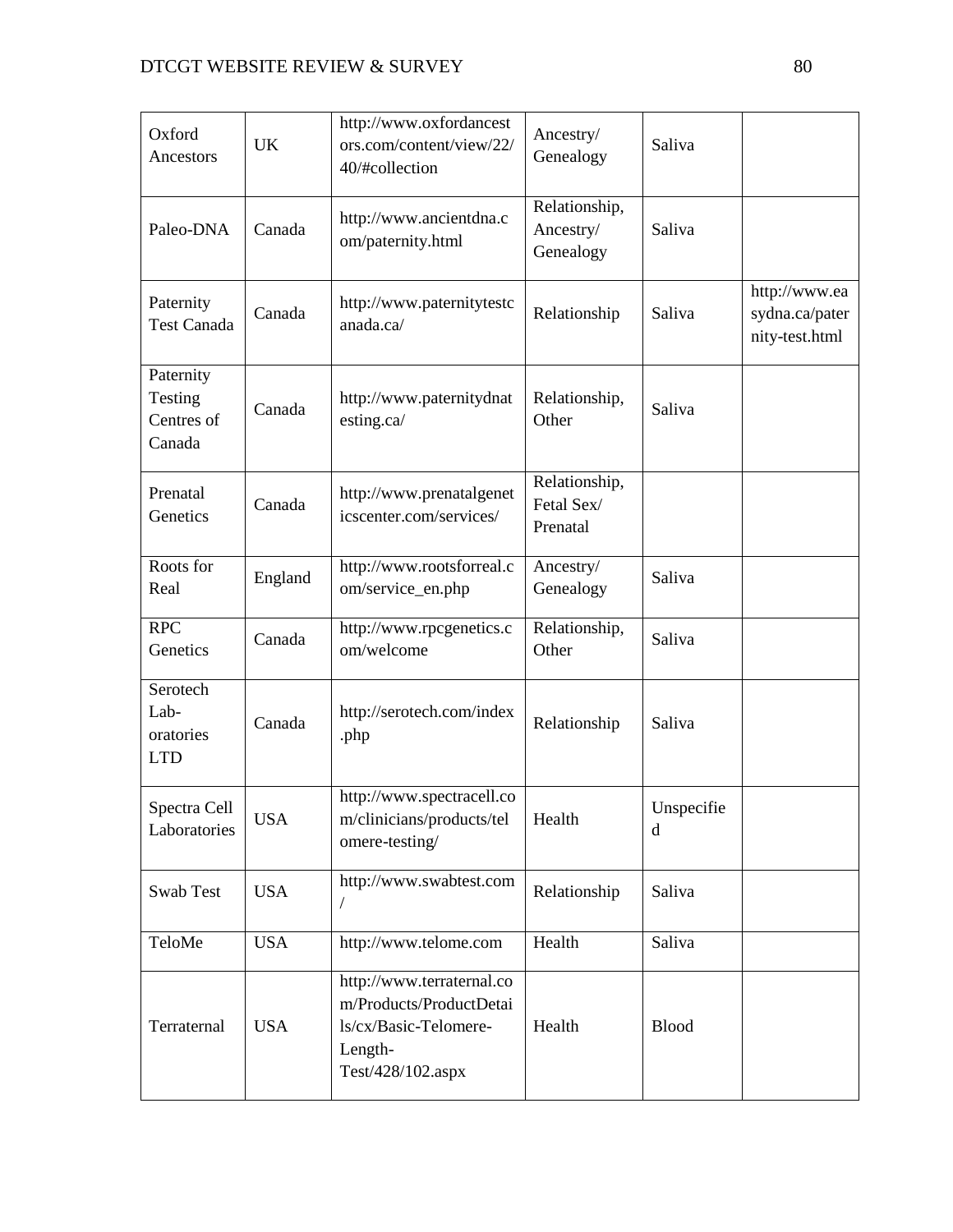| <b>Test</b><br>Country                          | <b>USA</b>            | http://www.testcountry.c<br>om/                                            | Relationship,<br>Health                            | Saliva           |  |
|-------------------------------------------------|-----------------------|----------------------------------------------------------------------------|----------------------------------------------------|------------------|--|
| The Genetic<br><b>Testing Lab-</b><br>oratories | <b>USA</b>            | http://www.gtldna.com/                                                     | Health,<br>Relationship,<br>Ancestry/<br>Genealogy | Saliva,<br>blood |  |
| TNB Lab-<br>oratories                           | Canada                | http://www.mun.ca/seabr<br>ight/tnb/paternity.html                         | Relationship                                       | <b>Blood</b>     |  |
| <b>True Health</b><br>Labs                      | <b>USA</b>            | http://www.truehealthlab<br>s.com/telomere-testing/                        | Health                                             | Blood,<br>saliva |  |
| Unikey<br>Health<br>Systems                     | <b>USA</b>            | http://www.unikeyhealth.<br>com/product/Telomere_T<br>est/Parasite_Testing | Health                                             | <b>Blood</b>     |  |
| Universal<br>Genetics                           | <b>USA</b>            | http://www.dnatestingfor<br>paternity.com/index.html                       | Relationship                                       | Saliva           |  |
| Vitamin<br>Mineral<br>Testing                   | <b>USA</b>            | http://www.vitaminminer<br>altest.com/telomere-<br>testing/                | Health                                             | <b>Blood</b>     |  |
| VuGene                                          | <b>USA</b>            | http://www.mygenesdire<br>ct.com/orders.html                               | Health                                             | Saliva           |  |
| Warrior<br>Roots                                | <b>USA</b>            | http://www.warriorroots.<br>com/                                           | Ancestry/<br>Genealogy,<br>Trait/talent            | Saliva           |  |
| Who'z the<br>Daddy?                             | <b>UK</b>             | http://www.whozthedadd<br>y.com/regions/CA/EN/he<br>lp.asp                 | Relationship                                       | Saliva           |  |
| Youology                                        | Canada/<br><b>USA</b> | http://www.youology.co<br>m/                                               | Health                                             | Saliva           |  |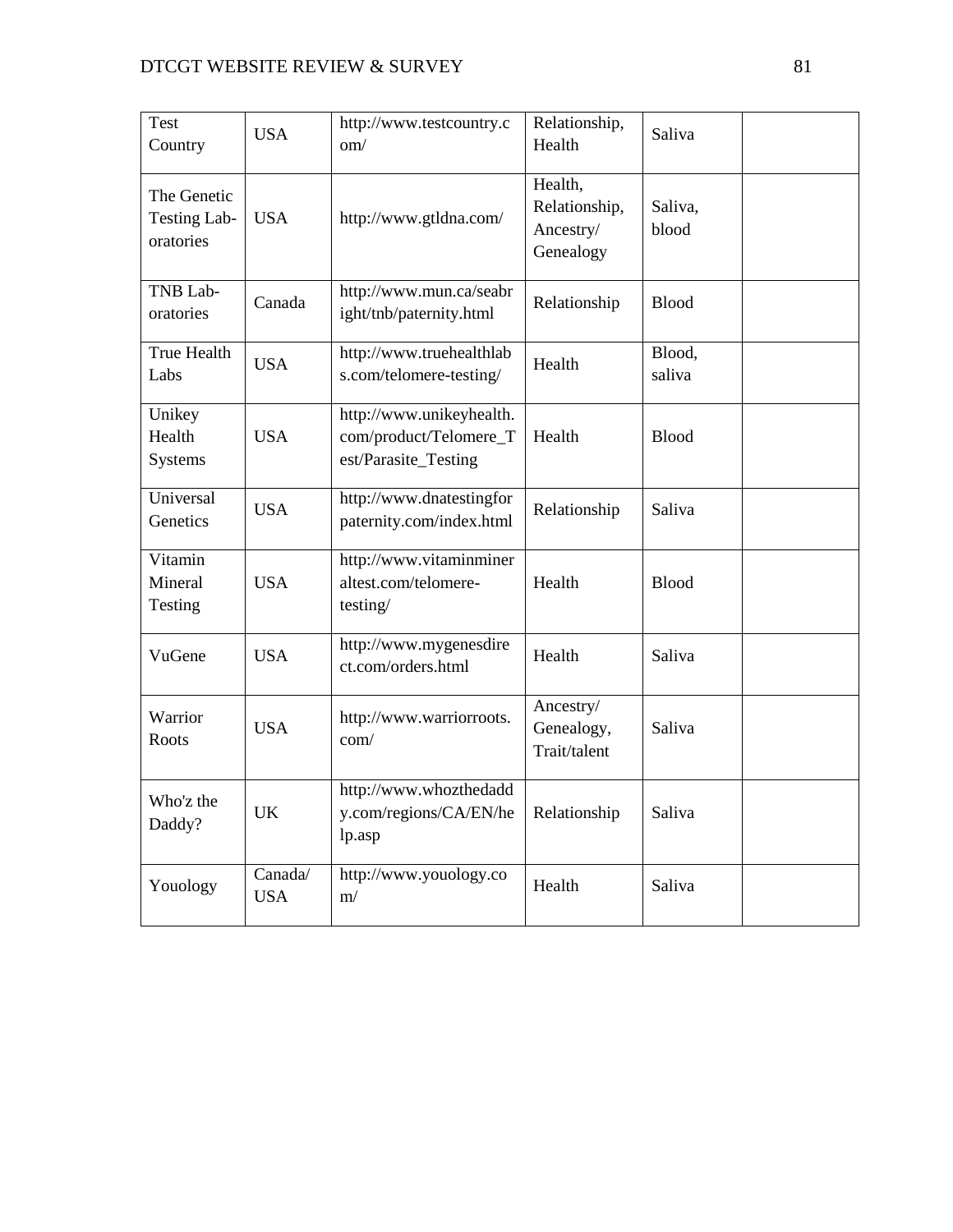# **Appendix B. Updated List of DTCGT Sites (2015)**

Consistent with the findings of other researchers (Singleton et al., 2012), and with our own findings in 2013, there was indeed some mobility in terms of the available companies. Whereas there were 86 companies offering services to Canadians in 2013 (and 27 operating from Canada), in 2015 there are 77 (25 based in Canada). Fourteen sites are no longer available due to expired company websites, their merging with other sites, or recently amended policies that prevent Canadians from accessing genetic tests. Ten sites have been added to the list, 5 of which seem to be new operations.

| <b>Name</b>               | <b>Country</b> | Link                                  | <b>Tests</b><br><b>Available</b>                             | <b>Sample</b>                             | <b>Notes</b> |
|---------------------------|----------------|---------------------------------------|--------------------------------------------------------------|-------------------------------------------|--------------|
| 23 and Me                 | <b>USA</b>     | https://www.23andme.c<br>$\text{om}/$ | Health,<br>Ancestry/<br>Genealogy                            | Saliva                                    |              |
| <b>Acu-Metrics</b>        | Canada         | http://www.accu-<br>metrics.com/      | Health,<br>Relationship,<br>Ancestry/<br>Genealogy,<br>Other | Saliva or<br>other<br>discrete<br>samples |              |
| Advanced<br>Healthcare    | <b>USA</b>     | http://www.advanceddn<br>a.in/        | Relationship,<br>Ancestry/Gen<br>ealogy, Other               | Saliva                                    |              |
| African<br>Ancestry       | <b>USA</b>     | http://www.africanance<br>stry.com/   | Ancestry/<br>Genealogy                                       | Saliva                                    |              |
| African DNA               | <b>USA</b>     | http://www.africandna.<br>com/        | Relationship,<br>Ancestry/<br>Genealogy                      | Saliva                                    |              |
| Ancestry by<br><b>DNA</b> | <b>USA</b>     | http://www.ancestrybyd<br>na.com/     | Relationship,<br>Ancestry/<br>Genealogy                      | Saliva                                    |              |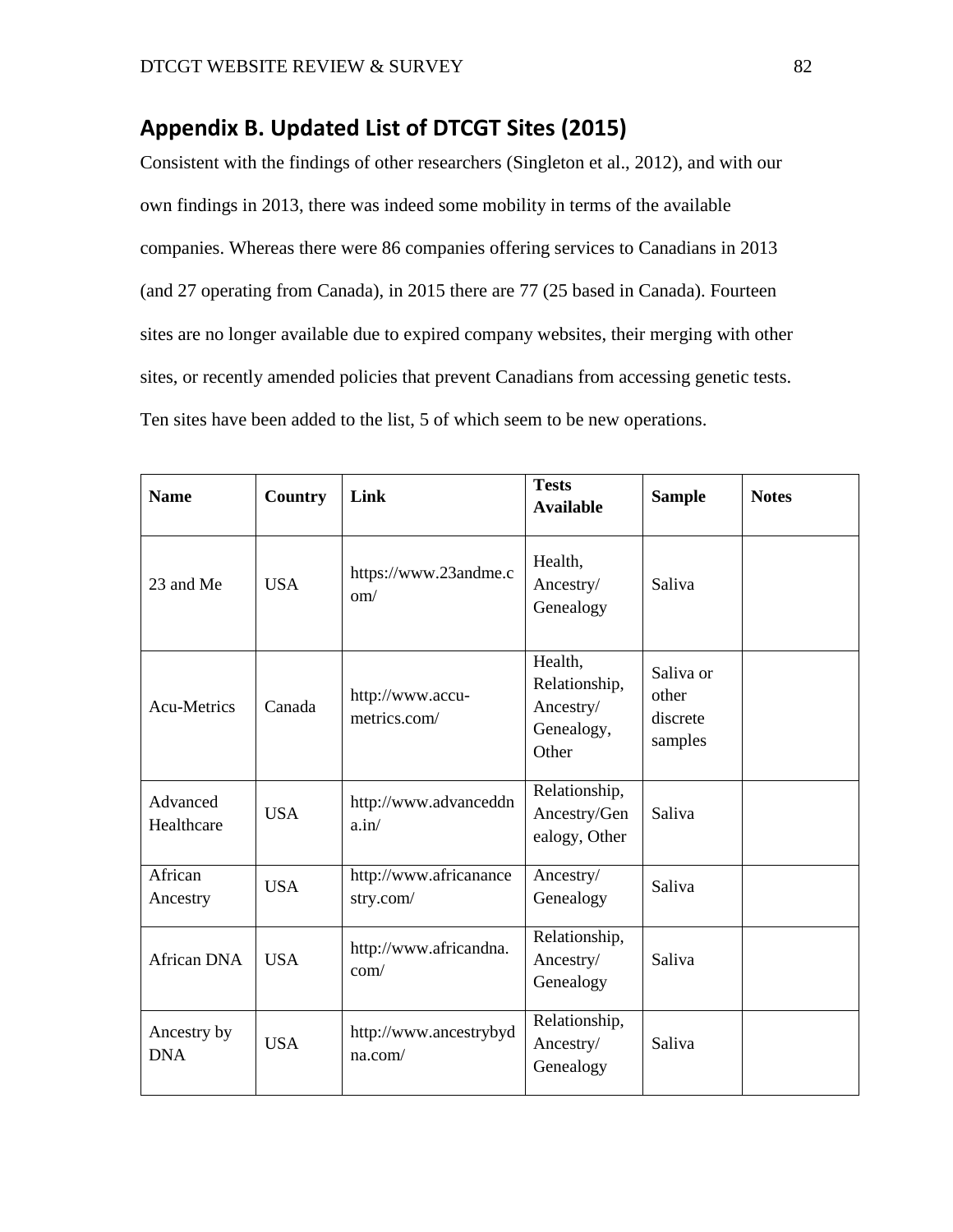| <b>Atlas Sports</b><br>Genetics    | <b>USA</b> | http://www.atlasgene.c<br>om/          | Trait/talent                                                                        | Saliva                                    |                                                                                                                                                                    |
|------------------------------------|------------|----------------------------------------|-------------------------------------------------------------------------------------|-------------------------------------------|--------------------------------------------------------------------------------------------------------------------------------------------------------------------|
| *Biogene<br><b>DNA</b>             | <b>USA</b> | https://dna-paternity-<br>testing.com/ | Health,<br>Relationship,<br>Fetal<br>sex/Prenatal,<br>Ancestry/Gen<br>ealogy, Other | Saliva or<br>other<br>discrete<br>options |                                                                                                                                                                    |
| *BodyStrong                        | Canada     | http://www.bodystrong<br>dna.com/      | Health                                                                              | Saliva                                    | Service also<br>accessible<br>through<br>C <sub>2</sub> DNA<br>(http://www.c<br>2dna.com/)                                                                         |
| <b>Britains DNA</b>                | Scotland   | http://www.britainsdna.<br>com/        | Relationship,<br>Ancestry/<br>Genealogy,<br>Trait/talent                            | Saliva                                    | Same content<br>and policies<br>as:<br>http://www.sc<br>otlandsdna.co<br>$m$ ;<br>http://www.ir<br>elandsdna.co<br>$m$ /;<br>http://www.y<br>orkshiresdna.<br>com/ |
| Canadian<br><b>DNA</b><br>Services | Canada     | http://www.canadiandn<br>aservices.ca/ | Relationship,<br>Ancestry/<br>Genealogy,<br>Other                                   | Saliva                                    |                                                                                                                                                                    |
| *Check Mate                        | <b>USA</b> | https://www.getcheckm<br>ate.com/      | Other                                                                               | Semen                                     |                                                                                                                                                                    |
| Consumer<br>Genetics               | <b>USA</b> | http://www.consumerge<br>netics.com/   | Relationship,<br>Fetal<br>sex/Prenatal                                              | Saliva,<br><b>Blood</b>                   |                                                                                                                                                                    |
| *DNA Center<br>Ghana               | Ghana      | http://www.dnacentergh<br>ana.com/     | Relationship,<br>Other                                                              | Saliva                                    |                                                                                                                                                                    |
| <b>DNA</b>                         | <b>USA</b> | http://dnaconsultants.co               | Ancestry/                                                                           | Saliva or                                 |                                                                                                                                                                    |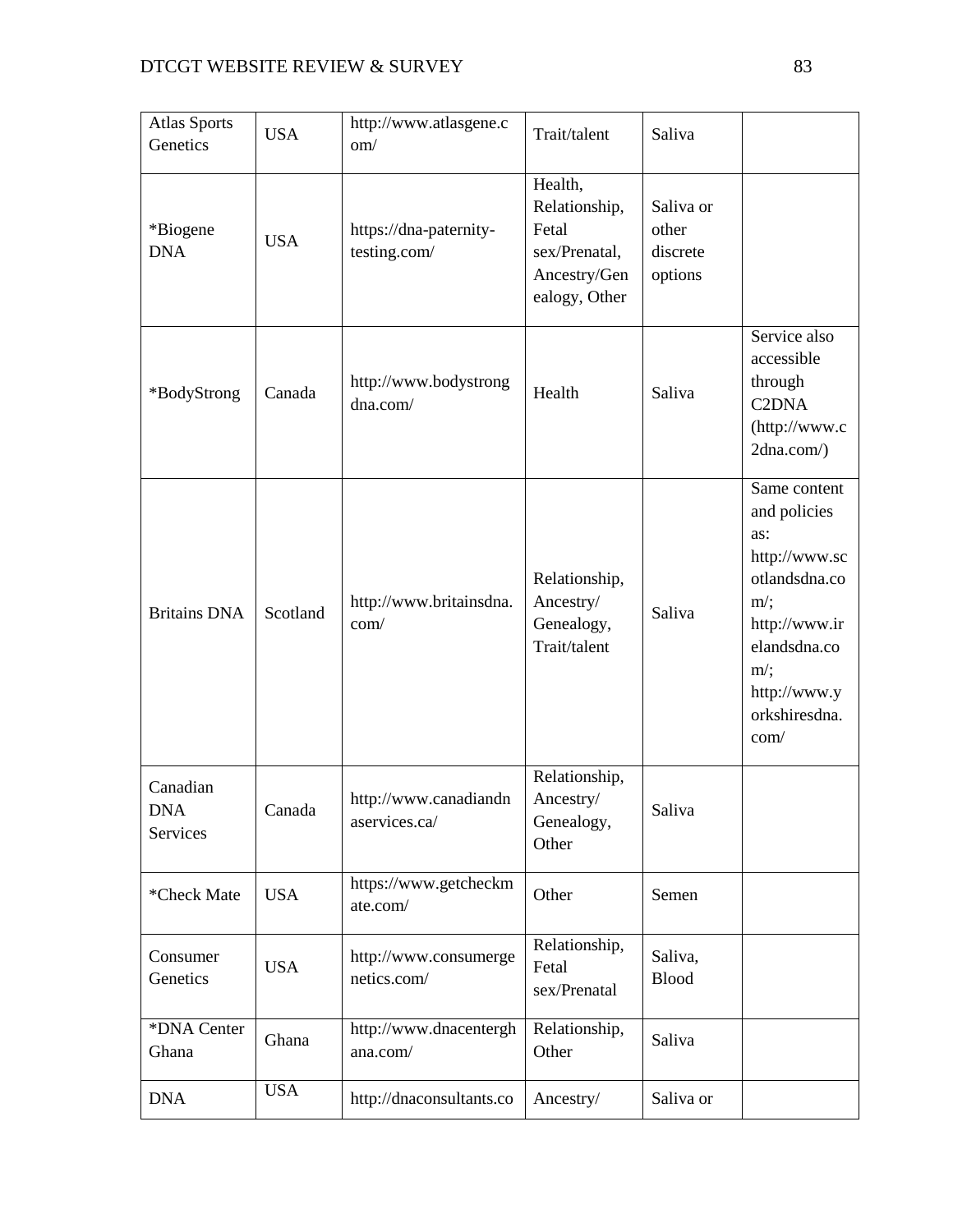| Consultants                         |            | m/                                            | Genealogy                                                                    | other<br>discrete<br>samples              |                                                                                                                                               |
|-------------------------------------|------------|-----------------------------------------------|------------------------------------------------------------------------------|-------------------------------------------|-----------------------------------------------------------------------------------------------------------------------------------------------|
| <b>DNA</b><br>Diagnostics<br>Center | <b>USA</b> | http://www.dnacenter.c<br>om/                 | Relationship,<br>Other                                                       | Saliva                                    |                                                                                                                                               |
| <b>DNA</b><br>Findings              | <b>USA</b> | https://www.dnafinding<br>s.com/              | Relationship,<br>Other                                                       | Saliva                                    |                                                                                                                                               |
| <b>DNA</b> Force                    | Canada     | http://www.dnatest.ca/                        | Relationship,<br>Ancestry/<br>Genealogy                                      | Saliva                                    | Domain name<br>has changed.<br>Old name:<br>http://www.d<br>natest.ca/                                                                        |
| <b>DNA Lab</b><br>Center            | <b>USA</b> | http://www.dnalabcente<br>r.com/              | Relationship,<br>Other                                                       | Saliva,<br>blood,<br>other                |                                                                                                                                               |
| <b>DNA Labs</b><br>India            | India      | http://www.dnalabsindi<br>a.com/              | Health,<br>Relationship,<br>Other                                            | Saliva,<br>blood                          |                                                                                                                                               |
| <b>DNA People</b><br>Diagnostics    | <b>USA</b> | http://www.dnapaternit<br>ytestingcenter.com/ | Relationship,<br>Ancestry/<br>Genealogy,<br>Fetal sex/<br>Prenatal,<br>Other | Saliva                                    |                                                                                                                                               |
| <b>DNA Plus</b>                     | <b>USA</b> | http://www.dnaplus.co<br>m/                   | Relationship,<br>Fetal Sex/<br>Prenatal,<br>Other                            | Saliva                                    |                                                                                                                                               |
| <b>DNA</b><br>Solutions             | <b>USA</b> | http://www.dnanow.co<br>m/                    | Relationship,<br>Ancestry/<br>Genealogy                                      | Saliva or<br>other<br>discrete<br>samples | <b>DNA</b> Canada<br>(http://www.d<br>nacanada.com<br>$\sqrt{ }$ is the<br>Canadian<br>portion of the<br>website;<br>identical<br>information |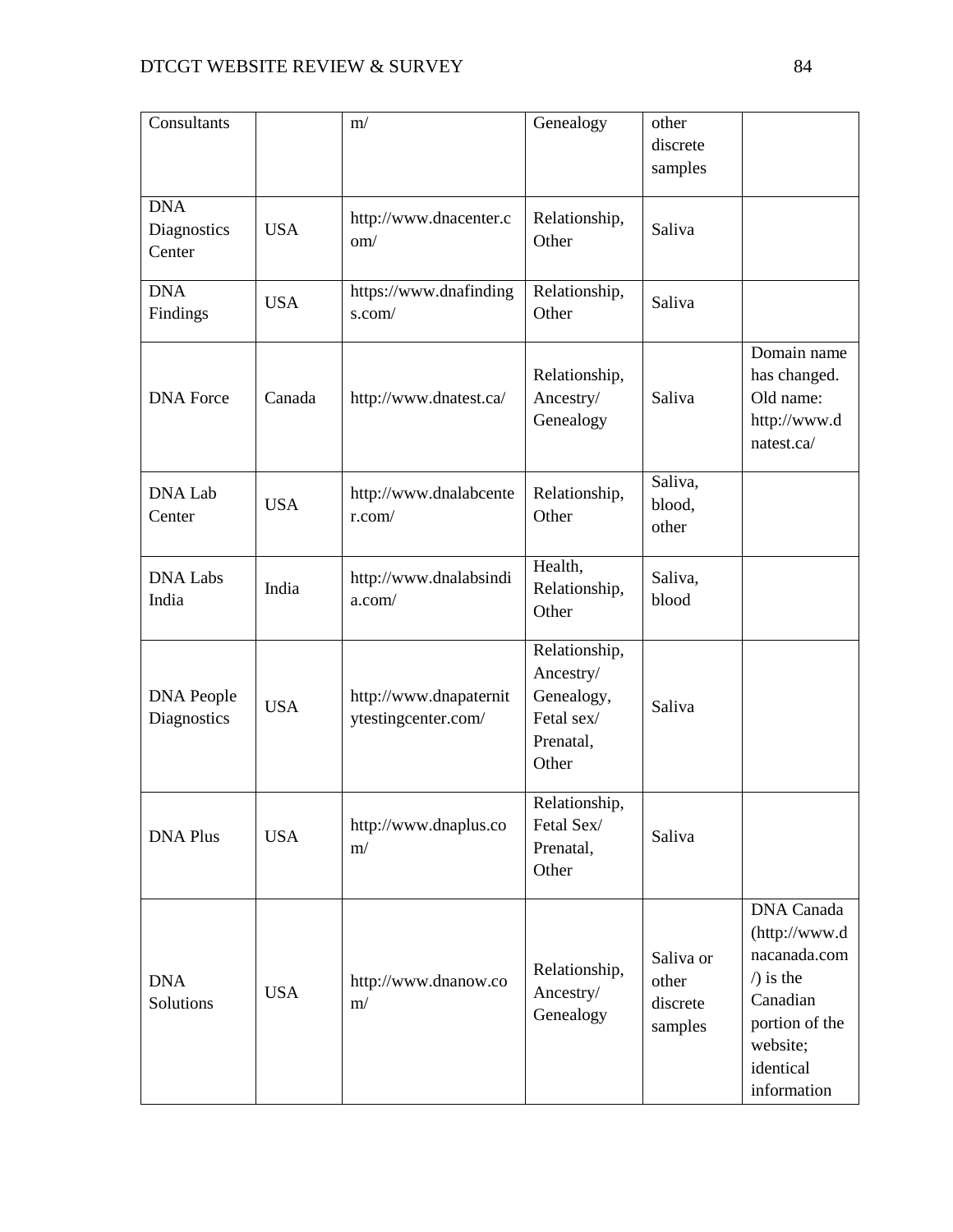|                                            |            |                                   |                                                                               |                                           | and services                                                                                                             |
|--------------------------------------------|------------|-----------------------------------|-------------------------------------------------------------------------------|-------------------------------------------|--------------------------------------------------------------------------------------------------------------------------|
| <b>DNA</b> Testing<br>Centres of<br>Canada | Canada     | http://dnatestingcanada.<br>com/  | Health,<br>Relationship,<br>Fetal sex/<br>Prenatal,<br>Ancestry/<br>Genealogy | Saliva                                    |                                                                                                                          |
| <b>DNA</b> Tribes                          | <b>USA</b> | http://www.dnatribes.co<br>m/     | Ancestry/<br>Genealogy                                                        | Saliva                                    |                                                                                                                          |
| <b>DNA</b><br>Worldwide                    | <b>UK</b>  | http://www.dna-<br>worldwide.com/ | Relationship,<br>Ancestry/<br>Genealogy,<br>Other                             | Saliva or<br>other<br>discrete<br>samples |                                                                                                                          |
| Dynamic<br>Testing<br>Solutions            | Canada     | http://dynamictesting.ca          | Relationship,<br>Other                                                        | Saliva or<br>other<br>discrete<br>samples |                                                                                                                          |
| EasyDNA                                    | Canada     | http://www.easydna.ca/            | Health,<br>Relationship,<br>Ancestry/Gen<br>ealogy, Fetal<br>sex/Prenatal     | Saliva or<br>other<br>discrete<br>samples | Service also<br>accessible<br>through<br><b>Paternity Test</b><br>Canada<br>(http://www.p<br>aternitytestca<br>nada.ca/) |
| EnteroLab                                  | <b>USA</b> | https://www.enterolab.c<br>om/    | Health                                                                        | Saliva,<br>stool                          |                                                                                                                          |
| Fairfax<br>Identity Lab-<br>oratories      | <b>USA</b> | http://www.fairfaxidlab<br>.com/  | Relationship,<br>Other                                                        | Saliva                                    |                                                                                                                          |
| <b>Family Tree</b><br><b>DNA</b>           | <b>USA</b> | http://www.familytreed<br>na.com/ | Ancestry/<br>Genealogy                                                        | Saliva                                    | World<br>Families<br>(http://www.<br>worldfamilies<br>.net/) provides<br>information<br>on DTCGT<br>and links to         |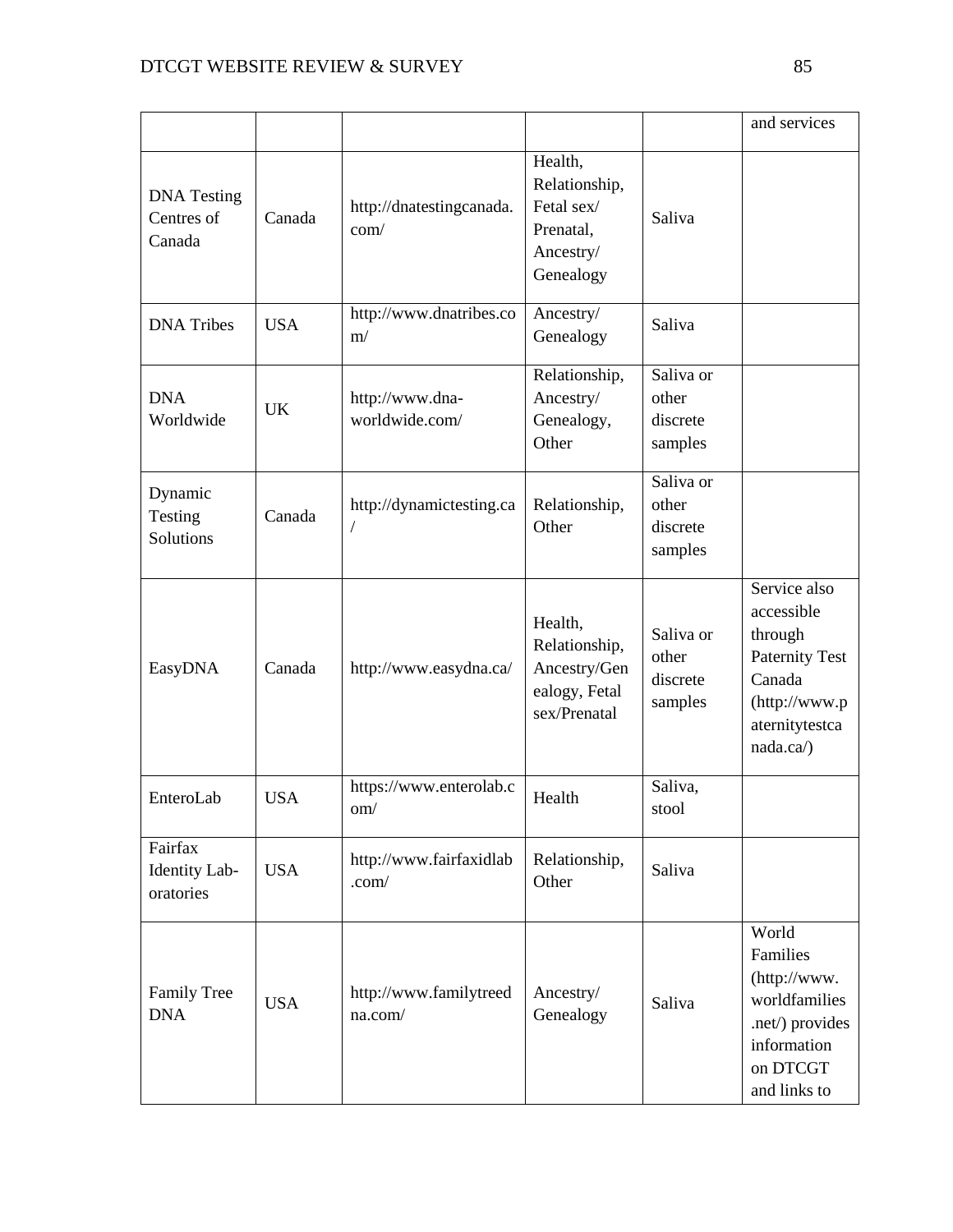|                                |            |                                            |                                                  |                                           | this site for all<br>orders;<br>Affiliated<br>with Gene by<br>Gene<br>(https://www.<br>genebygene.c<br>$\text{om}$ )                                 |
|--------------------------------|------------|--------------------------------------------|--------------------------------------------------|-------------------------------------------|------------------------------------------------------------------------------------------------------------------------------------------------------|
| Forensic<br>Genetics<br>Center | Canada     | http://www.forensicgen<br>eticscenter.com/ | Relationship,<br>Fetal<br>sex/Prenatal,<br>Other | Saliva or<br>other<br>discrete<br>samples | Prenatal<br>testing orders<br>are routed to<br>Prenatal<br>Genetics<br>Center<br>(http://www.p<br>renatalgenetic<br>scenter.com/)                    |
| *Genebase                      | <b>USA</b> | http://www.genebase.co<br>m/               | Relationship,<br>Ancestry/Gen<br>ealogy          | Saliva                                    | A service of<br>Genetrack<br><b>Biolabs</b>                                                                                                          |
| *Gene by<br>Gene               | <b>USA</b> | https://www.genebygen<br>e.com/            | Ancestry/Gen<br>eology, Other                    | Saliva,<br><b>Blood</b>                   |                                                                                                                                                      |
| Genelex                        | <b>USA</b> | http://www.genelex.co<br>m/                | Health                                           | Saliva                                    |                                                                                                                                                      |
| Geneplanet                     | Slovenia   | http://www.geneplanet.<br>com/             | Health,<br>Traits/talents                        | Saliva                                    |                                                                                                                                                      |
| Genetic<br>Genealogy           | <b>USA</b> | http://www.dnaancestry<br>project.com/     | Ancestry/<br>Genealogy                           | Saliva                                    |                                                                                                                                                      |
| Genetrack<br><b>Biolabs</b>    | Canada     | http://www.genetrackca<br>nada.com/        | Relationship,<br>Ancestry/Gen<br>ealogy, Other   | Saliva                                    | Genebase<br>(www.geneba<br>se.com/) and<br>Hemo-<br>chromatosis<br><b>DNA</b> Test<br>(http://www.h<br>emochromato<br>sisdna.com/)<br>are affiliated |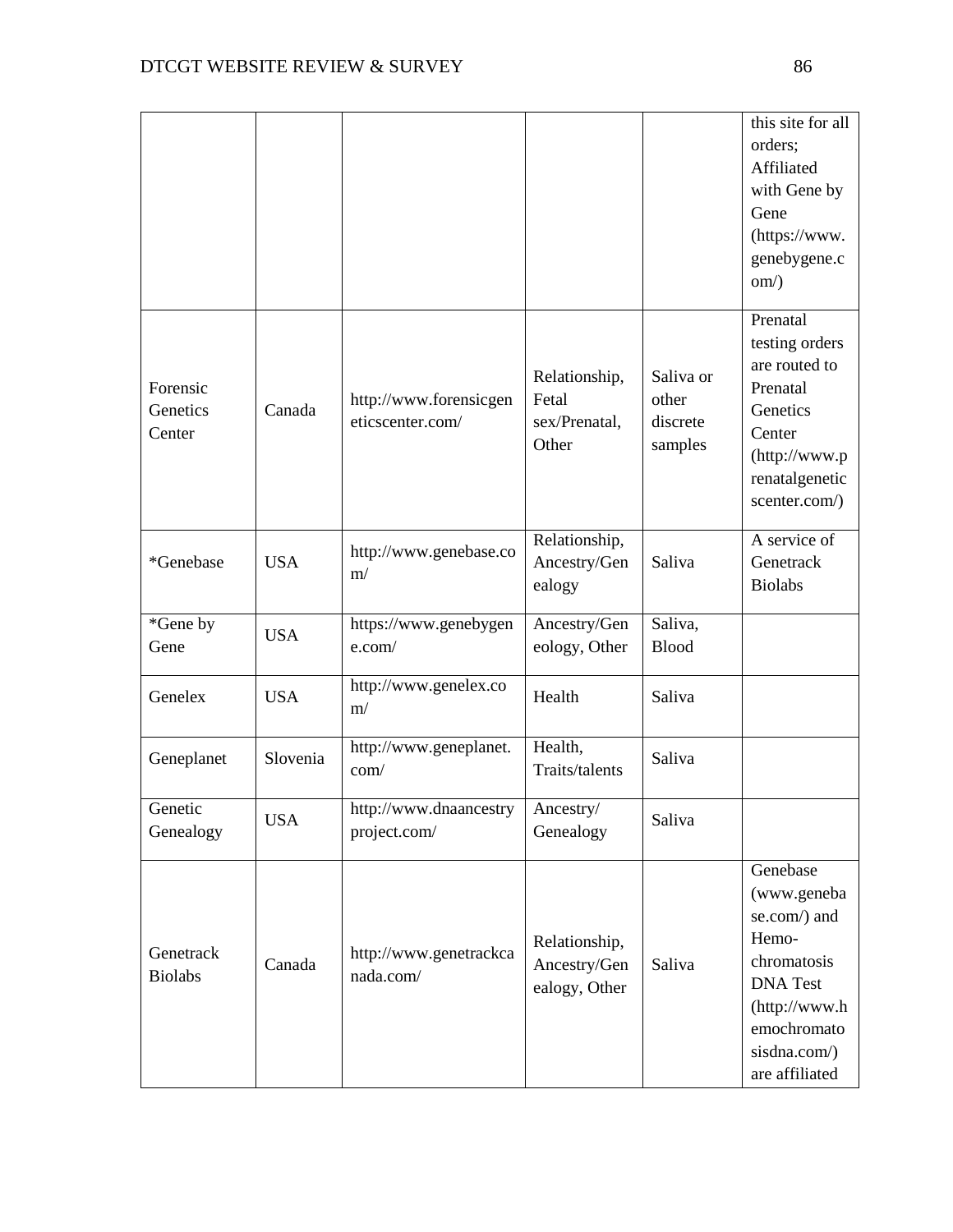|                                         |                  |                                                       |                                         |                                            | sites                                                                                                                        |
|-----------------------------------------|------------------|-------------------------------------------------------|-----------------------------------------|--------------------------------------------|------------------------------------------------------------------------------------------------------------------------------|
| Geno-graphic<br>Project                 | <b>USA</b>       | https://genographic.nati<br>onalgeographic.com/       | Ancestry/<br>Genealogy                  | Saliva                                     |                                                                                                                              |
| <b>GFI</b> Lab                          | <b>USA</b>       | http://www.gfilab.com/                                | Relationship,<br>Other                  | Saliva                                     |                                                                                                                              |
| Graceful<br>Earth                       | <b>USA</b>       | http://gracefulearth.com                              | Health                                  | Saliva                                     |                                                                                                                              |
| *Health in a<br><b>Box</b>              | Canada           | http://healthinabox.ca/                               | Health, Other                           | Saliva and<br>other<br>discrete<br>samples | Service also<br>accessible<br>through<br>Executive<br><b>Heath Centre</b><br>(http://www.e<br>xecutivehealt<br>hcentre.com/) |
| Hemo-<br>chromatosis<br><b>DNA</b> Test | Canada           | http://www.hemochrom<br>atosisdna.com/                | Health                                  | Saliva                                     | A service of<br>Genetrack<br><b>Biolabs</b>                                                                                  |
| Home DNA<br>Direct                      | Canada           | http://www.homednadir<br>ect.ca/                      | Relationship,<br>Fetal sex/<br>Prenatal | Saliva                                     |                                                                                                                              |
| Identigene                              | <b>USA</b>       | http://www.identigene.c<br>om/                        | Relationship                            | Saliva                                     | Routes to<br>http://www.d<br>natesting.com<br>/ upon<br>ordering, an<br>Identigene<br>domain                                 |
| <b>IGENEA</b>                           | Switzer-<br>land | http://www.igenea.com/<br>en/                         | Ancestry/<br>Genealogy                  | Saliva                                     |                                                                                                                              |
| *Impact<br>Genetics                     | Canada           | http://www.impactgenet<br>ics.com/                    | Health                                  | Saliva and<br>other<br>discrete<br>samples |                                                                                                                              |
| *Infinite-<br>Health                    | Canada           | http://www.infinite-<br>health.com/dna/index.ht<br>ml | Relationship,<br>Other                  | Saliva and<br>other<br>discrete            | A Canadian<br>collection site                                                                                                |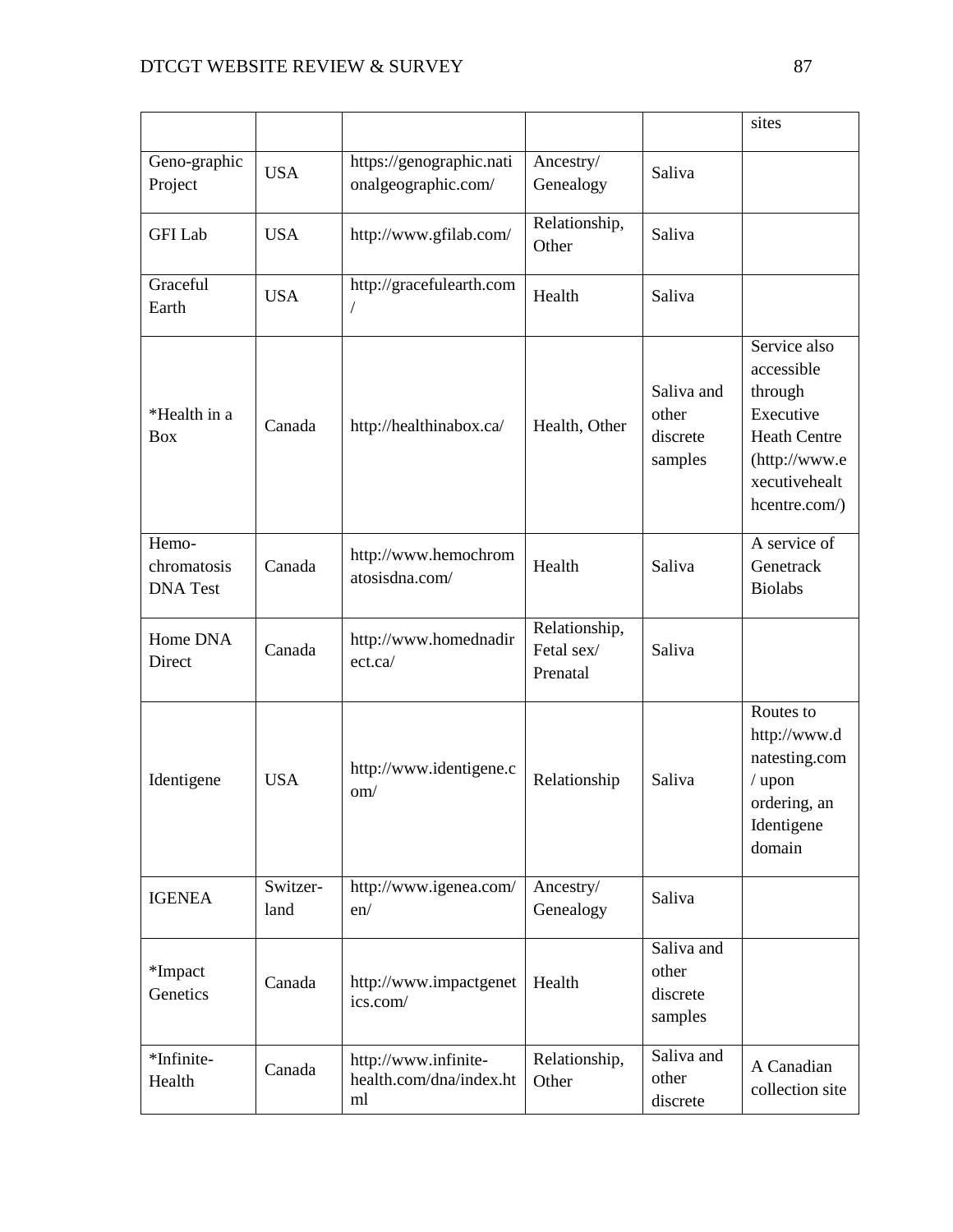|                                                |            |                                              |                                                                              | samples                                   | for Identigene                                                                     |
|------------------------------------------------|------------|----------------------------------------------|------------------------------------------------------------------------------|-------------------------------------------|------------------------------------------------------------------------------------|
| Interior<br>Workplace<br>Compliance<br>Testing | Canada     | http://www.iwct-<br>testing.com/             | Relationship                                                                 | Saliva                                    |                                                                                    |
| Inter-national<br><b>Biosciences</b>           | <b>UK</b>  | http://www.ibdna.com/r<br>egions/CA/EN/      | Relationship,<br>Other                                                       | Saliva                                    |                                                                                    |
| <b>Life Genetics</b>                           | Slovenia   | http://lifegenetics.net/                     | Health                                                                       | Saliva                                    |                                                                                    |
| Life Labs                                      | Canada     | http://www.lifelabs.co<br>m/                 | Health,<br>Relationship                                                      | Saliva,<br>blood                          |                                                                                    |
| Map My<br>Genome                               | India      | http://www.mapmygen<br>ome.in/               | Health,<br>Traits/talent                                                     | Saliva                                    |                                                                                    |
| Market<br>America/Gen<br>e SNP                 | <b>USA</b> | http://yourgenesnp.mar<br>ketamerica.com/    | Health                                                                       | Saliva                                    |                                                                                    |
| Maxxam<br>Analytics                            | Canada     | http://www.thednalab.c<br>$\text{om}/$       | Relationship,<br>Other                                                       | Saliva                                    |                                                                                    |
| Medcan<br>Clinic                               | Canada     | http://www.medcan.co<br>m/services/genetics/ | Health                                                                       | Saliva                                    |                                                                                    |
| MyHeritage                                     | <b>USA</b> | http://www.myheritage.<br>com/               | Ancestry/<br>Genealogy                                                       | Saliva                                    | Affiliated<br>with Family<br>Tree DNA<br>(http://www.f<br>amilytreedna.<br>$com$ ) |
| Nimble<br>Diagnostics                          | <b>USA</b> | http://www.nimblediag<br>nostics.com/        | Relationship,<br>Ancestry/<br>Genealogy,<br>Fetal sex/<br>Prenatal,<br>Other | Saliva or<br>other<br>discrete<br>samples |                                                                                    |
| Orchid PRO-<br><b>DNA</b>                      | Canada     | http://www.orchidprodn<br>a.ca/              | Relationship,<br>Other                                                       | Saliva                                    | Canadian<br>Division of<br>Orchid Pro<br>DNA:<br>http://www.pr                     |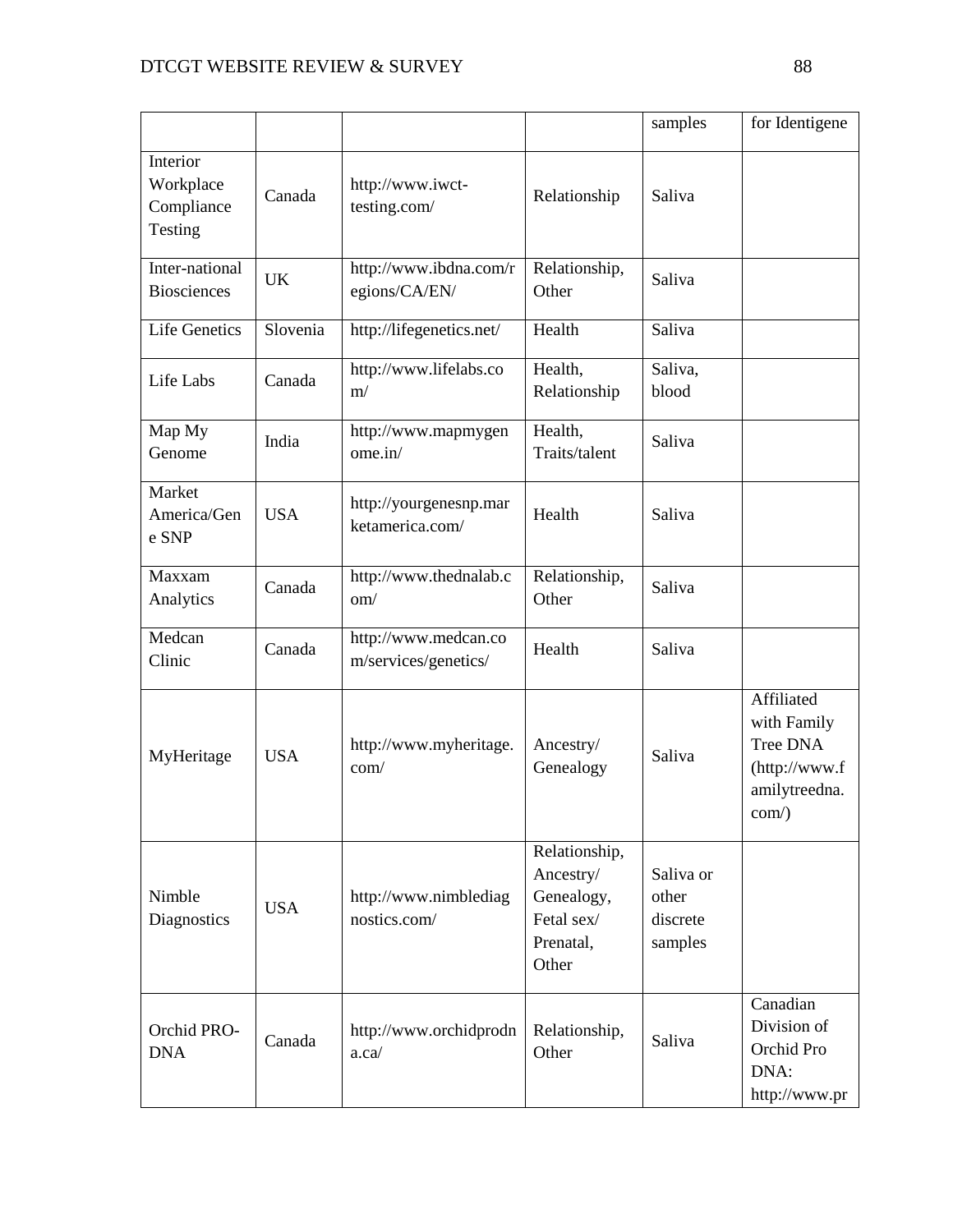|                                              |            |                                                                                                               |                                                   |                                           | o-adn.com/ |
|----------------------------------------------|------------|---------------------------------------------------------------------------------------------------------------|---------------------------------------------------|-------------------------------------------|------------|
| Oxford<br>Ancestors                          | <b>UK</b>  | http://www.oxfordances<br>tors.com/                                                                           | Ancestry/<br>Genealogy                            | Saliva                                    |            |
| Paleo-DNA                                    | Canada     | http://www.ancientdna.<br>com/                                                                                | Relationship,<br>Ancestry/<br>Genealogy,<br>Other | Saliva                                    |            |
| Paternity<br>Testing<br>Centres of<br>Canada | Canada     | http://www.paternitydn<br>atesting.ca/                                                                        | Relationship,<br>Other                            | Saliva                                    |            |
| Prenatal<br>Genetics<br>Center               | Canada     | http://www.prenatalgen<br>eticscenter.com/service<br>S/                                                       | Relationship,<br>Fetal Sex/<br>Prenatal           | Saliva,<br><b>Blood</b>                   |            |
| Roots for<br>Real                            | England    | http://www.rootsforreal<br>.com/                                                                              | Ancestry/<br>Genealogy                            | Saliva or<br>other<br>discrete<br>samples |            |
| <b>RPC</b> Genetics                          | Canada     | http://www.rpcgenetics.<br>com/welcome                                                                        | Relationship,<br>Other                            | Saliva                                    |            |
| Serotech Lab-<br>oratories LTD               | Canada     | http://serotech.com/                                                                                          | Relationship,<br>Other                            | Saliva                                    |            |
| Spectra Cell<br>Laboratories                 | <b>USA</b> | http://www.spectracell.<br>com/                                                                               | Health                                            | <b>Blood</b>                              |            |
| Swab Test                                    | <b>USA</b> | http://www.swabtest.co<br>m/                                                                                  | Relationship,<br>Ancestry/Gen<br>ealogy           | Saliva                                    |            |
| Terraternal                                  | <b>USA</b> | http://www.terraternal.c<br>om/Products/ProductDe<br>tails/cx/Basic-<br>Telomere-Length-<br>Test/428/102.aspx | Health                                            | <b>Blood</b>                              |            |
| <b>Test Country</b>                          | <b>USA</b> | http://www.testcountry.<br>com/                                                                               | Health,<br>Relationship                           | Saliva                                    |            |
| The Genetic                                  | <b>USA</b> | http://www.gtldna.com/                                                                                        | Relationship,                                     | Saliva,                                   |            |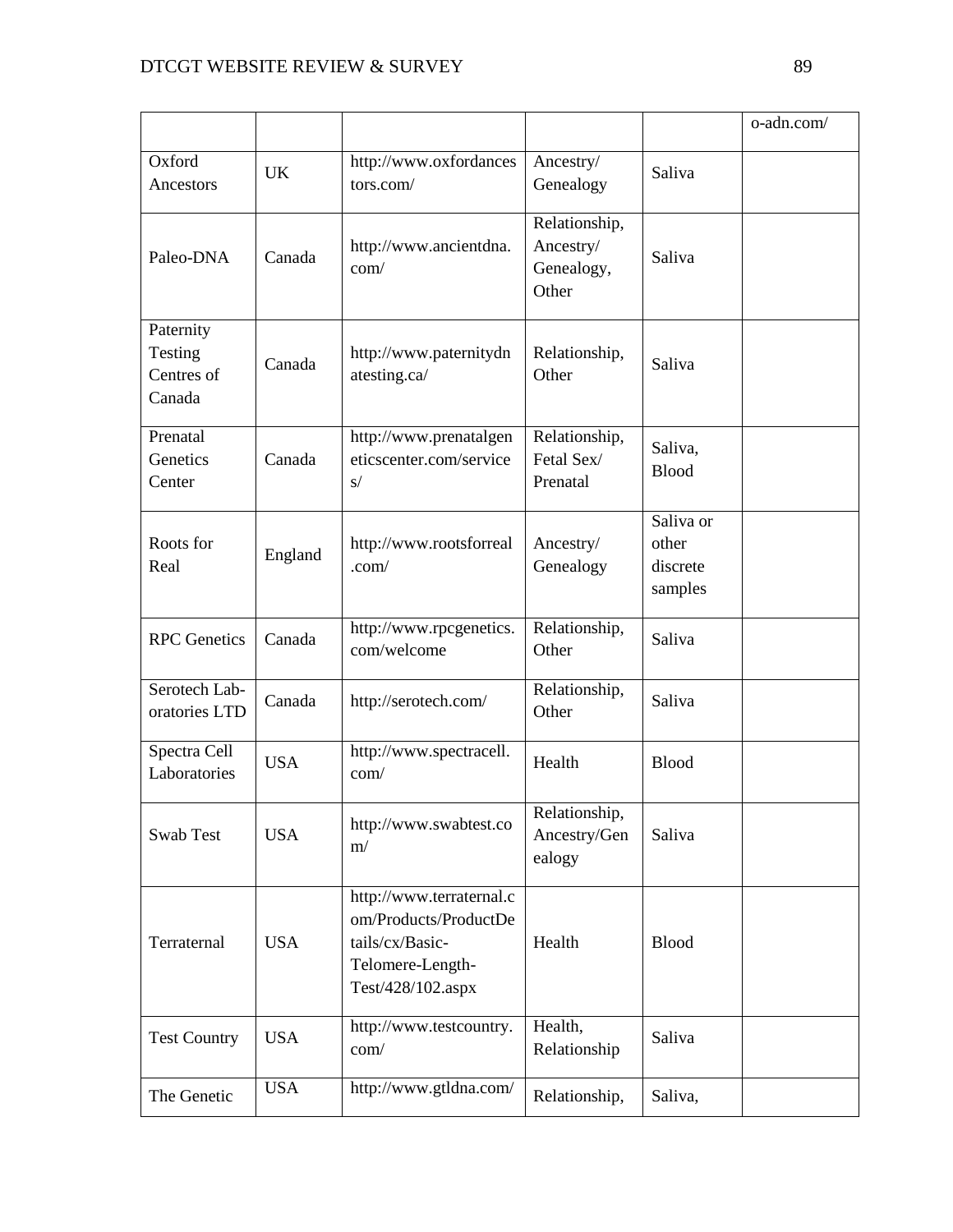| Testing Lab-                  |            |                                                                   | Ancestry/                                                                           | blood                   |                                                                                                    |
|-------------------------------|------------|-------------------------------------------------------------------|-------------------------------------------------------------------------------------|-------------------------|----------------------------------------------------------------------------------------------------|
| oratories                     |            |                                                                   | Genealogy                                                                           |                         |                                                                                                    |
| TNB Lab-<br>oratories         | Canada     | http://www.mun.ca/sea<br>bright/tnb/paternity.htm<br>$\mathbf{I}$ | Relationship                                                                        | <b>Blood</b>            | Paternity tests<br>are offered to<br>consumers;<br>other genetic<br>tests offered<br>to clinicians |
| <b>True Health</b><br>Labs    | <b>USA</b> | http://www.truehealthla<br>bs.com/telomere-<br>testing/           | Health                                                                              | Saliva,<br><b>Blood</b> |                                                                                                    |
| Universal<br>Genetics         | <b>USA</b> | http://www.dnatestingf<br>orpaternity.com/index.h<br>tml          | Relationship,<br>Other                                                              | Saliva                  |                                                                                                    |
| Vitamin<br>Mineral<br>Testing | <b>USA</b> | http://www.vitaminmin<br>eraltest.com/telomere-<br>testing/       | Health,<br>Ancestry/Gen<br>ealogy                                                   | <b>Blood</b>            |                                                                                                    |
| Who'z the<br>Daddy?           | <b>UK</b>  | http://www.whozthedad<br>dy.com/regions/CA/EN                     | Health,<br>Relationship,<br>Ancestry/Gen<br>ealogy, Fetal<br>sex/Prenatal,<br>Other | Saliva,<br><b>Blood</b> |                                                                                                    |
| *YSEQ                         | Germany    | http://www.yseq.net/                                              | Relationship                                                                        | Saliva                  |                                                                                                    |

\* Indicates new additions to the table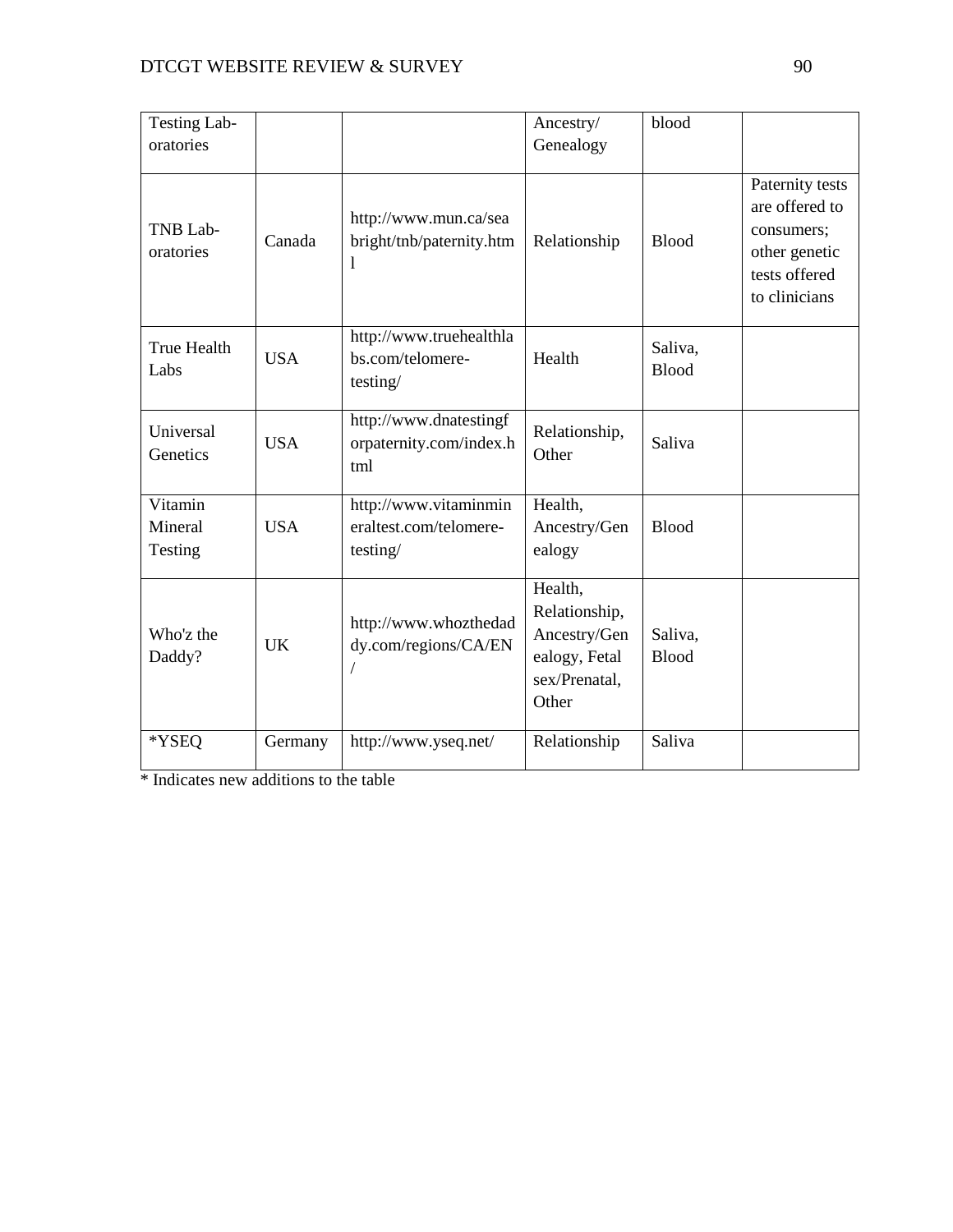| <b>Name</b>               | <b>Country</b> | Link                                        | <b>Tests</b><br><b>Available</b>                             | <b>Sample</b> | <b>Notes</b>                                                                                                                            |
|---------------------------|----------------|---------------------------------------------|--------------------------------------------------------------|---------------|-----------------------------------------------------------------------------------------------------------------------------------------|
| Cygene<br>Direct          | <b>USA</b>     | http://cygene.infinityarts.<br>com/         | Health,<br>Trait/talent                                      | Saliva        | Ordering<br>section of site<br>is offline                                                                                               |
| <b>DNA</b><br>Dimensions  | <b>USA</b>     | http://www.detroitdna.co<br>m/              | Health,<br>Relationship,<br>Other,<br>Ancestry/<br>Genealogy | Saliva        | Testing<br>offered only<br>through<br>appointment/<br>walk-in                                                                           |
| <b>DNA ID</b><br>Check    | <b>USA</b>     | http://www.dnaidcheck.c<br>om/              | Health,<br>Relationship,<br>Fetal<br>Sex/Prenatal            | Saliva        | Webmaster<br>not available;<br>Website not<br>maintained                                                                                |
| Health<br>Check<br>U.S.A. | <b>USA</b>     | http://www.healthchecku<br>sa.com/          | Health                                                       | <b>Blood</b>  | Not offering<br>genetic<br>testing to<br>Canadian<br>residents                                                                          |
| Home DNA<br>Test Ghana    | Ghana          | http://www.homednatest<br>ghana.com/        | Relationship,<br>Other                                       | Saliva        | Website is<br>offline                                                                                                                   |
| Indigenous<br><b>DNA</b>  | Canada         | http://www.indigenousdn<br>a.org/           | Ancestry/<br>Genealogy                                       | Saliva        | Website is<br>offline; routes<br>to affiliated<br>company<br>Genetrack<br><b>Biolabs</b><br>(http://www.g<br>enetrackcanad<br>$a.com$ ) |
| Inherent<br>Health        | <b>USA</b>     | http://www.inherenthealt<br>h.com/home.aspx | Health                                                       | Saliva        | Currently<br>offers genetic<br>testing to US<br>residents only                                                                          |
| Matrix                    | <b>USA</b>     | http://www.matrixgenom                      | Health                                                       | Saliva        | Website is                                                                                                                              |

# **Appendix C. List of DTCGT Sites No Longer Available (2015)**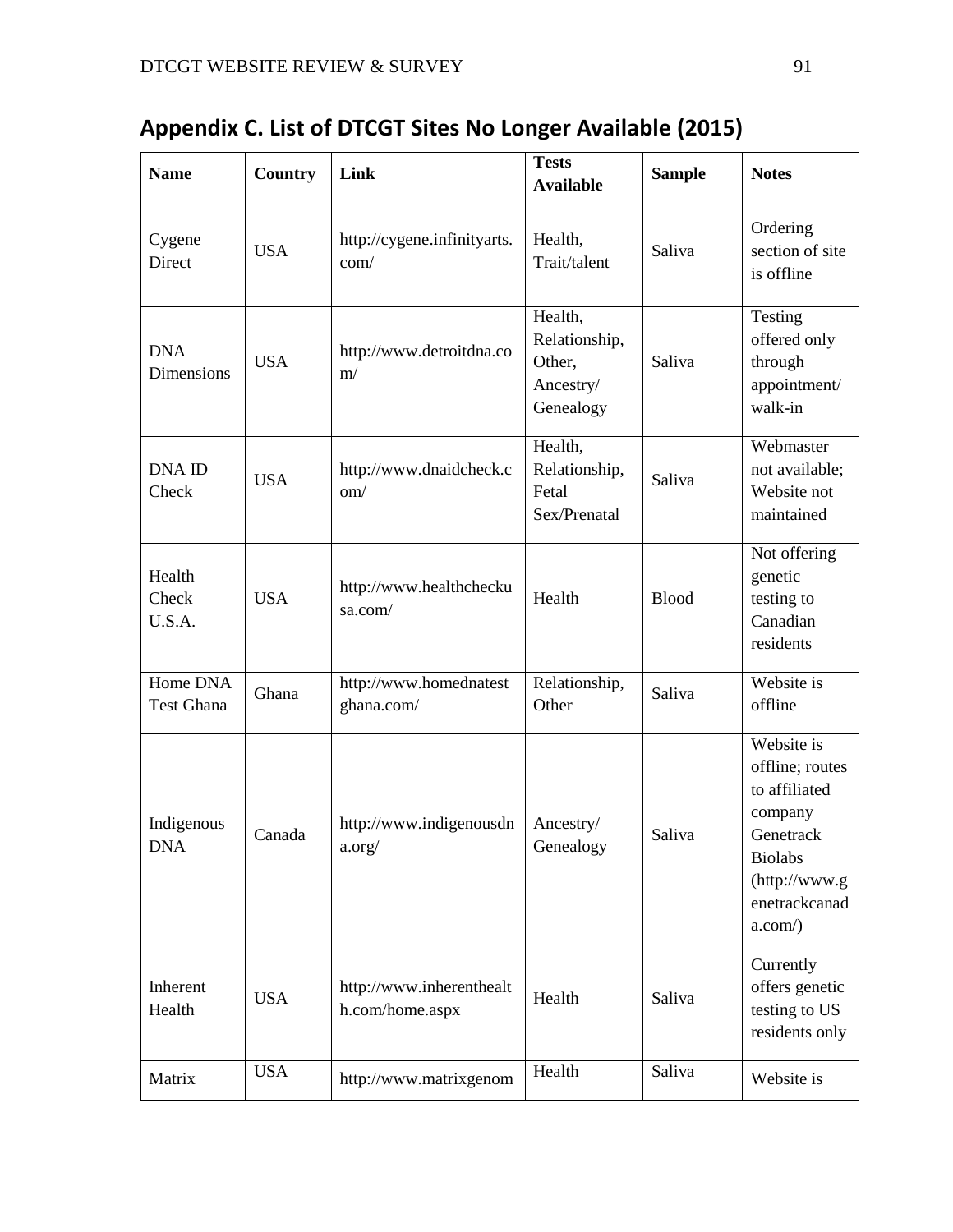| Genomics                           |                       | ics.com/                                                                   |                                         |              | offline                                                                                                                      |
|------------------------------------|-----------------------|----------------------------------------------------------------------------|-----------------------------------------|--------------|------------------------------------------------------------------------------------------------------------------------------|
| <b>Natural Care</b><br>Solution    | <b>USA</b>            | http://www.naturalcareso<br>lution.com/Telomere-<br>Length-Testing.html    | Health                                  | <b>Blood</b> | Ordering<br>section of site<br>is offline;<br>Affiliated<br>with Spectra-<br>Cell<br>(http://www.s<br>pectracell.co<br>$m$ ) |
| TeloMe                             | <b>USA</b>            | http://www.telome.com                                                      | Health                                  | Saliva       | Currently not<br>offering any<br>genetic tests<br>to consumers                                                               |
| Unikey<br>Health<br><b>Systems</b> | <b>USA</b>            | http://www.unikeyhealth.<br>com/product/Telomere_T<br>est/Parasite_Testing | Health                                  | <b>Blood</b> | Currently not<br>offering any<br>genetic tests<br>to consumers                                                               |
| VuGene                             | <b>USA</b>            | http://www.mygenesdire<br>ct.com/                                          | Health                                  | Saliva       | Website is<br>offline due to<br>extended<br>maintenance                                                                      |
| Warrior<br>Roots                   | <b>USA</b>            | http://www.warriorroots.<br>com/                                           | Ancestry/<br>Genealogy,<br>Trait/talent | Saliva       | Website is<br>offline                                                                                                        |
| Youology                           | Canada/<br><b>USA</b> | http://www.youology.co<br>m/                                               | Health                                  | Saliva       | Website is<br>offline                                                                                                        |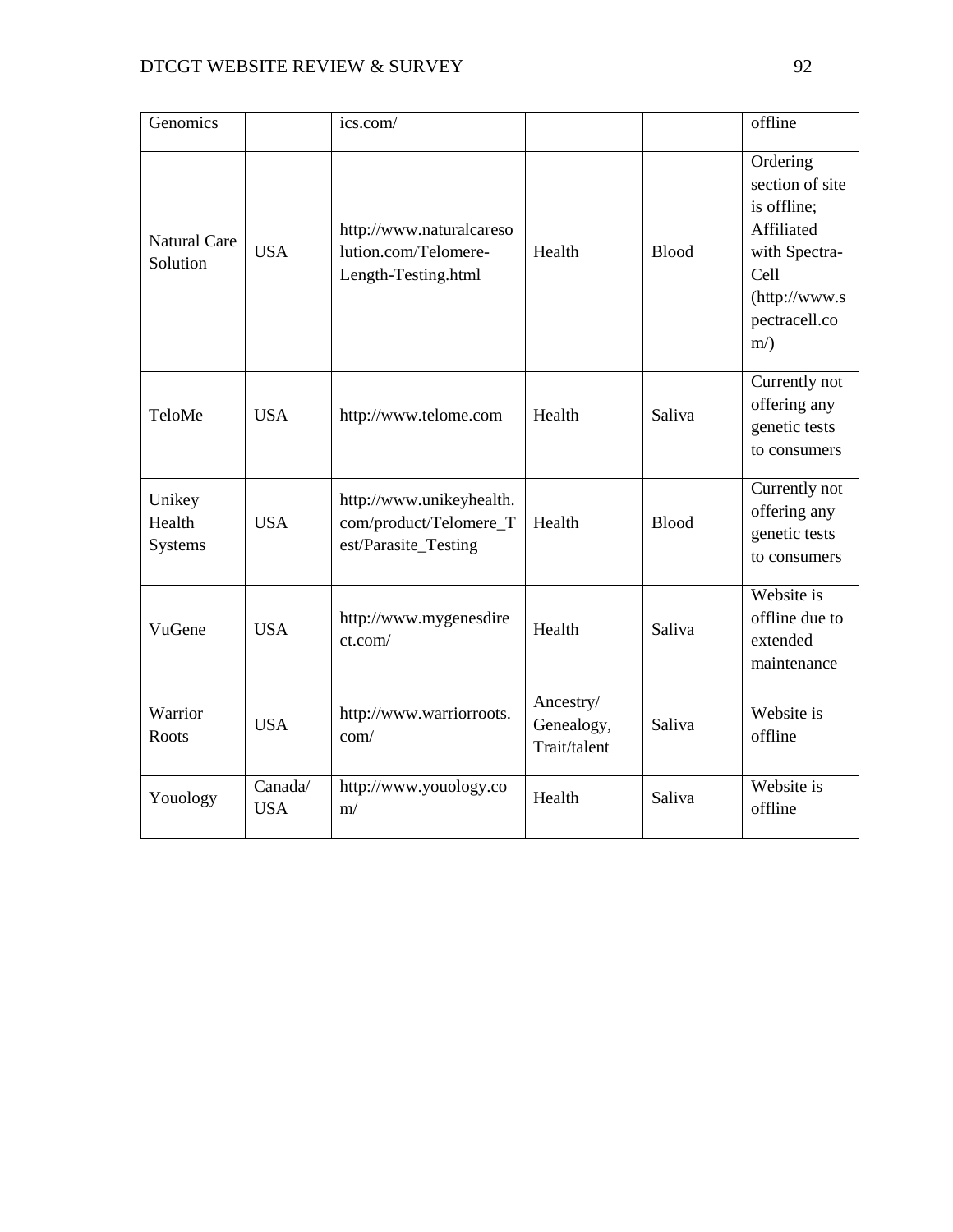### **Appendix D. DTCGT Privacy Survey**

What country do you live in?

- Canada (1) *Note: Only Canadian participants were included*
- $O$  USA (2)
- $\bigcirc$  Other (3)

Answer If *Canada* Is Selected

What province or territory do you live in?

- $\overline{Q}$  Alberta (1)
- British Columbia (2)
- Manitoba (3)
- $\overline{O}$  New Brunswick (4)
- $\bigcirc$  Newfoundland & Labrador (5)
- $\overline{Q}$  Nova Scotia (6)
- Ontario (7)
- $\overline{Q}$  Prince Edward Island (8)
- Q Quebec (9)
- O Saskatchewan (10)
- $\Omega$  Northwest Territories (11)
- $\bullet$  Nunavut (12)
- $Q$  Yukon (13)

What is your age (in years)?

What is your gender?

- $\overline{Q}$  Male (1)
- $\overline{Q}$  Female (2)
- Self identify (3) \_\_\_\_\_\_\_\_\_\_\_\_\_\_\_\_\_\_\_\_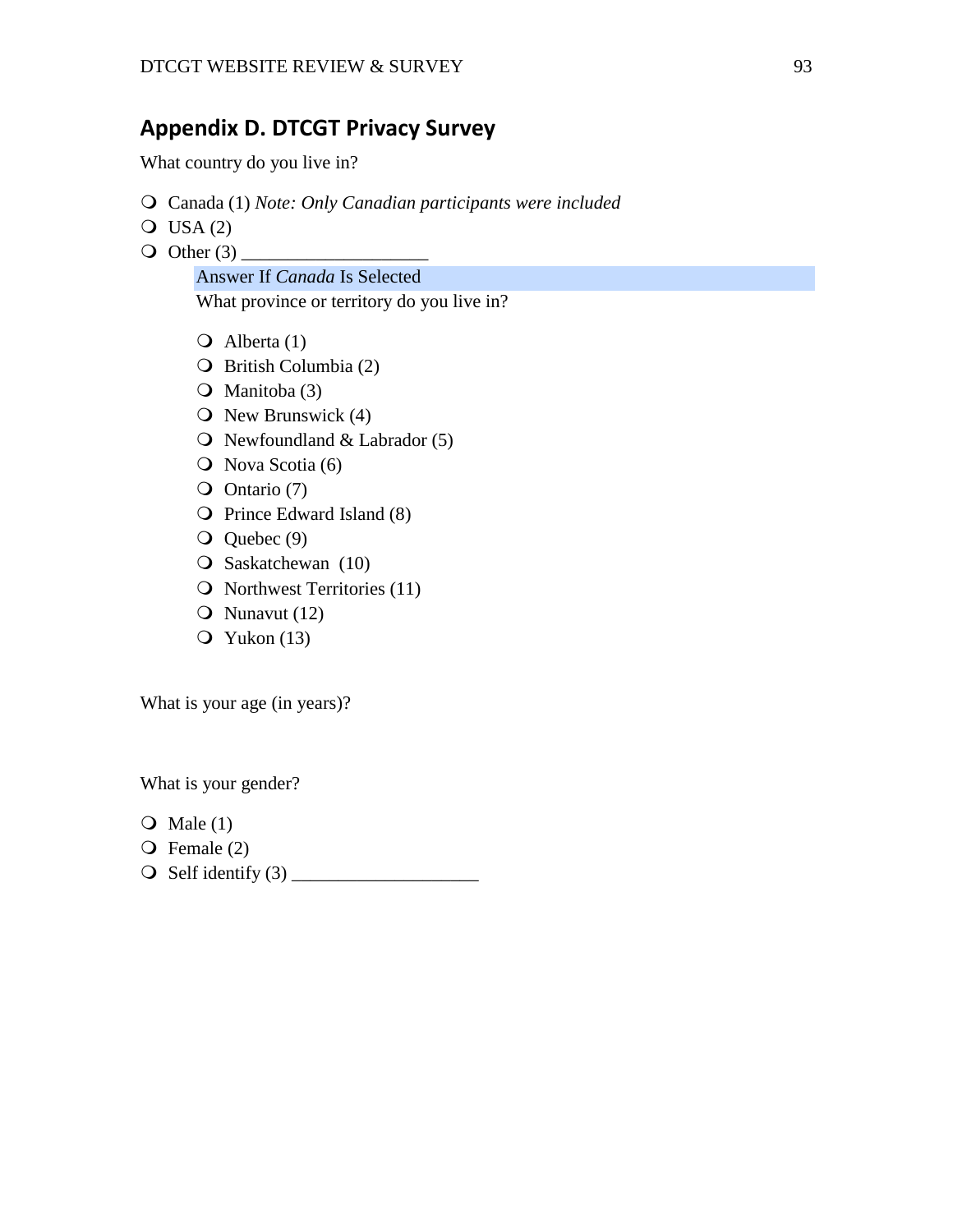What is your current relationship status?

- $\bigcirc$  Not dating anyone (1)
- Casually dating one or more partners (2)
- $\overline{Q}$  In an open relationship (3)
- $\overline{O}$  Seriously dating one person (4)
- $\overline{Q}$  Living with a partner but not married (5)
- $\overline{Q}$  Engaged (6)
- O Married (7)
- $\overline{O}$  Other (8)

Do you have any children?

- $Q$  Yes (1)
- $\overline{O}$  No (2)

Answer If Do you have any children? Yes Is Selected How many children do you have?

How do you describe yourself? Check all that apply:

- $\Box$  Black/African Canadian/African American (1)
- $\Box$  Middle Eastern/Arabic (2)
- $\Box$  South Asian (i.e. Indian, Pakistani) (3)
- $\Box$  East Asian (i.e. China, Japan) (4)
- $\Box$  Southeast Asian (i.e. Thailand, Philippines, Malaysia) (5)
- $\Box$  Hispanic (6)
- $\Box$  White/Caucasian (7)
- $\Box$  Aboriginal/Native/Indigenous (8)
- Other (please describe): (9) \_\_\_\_\_\_\_\_\_\_\_\_\_\_\_\_\_\_\_\_

We are interested in learning about your experiences with direct-to-consumer genetic tests (e.g. paternity tests, finding out your chances of getting cancer, researching your ancestry). These are tests of a genetic sample that you buy directly from a company (for example, through their website, by mail or phone), rather than ordering them through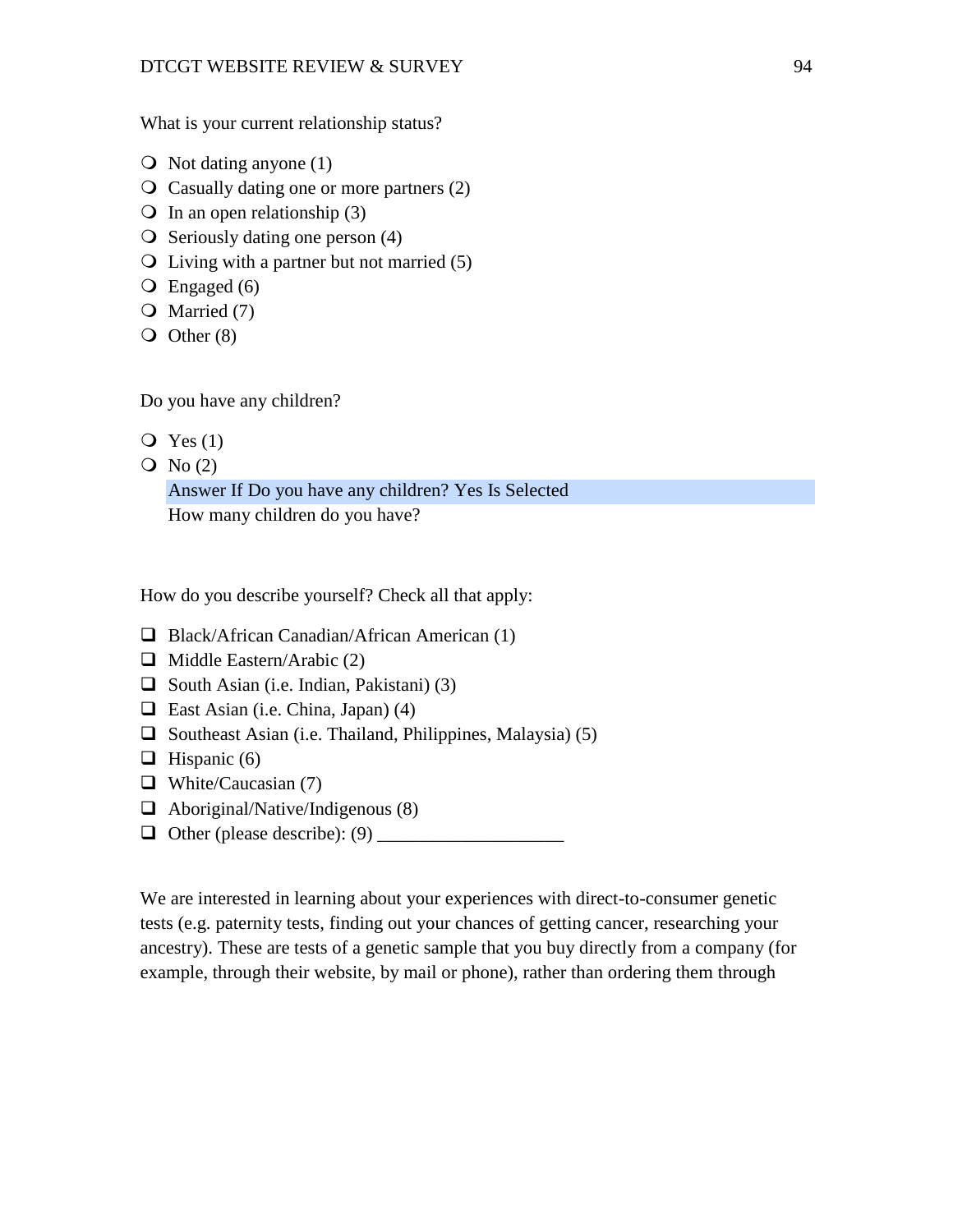your doctor. Have you ever purchased or considered purchasing a direct-to-consumer genetic test?

- $\overline{Q}$  Yes, I purchased a direct-to-consumer genetic test (1)
- $\overline{Q}$  Yes, I considered it but decided not to buy it (2)
- $\overline{O}$  No, I have never considered it (3)

Branch 1: *Yes, I considered it but decided not to buy it*

What were your reasons for choosing not to use an online genetic testing company?

Did you have any health concerns that contributed to your decision to consider online genetic testing?

 $\overline{Q}$  Yes (1)

 $\overline{O}$  No (2)

What were your reasons for considering online genetic testing?

Do you feel that there are any risks to using online genetic testing?

- $\overline{Q}$  Yes (1)
- $\overline{Q}$  No (2)

Answer If *Yes* Is Selected

What risks do you think might be associated with using these services?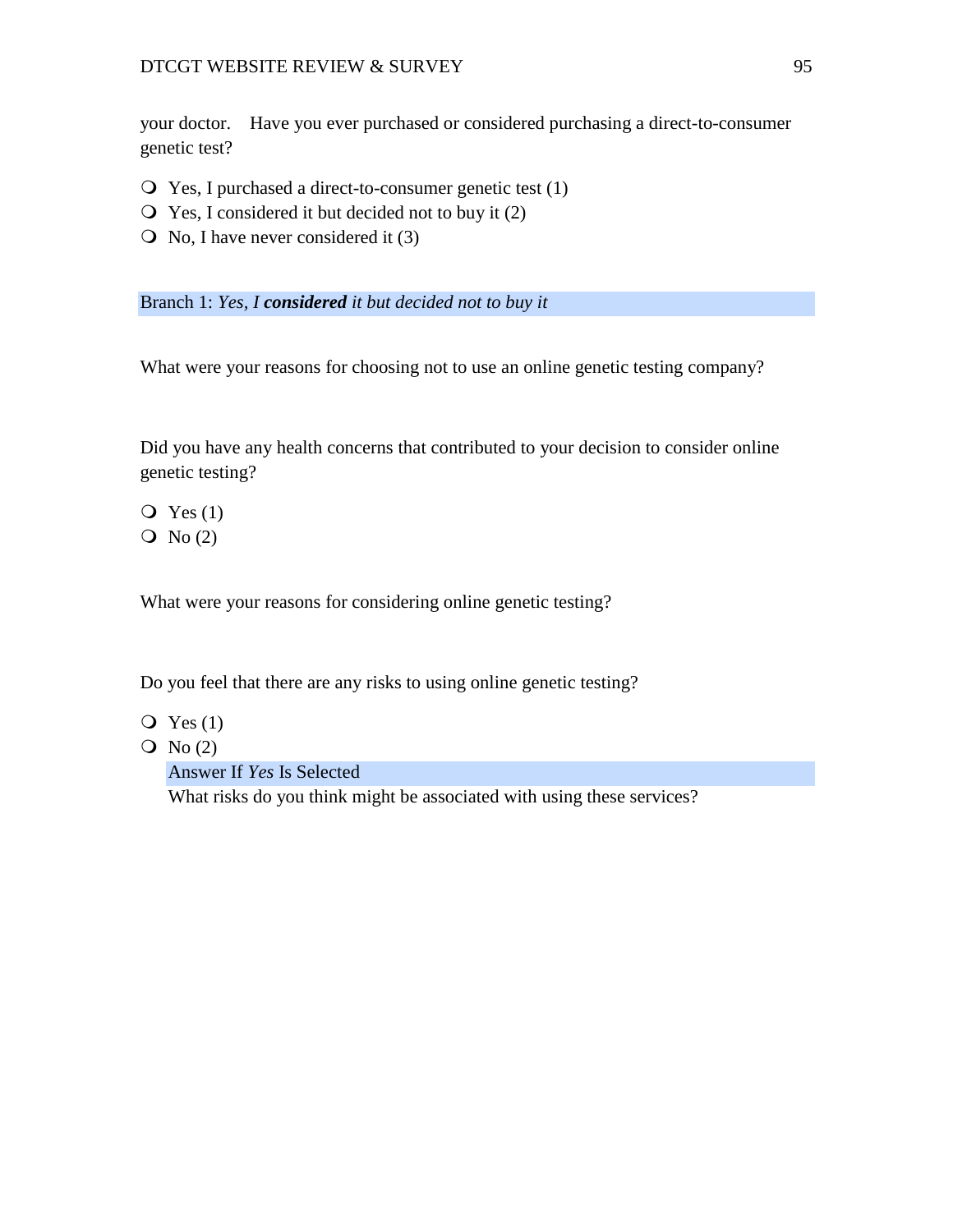Do you feel that you have better control over your privacy by using an online genetic testing company or through your doctor?

|                                                                                 | 1(1) | 2(2) | 3(3)   | 4(4) | 5(5) | 6(6) | 7(7) |
|---------------------------------------------------------------------------------|------|------|--------|------|------|------|------|
| <b>Better</b><br>privacy<br>online:Better<br>privacy<br>through my<br>doctor(1) |      |      | $\cup$ |      |      |      |      |

To what extent was privacy a motivating factor in considering an online genetic testing company?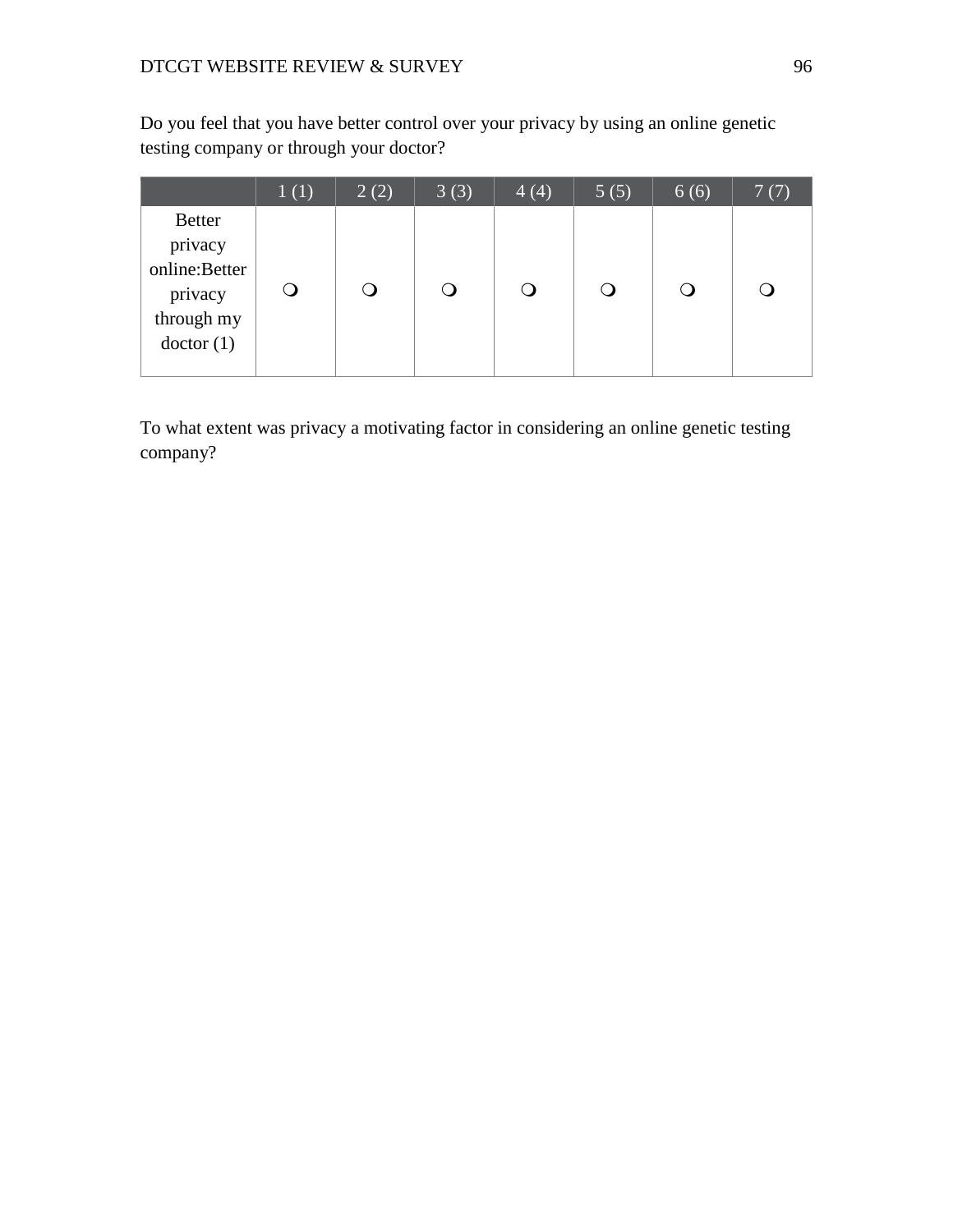Have you ever had a genetic test through your doctor?

- $Q$  Yes  $(1)$
- $\overline{Q}$  No (2)
- $\bigcirc$  I don't know (3)

Did you read the company's privacy policy before considering using the service?

- $Q$  Yes  $(1)$
- $\overline{O}$  No (2)
- $\overline{O}$  The company didn't have a privacy policy (3)
- $\bigcirc$  I don't know (4)

Did you feel you got enough information about how the company would treat your information?

- $Q$  Yes  $(1)$  $\overline{Q}$  No (2)
- $\overline{O}$  Not sure (3)

What did the company say about how they treat your information? Please write down anything you remember:

Which of the following would you give permission for the company to do with your results (i.e. the information from your genetic report)? Check all that apply:

- $\Box$  Share the results directly to me (1)
- $\Box$  Share them with other users (2)
- $\Box$  Use them to improve their services (3)
- $\Box$  Use them to do their own research (4)
- $\Box$  Share them with other researchers (5)
- $\Box$  I don't know (6)
- Other (explain): (7) \_\_\_\_\_\_\_\_\_\_\_\_\_\_\_\_\_\_\_\_

What do you think would happen with your genetic sample (i.e. the cheek swab, blood, hair, urine, etc. that you sent to the company) after you got your results? Check all that apply:

```
\Box They destroy it (1)
```
 $\Box$  They store it in case I need it in the future (2)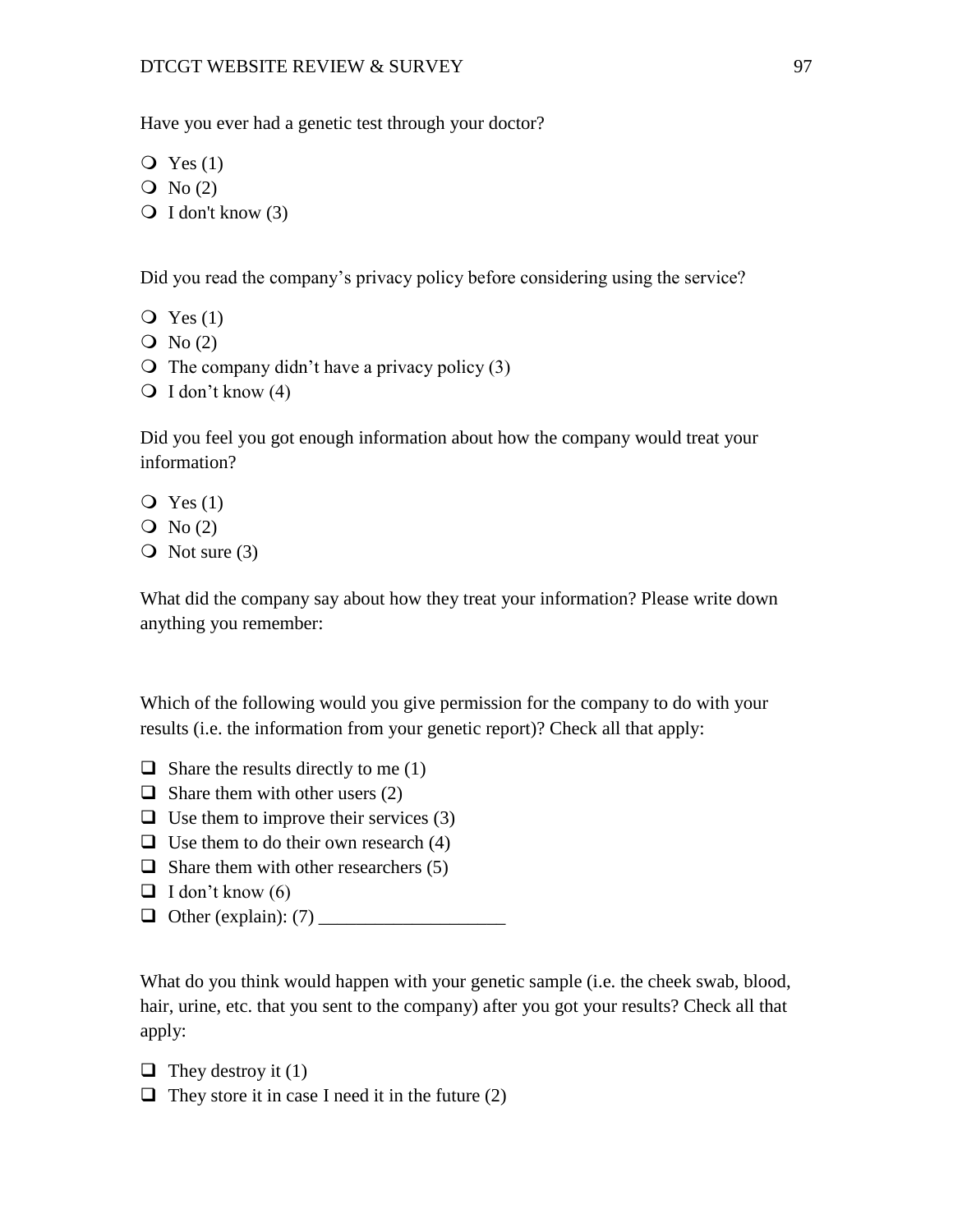- $\Box$  They store it for their own use in the future (3)
- $\Box$  They use it immediately for their own research but don't store it (4)
- $\Box$  They use it immediately for their own research and store anything that's left over (5)
- $\Box$  They give it to other researchers who are studying the same topic (6)
- $\Box$  They give it to other researchers who are studying different topics (7)
- $\Box$  I don't know (8)
- Other (please explain): (9) \_\_\_\_\_\_\_\_\_\_\_\_\_\_\_\_\_\_\_\_

Which of the following pieces of information would you have to provide if you signed up for the service?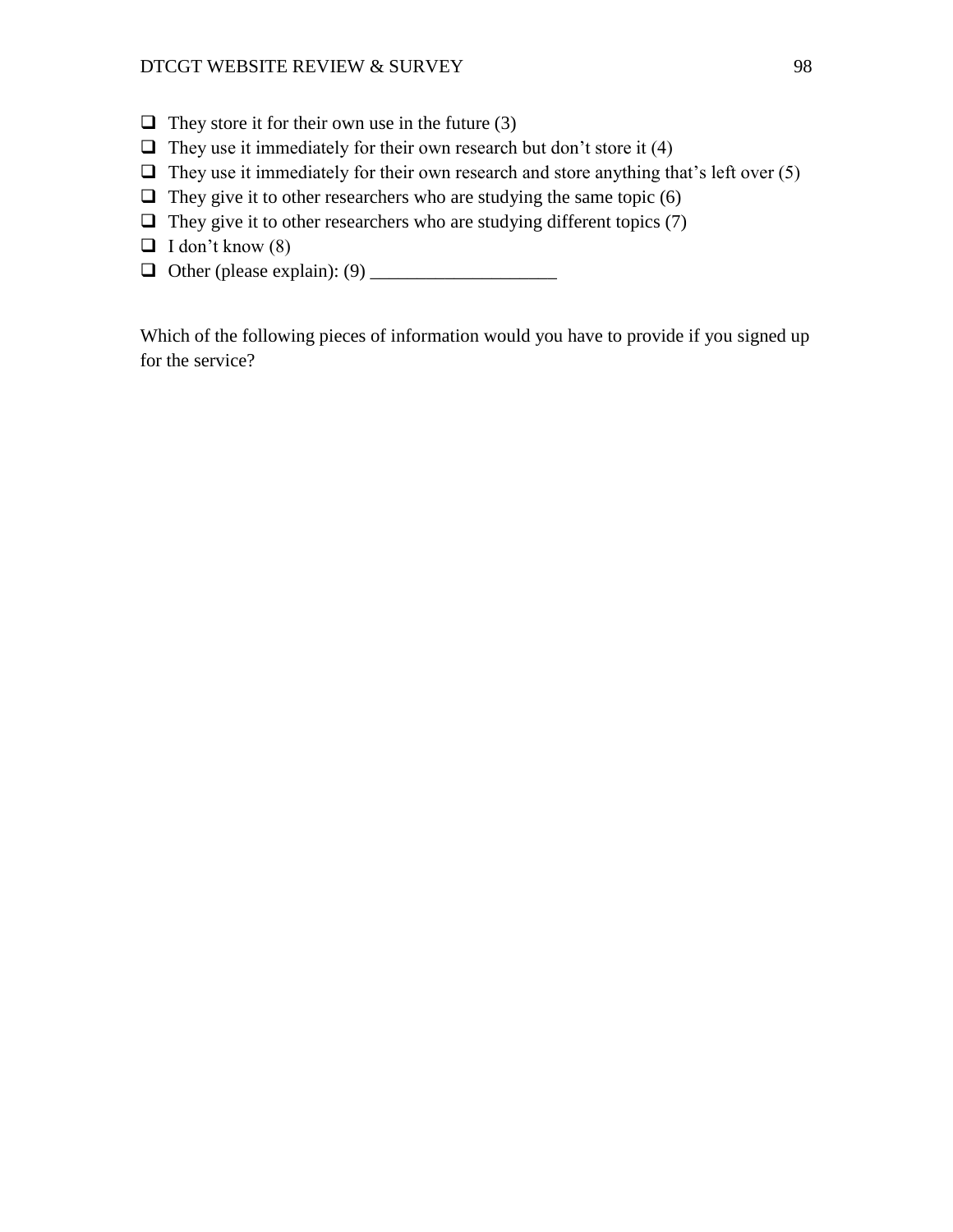|                                                                                                                | I would<br>have to<br>provide      |                                | How important is it for you that the company keeps each of<br>these confidential? |                                                   |                          |                                   |  |
|----------------------------------------------------------------------------------------------------------------|------------------------------------|--------------------------------|-----------------------------------------------------------------------------------|---------------------------------------------------|--------------------------|-----------------------------------|--|
|                                                                                                                | Check<br>all that<br>apply:<br>(1) | Not at all<br>Importan<br>t(1) | Very<br>Unimportan<br>t(2)                                                        | Neither<br>Important<br>nor<br>Unimportan<br>t(3) | Very<br>Importan<br>t(4) | Extremel<br>y<br>Important<br>(5) |  |
| Name $(1)$                                                                                                     | ❏                                  | $\bigcirc$                     | $\bigcirc$                                                                        | $\bigcirc$                                        | $\bigcirc$               | $\bigcirc$                        |  |
| Address<br>(2)                                                                                                 | $\Box$                             | $\bigcirc$                     | $\bigcirc$                                                                        | $\bigcirc$                                        | $\bigcirc$               | $\bigcirc$                        |  |
| Credit card<br>number<br>(3)                                                                                   | $\Box$                             | $\bigcirc$                     | $\bigcirc$                                                                        | $\bigcirc$                                        | $\bigcirc$               | $\bigcirc$                        |  |
| Race or<br>ethnic<br>backgroun<br>d(4)                                                                         | ◻                                  | $\bigcirc$                     | $\bigcirc$                                                                        | $\bigcirc$                                        | $\bigcirc$               | $\bigcirc$                        |  |
| Family<br>health<br>history<br>(e.g.<br>family<br>history of<br>heart<br>disease,<br>cancer,<br>$etc.$ ) $(5)$ | ப                                  | $\bigcirc$                     | $\mathsf{O}$                                                                      | $\bigcirc$                                        | $\bigcirc$               | $\bigcirc$                        |  |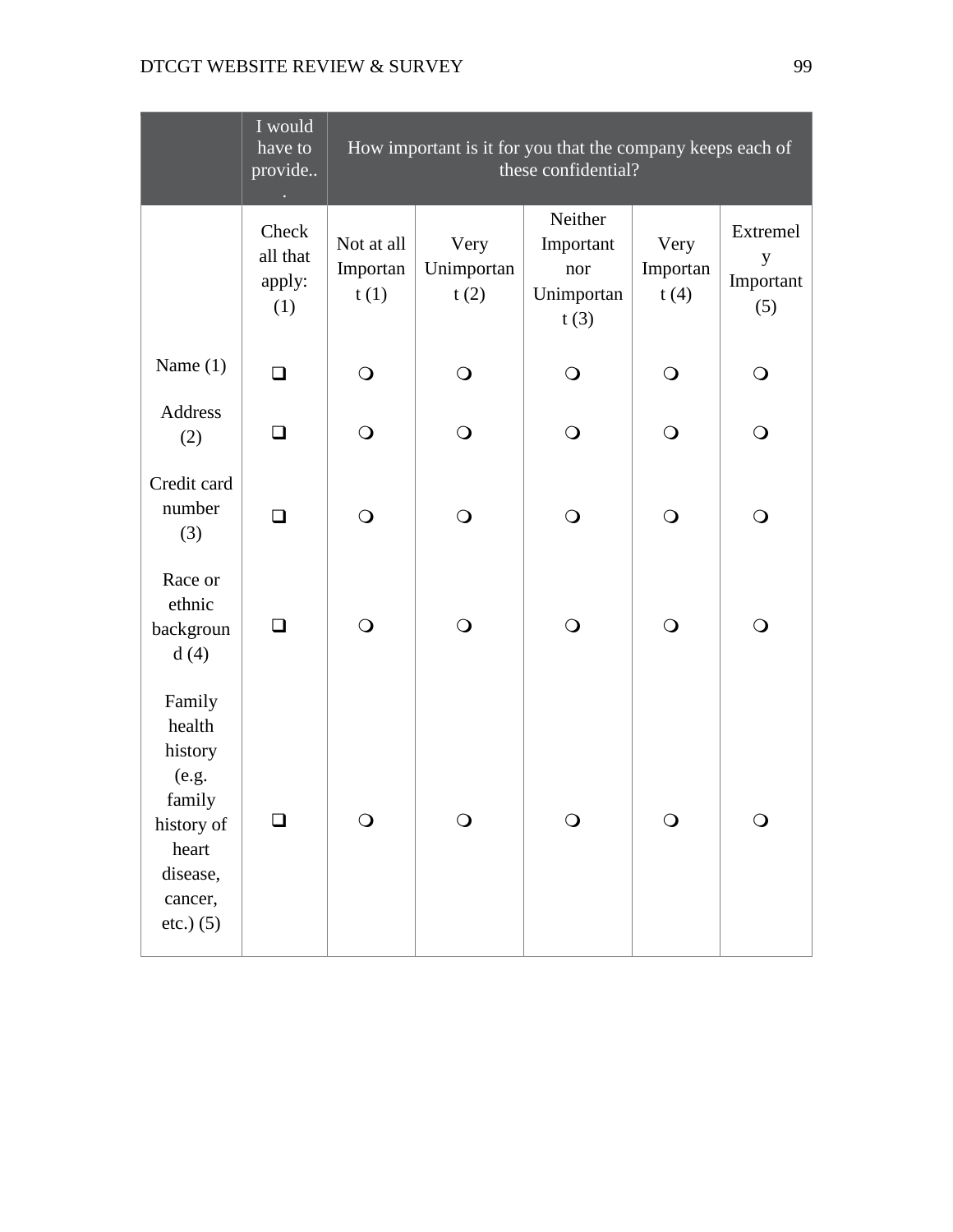| Personal<br>health<br>history<br>(e.g.<br>asthmatic,<br>diabetic,<br>$etc.)$ (6)                   | $\Box$ | $\bigcirc$ | $\bigcirc$ | $\bigcirc$ | $\bigcirc$ | $\bigcirc$ |
|----------------------------------------------------------------------------------------------------|--------|------------|------------|------------|------------|------------|
| Lifestyle<br>informatio<br>n (e.g.<br>smoking,<br>exercise,<br>eating<br>habits,<br>$etc.$ ) $(7)$ | ❏      | $\bigcirc$ | $\bigcirc$ | $\bigcirc$ | $\bigcirc$ | $\bigcirc$ |
| Reasons<br>for<br>undergoin<br>g genetic<br>testing $(8)$                                          | $\Box$ | $\bigcirc$ | $\bigcirc$ | $\bigcirc$ | $\bigcirc$ | $\bigcirc$ |
| Other<br>(please<br>explain):<br>(9)                                                               | П      | $\bigcirc$ | $\bigcirc$ | $\bigcirc$ | $\bigcirc$ | $\bigcirc$ |

Are you concerned about the company passing on your information to other people, organizations, or companies?

 $\overline{Q}$  Yes (1)  $\overline{Q}$  No (2)

Is there any person, organization, or company you would not want the company to share your information (e.g. name, address, health history, test results) with?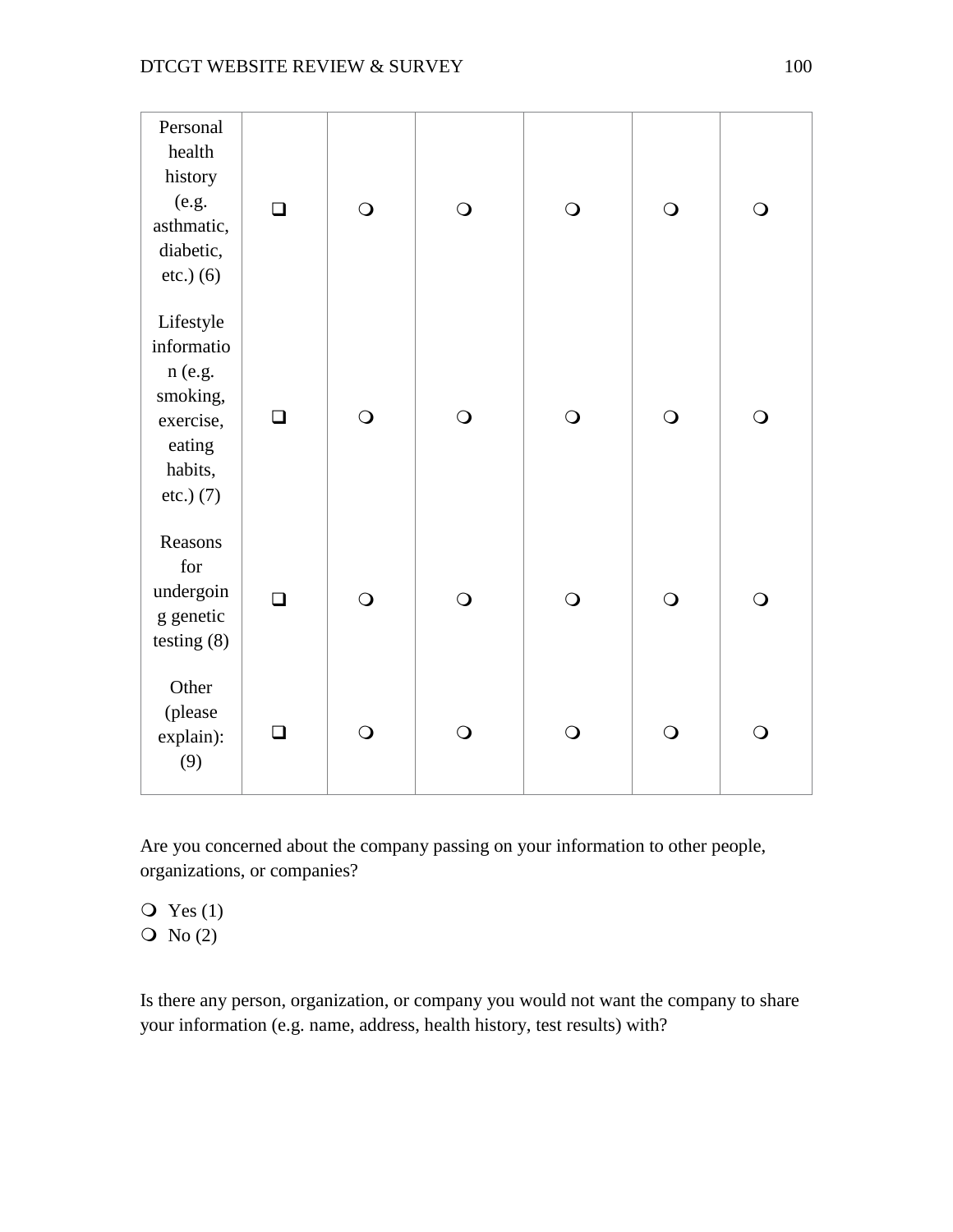Why would you not want the company to share your information with these people or groups?

Do you have any other comments about your experiences with genetic testing?

### Branch 2: *Yes, I purchased a direct-to-consumer genetic test*

What genetic tests have you purchased? Check all categories that apply even if they were part of one test:

- $\Box$  Ancestry/Genealogy (e.g. What is my ancestral background?) (1)
- $\Box$  Paternity/Relationship (e.g. Who is the father of a child?) (2)
- $\Box$  Health-related test (e.g What are my chances of developing diabetes?) (3)
- $\Box$  Prenatal genetic testing (e.g How likely is my unborn child to have Cystic Fibrosis?) (4)
- $\Box$  Other (please explain): (5) Answer If *Health-related test* Is Selected What type of health-related test did you purchase?

Have you ever ordered a genetic test about someone else (for example, to learn more about your partner's health)?

- $Q$  Yes  $(1)$
- $\overline{O}$  No (2)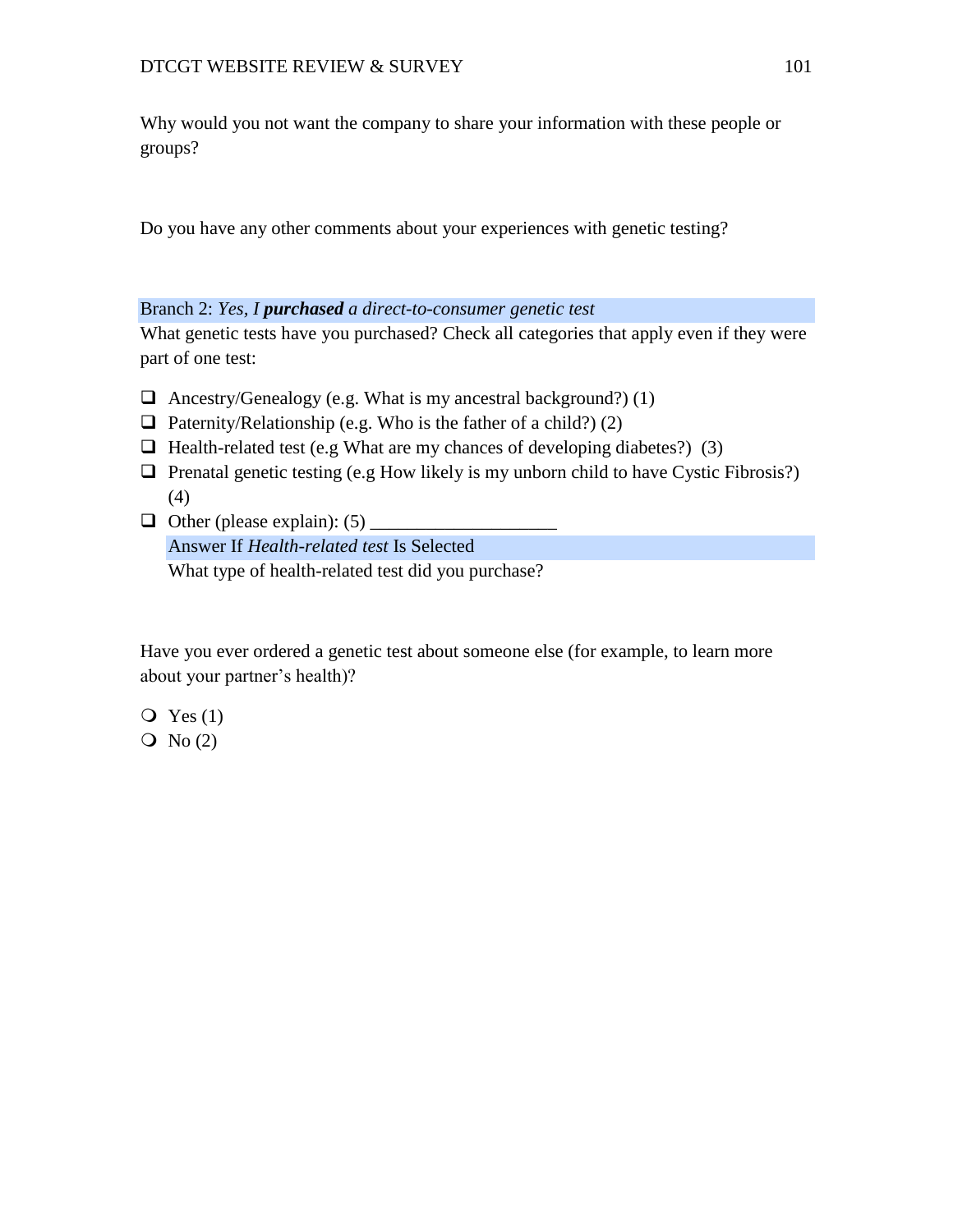What company did you use for your online genetic test? Check all that apply:

- $\Box$  23andme.com (1)
- $\Box$  Atlas Sports Genetics (2)
- $\Box$  Cygene Direct (3)
- $\Box$  DNA Plus (4)
- $\Box$  easyDNA (5)
- $\Box$  Genelex (6)
- Geneplanet  $(7)$
- $\Box$  Health Check USA (8)
- $\Box$  Home DNA Direct (9)
- $\Box$  Inherent Health (10)
- $\Box$  Map My Genome (11)
- $\Box$  Market America/ Gene SNP (12)
- $\Box$  Matrix Genomics (13)
- $\Box$  Medcan Clinic (14)
- $\Box$  Oxford Ancestors (15)
- $\Box$  Prenatal Genetics (16)
- $\Box$  Spectra Cell Laboratories (17)
- $\Box$  TeloMe (18)
- $\Box$  The Genographic Project (19)
- $\Box$  True Health Labs (20)
- $\Box$  vuGene (21)
- $\Box$  Who'z the Daddy? (22)
- Other (please specify): (23) \_\_\_\_\_\_\_\_\_\_\_\_\_\_\_\_\_\_\_\_

What type of sample did you provide for the company to perform the test? Check all that apply:

- $\Box$  Cheek swab or Saliva (1)
- $\Box$  Blood (2)
- $\Box$  Hair (3)
- $\Box$  Urine (4)
- Other (please explain): (5) \_\_\_\_\_\_\_\_\_\_\_\_\_\_\_\_\_\_\_\_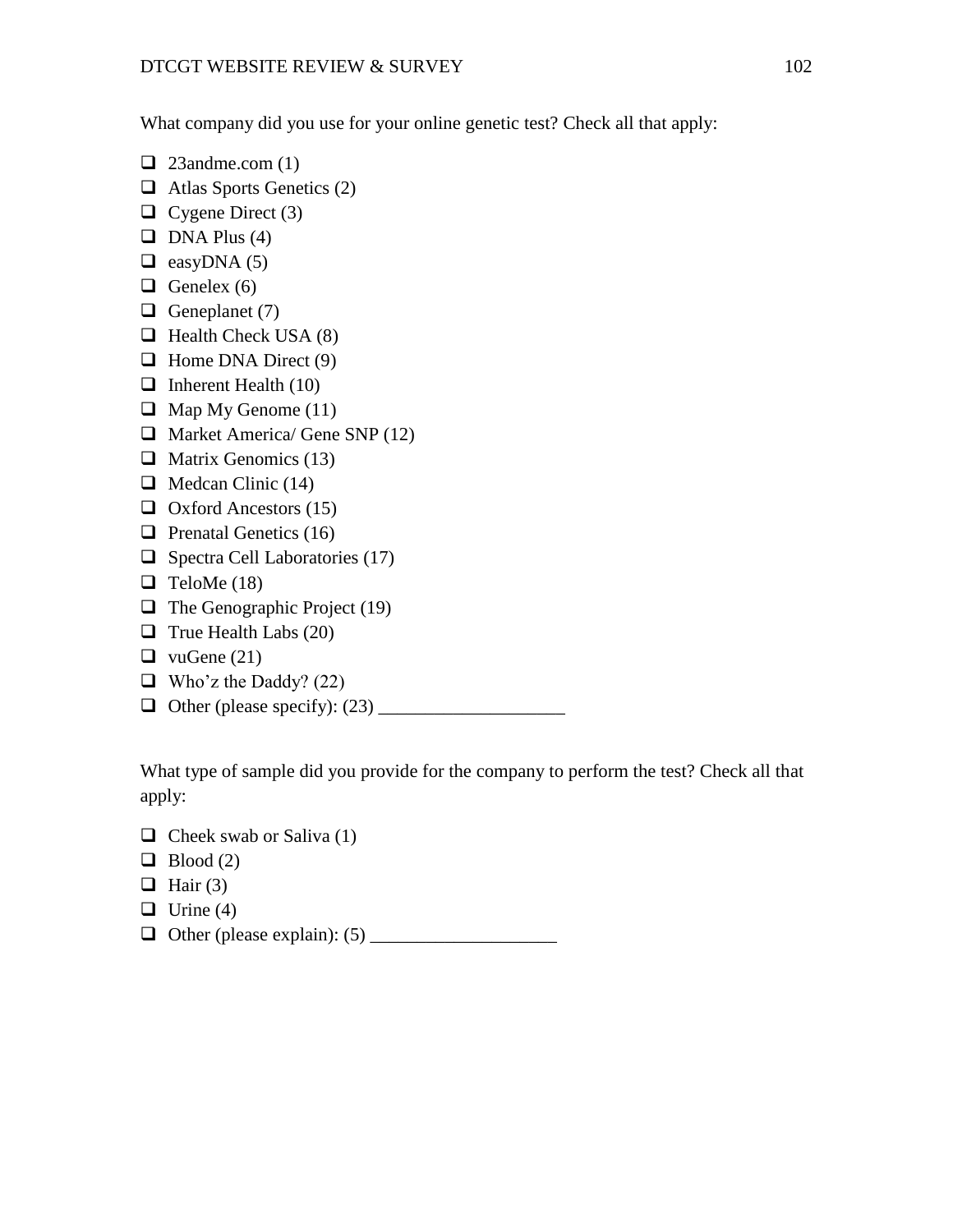Whose genetic material did you provide? Check all that apply:

- $\Box$  My own (1)
- $\Box$  My child's (2)
- $\Box$  My partner's (3)
- $\Box$  Past partner's (4)
- $\Box$  Another family member's (5)
- Other (please explain): (6) \_\_\_\_\_\_\_\_\_\_\_\_\_\_\_\_\_\_\_\_

If you provided someone else's genetic material, did you get their permission?

 $Q$  Yes  $(1)$ 

 $\overline{O}$  No (2)

Did you have any health concerns that contributed to your decision to use online genetic testing?

- $\overline{Q}$  Yes (1)
- $\overline{O}$  No (2)

What were your reasons for choosing to use an online genetic testing company?

Do you feel that there are any risks to using online genetic testing?

- $\overline{Q}$  Yes (1)
- $\overline{Q}$  No (2)

Answer If *Yes* Is Selected

What risks do you think might be associated with using these services?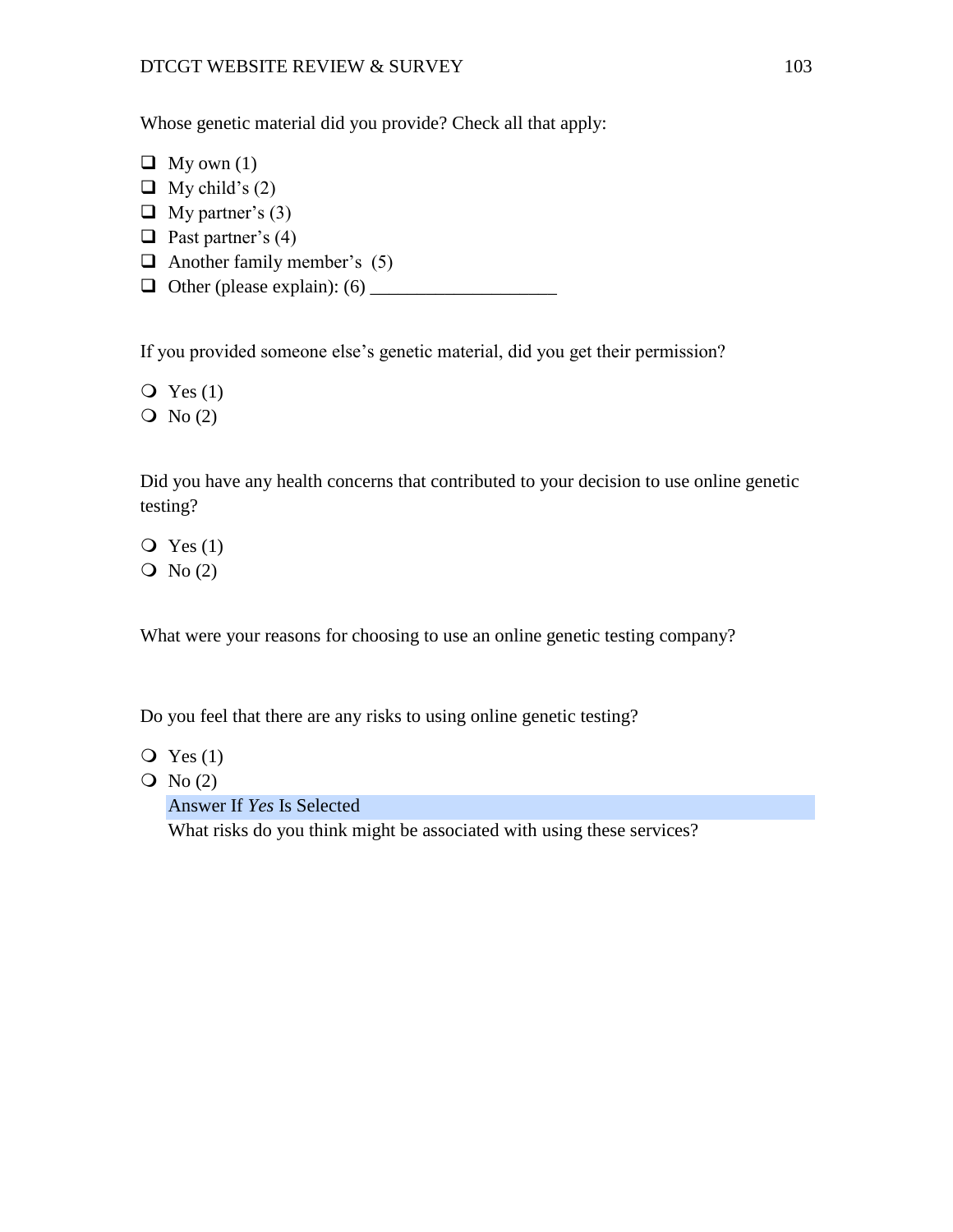Do you feel that you have better control over your privacy by using an online genetic testing company or through your doctor?

|                                                                                 | 1(1) | 2(2) | 3(3) | 4(4) | 5(5) | 6(6) | 7(7) |
|---------------------------------------------------------------------------------|------|------|------|------|------|------|------|
| <b>Better</b><br>privacy<br>online:Better<br>privacy<br>through my<br>doctor(1) |      |      |      |      |      |      | 0    |

To what extent was privacy a motivating factor in considering an online genetic testing company?

Have you ever had a genetic test through your doctor?

- $\overline{Q}$  Yes (1)
- $\overline{Q}$  No (2)
- $\bigcirc$  I don't know (3)

### Answer If *Yes* Is Selected

How was the experience of having a genetic test through your doctor different from ordering it directly from a company?

Did the genetic testing company provide you with any guidance or counseling before you signed up for the service?

- $Q$  Yes  $(1)$
- $\overline{O}$  No (2)

### Answer If *Yes* Is Selected

Please explain what kind of guidance or counseling they provided before testing: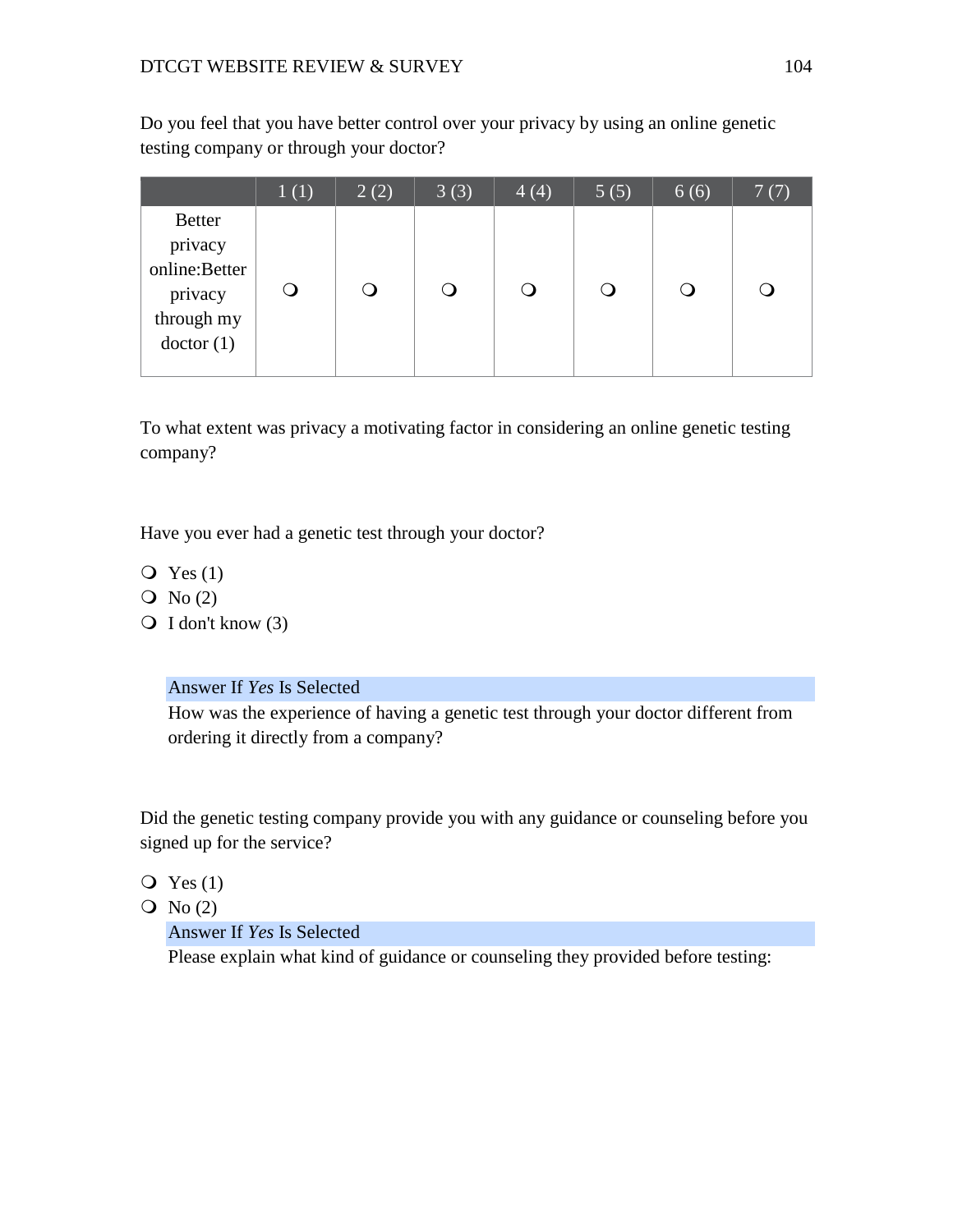Did the genetic testing company provide you with any guidance or counseling after giving you your results?

- $\overline{Q}$  Yes (1)
- $\overline{Q}$  No (2)

Answer If *Yes* Is Selected

Please explain what kind of guidance or counseling they provided after testing:

How well did you understand the results that you were given?

|                                                                                     | 1(1) | 2(2) | 3(3) | 4(4)   | 5(5) | 6(6) | 7(7) |
|-------------------------------------------------------------------------------------|------|------|------|--------|------|------|------|
| I didn't<br>understand<br>them at<br>all:I<br>understood<br>them very<br>well $(1)$ | O    |      |      | $\cup$ | Ő    |      |      |

How did you use the results of your genetic test?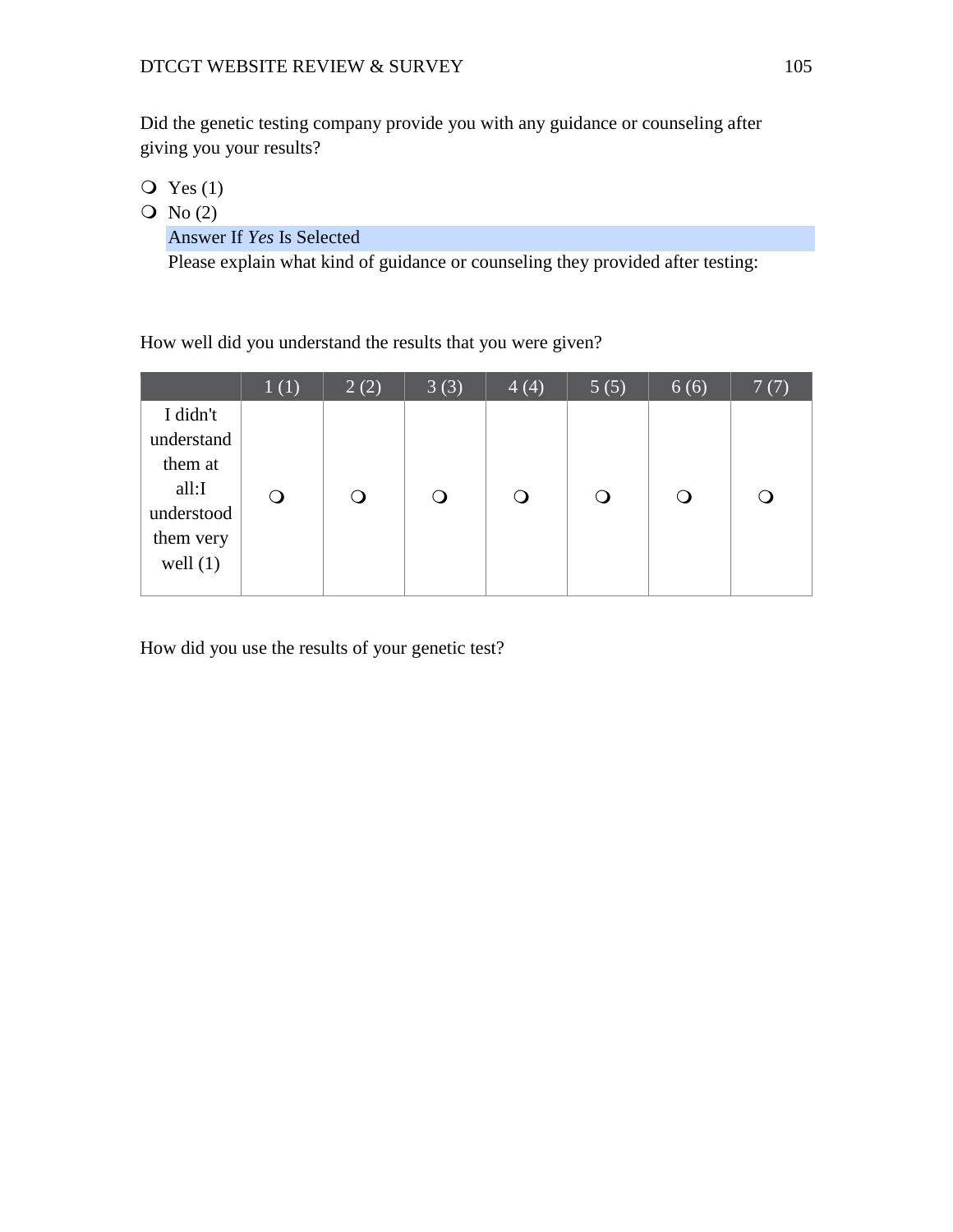Did you contact your doctor or other health care professional after receiving your results (for example, to help you understand the results or to request additional testing)?

- $Q$  Yes  $(1)$
- $\overline{Q}$  No (2)

Answer If *Yes* Is Selected

Please explain what you contacted them about:

Did you discuss the results of your test with anyone?

- $Q$  Yes  $(1)$
- $\overline{O}$  No (2)

Answer If *Yes* Is Selected

Please explain who you talked to about your test results:

Have you had any negative experiences as a result of this test or the results that you received?

- $Q$  Yes  $(1)$
- $\overline{O}$  No (2)

Answer If *Yes* Is Selected

Please describe your negative experiences:

Did you read the company's privacy policy before signing up for the service?

- $Q$  Yes  $(1)$
- $\overline{O}$  No (2)
- $\overline{O}$  The company didn't have a privacy policy (3)
- $\bigcirc$  I don't know (4)

Did you feel you got enough information about how the company treats your information?

- $Q$  Yes  $(1)$
- $\overline{Q}$  No (2)
- $\overline{O}$  Not sure (3)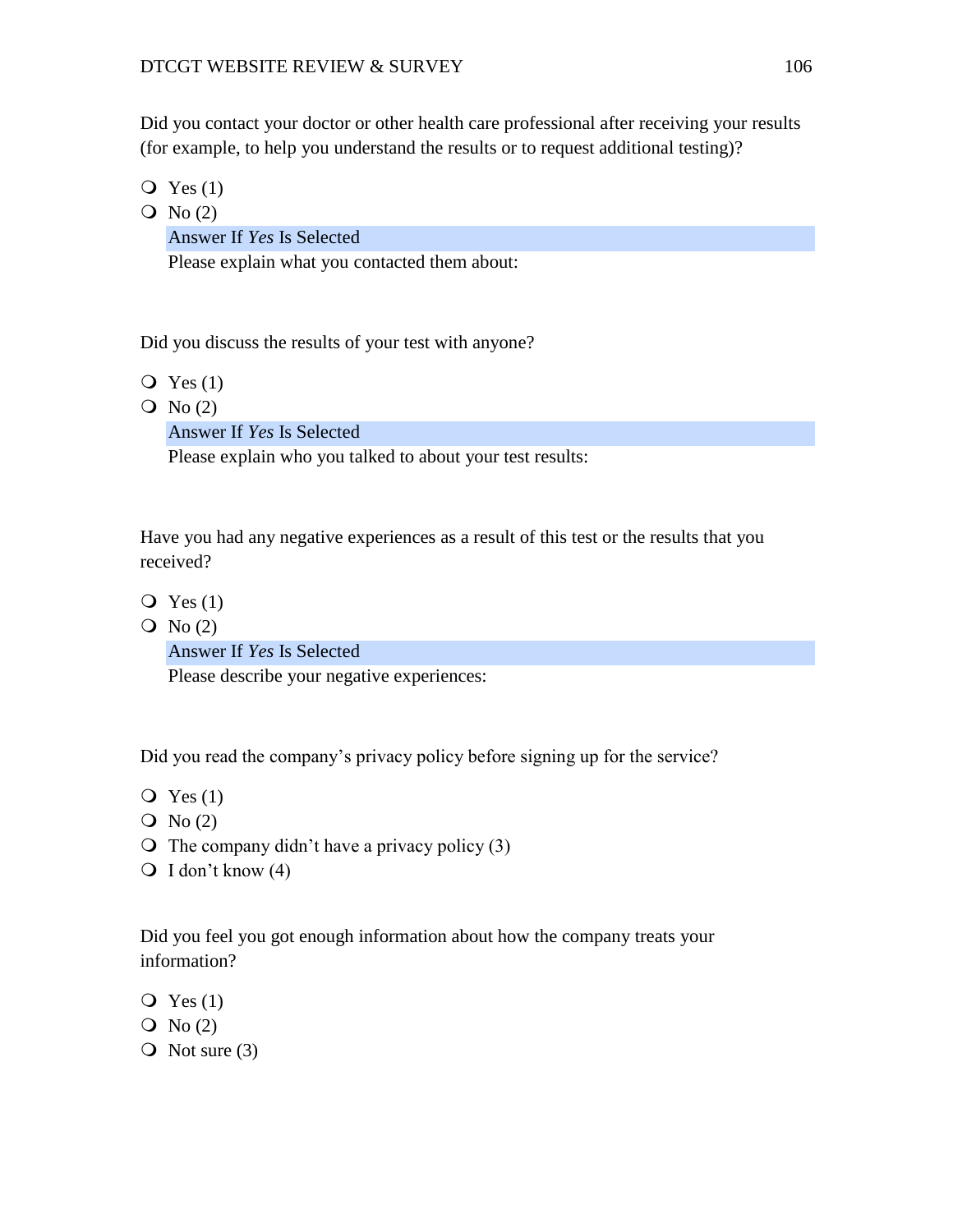What did the company say about how they treat your information? Please write down anything you remember:

Which of the following did you give permission for the company to do with your results (i.e. the information from your genetic report)? Check all that apply:

- $\Box$  Share the results directly to me (1)
- $\Box$  Share them with other users (2)
- $\Box$  Use them to improve their services (3)
- $\Box$  Use them to do their own research (4)
- $\Box$  Share them with other researchers (5)
- $\Box$  I don't know (6)
- $\Box$  Other (explain): (7)

What do you think happens with your genetic sample (i.e. the cheek swab, blood, hair, urine, etc. that you sent to the company) after you get your results? Check all that apply:

- $\Box$  They destroy it (1)
- $\Box$  They store it in case I need it in the future (2)
- $\Box$  They store it for their own use in the future (3)
- $\Box$  They use it immediately for their own research but don't store it (4)
- $\Box$  They use it immediately for their own research and store anything that's left over (5)
- $\Box$  They give it to other researchers who are studying the same topic (6)
- $\Box$  They give it to other researchers who are studying different topics (7)
- $\Box$  I don't know (8)
- Other (please explain): (9) \_\_\_\_\_\_\_\_\_\_\_\_\_\_\_\_\_\_\_\_

Which of the following pieces of information did you provide when you signed up for the service?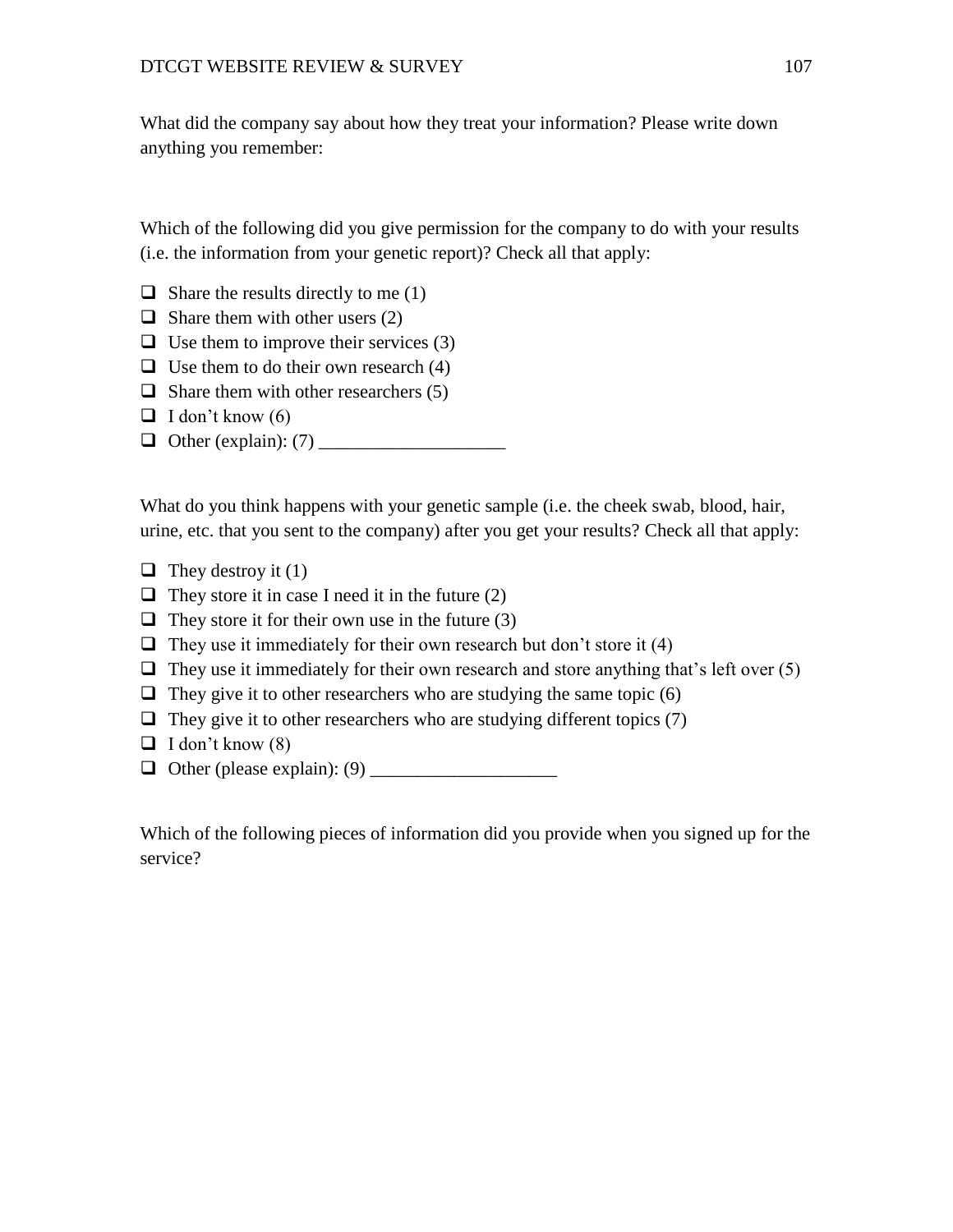|                                                                                                                | I would<br>have to<br>provide      | How important is it for you that the company keeps each of<br>these confidential? |                            |                                                   |                          |                                   |
|----------------------------------------------------------------------------------------------------------------|------------------------------------|-----------------------------------------------------------------------------------|----------------------------|---------------------------------------------------|--------------------------|-----------------------------------|
|                                                                                                                | Check<br>all that<br>apply:<br>(1) | Not at all<br>Importan<br>t(1)                                                    | Very<br>Unimportan<br>t(2) | Neither<br>Important<br>nor<br>Unimportan<br>t(3) | Very<br>Importan<br>t(4) | Extremel<br>y<br>Important<br>(5) |
| Name $(1)$                                                                                                     | ❏                                  | $\bigcirc$                                                                        | $\bigcirc$                 | $\bigcirc$                                        | $\bigcirc$               | $\bigcirc$                        |
| Address<br>(2)                                                                                                 | $\Box$                             | $\bigcirc$                                                                        | $\bigcirc$                 | $\bigcirc$                                        | $\bigcirc$               | $\bigcirc$                        |
| Credit card<br>number<br>(3)                                                                                   | $\Box$                             | $\bigcirc$                                                                        | $\bigcirc$                 | $\bigcirc$                                        | $\bigcirc$               | $\bigcirc$                        |
| Race or<br>ethnic<br>backgroun<br>d(4)                                                                         | ❏                                  | $\bigcirc$                                                                        | $\bigcirc$                 | $\bigcirc$                                        | $\bigcirc$               | O                                 |
| Family<br>health<br>history<br>(e.g.<br>family<br>history of<br>heart<br>disease,<br>cancer,<br>$etc.$ ) $(5)$ | ப                                  | $\bigcirc$                                                                        | $\mathsf{O}$               | $\bigcirc$                                        | $\bigcirc$               | $\bigcirc$                        |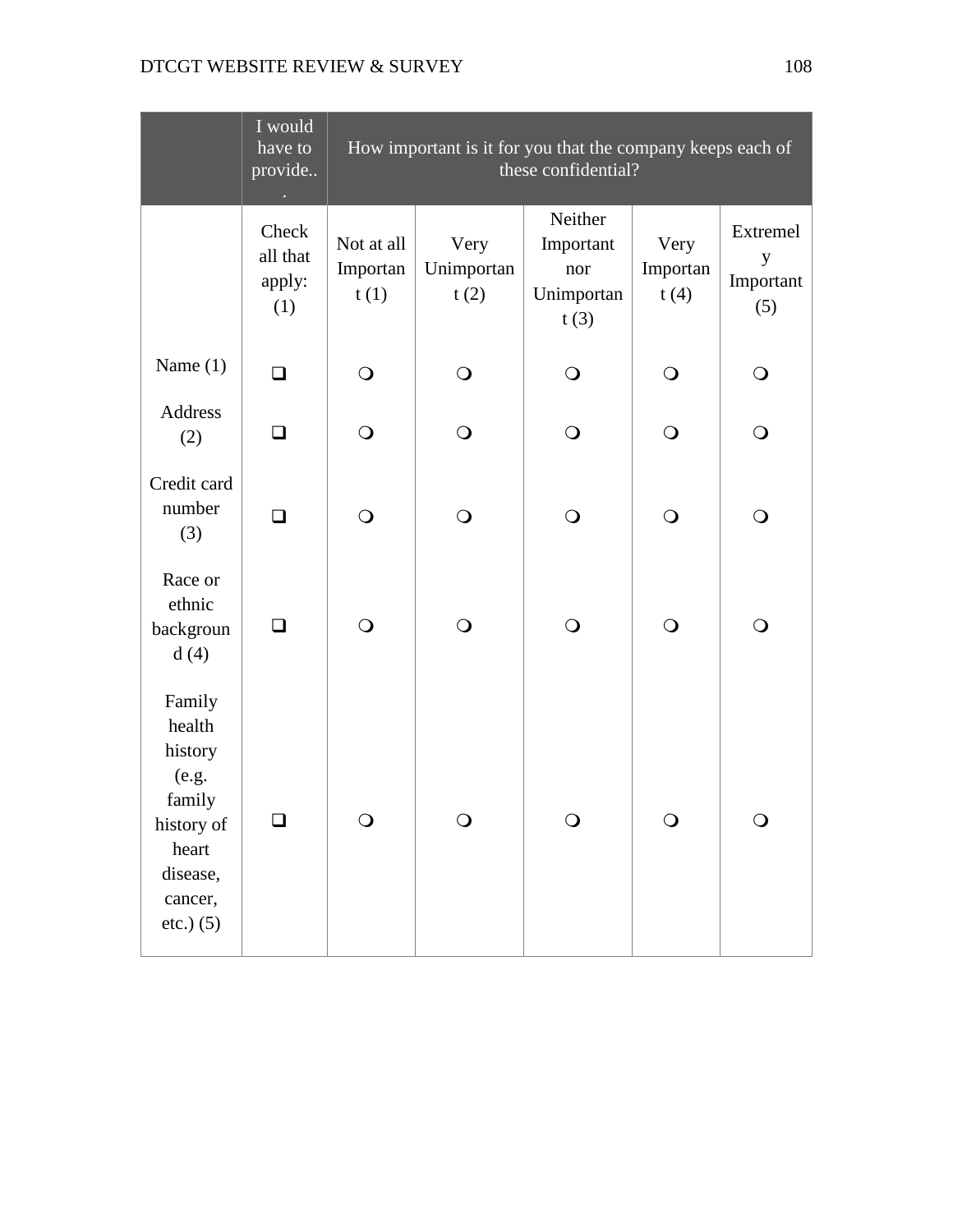| Personal<br>health<br>history<br>(e.g.<br>asthmatic,<br>diabetic,<br>$etc.)$ (6)                   | $\Box$ | $\bigcirc$ | $\bigcirc$ | $\bigcirc$ | $\bigcirc$ | $\bigcirc$ |
|----------------------------------------------------------------------------------------------------|--------|------------|------------|------------|------------|------------|
| Lifestyle<br>informatio<br>n (e.g.<br>smoking,<br>exercise,<br>eating<br>habits,<br>$etc.$ ) $(7)$ | ❏      | $\bigcirc$ | $\bigcirc$ | $\bigcirc$ | $\bigcirc$ | $\bigcirc$ |
| Reasons<br>for<br>undergoin<br>g genetic<br>testing $(8)$                                          | $\Box$ | $\bigcirc$ | $\bigcirc$ | $\bigcirc$ | $\bigcirc$ | $\bigcirc$ |
| Other<br>(please<br>explain):<br>(9)                                                               | П      | $\bigcirc$ | $\bigcirc$ | $\bigcirc$ | $\bigcirc$ | $\bigcirc$ |

Are you concerned about the company passing on your information to other people, organizations, or companies?

 $\overline{Q}$  Yes (1)  $\overline{Q}$  No (2)

Is there any person, organization, or company you would not want the company to share your information (e.g. name, address, health history, test results) with?